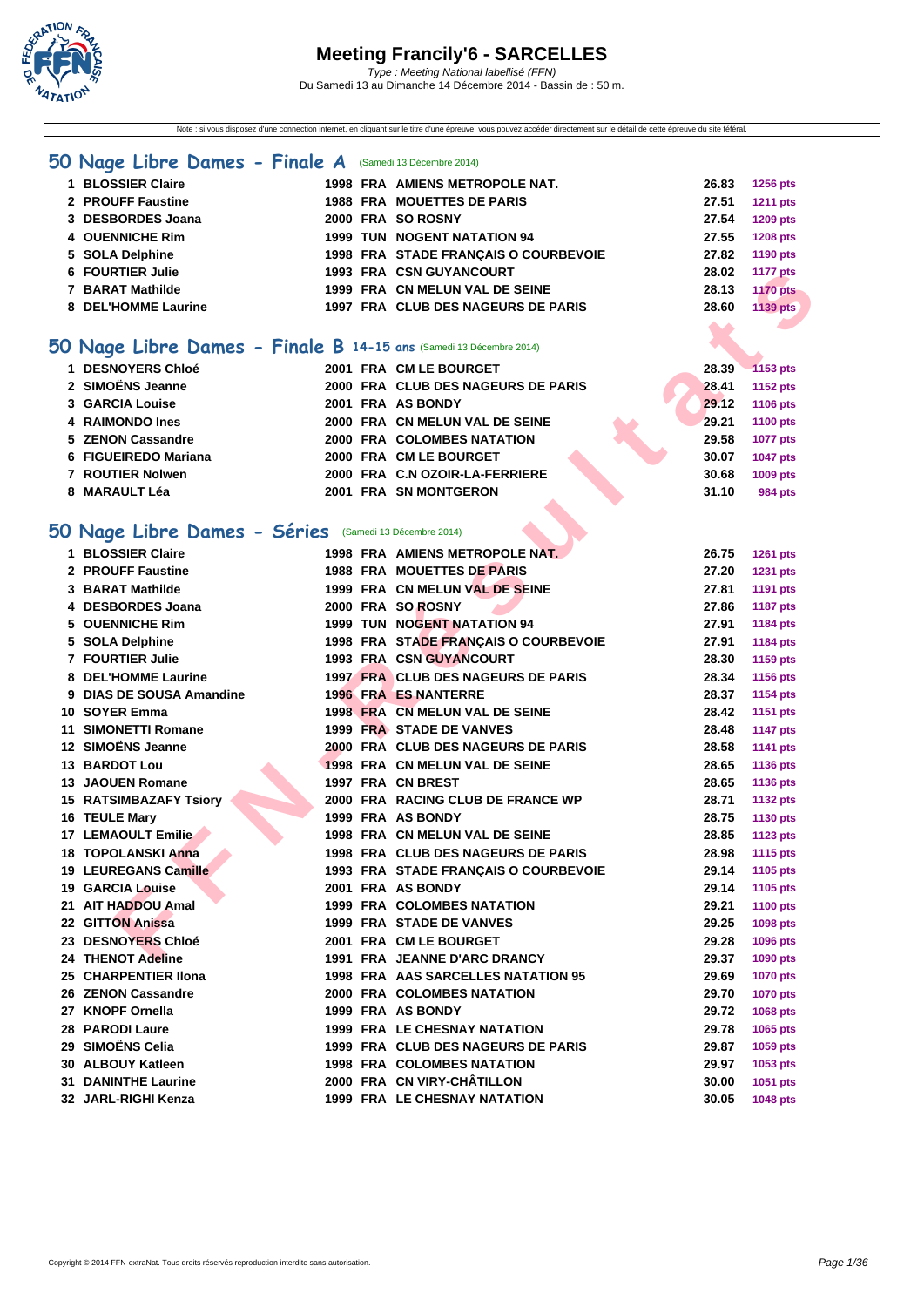**WATATION**  $^{\prime}$ 

#### **[50 Nage L](http://www.ffnatation.fr/webffn/index.php)ibre Dames - Séries (suite)**

| <b>33 RAZAFY Elodie</b>   |                                                                                                                                                        |  |                                                                                                                                                                                                                                                                                                                                                                                                                                                                                                                                                                                                                                                                                                                                                                                                                                                                                                                                                                                                                                                                                                                                                                                                                                                                                           | 30.07   | 1047 pts                                                                                                                                                                                                                                                                                                                                                                                                                                                                                                                                                                           |
|---------------------------|--------------------------------------------------------------------------------------------------------------------------------------------------------|--|-------------------------------------------------------------------------------------------------------------------------------------------------------------------------------------------------------------------------------------------------------------------------------------------------------------------------------------------------------------------------------------------------------------------------------------------------------------------------------------------------------------------------------------------------------------------------------------------------------------------------------------------------------------------------------------------------------------------------------------------------------------------------------------------------------------------------------------------------------------------------------------------------------------------------------------------------------------------------------------------------------------------------------------------------------------------------------------------------------------------------------------------------------------------------------------------------------------------------------------------------------------------------------------------|---------|------------------------------------------------------------------------------------------------------------------------------------------------------------------------------------------------------------------------------------------------------------------------------------------------------------------------------------------------------------------------------------------------------------------------------------------------------------------------------------------------------------------------------------------------------------------------------------|
| 34 COMMUNAUDAT Margaux    |                                                                                                                                                        |  |                                                                                                                                                                                                                                                                                                                                                                                                                                                                                                                                                                                                                                                                                                                                                                                                                                                                                                                                                                                                                                                                                                                                                                                                                                                                                           | 30.17   | 1041 pts                                                                                                                                                                                                                                                                                                                                                                                                                                                                                                                                                                           |
| <b>35 BOURSE Claire</b>   |                                                                                                                                                        |  |                                                                                                                                                                                                                                                                                                                                                                                                                                                                                                                                                                                                                                                                                                                                                                                                                                                                                                                                                                                                                                                                                                                                                                                                                                                                                           | 30.18   | <b>1040 pts</b>                                                                                                                                                                                                                                                                                                                                                                                                                                                                                                                                                                    |
| 36 RODRIGUEZ Cindy        |                                                                                                                                                        |  |                                                                                                                                                                                                                                                                                                                                                                                                                                                                                                                                                                                                                                                                                                                                                                                                                                                                                                                                                                                                                                                                                                                                                                                                                                                                                           | 30.20   | 1039 pts                                                                                                                                                                                                                                                                                                                                                                                                                                                                                                                                                                           |
| 37 RAIMONDO Ines          |                                                                                                                                                        |  |                                                                                                                                                                                                                                                                                                                                                                                                                                                                                                                                                                                                                                                                                                                                                                                                                                                                                                                                                                                                                                                                                                                                                                                                                                                                                           | 30.22   | <b>1037 pts</b>                                                                                                                                                                                                                                                                                                                                                                                                                                                                                                                                                                    |
| <b>38 ROUAULT Perrine</b> |                                                                                                                                                        |  |                                                                                                                                                                                                                                                                                                                                                                                                                                                                                                                                                                                                                                                                                                                                                                                                                                                                                                                                                                                                                                                                                                                                                                                                                                                                                           | 30.29   | 1033 pts                                                                                                                                                                                                                                                                                                                                                                                                                                                                                                                                                                           |
| 39 FIGUEIREDO Mariana     |                                                                                                                                                        |  |                                                                                                                                                                                                                                                                                                                                                                                                                                                                                                                                                                                                                                                                                                                                                                                                                                                                                                                                                                                                                                                                                                                                                                                                                                                                                           | 30.30   | 1033 pts                                                                                                                                                                                                                                                                                                                                                                                                                                                                                                                                                                           |
| 40 OUALID GIRARD Sarah    |                                                                                                                                                        |  |                                                                                                                                                                                                                                                                                                                                                                                                                                                                                                                                                                                                                                                                                                                                                                                                                                                                                                                                                                                                                                                                                                                                                                                                                                                                                           | 30.34   | <b>1030 pts</b>                                                                                                                                                                                                                                                                                                                                                                                                                                                                                                                                                                    |
| 41 BESNIER Alicia         |                                                                                                                                                        |  |                                                                                                                                                                                                                                                                                                                                                                                                                                                                                                                                                                                                                                                                                                                                                                                                                                                                                                                                                                                                                                                                                                                                                                                                                                                                                           | 30.38   | 1028 pts                                                                                                                                                                                                                                                                                                                                                                                                                                                                                                                                                                           |
| 42 NEGRE Katleen          |                                                                                                                                                        |  |                                                                                                                                                                                                                                                                                                                                                                                                                                                                                                                                                                                                                                                                                                                                                                                                                                                                                                                                                                                                                                                                                                                                                                                                                                                                                           | 30.42   | <b>1025 pts</b>                                                                                                                                                                                                                                                                                                                                                                                                                                                                                                                                                                    |
| <b>43 ROUTIER Nolwen</b>  |                                                                                                                                                        |  |                                                                                                                                                                                                                                                                                                                                                                                                                                                                                                                                                                                                                                                                                                                                                                                                                                                                                                                                                                                                                                                                                                                                                                                                                                                                                           | 30.68   | 1009 pts                                                                                                                                                                                                                                                                                                                                                                                                                                                                                                                                                                           |
| 44 BLIN Marie             |                                                                                                                                                        |  |                                                                                                                                                                                                                                                                                                                                                                                                                                                                                                                                                                                                                                                                                                                                                                                                                                                                                                                                                                                                                                                                                                                                                                                                                                                                                           | 30.72   | <b>1007 pts</b>                                                                                                                                                                                                                                                                                                                                                                                                                                                                                                                                                                    |
| 45 MARAULT Léa            |                                                                                                                                                        |  |                                                                                                                                                                                                                                                                                                                                                                                                                                                                                                                                                                                                                                                                                                                                                                                                                                                                                                                                                                                                                                                                                                                                                                                                                                                                                           | 30.75   | 1005 pts                                                                                                                                                                                                                                                                                                                                                                                                                                                                                                                                                                           |
| <b>46 BELLAHCENE Ines</b> |                                                                                                                                                        |  |                                                                                                                                                                                                                                                                                                                                                                                                                                                                                                                                                                                                                                                                                                                                                                                                                                                                                                                                                                                                                                                                                                                                                                                                                                                                                           | 30.89   | 997 pts                                                                                                                                                                                                                                                                                                                                                                                                                                                                                                                                                                            |
| 47 SOYER Adèle            |                                                                                                                                                        |  |                                                                                                                                                                                                                                                                                                                                                                                                                                                                                                                                                                                                                                                                                                                                                                                                                                                                                                                                                                                                                                                                                                                                                                                                                                                                                           | 30.94   | 994 pts                                                                                                                                                                                                                                                                                                                                                                                                                                                                                                                                                                            |
| 47 TICHADOU-WACHE Flavie  |                                                                                                                                                        |  |                                                                                                                                                                                                                                                                                                                                                                                                                                                                                                                                                                                                                                                                                                                                                                                                                                                                                                                                                                                                                                                                                                                                                                                                                                                                                           | 30.94   | 994 pts                                                                                                                                                                                                                                                                                                                                                                                                                                                                                                                                                                            |
| 49 DUSAILLANT Mathilde    |                                                                                                                                                        |  |                                                                                                                                                                                                                                                                                                                                                                                                                                                                                                                                                                                                                                                                                                                                                                                                                                                                                                                                                                                                                                                                                                                                                                                                                                                                                           | 31.72   | 947 pts                                                                                                                                                                                                                                                                                                                                                                                                                                                                                                                                                                            |
| 50 EUGENE Delphine        |                                                                                                                                                        |  |                                                                                                                                                                                                                                                                                                                                                                                                                                                                                                                                                                                                                                                                                                                                                                                                                                                                                                                                                                                                                                                                                                                                                                                                                                                                                           | 32.36   | <b>910 pts</b>                                                                                                                                                                                                                                                                                                                                                                                                                                                                                                                                                                     |
| 51 ABOUFARIS Chaima       |                                                                                                                                                        |  |                                                                                                                                                                                                                                                                                                                                                                                                                                                                                                                                                                                                                                                                                                                                                                                                                                                                                                                                                                                                                                                                                                                                                                                                                                                                                           | 33.33   | 855 pts                                                                                                                                                                                                                                                                                                                                                                                                                                                                                                                                                                            |
| 2 BLOSSIER Claire         |                                                                                                                                                        |  |                                                                                                                                                                                                                                                                                                                                                                                                                                                                                                                                                                                                                                                                                                                                                                                                                                                                                                                                                                                                                                                                                                                                                                                                                                                                                           | 58.91   | <b>1219 pts</b>                                                                                                                                                                                                                                                                                                                                                                                                                                                                                                                                                                    |
|                           |                                                                                                                                                        |  |                                                                                                                                                                                                                                                                                                                                                                                                                                                                                                                                                                                                                                                                                                                                                                                                                                                                                                                                                                                                                                                                                                                                                                                                                                                                                           |         | <b>1232 pts</b>                                                                                                                                                                                                                                                                                                                                                                                                                                                                                                                                                                    |
|                           |                                                                                                                                                        |  |                                                                                                                                                                                                                                                                                                                                                                                                                                                                                                                                                                                                                                                                                                                                                                                                                                                                                                                                                                                                                                                                                                                                                                                                                                                                                           |         |                                                                                                                                                                                                                                                                                                                                                                                                                                                                                                                                                                                    |
|                           |                                                                                                                                                        |  |                                                                                                                                                                                                                                                                                                                                                                                                                                                                                                                                                                                                                                                                                                                                                                                                                                                                                                                                                                                                                                                                                                                                                                                                                                                                                           |         | 1192 pts<br>59.75 (30.65)                                                                                                                                                                                                                                                                                                                                                                                                                                                                                                                                                          |
| 4 BONNAMY Zoé             |                                                                                                                                                        |  |                                                                                                                                                                                                                                                                                                                                                                                                                                                                                                                                                                                                                                                                                                                                                                                                                                                                                                                                                                                                                                                                                                                                                                                                                                                                                           | 59.83   | 1190 pts                                                                                                                                                                                                                                                                                                                                                                                                                                                                                                                                                                           |
|                           |                                                                                                                                                        |  |                                                                                                                                                                                                                                                                                                                                                                                                                                                                                                                                                                                                                                                                                                                                                                                                                                                                                                                                                                                                                                                                                                                                                                                                                                                                                           |         | $(28.80)$ 100 m : 59.83 $(31.03)$                                                                                                                                                                                                                                                                                                                                                                                                                                                                                                                                                  |
|                           |                                                                                                                                                        |  |                                                                                                                                                                                                                                                                                                                                                                                                                                                                                                                                                                                                                                                                                                                                                                                                                                                                                                                                                                                                                                                                                                                                                                                                                                                                                           |         | 1141 pts                                                                                                                                                                                                                                                                                                                                                                                                                                                                                                                                                                           |
| 6 OUENNICHE Rim           |                                                                                                                                                        |  |                                                                                                                                                                                                                                                                                                                                                                                                                                                                                                                                                                                                                                                                                                                                                                                                                                                                                                                                                                                                                                                                                                                                                                                                                                                                                           | 1:01.44 | 1139 pts                                                                                                                                                                                                                                                                                                                                                                                                                                                                                                                                                                           |
|                           |                                                                                                                                                        |  |                                                                                                                                                                                                                                                                                                                                                                                                                                                                                                                                                                                                                                                                                                                                                                                                                                                                                                                                                                                                                                                                                                                                                                                                                                                                                           |         | (29.81) 100 m: 1:01.44 (31.63)                                                                                                                                                                                                                                                                                                                                                                                                                                                                                                                                                     |
|                           |                                                                                                                                                        |  |                                                                                                                                                                                                                                                                                                                                                                                                                                                                                                                                                                                                                                                                                                                                                                                                                                                                                                                                                                                                                                                                                                                                                                                                                                                                                           |         | <b>1128 pts</b>                                                                                                                                                                                                                                                                                                                                                                                                                                                                                                                                                                    |
| 8 MANSOURI Donia          |                                                                                                                                                        |  |                                                                                                                                                                                                                                                                                                                                                                                                                                                                                                                                                                                                                                                                                                                                                                                                                                                                                                                                                                                                                                                                                                                                                                                                                                                                                           | 1:02.00 | <b>1121 pts</b>                                                                                                                                                                                                                                                                                                                                                                                                                                                                                                                                                                    |
|                           |                                                                                                                                                        |  |                                                                                                                                                                                                                                                                                                                                                                                                                                                                                                                                                                                                                                                                                                                                                                                                                                                                                                                                                                                                                                                                                                                                                                                                                                                                                           |         |                                                                                                                                                                                                                                                                                                                                                                                                                                                                                                                                                                                    |
|                           |                                                                                                                                                        |  |                                                                                                                                                                                                                                                                                                                                                                                                                                                                                                                                                                                                                                                                                                                                                                                                                                                                                                                                                                                                                                                                                                                                                                                                                                                                                           |         |                                                                                                                                                                                                                                                                                                                                                                                                                                                                                                                                                                                    |
| 1 RATSIMBAZAFY Tsiory     |                                                                                                                                                        |  |                                                                                                                                                                                                                                                                                                                                                                                                                                                                                                                                                                                                                                                                                                                                                                                                                                                                                                                                                                                                                                                                                                                                                                                                                                                                                           | 1:03.31 | 1081 pts                                                                                                                                                                                                                                                                                                                                                                                                                                                                                                                                                                           |
|                           |                                                                                                                                                        |  |                                                                                                                                                                                                                                                                                                                                                                                                                                                                                                                                                                                                                                                                                                                                                                                                                                                                                                                                                                                                                                                                                                                                                                                                                                                                                           |         |                                                                                                                                                                                                                                                                                                                                                                                                                                                                                                                                                                                    |
|                           |                                                                                                                                                        |  |                                                                                                                                                                                                                                                                                                                                                                                                                                                                                                                                                                                                                                                                                                                                                                                                                                                                                                                                                                                                                                                                                                                                                                                                                                                                                           | 1:03.67 | <b>1070 pts</b>                                                                                                                                                                                                                                                                                                                                                                                                                                                                                                                                                                    |
|                           |                                                                                                                                                        |  |                                                                                                                                                                                                                                                                                                                                                                                                                                                                                                                                                                                                                                                                                                                                                                                                                                                                                                                                                                                                                                                                                                                                                                                                                                                                                           |         | 990 pts                                                                                                                                                                                                                                                                                                                                                                                                                                                                                                                                                                            |
|                           |                                                                                                                                                        |  |                                                                                                                                                                                                                                                                                                                                                                                                                                                                                                                                                                                                                                                                                                                                                                                                                                                                                                                                                                                                                                                                                                                                                                                                                                                                                           |         |                                                                                                                                                                                                                                                                                                                                                                                                                                                                                                                                                                                    |
| 4 MARAULT Léa             |                                                                                                                                                        |  |                                                                                                                                                                                                                                                                                                                                                                                                                                                                                                                                                                                                                                                                                                                                                                                                                                                                                                                                                                                                                                                                                                                                                                                                                                                                                           | 1:09.10 | <b>911 pts</b>                                                                                                                                                                                                                                                                                                                                                                                                                                                                                                                                                                     |
|                           |                                                                                                                                                        |  |                                                                                                                                                                                                                                                                                                                                                                                                                                                                                                                                                                                                                                                                                                                                                                                                                                                                                                                                                                                                                                                                                                                                                                                                                                                                                           |         | 866 pts                                                                                                                                                                                                                                                                                                                                                                                                                                                                                                                                                                            |
|                           |                                                                                                                                                        |  |                                                                                                                                                                                                                                                                                                                                                                                                                                                                                                                                                                                                                                                                                                                                                                                                                                                                                                                                                                                                                                                                                                                                                                                                                                                                                           |         | $(33.57)$ 100 m : 1:10.73 $(37.16)$                                                                                                                                                                                                                                                                                                                                                                                                                                                                                                                                                |
|                           |                                                                                                                                                        |  |                                                                                                                                                                                                                                                                                                                                                                                                                                                                                                                                                                                                                                                                                                                                                                                                                                                                                                                                                                                                                                                                                                                                                                                                                                                                                           |         |                                                                                                                                                                                                                                                                                                                                                                                                                                                                                                                                                                                    |
|                           |                                                                                                                                                        |  |                                                                                                                                                                                                                                                                                                                                                                                                                                                                                                                                                                                                                                                                                                                                                                                                                                                                                                                                                                                                                                                                                                                                                                                                                                                                                           |         |                                                                                                                                                                                                                                                                                                                                                                                                                                                                                                                                                                                    |
| 1 CODEVELLE Coralie       |                                                                                                                                                        |  |                                                                                                                                                                                                                                                                                                                                                                                                                                                                                                                                                                                                                                                                                                                                                                                                                                                                                                                                                                                                                                                                                                                                                                                                                                                                                           | 58.82   | <b>1222 pts</b>                                                                                                                                                                                                                                                                                                                                                                                                                                                                                                                                                                    |
|                           | 1 PROUFF Faustine<br>3 SOLA Delphine<br>5 DIAS DE SOUSA Amandine<br><b>7 COLLET Enora</b><br>2 GARCIA Louise<br>3 VALIN-FIXOT Léa<br>5 BELLAHCENE Ines |  | 1998 FRA CN MELUN VAL DE SEINE<br>1998 FRA CN MELUN VAL DE SEINE<br>1998 FRA CN BREST<br>1997 FRA AQUA CLUB PONTAULT-ROISSY<br>2000 FRA CN MELUN VAL DE SEINE<br>1998 FRA STADE FRANÇAIS O COURBEVOIE<br>2000 FRA CM LE BOURGET<br>2000 FRA AS EMERAINVILLE<br>1999 FRA CN MELUN VAL DE SEINE<br>1999 FRA TREMBLAY AC<br>2000 FRA C.N OZOIR-LA-FERRIERE<br>1999 FRA CLUB DES NAGEURS DE PARIS<br>2001 FRA SN MONTGERON<br>2001 FRA AC VILLEPINTE<br>2001 FRA CN MELUN VAL DE SEINE<br>2000 FRA RACING CLUB DE FRANCE WP<br>1999 FRA CN MELUN VAL DE SEINE<br>2001 FRA SN MONTGERON<br>2000 FRA CM LE BOURGET<br>00 Nage Libre Dames - Finale A (Dimanche 14 Décembre 2014)<br><b>1988 FRA MOUETTES DE PARIS</b><br>1998 FRA AMIENS METROPOLE NAT.<br>1998 FRA STADE FRANÇAIS O COURBEVOIE<br>1999 FRA AMIENS METROPOLE NAT.<br>1996 FRA ES NANTERRE<br><b>1999 TUN NOGENT NATATION 94</b><br>1998 FRA C PAUL-BERT RENNES<br>1998 FRA STADE FRANÇAIS O COURBEVOIE<br>00 Nage Libre Dames - Finale B 14-15 ans (Dimanche 14 Décembre 2014)<br>2000 FRA RACING CLUB DE FRANCE WP<br>2001 FRA AS BONDY<br>2000 FRA CN ST-MICHEL-SUR-ORGE<br>2001 FRA SN MONTGERON<br>2001 FRA AC VILLEPINTE<br>00 Nage Libre Dames - Séries (Dimanche 14 Décembre 2014)<br>1992 FRA AAS SARCELLES NATATION 95 |         | 58.54<br>50 m: 28.77 (28.77) 100 m: 58.54 (29.77)<br>50 m: 28.15 (28.15) 100 m: 58.91 (30.76)<br>59.75<br>$(29.10)$ 100 m :<br>$50 m$ : 29.10<br>50 m: 28.80<br>1:01.37<br>(29.79) 100 m: 1:01.37 (31.58)<br>50 m : 29.79<br>50 m: 29.81<br>1:01.77<br>50 m: 29.71<br>(29.71) 100 m: 1:01.77 (32.06)<br>50 m: 30.10 (30.10) 100 m: 1:02.00 (31.90)<br>50 m: 31.16 (31.16) 100 m: 1:03.31 (32.15)<br>50 m: 31.06 (31.06) 100 m: 1:03.67 (32.61)<br>1:06.36<br>50 m: 31.64 (31.64) 100 m: 1:06.36 (34.72)<br>50 m: 32.46 (32.46) 100 m: 1:09.10 (36.64)<br>1:10.73<br>$50 m$ : 33.57 |

#### 100 Nage Libre Dames - Finale A (Dimanche 14 Décembre 2014)

| 1 PROUFF Faustine        | <b>1988 FRA MOUETTES DE PARIS</b>    |                        | 58.54             | <b>1232 pts</b>                |
|--------------------------|--------------------------------------|------------------------|-------------------|--------------------------------|
|                          |                                      | $50 m$ : 28.77         | $(28.77)$ 100 m : | 58.54 (29.77)                  |
| 2 BLOSSIER Claire        | 1998 FRA AMIENS METROPOLE NAT.       |                        | 58.91             | <b>1219 pts</b>                |
|                          |                                      | 50 m: 28.15            | $(28.15)$ 100 m : | 58.91 (30.76)                  |
| 3 SOLA Delphine          | 1998 FRA STADE FRANCAIS O COURBEVOIE |                        | 59.75             | 1192 pts                       |
|                          |                                      | 50 m: 29.10            | $(29.10)$ 100 m : | 59.75 (30.65)                  |
| 4 BONNAMY Zoé            | 1999 FRA AMIENS METROPOLE NAT.       |                        | 59.83             | 1190 $pts$                     |
|                          |                                      | 50 m: 28.80            | $(28.80)$ 100 m : | 59.83 (31.03)                  |
| 5 DIAS DE SOUSA Amandine | 1996 FRA ES NANTERRE                 |                        | 1:01.37           | 1141 pts                       |
|                          |                                      | $50 m$ : 29.79         |                   | (29.79) 100 m: 1:01.37 (31.58) |
| 6 OUENNICHE Rim          | <b>1999 TUN NOGENT NATATION 94</b>   |                        | 1:01.44           | 1139 pts                       |
|                          |                                      | $50 \text{ m}$ : 29.81 |                   | (29.81) 100 m: 1:01.44 (31.63) |
| 7 COLLET Enora           | 1998 FRA C PAUL-BERT RENNES          |                        | 1:01.77           | <b>1128 pts</b>                |
| 8 MANSOURI Donia         | 1998 FRA STADE FRANCAIS O COURBEVOIE | $50 \text{ m}$ : 29.71 | 1:02.00           | (29.71) 100 m: 1:01.77 (32.06) |
|                          |                                      |                        |                   | 1121 $pts$                     |

### **100 Nage Libre Dames - Finale B 14-15 ans** (Dimanche 14 Décembre 2014)

| 1 RATSIMBAZAFY Tsiory |  | 2000 FRA RACING CLUB DE FRANCE WP |  | 1:03.31                                                    | 1081 pts        |  |
|-----------------------|--|-----------------------------------|--|------------------------------------------------------------|-----------------|--|
|                       |  |                                   |  | 50 m: 31.16 (31.16) 100 m: 1:03.31 (32.                    |                 |  |
| 2 GARCIA Louise       |  | 2001 FRA AS BONDY                 |  | 1:03.67                                                    | <b>1070 pts</b> |  |
|                       |  |                                   |  | 50 m: 31.06 (31.06) 100 m: 1:03.67 (32.                    |                 |  |
| 3 VALIN-FIXOT Léa     |  | 2000 FRA CN ST-MICHEL-SUR-ORGE    |  | 1:06.36                                                    | 990 pts         |  |
|                       |  |                                   |  | 50 m: 31.64 (31.64) 100 m: 1:06.36 (34.                    |                 |  |
| 4 MARAULT Léa         |  | 2001 FRA SN MONTGERON             |  | 1:09.10                                                    | 911 pts         |  |
|                       |  |                                   |  | 50 m: 32.46 (32.46) 100 m: 1:09.10 (36.                    |                 |  |
| 5 BELLAHCENE Ines     |  | 2001 FRA AC VILLEPINTE            |  | 1:10.73                                                    | <b>866 pts</b>  |  |
|                       |  |                                   |  | $F0 \rightarrow 0057$ (00.57) 400 $\rightarrow 44070$ (07) |                 |  |

### **100 Nage Libre Dames - Séries** (Dimanche 14 Décembre 2014)

| 1 CODEVELLE Coralie      |  | 1992 FRA AAS SARCELLES NATATION 95    |  | 58.82                                   | <b>1222 pts</b> |  |
|--------------------------|--|---------------------------------------|--|-----------------------------------------|-----------------|--|
|                          |  |                                       |  | 50 m: 28.49 (28.49) 100 m: 58.82 (30.   |                 |  |
| 2 BLOSSIER Claire        |  | <b>1998 FRA AMIENS METROPOLE NAT.</b> |  | 59.73                                   | 1193 pts        |  |
|                          |  |                                       |  | 50 m: 29.06 (29.06) 100 m: 59.73 (30.   |                 |  |
| 3 SOLA Delphine          |  | 1998 FRA STADE FRANÇAIS O COURBEVOIE  |  | 59.90                                   | 1188 pts        |  |
|                          |  |                                       |  | 50 m: 29.10 (29.10) 100 m: 59.90 (30.   |                 |  |
| 4 PROUFF Faustine        |  | <b>1988 FRA MOUETTES DE PARIS</b>     |  | 1:00.20                                 | 1178 pts        |  |
|                          |  |                                       |  | 50 m: 29.62 (29.62) 100 m: 1:00.20 (30. |                 |  |
| 5 COLLET Enora           |  | 1998 FRA C PAUL-BERT RENNES           |  | 1:00.38                                 | <b>1172 pts</b> |  |
|                          |  |                                       |  | 50 m: 29.08 (29.08) 100 m: 1:00.38 (31. |                 |  |
| 6 DIAS DE SOUSA Amandine |  | 1996 FRA ES NANTERRE                  |  | 1:00.39                                 | <b>1172 pts</b> |  |
|                          |  |                                       |  |                                         |                 |  |

|              | <i>JU III. 20.13</i> (20.13) <i>IUU III.</i> |                                            |  |
|--------------|----------------------------------------------|--------------------------------------------|--|
|              |                                              | 59.75 1192 pts                             |  |
|              |                                              | 50 m: 29.10 (29.10) 100 m: 59.75 (30.65)   |  |
|              |                                              | 59.83 1190 pts                             |  |
|              |                                              | 50 m: 28.80 (28.80) 100 m: 59.83 (31.03)   |  |
|              |                                              | $1:01.37$ 1141 pts                         |  |
| 50 m : 29.79 |                                              | (29.79) 100 m: 1:01.37 (31.58)             |  |
|              |                                              | $1:01.44$ 1139 pts                         |  |
| 50 m : 29.81 |                                              | (29.81) 100 m: 1:01.44 (31.63)             |  |
|              |                                              | 1:01.77 1128 pts                           |  |
|              |                                              | 50 m: 29.71 (29.71) 100 m: 1:01.77 (32.06) |  |
|              |                                              | $1:02.00$ 1121 pts                         |  |
|              |                                              | 50 m: 30.10 (30.10) 100 m: 1:02.00 (31.90) |  |
|              |                                              |                                            |  |
|              |                                              |                                            |  |
|              |                                              |                                            |  |

|  | 50 m: 31.16 (31.16) 100 m: 1:03.31 (32.15) |
|--|--------------------------------------------|
|  | 1:03.67 1070 pts                           |
|  | 50 m: 31.06 (31.06) 100 m: 1:03.67 (32.61) |
|  | $1:06.36$ 990 pts                          |
|  | 50 m: 31.64 (31.64) 100 m: 1:06.36 (34.72) |
|  | $1:09.10$ 911 pts                          |
|  | 50 m: 32.46 (32.46) 100 m: 1:09.10 (36.64) |
|  | $1:10.73$ 866 pts                          |
|  | 50 m: 33.57 (33.57) 100 m: 1:10.73 (37.16) |

|                |              | 58.82             | <b>1222 pts</b>                       |  |
|----------------|--------------|-------------------|---------------------------------------|--|
| $50 m$ : 28.49 |              | $(28.49)$ 100 m : | 58.82 (30.33)                         |  |
|                |              | 59.73             | 1193 pts                              |  |
| $50 m$ : 29.06 |              | $(29.06)$ 100 m : | 59.73 (30.67)                         |  |
|                |              | 59.90             | 1188 pts                              |  |
|                | 50 m : 29.10 | $(29.10)$ 100 m : | 59.90 (30.80)                         |  |
|                |              |                   | 1:00.20 1178 pts                      |  |
| 50 m :         | 29.62        | $(29.62)$ 100 m : | 1:00.20 (30.58)                       |  |
|                |              |                   | 1:00.38 1172 pts                      |  |
| 50 m :         | 29.08        | $(29.08)$ 100 m : | $1:00.38$ $(31.30)$                   |  |
|                |              |                   | 1:00.39 1172 pts                      |  |
| 50 m :         |              |                   | 29.43 (29.43) 100 m : 1:00.39 (30.96) |  |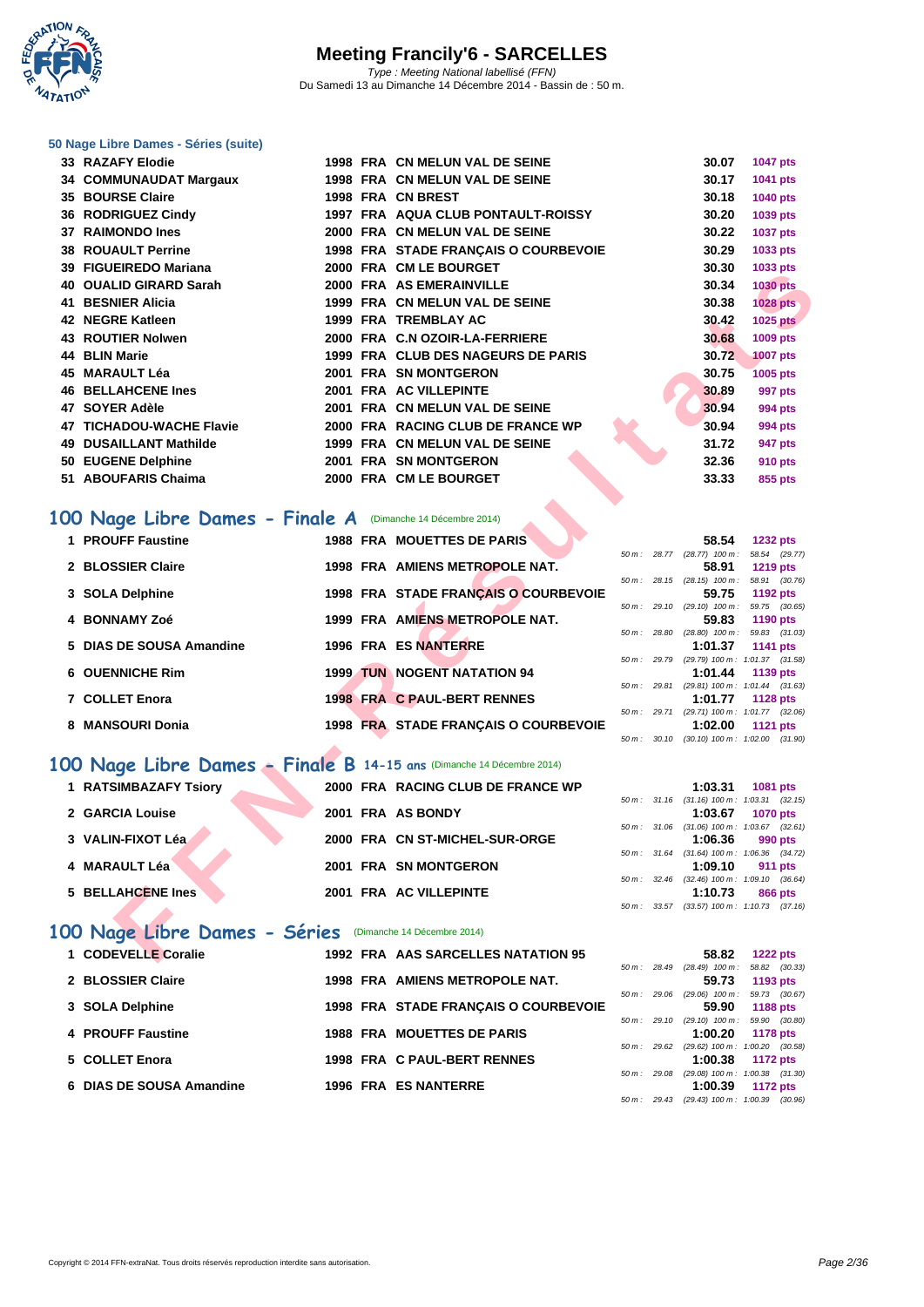

|     | 100 Nage Libre Dames - Séries (suite) |  |                                             |             |              |                |                                                               |
|-----|---------------------------------------|--|---------------------------------------------|-------------|--------------|----------------|---------------------------------------------------------------|
|     | 7 BONNAMY Zoé                         |  | 1999 FRA AMIENS METROPOLE NAT.              |             | 50 m: 29.51  | 1:00.52        | <b>1168 pts</b><br>(29.51) 100 m: 1:00.52 (31.01)             |
|     | 8 MANSOURI Donia                      |  | 1998 FRA STADE FRANÇAIS O COURBEVOIE        |             |              | 1:00.56        | <b>1166 pts</b><br>50 m: 29.36 (29.36) 100 m: 1:00.56 (31.20) |
|     | 9 OUENNICHE Rim                       |  | <b>1999 TUN NOGENT NATATION 94</b>          |             |              | 1:01.79        | <b>1128 pts</b><br>50 m: 29.55 (29.55) 100 m: 1:01.79 (32.24) |
|     | 10 CASSIGNOL Oceane                   |  | 2000 FRA AAS SARCELLES NATATION 95          |             |              | 1:02.27        | <b>1113 pts</b><br>50 m: 30.55 (30.55) 100 m: 1:02.27 (31.72) |
|     | 11 TOPOLANSKI Anna                    |  | 1998 FRA CLUB DES NAGEURS DE PARIS          |             |              | 1:02.48        | 1106 pts                                                      |
|     | 12 CLERC Celia                        |  | <b>1997 FRA CERGY PONTOISE NATATION</b>     | 50 m :      | 30.95        | 1:03.01        | $(30.95)$ 100 m : 1:02.48 $(31.53)$<br><b>1090 pts</b>        |
|     | 13 POUMAREDE Laetitia                 |  | 1997 FRA CN ST-MICHEL-SUR-ORGE              | 50 m: 30.68 |              | 1:03.02        | $(30.68)$ 100 m : 1:03.01 $(32.33)$<br>1090 pts               |
|     | 14 TEULE Mary                         |  | 1999 FRA AS BONDY                           | 50 m :      | 30.24        | 1:03.27        | $(30.24)$ 100 m : 1:03.02 $(32.78)$<br>1082 pts               |
| 15. | <b>BEN MANSOUR Célina</b>             |  | 1999 FRA AAS SARCELLES NATATION 95          | 50 m :      | 30.66        | 1:03.56        | $(30.66)$ 100 m : 1:03.27 $(32.61)$<br>1073 pts               |
|     | 16 FONSÉQUE Eva                       |  | 1999 FRA RACING CLUB DE FRANCE WP           |             |              | 1:03.77        | 50 m : 30.76 (30.76) 100 m : 1:03.56 (32.80)<br>1067 pts      |
|     | 17 RATSIMBAZAFY Tsiory                |  | 2000 FRA RACING CLUB DE FRANCE WP           |             | 50 m: 31.09  | 1:03.94        | $(31.09)$ 100 m : 1:03.77 $(32.68)$<br>1062 pts               |
|     | 18 VERET Camille                      |  | 1998 FRA AAS SARCELLES NATATION 95          | $50 m$ :    | 30.83        | 1:04.20        | $(30.83)$ 100 m : 1:03.94 $(33.11)$<br>1054 pts               |
|     | <b>19 GARCIA Louise</b>               |  | 2001 FRA AS BONDY                           | $50 m$ :    | 30.92        | 1:04.68        | (30.92) 100 m: 1:04.20 (33.28)                                |
|     |                                       |  |                                             | 50 m: 30.90 |              |                | 1039 pts<br>$(30.90)$ 100 m : 1:04.68 $(33.78)$               |
| 20  | <b>PARISI Mathilde</b>                |  | 1999 FRA NEPTUNE CLUB DE FRANCE             |             |              | 1:04.72        | 1038 pts<br>50 m: 31.38 (31.38) 100 m: 1:04.72 (33.34)        |
|     | 21 DEL'HOMME Laurine                  |  | 1997 FRA CLUB DES NAGEURS DE PARIS          | 50 m: 30.69 |              | 1:04.94        | <b>1032 pts</b><br>(30.69) 100 m: 1:04.94 (34.25)             |
|     | 22 ROUAULT Perrine                    |  | 1998 FRA STADE FRANÇAIS O COURBEVOIE        |             |              | 1:05.33        | 1020 pts<br>50 m: 30.51 (30.51) 100 m: 1:05.33 (34.82)        |
|     | 23 CHARPENTIER IIona                  |  | <b>1998 FRA AAS SARCELLES NATATION 95</b>   | 50 m: 30.94 |              | 1:05.37        | 1019 pts<br>(30.94) 100 m: 1:05.37 (34.43)                    |
|     | 24 RODRIGUEZ Cindy                    |  | 1997 FRA AQUA CLUB PONTAULT-ROISSY          | 50 m: 30.90 |              | 1:05.82        | 1005 pts<br>$(30.90)$ 100 m : 1:05.82 $(34.92)$               |
|     | 25 AUDRY Louise                       |  | <b>1999 FRA SN MONTGERON</b>                |             | 50 m: 32.03  | 1:06.18        | 995 pts<br>$(32.03)$ 100 m : 1:06.18 $(34.15)$                |
|     | <b>26 JAUNATRE Flavie</b>             |  | 1999 FRA TREMBLAY AC                        |             |              | 1:06.19        | 995 pts                                                       |
|     | 27 COUPLET Céleste                    |  | <b>1999 FRA STADE FRANÇAIS O COURBEVOIE</b> |             |              | 1:06.23        | 50 m: 31.54 (31.54) 100 m: 1:06.19 (34.65)<br>993 pts         |
|     | 28 BEDAIE Tais                        |  | 1999 FRA AS BONDY                           |             |              | 1:06.52        | 50 m: 32.42 (32.42) 100 m: 1:06.23 (33.81)<br>985 pts         |
|     | 29 LECOMTE Anna                       |  | 1999 FRA RACING CLUB DE FRANCE WP           |             |              | 1:06.80        | 50 m: 32.17 (32.17) 100 m: 1:06.52 (34.35)<br>977 pts         |
|     | 30 KNOPF Ornella                      |  | 1999 FRA AS BONDY                           |             |              | 1:07.05        | 50 m: 32.14 (32.14) 100 m: 1:06.80 (34.66)<br>969 pts         |
|     | 31 NEGRE Katleen                      |  | 1999 FRA TREMBLAY AC                        | 50 m :      | 32.51        | 1:07.39        | (32.51) 100 m: 1:07.05 (34.54)<br><b>960 pts</b>              |
|     | 32 PARODI Laure                       |  | 1999 FRA LE CHESNAY NATATION                |             | 50 m: 32.06  | 1:07.50        | $(32.06)$ 100 m : 1:07.39 $(35.33)$<br>956 pts                |
|     | 33 JARL-RIGHI Kenza                   |  | 1999 FRA LE CHESNAY NATATION                |             |              | 1:08.22        | 50 m: 31.95 (31.95) 100 m: 1:07.50 (35.55)<br>936 pts         |
|     | 34 VALIN-FIXOT Léa                    |  | 2000 FRA CN ST-MICHEL-SUR-ORGE              |             |              | 1:08.47        | 50 m: 32.85 (32.85) 100 m: 1:08.22 (35.37)<br>929 pts         |
|     |                                       |  |                                             |             |              |                | 50 m: 32.74 (32.74) 100 m: 1:08.47 (35.73)                    |
|     | 35 FIGUEIREDO Mariana                 |  | 2000 FRA CM LE BOURGET                      |             |              | 1:08.49        | 928 pts<br>50 m: 32.31 (32.31) 100 m: 1:08.49 (36.18)         |
|     | 36 COUGOUREUX Brunhilde               |  | <b>1999 FRA LE CHESNAY NATATION</b>         |             |              | 1:09.01        | 914 pts<br>50 m: 32.63 (32.63) 100 m: 1:09.01 (36.38)         |
|     | 37 MARAULT Léa                        |  | 2001 FRA SN MONTGERON                       |             | 50 m : 33.79 | 1:09.71        | 894 pts<br>(33.79) 100 m: 1:09.71 (35.92)                     |
|     | 38 JARL-RIGHI Ellin                   |  | <b>1999 FRA LE CHESNAY NATATION</b>         |             |              | 1:10.59        | 870 pts<br>50 m: 32.79 (32.79) 100 m: 1:10.59 (37.80)         |
|     | <b>39 BELLAHCENE Ines</b>             |  | 2001 FRA AC VILLEPINTE                      |             | 50 m : 32.56 | 1:10.83        | 863 pts<br>$(32.56)$ 100 m : 1:10.83 $(38.27)$                |
|     | --- SIMEANT Laura                     |  | 1998 FRA AULNAY-SOUS-BOIS S.N               |             |              | DNS dec        |                                                               |
|     | --- BOURSE Claire                     |  | 1998 FRA CN BREST                           |             |              | <b>DNS</b> dec |                                                               |

|          |       | DNS dec                      |                            |                |
|----------|-------|------------------------------|----------------------------|----------------|
| 50 m:    | 32.56 | $(32.56)$ 100 m :<br>DNS dec | 1:10.83                    | (38.27)        |
| 50 m :   | 32.79 | $(32.79) 100 m$ :<br>1:10.83 | 1:10.59<br>863 pts         | (37.80)        |
|          |       | 1:10.59                      | 870 pts                    |                |
| 50 m :   | 33.79 | 1:09.71<br>$(33.79)$ 100 m : | 894 pts<br>1:09.71         | (35.92)        |
| 50 m :   | 32.63 | $(32.63)$ 100 m :            | 1:09.01                    | (36.38)        |
| $50 m$ : | 32.31 | $(32.31)$ 100 m :<br>1:09.01 | 1:08.49<br>914 pts         | (36.18)        |
|          |       | 1:08.49                      | 928 pts                    |                |
| 50 m :   | 32.74 | 1:08.47<br>$(32.74) 100 m$ : | 929 pts<br>1:08.47         | (35.73)        |
| 50 m:    | 32.85 | $(32.85)$ 100 m :            | 1:08.22                    | (35.37)        |
| $50 m$ : | 31.95 | $(31.95) 100 m$ :<br>1:08.22 | 1:07.50<br>936 pts         | (35.55)        |
|          |       | 1:07.50                      | 956 pts                    |                |
| 50 m:    | 32.06 | 1:07.39<br>$(32.06)$ 100 m : | <b>960 pts</b><br>1:07.39  | (35.33)        |
| 50 m:    | 32.51 | $(32.51)$ 100 m :            | 1:07.05                    | (34.54)        |
| 50 m:    |       | $(32.14)$ 100 m :<br>1:07.05 | 1:06.80<br>969 pts         | (34.66)        |
|          | 32.14 | 1:06.80                      | 977                        | pts            |
| 50 m:    | 32.17 | $(32.17) 100 m$ :            | 1:06.52                    | (34.35)        |
| 50 m:    | 32.42 | $(32.42) 100 m$ :<br>1:06.52 | 1:06.23<br>985 pts         | (33.81)        |
|          |       | 1:06.23                      | 993 pts                    |                |
| 50 m :   | 31.54 | 1:06.19<br>$(31.54) 100 m$ : | 995 pts<br>1:06.19         | (34.65)        |
| 50 m :   | 32.03 | $(32.03)$ 100 m :            | 1:06.18                    | (34.15)        |
|          |       | 1:06.18                      | 995 pts                    |                |
| $50 m$ : | 30.90 | 1:05.82<br>$(30.90)$ 100 m : | 1005<br>1:05.82            | pts<br>(34.92) |
| 50 m :   | 30.94 | $(30.94) 100 m$ :            | 1:05.37                    | (34.43)        |
| 50 m:    | 30.51 | $(30.51)$ 100 m :<br>1:05.37 | 1:05.33<br>1019 pts        | (34.82)        |
|          |       | 1:05.33                      | 1020 pts                   |                |
| 50 m:    | 30.69 | 1:04.94<br>$(30.69)$ 100 m : | <b>1032 pts</b><br>1:04.94 | (34.25)        |
| 50 m :   | 31.38 | $(31.38) 100 m$ :            | 1:04.72                    | (33.34)        |
| 50 m :   | 30.90 | 1:04.72                      | 1:04.68<br>1038 pts        |                |
|          |       | 1:04.68<br>$(30.90)$ 100 m : | 1039 pts                   | (33.78)        |
| 50 m :   | 30.92 | $(30.92) 100 m$ :            | 1:04.20                    | (33.28)        |
| $50 m$ : | 30.83 | $(30.83)$ 100 m :<br>1:04.20 | 1:03.94<br>1054 pts        | (33.11)        |
|          |       | 1:03.94                      | 1062 pts                   |                |
| 50 m:    | 31.09 | 1:03.77<br>$(31.09) 100 m$ : | <b>1067 pts</b><br>1:03.77 | (32.68)        |
| 50 m:    | 30.76 | $(30.76)$ 100 m :            | 1:03.56                    | (32.80)        |
| 50 m :   | 30.66 | $(30.66)$ 100 m:<br>1:03.56  | 1:03.27<br>1073 pts        | (32.61)        |
|          |       | 1:03.27                      | 1082 pts                   |                |
| 50 m:    | 30.24 | $(30.24)$ 100 m :            | 1:03.02                    | (32.78)        |
| 50 m:    | 30.68 | $(30.68) 100 m$ :<br>1:03.02 | 1:03.01<br><b>1090 pts</b> | (32.33)        |
|          |       | 1:03.01                      | <b>1090 pts</b>            |                |
| 50 m:    | 30.95 | 1:02.48<br>$(30.95)$ 100 m : | <b>1106 pts</b><br>1:02.48 | (31.53)        |
| 50 m:    | 30.55 | $(30.55)$ 100 m :            | 1:02.27                    | (31.72)        |
| 50 m:    | 29.55 | (29.55) 100 m :<br>1:02.27   | 1:01.79<br>1113            | (32.24)<br>pts |
|          |       | 1:01.79                      | <b>1128 pts</b>            |                |
| 50 m :   | 29.36 | 1:00.56<br>$(29.36) 100 m$ : | 1166 pts<br>1:00.56        | (31.20)        |
| 50 m :   | 29.51 | $(29.51)$ 100 m :            | 1:00.52                    | (31.01)        |

### **200 Nage Libre Dames - Finale A** (Samedi 13 Décembre 2014)

**1 CODEVELLE Coralie 1992 FRA AAS SARCELLES NATATION 95 2:04.03 1259 pts** 50 m : 29.31 (29.31) 100 m : 1:01.47 (32.16) 150 m : 1:33.53 (32.06) 200 m : 2:04.03 (30.50)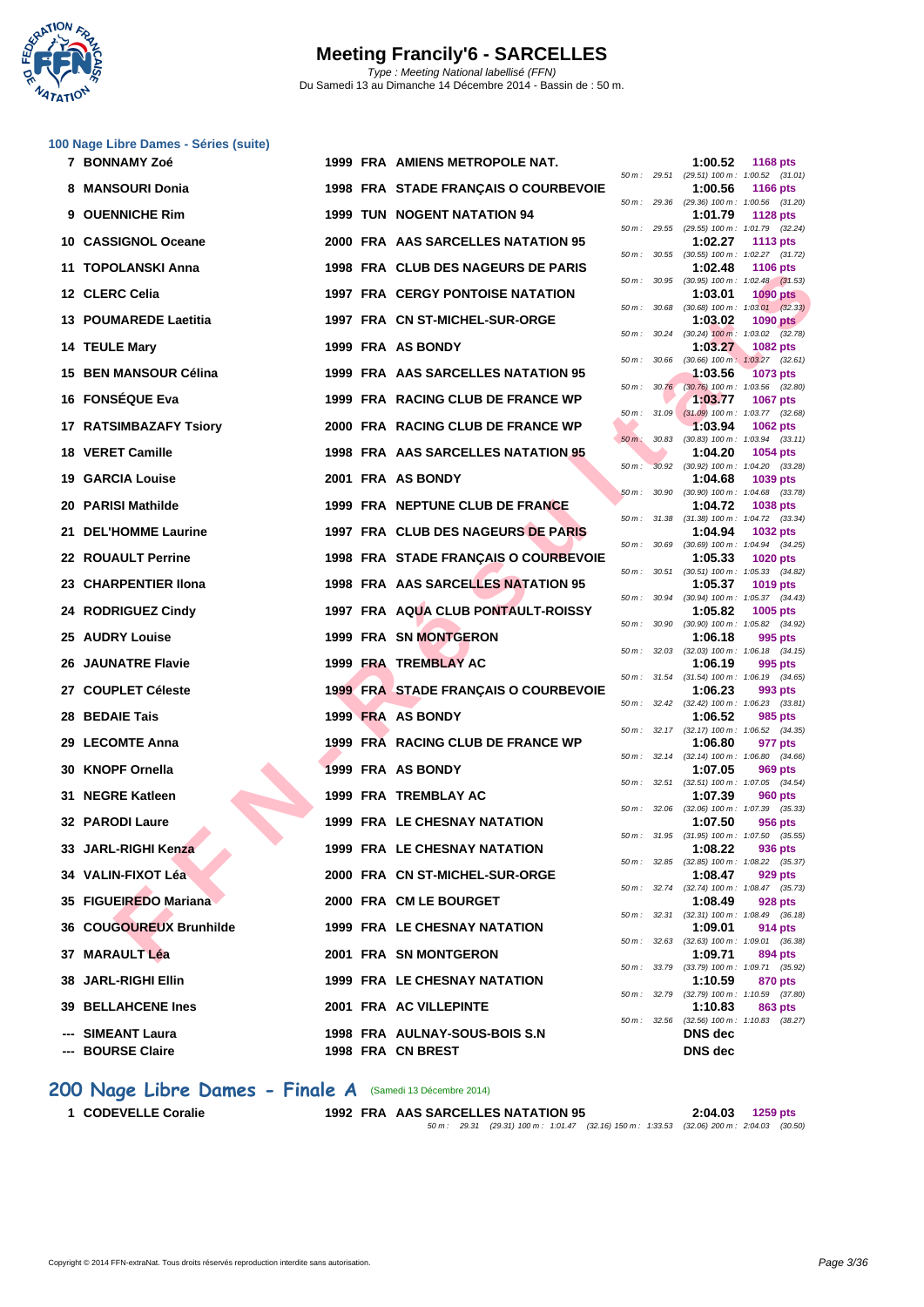

**[200 Nage](http://www.ffnatation.fr/webffn/index.php) Libre Dames - Finale A (suite)**

| 2 CZERNIAK Monika                                                  |  | 1992 POL CO SAINT-DIZIER NATATION                                                        | 2:04.19 | <b>1256 pts</b>                     |
|--------------------------------------------------------------------|--|------------------------------------------------------------------------------------------|---------|-------------------------------------|
|                                                                    |  | 50 m: 29.38 (29.38) 100 m: 1:00.81 (31.43) 150 m: 1:32.66 (31.85) 200 m: 2:04.19 (31.53) |         |                                     |
| 3 FOURTIER Julie                                                   |  | <b>1993 FRA CSN GUYANCOURT</b>                                                           | 2:08.09 | 1193 pts                            |
|                                                                    |  | 50 m: 30.14 (30.14) 100 m: 1:02.96 (32.82) 150 m: 1:35.60 (32.64) 200 m: 2:08.09 (32.49) |         |                                     |
| 4 PROUFF Faustine                                                  |  | 1988 FRA MOUETTES DE PARIS                                                               | 2:09.17 | 1175 pts                            |
|                                                                    |  | 50 m : 30.57 (30.57) 100 m : 1:04.08 (33.51) 150 m : 1:37.05                             |         | $(32.97)$ 200 m : 2:09.17 $(32.12)$ |
| 5 OUENNICHE Rim                                                    |  | 1999 TUN NOGENT NATATION 94                                                              | 2:09.64 | 1168 pts                            |
|                                                                    |  | 50 m: 30.58 (30.58) 100 m: 1:03.35 (32.77) 150 m: 1:37.48 (34.13) 200 m: 2:09.64 (32.16) |         |                                     |
| 6 MANSOURI Donia                                                   |  | <b>1998 FRA STADE FRANÇAIS O COURBEVOIE</b>                                              |         | 2:09.76 1166 pts                    |
|                                                                    |  | 50 m: 30.07 (30.07) 100 m: 1:02.97 (32.90) 150 m: 1:36.34 (33.37) 200 m: 2:09.76 (33.42) |         |                                     |
| 7 COLLET Enora                                                     |  | 1998 FRA C PAUL-BERT RENNES                                                              | 2:10.48 | $1154$ pts                          |
|                                                                    |  |                                                                                          |         |                                     |
|                                                                    |  | 50 m : 31.06 (31.06) 100 m : 1:03.57 (32.51) 150 m : 1:36.90                             |         | $(33.33)$ 200 m : 2:10.48 $(33.58)$ |
| 8 BARAT Mathilde                                                   |  | 1999 FRA CN MELUN VAL DE SEINE                                                           | 2:10.73 | 1150 $pts$                          |
|                                                                    |  | 50 m: 30.76 (30.76) 100 m: 1:03.86 (33.10) 150 m: 1:37.52 (33.66) 200 m: 2:10.73 (33.21) |         |                                     |
| 00 Nage Libre Dames - Finale B 14-15 ans (Samedi 13 Décembre 2014) |  |                                                                                          |         |                                     |

#### **200 Nage Libre Dames - Finale B 14-15 ans** (Samedi 13 Décembre 2014)

| 1 CASSIGNOL Oceane     |  | 2000 FRA AAS SARCELLES NATATION 95<br>2:08.94<br>1179 pts                                                                    |
|------------------------|--|------------------------------------------------------------------------------------------------------------------------------|
|                        |  | $(32.59)$ 200 m : 2:08.94 $(32.19)$<br>50 m : 30.63 (30.63) 100 m : 1:04.16 (33.53) 150 m : 1:36.75                          |
| 2 DESBORDES Joana      |  | 2000 FRA SO ROSNY<br>2:11.19<br>1143 pts                                                                                     |
|                        |  | 50 m : 30.67 (30.67) 100 m : 1:04.20 (33.53) 150 m : 1:37.78<br>$(33.58)$ 200 m : 2:11.19 $(33.41)$                          |
| 3 BIHAN Morgane        |  | 2000 FRA CSN GUYANCOURT<br>2:13.32<br><b>1110 pts</b>                                                                        |
|                        |  | $(34.44)$ 200 m : 2:13.32 $(32.45)$<br>50 m: 31.73 (31.73) 100 m: 1:06.43 (34.70) 150 m: 1:40.87                             |
| 4 IDIER Inès           |  | 2000 FRA SPN POITIERS<br>2:13.69<br>1104 pts                                                                                 |
|                        |  | 50 m : 31.65 (31.65) 100 m : 1:06.18 (34.53) 150 m : 1:40.53<br>$(34.35)$ 200 m : 2:13.69 $(33.16)$                          |
| 5 RENNER Miranda       |  | 2001 USA RACING CLUB DE FRANCE WP<br>2:15.81<br>1071 pts                                                                     |
|                        |  | $(35.57)$ 200 m : 2:15.81 $(34.30)$<br>50 m: 31.85 (31.85) 100 m: 1:05.94 (34.09) 150 m: 1:41.51                             |
| 6 RAMON Mae            |  | 2000 FRA AAS SARCELLES NATATION 95<br>2:16.99<br>$1053$ pts                                                                  |
|                        |  | 50 m : 31.73 (31.73) 100 m : 1:06.04 (34.31) 150 m : 1:41.56<br>$(35.52)$ 200 m : 2:16.99 $(35.43)$                          |
| <b>7 GARCIA Louise</b> |  | 2001 FRA AS BONDY<br>2:20.00<br><b>1008 pts</b>                                                                              |
|                        |  | $(36.57)$ 200 m : 2:20.00 $(35.71)$<br>50 m: 31.94 (31.94) 100 m: 1:07.72<br>$(35.78)$ 150 m : 1:44.29                       |
| 8 RAIMONDO Ines        |  | 2000 FRA CN MELUN VAL DE SEINE<br>2:21.49<br>986 pts                                                                         |
|                        |  | $50 \text{ m}$ : $32.17$ (32.17) $100 \text{ m}$ : 1:08.18<br>$(37.33)$ 200 m : 2:21.49 $(35.98)$<br>(36.01) 150 m : 1:45.51 |

### **200 Nage Libre Dames - Séries** (Samedi 13 Décembre 2014)

| 7 COLLET Enora<br><b>1999 FRA CN MELUN VAL DE SEINE</b><br>8 BARAT Mathilde |  | 50 m: 30.07 (30.07) 100 m: 1:02.97 (32.90) 150 m: 1:36.34 (33.37) 200 m: 2:09.76 (33.42)<br>1998 FRA C PAUL-BERT RENNES<br>2:10.48<br>1154 pts<br>50 m: 31.06 (31.06) 100 m: 1:03.57 (32.51) 150 m: 1:36.90 (33.33) 200 m: 2:10.48 (33.58) |
|-----------------------------------------------------------------------------|--|--------------------------------------------------------------------------------------------------------------------------------------------------------------------------------------------------------------------------------------------|
|                                                                             |  |                                                                                                                                                                                                                                            |
|                                                                             |  |                                                                                                                                                                                                                                            |
|                                                                             |  | 2:10.73<br>1150 $pts$<br>50 m: 30.76 (30.76) 100 m: 1:03.86 (33.10) 150 m: 1:37.52 (33.66) 200 m: 2:10.73 (33.21)                                                                                                                          |
| 00 Nage Libre Dames - Finale B 14-15 ans (Samedi 13 Décembre 2014)          |  |                                                                                                                                                                                                                                            |
|                                                                             |  |                                                                                                                                                                                                                                            |
| 1 CASSIGNOL Oceane                                                          |  | 2000 FRA AAS SARCELLES NATATION 95<br>2:08.94<br>1179 pts<br>50 m: 30.63 (30.63) 100 m: 1:04.16 (33.53) 150 m: 1:36.75 (32.59) 200 m: 2:08.94 (32.19)                                                                                      |
| 2 DESBORDES Joana                                                           |  | 2000 FRA SO ROSNY<br>2:11.19<br>1143 pts                                                                                                                                                                                                   |
| 3 BIHAN Morgane                                                             |  | 50 m: 30.67 (30.67) 100 m: 1:04.20 (33.53) 150 m: 1:37.78 (33.58) 200 m: 2:11.19 (33.41)<br>2000 FRA CSN GUYANCOURT<br>2:13.32<br>1110 pts                                                                                                 |
|                                                                             |  | 50 m: 31.73 (31.73) 100 m: 1:06.43 (34.70) 150 m: 1:40.87 (34.44) 200 m: 2:13.32 (32.45)                                                                                                                                                   |
| 4 IDIER Inès                                                                |  | 2000 FRA SPN POITIERS<br>2:13.69<br>1104 pts<br>50 m: 31.65 (31.65) 100 m: 1:06.18 (34.53) 150 m: 1:40.53 (34.35) 200 m: 2:13.69 (33.16)                                                                                                   |
| 5 RENNER Miranda                                                            |  | 2001 USA RACING CLUB DE FRANCE WP<br>2:15.81<br><b>1071 pts</b>                                                                                                                                                                            |
| 6 RAMON Mae                                                                 |  | 50 m: 31.85 (31.85) 100 m: 1:05.94 (34.09) 150 m: 1:41.51 (35.57) 200 m: 2:15.81 (34.30)<br>2000 FRA AAS SARCELLES NATATION 95<br>2:16.99<br><b>1053 pts</b>                                                                               |
|                                                                             |  | 50 m: 31.73 (31.73) 100 m: 1:06.04 (34.31) 150 m: 1:41.56 (35.52) 200 m: 2:16.99 (35.43)                                                                                                                                                   |
| <b>7 GARCIA Louise</b>                                                      |  | 2001 FRA AS BONDY<br>2:20.00<br>1008 pts<br>50 m: 31.94 (31.94) 100 m: 1:07.72 (35.78) 150 m: 1:44.29 (36.57) 200 m: 2:20.00 (35.71)                                                                                                       |
| 8 RAIMONDO Ines                                                             |  | 2000 FRA CN MELUN VAL DE SEINE<br>2:21.49<br>986 pts                                                                                                                                                                                       |
|                                                                             |  | 50 m: 32.17 (32.17) 100 m: 1:08.18 (36.01) 150 m: 1:45.51 (37.33) 200 m: 2:21.49 (35.98)                                                                                                                                                   |
| 00 Nage Libre Dames - Séries (Samedi 13 Décembre 2014)                      |  |                                                                                                                                                                                                                                            |
| 1 CODEVELLE Coralie                                                         |  | 1992 FRA AAS SARCELLES NATATION 95<br>2:04.59 1250 pts                                                                                                                                                                                     |
|                                                                             |  | 50 m: 29.18 (29.18) 100 m: 1:00.49 (31.31) 150 m: 1:32.44 (31.95) 200 m: 2:04.59 (32.15)                                                                                                                                                   |
| 2 CZERNIAK Monika                                                           |  | 1992 POL CO SAINT-DIZIER NATATION<br>2:06.99<br><b>1210 pts</b><br>50 m : 29.67 (29.67) 100 m : 1:01.91 (32.24) 150 m : 1:34.64 (32.73) 200 m : 2:06.99 (32.35)                                                                            |
| 3 FOURTIER Julie                                                            |  | <b>1993 FRA CSN GUYANCOURT</b><br>2:08.23<br><b>1190 pts</b>                                                                                                                                                                               |
| 4 MANSOURI Donia                                                            |  | 50 m: 29.86 (29.86) 100 m: 1:02.53 (32.67) 150 m: 1:35.43 (32.90) 200 m: 2:08.23 (32.80)<br><b>1998 FRA STADE FRANÇAIS O COURBEVOIE</b><br>2:09.11<br><b>1176 pts</b>                                                                      |
|                                                                             |  | 50 m: 30.38 (30.38) 100 m: 1:03.35 (32.97) 150 m: 1:36.52 (33.17) 200 m: 2:09.11 (32.59)                                                                                                                                                   |
| 5 COLLET Enora                                                              |  | 1998 FRA C PAUL-BERT RENNES<br>2:09.46<br><b>1171 pts</b><br>50 m: 30.34 (30.34) 100 m: 1:03.02 (32.68) 150 m: 1:36.47 (33.45) 200 m: 2:09.46 (32.99)                                                                                      |
| <b>6 PROUFF Faustine</b>                                                    |  | <b>1988 FRA MOUETTES DE PARIS</b><br>2:09.76<br><b>1166 pts</b>                                                                                                                                                                            |
| 7 OUENNICHE Rim                                                             |  | 50 m: 29.75 (29.75) 100 m: 1:02.17 (32.42) 150 m: 1:36.42 (34.25) 200 m: 2:09.76 (33.34)<br><b>1999 TUN NOGENT NATATION 94</b><br>2:09.93<br>1163 pts                                                                                      |
|                                                                             |  | 50 m: 30.43 (30.43) 100 m: 1:03.28 (32.85) 150 m: 1:36.90 (33.62) 200 m: 2:09.93 (33.03)                                                                                                                                                   |
| 8 BARAT Mathilde                                                            |  | 1999 FRA CN MELUN VAL DE SEINE<br>2:10.50<br>1154 pts<br>50 m: 29.94 (29.94) 100 m: 1:02.97 (33.03) 150 m: 1:36.98 (34.01) 200 m: 2:10.50 (33.52)                                                                                          |
| 9 SIMONETTI Romane                                                          |  | 1999 FRA STADE DE VANVES<br>2:10.61<br>1152 pts                                                                                                                                                                                            |
| 10 DORNIC Morgane                                                           |  | 50 m: 31.21 (31.21) 100 m: 1:03.83 (32.62) 150 m: 1:37.59 (33.76) 200 m: 2:10.61 (33.02)<br>1998 FRA CN MORLAIX<br>2:10.80<br>1149 pts                                                                                                     |
|                                                                             |  | 50 m: 30.64 (30.64) 100 m: 1:03.59 (32.95) 150 m: 1:37.06 (33.47) 200 m: 2:10.80 (33.74)                                                                                                                                                   |
| 11 BORTUZZO Lola                                                            |  | 1998 FRA SO MILLAU N<br>2:11.17<br>1143 pts<br>50 m: 31.08 (31.08) 100 m: 1:04.81 (33.73) 150 m: 1:38.90 (34.09) 200 m: 2:11.17 (32.27)                                                                                                    |
| 12 SOLA Delphine                                                            |  | 1998 FRA STADE FRANÇAIS O COURBEVOIE<br>2:12.21<br>1127 pts                                                                                                                                                                                |
| 13 CASSIGNOL Oceane                                                         |  | 50 m: 30.52 (30.52) 100 m: 1:04.33 (33.81) 150 m: 1:38.40 (34.07) 200 m: 2:12.21 (33.81)<br>2000 FRA AAS SARCELLES NATATION 95<br>2:12.29 1126 pts                                                                                         |
|                                                                             |  | 50 m: 30.89 (30.89) 100 m: 1:04.28 (33.39) 150 m: 1:38.86 (34.58) 200 m: 2:12.29 (33.43)                                                                                                                                                   |
| 14 BLOSSIER Claire                                                          |  | 1998 FRA AMIENS METROPOLE NAT.<br>2:12.55<br><b>1122 pts</b>                                                                                                                                                                               |
| 15 BLANCHARD Morgane                                                        |  | 50 m : 29.86 (29.86) 100 m : 1:02.78 (32.92) 150 m : 1:36.91<br>$(34.13)$ 200 m : 2:12.55 $(35.64)$<br>1997 FRA AAS SARCELLES NATATION 95<br>2:13.54<br><b>1106 pts</b>                                                                    |
|                                                                             |  | 50 m : 30.29 (30.29) 100 m : 1:04.21 (33.92) 150 m : 1:38.99 (34.78) 200 m : 2:13.54 (34.55)                                                                                                                                               |
| 16 SOYER Emma                                                               |  | 1998 FRA CN MELUN VAL DE SEINE<br>2:13.72<br>1104 pts<br>50 m: 30.74 (30.74) 100 m: 1:05.17 (34.43) 150 m: 1:39.46 (34.29) 200 m: 2:13.72 (34.26)                                                                                          |
| 17 DESBORDES Joana                                                          |  | 2000 FRA SOROSNY<br>2:14.19<br>1096 pts                                                                                                                                                                                                    |
|                                                                             |  | 50 m : 30.25 (30.25) 100 m : 1:04.06 (33.81) 150 m : 1:39.42 (35.36) 200 m : 2:14.19 (34.77)<br><b>2000 FRA CSN GUYANCOURT</b><br>2:15.64                                                                                                  |
|                                                                             |  | 1074 pts                                                                                                                                                                                                                                   |
| 18 BIHAN Morgane<br><b>19 AUNE Marie</b>                                    |  | 50 m: 32.71 (32.71) 100 m: 1:07.92 (35.21) 150 m: 1:15.87 (7.95) 200 m: 2:15.64 (59.77)<br>1998 FRA AAS SARCELLES NATATION 95<br>2:15.68<br>1073 pts                                                                                       |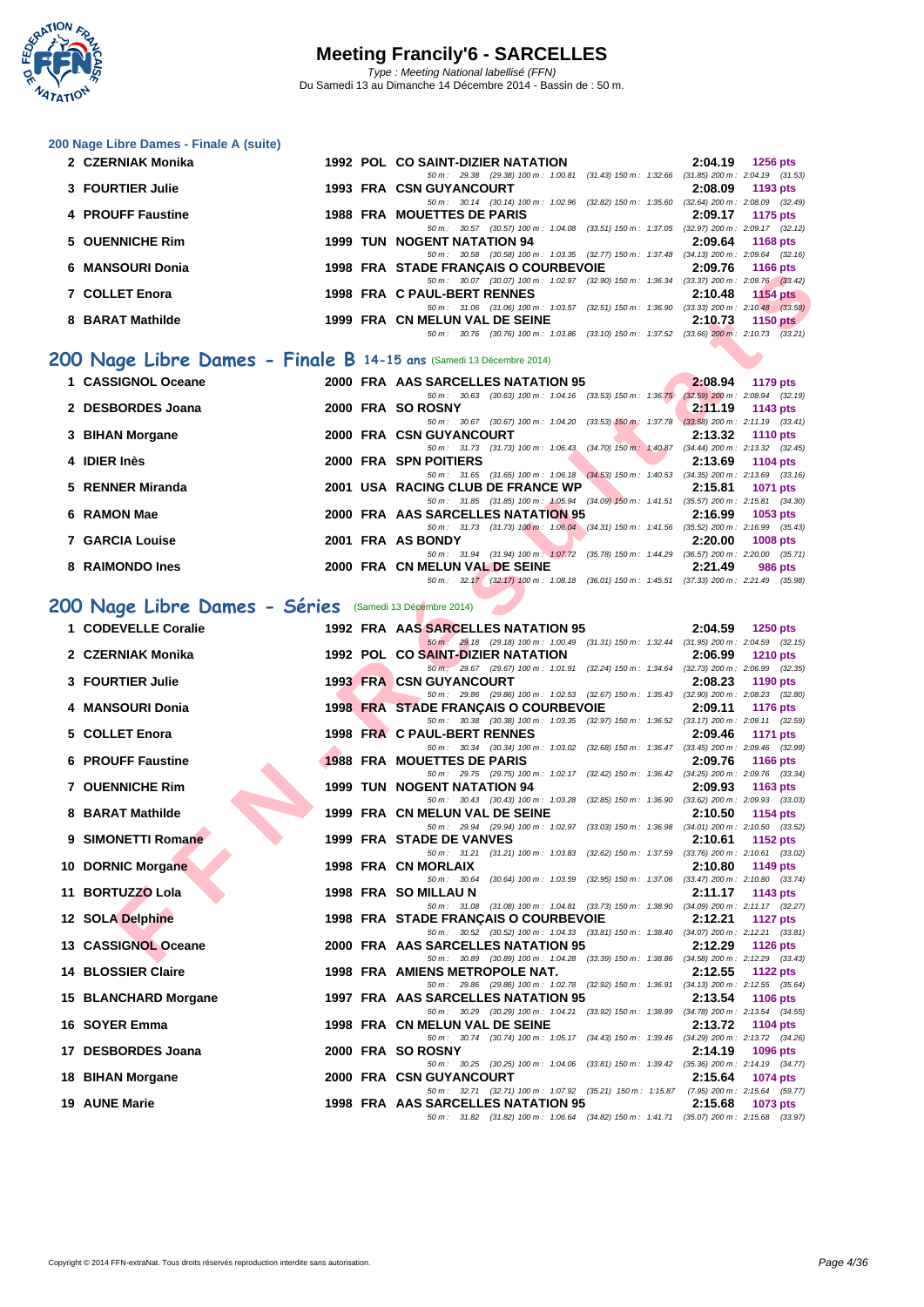

|    | 200 Nage Libre Dames - Séries (suite)<br>20 IDIER Inès          |  | 2000 FRA SPN POITIERS                                                                                                               | 2:16.64 | 1059 pts        |
|----|-----------------------------------------------------------------|--|-------------------------------------------------------------------------------------------------------------------------------------|---------|-----------------|
|    |                                                                 |  | 50 m: 32.32 (32.32) 100 m: 1:07.16 (34.84) 150 m: 1:42.00 (34.84) 200 m: 2:16.64 (34.64)                                            |         |                 |
|    | 21 RAMON Mae                                                    |  | 2000 FRA AAS SARCELLES NATATION 95                                                                                                  | 2:16.82 | <b>1056 pts</b> |
|    | 22 DIAS DE SOUSA Amandine                                       |  | 50 m: 31.37 (31.37) 100 m: 1:05.51 (34.14) 150 m: 1:41.09 (35.58) 200 m: 2:16.82 (35.73)<br><b>1996 FRA ES NANTERRE</b>             | 2:18.44 | <b>1032 pts</b> |
|    |                                                                 |  | 50 m: 31.52 (31.52) 100 m: 1:06.14 (34.62) 150 m: 1:42.18 (36.04) 200 m: 2:18.44 (36.26)                                            |         |                 |
|    | 23 THENOT Adeline                                               |  | 1991 FRA JEANNE D'ARC DRANCY<br>50 m: 32.32 (32.32) 100 m: 1:06.89 (34.57) 150 m: 1:43.24 (36.35) 200 m: 2:18.70 (35.46)            | 2:18.70 | 1028 pts        |
|    | 24 TEULE Mary                                                   |  | 1999 FRA AS BONDY                                                                                                                   | 2:19.32 | <b>1018 pts</b> |
|    |                                                                 |  | 50 m: 31.64 (31.64) 100 m: 1:06.55 (34.91) 150 m: 1:43.82 (37.27) 200 m: 2:19.32 (35.50)                                            |         |                 |
|    | 25 RENOU Jeanne                                                 |  | 1999 FRA CLUB DES NAGEURS DE PARIS<br>50 m: 32.20 (32.20) 100 m: 1:07.80 (35.60) 150 m: 1:43.57 (35.77) 200 m: 2:19.82 (36.25)      | 2:19.82 | <b>1011 pts</b> |
|    | 26 BESNIER Alicia                                               |  | 1999 FRA CN MELUN VAL DE SEINE                                                                                                      | 2:20.37 | $1003$ pts      |
|    |                                                                 |  | 50 m: 32.04 (32.04) 100 m: 1:08.48 (36.44) 150 m: 1:44.77 (36.29) 200 m: 2:20.37 (35.60)                                            |         |                 |
|    | 27 GARCIA Louise                                                |  | 2001 FRA AS BONDY<br>50 m: 32.18 (32.18) 100 m: 1:08.31 (36.13) 150 m: 1:45.06 (36.75) 200 m: 2:20.46 (35.40)                       | 2:20.46 | 1001 pts        |
|    | 28 LEMAOULT Emilie                                              |  | 1998 FRA CN MELUN VAL DE SEINE                                                                                                      | 2:20.86 | 996 pts         |
|    |                                                                 |  | 50 m: 31.46 (31.46) 100 m: 1:07.06 (35.60) 150 m: 1:27.79 (20.73) 200 m: 2:20.86 (53.07)                                            |         |                 |
|    | 29 AIT HADDOU Amal                                              |  | 1999 FRA COLOMBES NATATION<br>50 m: 31.18 (31.18) 100 m: 1:07.46 (36.28) 150 m: 1:45.24 (37.78) 200 m: 2:21.21 (35.97)              | 2:21.21 | 990 pts         |
|    | 30 RODRIGUEZ Cindy                                              |  | 1997 FRA AQUA CLUB PONTAULT-ROISSY                                                                                                  | 2:21.53 | <b>986 pts</b>  |
|    |                                                                 |  | 50 m: 32.56 (32.56) 100 m: 1:08.60 (36.04) 150 m: 1:46.06 (37.46) 200 m: 2:21.53 (35.47)                                            |         |                 |
|    | <b>31 JAUNATRE Flavie</b>                                       |  | 1999 FRA TREMBLAY AC<br>50 m: 33.08 (33.08) 100 m: 1:08.62 (35.54) 150 m: 1:45.90 (37.28) 200 m: 2:21.59 (35.69)                    | 2:21.59 | 985 pts         |
|    | 32 RENNER Miranda                                               |  | 2001 USA RACING CLUB DE FRANCE WP                                                                                                   | 2:21.90 | 980 pts         |
|    | 33 DESMAIZIERES Alix                                            |  | 50 m: 32.36 (32.36) 100 m: 1:07.13 (34.77) 150 m: 1:45.21 (38.08) 200 m: 2:21.90 (36.69)<br>2000 FRA CLUB DES NAGEURS DE PARIS      | 2:21.97 | 979 pts         |
|    |                                                                 |  | 50 m: 32.84 (32.84) 100 m: 1:08.49 (35.65) 150 m: 1:45.49 (37.00) 200 m: 2:21.97 (36.48)                                            |         |                 |
|    | 34 SIMEANT Laura                                                |  | 1998 FRA AULNAY-SOUS-BOIS S.N                                                                                                       | 2:22.67 | 969 pts         |
|    | 35 RAIMONDO Ines                                                |  | 50 m: 31.78 (31.78) 100 m: 1:07.08 (35.30) 150 m: 1:44.12 (37.04) 200 m: 2:22.67 (38.55)<br>2000 FRA CN MELUN VAL DE SEINE          | 2:22.80 | 967 pts         |
|    |                                                                 |  | 50 m : 32.66 (32.66) 100 m : 1:08.87 (36.21) 150 m : 1:45.94 (37.07) 200 m : 2:22.80 (36.86)                                        |         |                 |
|    | 36 EL HAMDANI Imane                                             |  | 2000 FRA CN VIRY-CHATILLON                                                                                                          | 2:23.86 | 952 pts         |
|    | 37 SOYER Adèle                                                  |  | 50 m: 34.65 (34.65) 100 m: 1:10.73 (36.08) 150 m: 1:47.44 (36.71) 200 m: 2:23.86 (36.42)<br>2001 FRA CN MELUN VAL DE SEINE          | 2:24.00 | 950 pts         |
|    |                                                                 |  | 50 m: 33.23 (33.23) 100 m: 1:09.18 (35.95) 150 m: 1:47.62 (38.44) 200 m: 2:24.00 (36.38)                                            |         |                 |
|    | <b>38 CREMAS Claire</b>                                         |  | <b>2001 FRA CERGY PONTOISE NATATION</b><br>50 m: 33.35 (33.35) 100 m: 1:10.42 (37.07) 150 m: 1:47.99 (37.57) 200 m: 2:24.55 (36.56) | 2:24.55 | 942 pts         |
|    | 39 KNOPF Ornella                                                |  | 1999 FRA AS BONDY                                                                                                                   | 2:25.25 | 932 pts         |
|    |                                                                 |  | 50 m: 33.07 (33.07) 100 m: 1:10.16 (37.09) 150 m: 1:47.91 (37.75) 200 m: 2:25.25 (37.34)                                            |         |                 |
| 40 | <b>BARBAUD Marie</b>                                            |  | 2000 FRA CN VIRY-CHATILLON<br>50 m: 34.65 (34.65) 100 m: 1:12.41 (37.76) 150 m: 1:50.55 (38.14) 200 m: 2:28.03 (37.48)              | 2:28.03 | 893 pts         |
|    | 41 EL HAMDANI Ilhem                                             |  | 2000 FRA CN VIRY-CHATILLON                                                                                                          | 2:28.08 | 892 pts         |
|    | 42 MARCHESE Julie                                               |  | 50 m: 35.79 (35.79) 100 m: 1:13.40 (37.61) 150 m: 1:51.66 (38.26) 200 m: 2:28.08 (36.42)<br>2000 FRA CN MELUN VAL DE SEINE          | 2:28.10 | 892 pts         |
|    |                                                                 |  | 50 m: 34.69 (34.69) 100 m: 1:12.60 (37.91) 150 m: 1:51.16 (38.56) 200 m: 2:28.10 (36.94)                                            |         |                 |
|    | 43 JARL-RIGHI Ellin                                             |  | <b>1999 FRA LE CHESNAY NATATION</b>                                                                                                 | 2:29.28 | 875 pts         |
|    | 44 LEROY Marine                                                 |  | 50 m: 34.49 (34.49) 100 m: 1:12.26 (37.77) 150 m: 1:51.53 (39.27) 200 m: 2:29.28 (37.75)<br>2001 FRA CSN GUYANCOURT                 | 2:29.48 | 873 pts         |
|    |                                                                 |  | 50 m: 34.51 (34.51) 100 m: 1:13.05 (38.54) 150 m: 1:51.98 (38.93) 200 m: 2:29.48 (37.50)                                            |         |                 |
|    | <b>45 AUDRY Louise</b><br><b>A</b>                              |  | <b>1999 FRA SN MONTGERON</b><br>50 m: 34.54 (34.54) 100 m: 1:12.92 (38.38) 150 m: 1:51.70 (38.78) 200 m: 2:29.79 (38.09)            | 2:29.79 | <b>868 pts</b>  |
|    | <b>46 DANINTHE Laurine</b>                                      |  | 2000 FRA CN VIRY-CHATILLON                                                                                                          | 2:32.13 | 836 pts         |
|    |                                                                 |  | 50 m: 35.23 (35.23) 100 m: 1:13.52 (38.29) 150 m: 1:53.34 (39.82) 200 m: 2:32.13 (38.79)                                            |         |                 |
|    | 47 MARAULT Léa                                                  |  | 2001 FRA SN MONTGERON<br>50 m: 34.55 (34.55) 100 m: 1:13.60 (39.05) 150 m: 1:53.37 (39.77) 200 m: 2:35.07 (41.70)                   | 2:35.07 | 797 pts         |
|    | 48 ABOUFARIS Chaima                                             |  | 2000 FRA CM LE BOURGET                                                                                                              | 2:39.68 | 738 pts         |
|    |                                                                 |  | 50 m: 34.40 (34.40) 100 m: 1:14.42 (40.02) 150 m: 1:57.51 (43.09) 200 m: 2:39.68 (42.17)                                            |         |                 |
|    | 400 Nage Libre Dames - Série rapide (Dimanche 14 Décembre 2014) |  |                                                                                                                                     |         |                 |
|    | S                                                               |  | A AC CADCELLEC MATATION OF                                                                                                          |         |                 |

### **400 Nage Libre Dames - Série rapide** (Dimanche 14 Décembre 2014)

| 1 CODEVELLE Coralie | 1992 FRA AAS SARCELLES NATATION 95                                                                                                                                                           | 4:18.75 1262 pts |
|---------------------|----------------------------------------------------------------------------------------------------------------------------------------------------------------------------------------------|------------------|
|                     | 50 m : 30.10 (30.10) 100 m : 1:02.56 (32.46) 150 m : 1:35.45 (32.89) 200 m : 2:08.72 (33.27) 250 m : 2:41.22 (32.50) 300 m : 3:14.08 (32.86) 350 m : 3:46.71 (32.63) 400 m : 4:18.75 (32.04) |                  |
| 2 CZERNIAK Monika   | 1992 POL CO SAINT-DIZIER NATATION                                                                                                                                                            | 4:20.28 1250 pts |
|                     | 50 m : 29.67 (29.67) 100 m : 1:02.08 (32.41) 150 m : 1:34.55 (32.47) 200 m : 2:07.90 (33.35) 250 m : 2:41.24 (33.34) 300 m : 3:15.13 (33.89) 350 m : 3:48.44 (33.31) 400 m : 4:20.28 (31.84) |                  |
| 3 MANSOURI Donia    | <b>1998 FRA STADE FRANÇAIS O COURBEVOIE</b>                                                                                                                                                  | 4:31.39 1161 pts |
|                     | 50 m: 30.37 (30.37) 100 m: 1:04.08 (33.71) 150 m: 1:38.14 (34.06) 200 m: 2:12.96 (34.82) 250 m: 2:47.27 (34.31) 300 m: 3:22.36 (35.09) 350 m: 3:57.17 (34.81) 400 m: 4:31.39 (34.22)         |                  |
| 4 CASSIGNOL Oceane  | 2000 FRA AAS SARCELLES NATATION 95 4:32.43 1153 pts                                                                                                                                          |                  |
|                     | 50 m : 32.09 (32.09) 100 m : 1:06.16 (34.07) 150 m : 1:41.50 (35.34) 200 m : 2:15.89 (34.39) 250 m : 2:50.74 (34.85) 300 m : 3:25.60 (34.86) 350 m : 3:59.74 (34.14) 400 m : 4:32.43 (32.69) |                  |
|                     |                                                                                                                                                                                              | 4:32.95 1149 pts |
|                     | 50 m: 31.95 (31.95) 100 m: 1:06.39 (34.44) 150 m: 1:41.20 (34.81) 200 m: 2:16.13 (34.93) 250 m: 2:51.26 (35.13) 300 m: 3:26.17 (34.91) 350 m: 4:01.28 (35.11) 400 m: 4:32.95 (31.67)         |                  |
|                     |                                                                                                                                                                                              | 4:33.28 1147 pts |
|                     | 50 m: 31.44 (31.44) 100 m: 1:05.85 (34.41) 150 m: 1:40.49 (34.64) 200 m: 2:16.09 (35.60) 250 m: 2:50.46 (34.37) 300 m: 3:25.40 (34.94) 350 m: 3:59.77 (34.37) 400 m: 4:33.28 (33.51)         |                  |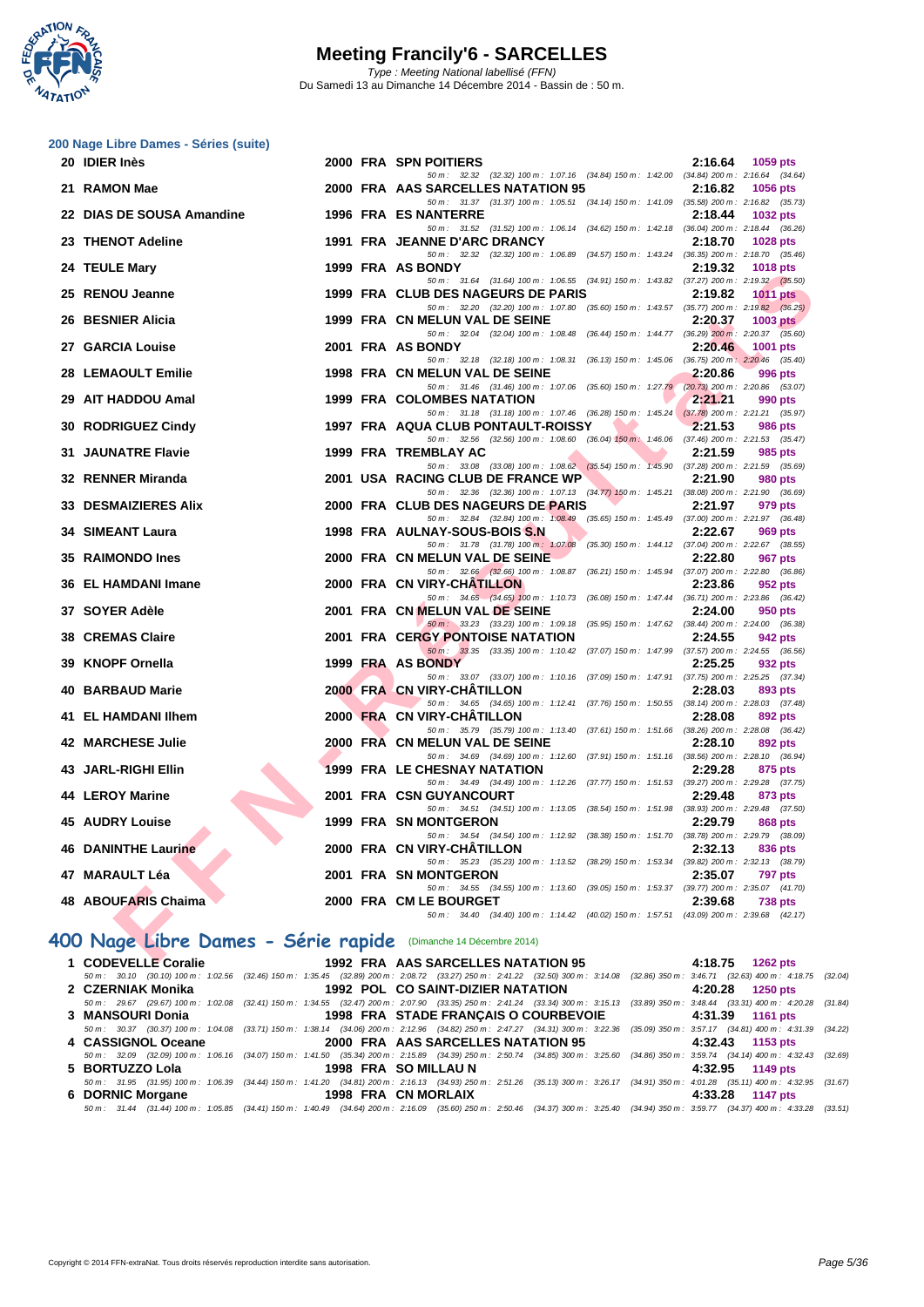

| 7 COLLET Enora    | 1998 FRA C PAUL-BERT RENNES                                                                                                                                                                  | 4:35.94 1126 pts      |
|-------------------|----------------------------------------------------------------------------------------------------------------------------------------------------------------------------------------------|-----------------------|
|                   | 50 m: 31.44 (31.44) 100 m: 1:05.39 (33.95) 150 m: 1:39.92 (34.53) 200 m: 2:15.22 (35.30) 250 m: 2:49.92 (34.70) 300 m: 3:25.56 (35.64) 350 m: 4:01.10 (35.54) 400 m: 4:35.94 (34.84)         |                       |
| 10 LARZUL Gwladys | 1998 FRA CN BREST                                                                                                                                                                            | 4:38.88<br>$1103$ pts |
|                   | 50 m : 32.28 (32.28) 100 m : 1:07.46 (35.18) 150 m : 1:42.75 (35.29) 200 m : 2:18.27 (35.52) 250 m : 2:52.91 (34.64) 300 m : 3:27.86 (34.95) 350 m : 4:03.20 (35.34) 400 m : 4:38.88 (35.68) |                       |
|                   |                                                                                                                                                                                              |                       |
|                   | 400 Nage Libre Dames - Séries lentes (Dimanche 14 Décembre 2014)<br>8 PHILOMENE-ALEXANDRINE Melody 2001 FRA AAS SARCELLES NATATION 95                                                        | 4:38.20<br>1109 $pts$ |
|                   | 50 m: 31.90 (31.90) 100 m: 1:07.31 (35.41) 150 m: 1:43.58 (36.27) 200 m: 2:19.26 (35.68) 250 m: 2:55.17 (35.91) 300 m: 3:30.66 (35.49) 350 m: 4:04.93 (34.27) 400 m: 4:38.20 (33.27)         |                       |
| 9 IDIER Inès      | 2000 FRA SPN POITIERS                                                                                                                                                                        | 4:38.52 1106 pts      |
|                   | 50 m : 33.05 (33.05) 100 m : 1:08.96 (35.91) 150 m : 1:44.36 (35.40) 200 m : 2:20.22 (35.86) 250 m : 2:55.60 (35.38) 300 m : 3:31.06 (35.46) 350 m : 4:05.66 (34.60) 400 m : 4:38.52 (32.86) |                       |

| 9 IDIER Inès                                                                                                                                                                            | 2000 FRA SPN POITIERS                    |                                                                                                                                                                                      | 4:38.52<br><b>1106 pts</b>                                                                                                                                                                      |
|-----------------------------------------------------------------------------------------------------------------------------------------------------------------------------------------|------------------------------------------|--------------------------------------------------------------------------------------------------------------------------------------------------------------------------------------|-------------------------------------------------------------------------------------------------------------------------------------------------------------------------------------------------|
|                                                                                                                                                                                         |                                          |                                                                                                                                                                                      | 50 m: 33.05 (33.05) 100 m: 1:08.96 (35.91) 150 m: 1:44.36 (35.40) 200 m: 2:20.22 (35.86) 250 m: 2:55.60 (35.38) 300 m: 3:31.06 (35.46) 350 m: 4:05.66 (34.60) 400 m: 4:38.52 (32.86)            |
| 11 BLOSSIER Claire                                                                                                                                                                      | 1998 FRA AMIENS METROPOLE NAT.           |                                                                                                                                                                                      | 4:47.30<br><b>1040 pts</b>                                                                                                                                                                      |
|                                                                                                                                                                                         |                                          | 50 m: 32.21 (32.21) 100 m: 1:08.59 (36.38) 150 m: 1:45.10 (36.51) 200 m: 2:21.41 (36.31) 250 m: 2:57.66 (36.25) 300 m: 3:34.49 (36.83) 350 m: 4:11.79 (37.30) 400 m: 4:47.30         | (35.51)                                                                                                                                                                                         |
| 12 VERET Camille                                                                                                                                                                        | 1998 FRA AAS SARCELLES NATATION 95       |                                                                                                                                                                                      | 4:47.53<br>1038 pts                                                                                                                                                                             |
|                                                                                                                                                                                         |                                          |                                                                                                                                                                                      | 50 m : 33.05 (33.05) 100 m : 1:09.07 (36.02) 150 m : 1:45.72 (36.65) 200 m : 2:22.42 (36.70) 250 m : 2:59.17 (36.75) 300 m : 3:36.29 (37.12) 350 m : 4:12.64 (36.35) 400 m : 4:47.53 (34.89)    |
| 13 AUNE Marie                                                                                                                                                                           | 1998 FRA AAS SARCELLES NATATION 95       |                                                                                                                                                                                      | 4:50.40<br><b>1017 pts</b>                                                                                                                                                                      |
|                                                                                                                                                                                         |                                          |                                                                                                                                                                                      | 50 m: 32.84 (32.84) 100 m: 1:09.15 (36.31) 150 m: 1:46.11 (36.96) 200 m: 2:23.14 (37.03) 250 m: 3:00.17 (37.03) 300 m: 3:37.00 (36.83) 350 m: 4:14.13 (37.13) 400 m: 4:50.40 (36.27)            |
| 14 RAMON Mae                                                                                                                                                                            | 2000 FRA AAS SARCELLES NATATION 95       |                                                                                                                                                                                      | 4:50.54<br><b>1016 pts</b>                                                                                                                                                                      |
|                                                                                                                                                                                         |                                          |                                                                                                                                                                                      | 50 m: 33.19 (33.19) 100 m: 1:08.87 (35.68) 150 m: 1:46.02 (37.15) 200 m: 2:23.20 (37.18) 250 m: 3:00.50 (37.30) 300 m: 3:37.71 (37.21) 350 m: 4:14.73 (37.02) 400 m: 4:50.54 (35.81)            |
| 15 BEN MANSOUR Célina                                                                                                                                                                   | 1999 FRA AAS SARCELLES NATATION 95       |                                                                                                                                                                                      | 4:52.67<br><b>1001 pts</b>                                                                                                                                                                      |
|                                                                                                                                                                                         |                                          |                                                                                                                                                                                      | 50 m : 32.40 (32.40) 100 m : 1:08.70 (36.30) 150 m : 1:45.47 (36.77) 200 m : 2:22.66 (37.19) 250 m : 2:59.98 (37.32) 300 m : 3:38.15 (38.17) 350 m : 4:16.21 (38.06) 400 m : 4:52.67 (36.46)    |
| 16 GRESSET Lucie                                                                                                                                                                        | <b>1998 FRA CERGY PONTOISE NATATION</b>  |                                                                                                                                                                                      | 4:53.09<br>998 pts                                                                                                                                                                              |
|                                                                                                                                                                                         |                                          |                                                                                                                                                                                      | 50 m: 33.13 (33.13) 100 m: 1:09.86 (36.73) 150 m: 1:46.81 (36.95) 200 m: 2:24.10 (37.29) 250 m: 3:01.52 (37.42) 300 m: 3:39.66 (38.14) 350 m: 4:17.13 (37.47) 400 m: 4:53.09 (35.96)            |
| 17 TEULE Mary                                                                                                                                                                           | 1999 FRA AS BONDY                        |                                                                                                                                                                                      | 4:55.45<br>981 pts                                                                                                                                                                              |
|                                                                                                                                                                                         |                                          |                                                                                                                                                                                      | 50 m: 32.54 (32.54) 100 m: 1:08.69 (36.15) 150 m: 1:46.96 (38.27) 200 m: 2:24.94 (37.98) 250 m: 3:03.00 (38.06) 300 m: 3:41.47 (38.47) 350 m: 4:18.97 (37.50) 400 m: 4:55.45 (36.48)            |
| <b>18 DESNOYERS Chloé</b>                                                                                                                                                               | 2001 FRA CM LE BOURGET                   |                                                                                                                                                                                      | 4:57.46<br><b>966 pts</b>                                                                                                                                                                       |
|                                                                                                                                                                                         |                                          |                                                                                                                                                                                      | 50 m : 32.59 (32.59) 100 m : 1:08.22 (35.63) 150 m : 1:45.79 (37.57) 200 m : 2:24.03 (38.24) 250 m : 3:04.01 (39.98) 300 m : 3:42.97 (38.96) 350 m : 4:22.42 (39.45) 400 m : 4:57.46 (35.04)    |
| 19 PARISI Mathilde                                                                                                                                                                      | 1999 FRA NEPTUNE CLUB DE FRANCE          |                                                                                                                                                                                      | 4:58.59<br>958 pts                                                                                                                                                                              |
|                                                                                                                                                                                         |                                          | 50 m : 33.86 (33.86) 100 m : 1:10.44 (36.58) 150 m : 1:48.80 (38.36) 200 m : 2:26.49 (37.69) 250 m : 3:04.32 (37.83) 300 m : 3:42.88 (38.56) 350 m : 4:22.15 (39.27) 400 m : 4:58.59 | (36.44)                                                                                                                                                                                         |
| 20 SIMEANT Laura                                                                                                                                                                        | 1998 FRA AULNAY-SOUS-BOIS S.N            |                                                                                                                                                                                      | 4:59.01<br>955 pts                                                                                                                                                                              |
| 21 JAUNATRE Flavie                                                                                                                                                                      | 1999 FRA TREMBLAY AC                     | 50 m: 33.21 (33.21) 100 m: 1:09.61 (36.40) 150 m: 1:46.67 (37.06) 200 m: 2:24.55 (37.88) 250 m: 3:02.98 (38.43) 300 m: 3:41.53 (38.55) 350 m: 4:20.72 (39.19) 400 m: 4:59.01         | (38.29)<br>4:59.79                                                                                                                                                                              |
|                                                                                                                                                                                         |                                          | 50 m : 32.90 (32.90) 100 m : 1:08.58 (35.68) 150 m : 1:46.44 (37.86) 200 m : 2:24.96 (38.52) 250 m : 3:03.82 (38.86) 300 m : 3:43.00 (39.18) 350 m : 4:22.51 (39.51) 400 m : 4:59.79 | 950 pts<br>(37.28)                                                                                                                                                                              |
| 22 GARCIA Louise                                                                                                                                                                        | 2001 FRA AS BONDY                        |                                                                                                                                                                                      | 5:01.61                                                                                                                                                                                         |
|                                                                                                                                                                                         |                                          | 50 m: 33.38 (33.38) 100 m: 1:11.07 (37.69) 150 m: 1:49.79 (38.72) 200 m: 2:28.73 (38.94) 250 m: 3:08.23 (39.50) 300 m: 3:47.49 (39.26) 350 m: 4:25.61 (38.12) 400 m: 5:01.61         | 937 pts<br>(36.00)                                                                                                                                                                              |
| 23 ABOUFARIS Chaima                                                                                                                                                                     | 2000 FRA CM LE BOURGET                   |                                                                                                                                                                                      | 5:02.60<br>930 pts                                                                                                                                                                              |
|                                                                                                                                                                                         |                                          |                                                                                                                                                                                      | 50 m: 33.41 (33.41) 100 m: 1:09.74 (36.33) 150 m: 1:47.38 (37.64) 200 m: 2:26.24 (38.86) 250 m: 3:06.05 (39.81) 300 m: 3:45.83 (39.78) 350 m: 4:25.16 (39.33) 400 m: 5:02.60 (37.44)            |
| 24 KNOPF Ornella                                                                                                                                                                        | 1999 FRA AS BONDY                        |                                                                                                                                                                                      | 5:04.85<br>914 pts                                                                                                                                                                              |
|                                                                                                                                                                                         |                                          |                                                                                                                                                                                      | 50 m: 33.34 (33.34) 100 m: 1:10.34 (37.00) 150 m: 1:48.72 (38.38) 200 m: 2:27.63 (38.91) 250 m: 3:07.22 (39.59) 300 m: 3:47.31 (40.09) 350 m: 4:26.83 (39.52) 400 m: 5:04.85 (38.02)            |
| 25 VALIN-FIXOT Léa                                                                                                                                                                      | 2000 FRA CN ST-MICHEL-SUR-ORGE           |                                                                                                                                                                                      | 5:11.01<br>872 pts                                                                                                                                                                              |
|                                                                                                                                                                                         |                                          |                                                                                                                                                                                      | 50 m: 33.99 (33.99) 100 m: 1:12.15 (38.16) 150 m: 1:51.23 (39.08) 200 m: 2:31.43 (40.20) 250 m: 3:10.98 (39.55) 300 m: 3:51.33 (40.35) 350 m: 4:31.17 (39.84) 400 m: 5:11.01 (39.84)            |
| 26 ROUTIER Nolwen                                                                                                                                                                       | 2000 FRA C.N OZOIR-LA-FERRIERE           |                                                                                                                                                                                      | 5:11.32<br>870 pts                                                                                                                                                                              |
|                                                                                                                                                                                         |                                          |                                                                                                                                                                                      | 50 m: 33.80 (33.80) 100 m: 1:12.01 (38.21) 150 m: 1:51.78 (39.77) 200 m: 2:32.49 (40.71) 250 m: 3:13.21 (40.72) 300 m: 3:53.55 (40.34) 350 m: 4:32.78 (39.23) 400 m: 5:11.32 (38.54)            |
| 27 FIGUEIREDO Mariana                                                                                                                                                                   | 2000 FRA CM LE BOURGET                   |                                                                                                                                                                                      | 5:12.19<br>864 pts                                                                                                                                                                              |
|                                                                                                                                                                                         |                                          |                                                                                                                                                                                      | 50 m: 33.02 (33.02) 100 m: 1:11.45 (38.43) 150 m: 1:50.98 (39.53) 200 m: 2:31.01 (40.03) 250 m: 3:11.73 (40.72) 300 m: 3:52.53 (40.80) 350 m: 4:32.83 (40.30) 400 m: 5:12.19 (39.36)            |
| 28 JARL-RIGHI Ellin                                                                                                                                                                     | <b>1999 FRA LE CHESNAY NATATION</b>      |                                                                                                                                                                                      | 5:15.01<br>845 pts                                                                                                                                                                              |
|                                                                                                                                                                                         |                                          |                                                                                                                                                                                      | 50 m: 34.63 (34.63) 100 m: 1:13.46 (38.83) 150 m: 1:53.54 (40.08) 200 m: 2:33.65 (40.11) 250 m: 3:12.76 (39.11) 300 m: 3:54.03 (41.27) 350 m: 4:34.21 (40.18) 400 m: 5:15.01 (40.80)            |
| 29 MARAULT Léa                                                                                                                                                                          | <b>2001 FRA SN MONTGERON</b>             |                                                                                                                                                                                      | 5:30.02<br><b>748 pts</b>                                                                                                                                                                       |
|                                                                                                                                                                                         |                                          |                                                                                                                                                                                      | 50 m: 35.50 (35.50) 100 m: 1:14.81 (39.31) 150 m: 1:56.70 (41.89) 200 m: 2:38.52 (41.82) 250 m: 3:21.70 (43.18) 300 m: 4:03.89 (42.19) 350 m: 4:48.32 (44.43) 400 m: 5:30.02 (41.70)            |
|                                                                                                                                                                                         |                                          |                                                                                                                                                                                      |                                                                                                                                                                                                 |
| 100 Nage Libre Dames - Séries (Samedi 13 Décembre 2014)                                                                                                                                 |                                          |                                                                                                                                                                                      |                                                                                                                                                                                                 |
|                                                                                                                                                                                         |                                          |                                                                                                                                                                                      |                                                                                                                                                                                                 |
| 1 CODEVELLE Coralie                                                                                                                                                                     | 1992 FRA AAS SARCELLES NATATION 95       |                                                                                                                                                                                      | 8:47.56<br>1282 pts                                                                                                                                                                             |
| 450 m : 4:56.52 (32.84) 500 m : 5:29.76 (33.24) 550 m : 6:02.82 (33.06) 600 m : 6:36.25 (33.43) 650 m : 7:09.37 (33.12) 700 m : 7:42.91 (33.54) 750 m : 8:15.48 (32.57) 800 m : 8:47.56 |                                          | 50 m : 31.19 (31.19) 100 m : 1:04.18 (32.99) 150 m : 1:37.31 (33.13) 200 m : 2:10.61 (33.30) 250 m : 2:43.59 (32.98) 300 m : 3:16.84 (33.25) 350 m : 3:50.07 (33.23) 400 m : 4:23.68 | (33.61)<br>(32.08)                                                                                                                                                                              |
| 2   CZERNIAK Monika                                                                                                                                                                     | <b>1992 POL CO SAINT-DIZIER NATATION</b> |                                                                                                                                                                                      | 8:57.66<br><b>1240 pts</b>                                                                                                                                                                      |
|                                                                                                                                                                                         |                                          | 50 m: 31.33 (31.33) 100 m: 1:04.89 (33.56) 150 m: 1:38.58 (33.69) 200 m: 2:11.79 (33.21) 250 m: 2:45.51 (33.72) 300 m: 3:19.16 (33.65) 350 m: 3:52.92 (33.76) 400 m: 4:26.49         | (33.57)                                                                                                                                                                                         |
| 450 m : 5:00.50 (34.01) 500 m : 5:34.32 (33.82) 550 m : 6:08.35 (34.03) 600 m : 6:42.25 (33.90) 650 m : 7:16.40 (34.15) 700 m : 7:50.60                                                 |                                          | $(34.20)$ 750 m : 8:24.60                                                                                                                                                            | $(34.00)$ 800 m : 8:57.66<br>(33.06)                                                                                                                                                            |
| 3 BORTUZZO Lola                                                                                                                                                                         | 1998 FRA SO MILLAU N                     |                                                                                                                                                                                      | 9:11.29<br>1186 pts                                                                                                                                                                             |
| 450 m : 5:07.85 (34.74) 500 m : 5:42.78 (34.93) 550 m : 6:17.80 (35.02) 600 m : 6:53.27 (35.47) 650 m : 7:28.35 (35.08) 700 m : 8:03.66 (35.31) 750 m : 8:38.48 (34.82) 800 m : 9:11.29 |                                          |                                                                                                                                                                                      | 50 m: 31.51 (31.51) 100 m: 1:05.63 (34.12) 150 m: 1:39.48 (33.85) 200 m: 2:14.06 (34.58) 250 m: 2:48.47 (34.41) 300 m: 3:23.44 (34.97) 350 m: 3:58.04 (34.60) 400 m: 4:33.11 (35.07)<br>(32.81) |
| 4 CASSIGNOL Oceane                                                                                                                                                                      | 2000 FRA AAS SARCELLES NATATION 95       |                                                                                                                                                                                      | 9:14.08<br>1175 pts                                                                                                                                                                             |
|                                                                                                                                                                                         |                                          |                                                                                                                                                                                      | 50 m: 31.88 (31.88) 100 m: 1:07.24 (35.36) 150 m: 1:42.54 (35.30) 200 m: 2:18.14 (35.60) 250 m: 2:53.52 (35.38) 300 m: 3:28.86 (35.34) 350 m: 4:04.07 (35.21) 400 m: 4:39.13 (35.06)            |

### **800 Nage Libre Dames - Séries** (Samedi 13 Décembre 2014)

| 1 CODEVELLE Coralie |                                                                                                                                                                                      |  |                      | 1992 FRA AAS SARCELLES NATATION 95                                                                                                              |  |  | 8:47.56 1282 pts |                    |         |
|---------------------|--------------------------------------------------------------------------------------------------------------------------------------------------------------------------------------|--|----------------------|-------------------------------------------------------------------------------------------------------------------------------------------------|--|--|------------------|--------------------|---------|
|                     | 50 m: 31.19 (31.19) 100 m: 1:04.18 (32.99) 150 m: 1:37.31 (33.13) 200 m: 2:10.61 (33.30) 250 m: 2:43.59 (32.98) 300 m: 3:16.84 (33.25) 350 m: 3:50.07 (33.23) 400 m: 4:23.68         |  |                      |                                                                                                                                                 |  |  |                  |                    | (33.61) |
|                     | 450 m : 4:56.52 (32.84) 500 m : 5:29.76                                                                                                                                              |  |                      | (33.24) 550 m : 6:02.82 (33.06) 600 m : 6:36.25 (33.43) 650 m : 7:09.37 (33.12) 700 m : 7:42.91 (33.54) 750 m : 8:15.48 (32.57) 800 m : 8:47.56 |  |  |                  |                    | (32.08) |
| 2 CZERNIAK Monika   |                                                                                                                                                                                      |  |                      | 1992 POL CO SAINT-DIZIER NATATION                                                                                                               |  |  | 8:57.66          | <b>1240 pts</b>    |         |
|                     | 50 m: 31.33 (31.33) 100 m: 1:04.89 (33.56) 150 m: 1:38.58 (33.69) 200 m: 2:11.79 (33.21) 250 m: 2:45.51 (33.72) 300 m: 3:19.16 (33.65) 350 m: 3:52.92 (33.76) 400 m: 4:26.49         |  |                      |                                                                                                                                                 |  |  |                  |                    | (33.57) |
|                     | 450 m : 5:00.50 (34.01) 500 m : 5:34.32                                                                                                                                              |  |                      | (33.82) 550 m: 6:08.35 (34.03) 600 m: 6:42.25 (33.90) 650 m: 7:16.40 (34.15) 700 m: 7:50.60 (34.20) 750 m: 8:24.60 (34.00) 800 m: 8:57.66       |  |  |                  |                    | (33.06) |
| 3 BORTUZZO Lola     |                                                                                                                                                                                      |  | 1998 FRA SO MILLAU N |                                                                                                                                                 |  |  |                  | 9:11.29 1186 pts   |         |
|                     | 50 m: 31.51 (31.51) 100 m: 1:05.63 (34.12) 150 m: 1:39.48 (33.85) 200 m: 2:14.06 (34.58) 250 m: 2:48.47 (34.41) 300 m: 3:23.44 (34.97) 350 m: 3:58.04 (34.60) 400 m: 4:33.11         |  |                      |                                                                                                                                                 |  |  |                  |                    | (35.07) |
|                     | 450 m : 5:07.85 (34.74) 500 m : 5:42.78                                                                                                                                              |  |                      | (34.93) 550 m: 6:17.80 (35.02) 600 m: 6:53.27 (35.47) 650 m: 7:28.35 (35.08) 700 m: 8:03.66 (35.31) 750 m: 8:38.48 (34.82) 800 m: 9:11.29       |  |  |                  |                    | (32.81) |
| 4 CASSIGNOL Oceane  |                                                                                                                                                                                      |  |                      | 2000 FRA AAS SARCELLES NATATION 95                                                                                                              |  |  | 9:14.08 1175 pts |                    |         |
|                     | 50 m: 31.88 (31.88) 100 m: 1:07.24 (35.36) 150 m: 1:42.54 (35.30) 200 m: 2:18.14 (35.60) 250 m: 2:53.52 (35.38) 300 m: 3:28.86 (35.34) 350 m: 4:04.07 (35.21) 400 m: 4:39.13         |  |                      |                                                                                                                                                 |  |  |                  |                    | (35.06) |
|                     | 450 m: 5:13.95 (34.82) 500 m: 5:48.80 (34.85) 550 m: 6:23.84 (35.04) 600 m: 6:58.72 (34.88) 650 m: 7:32.46 (33.74) 700 m: 8:06.80 (34.34) 750 m: 8:40.96 (34.16) 800 m: 9:14.08      |  |                      |                                                                                                                                                 |  |  |                  |                    | (33.12) |
| 5 DORNIC Morgane    |                                                                                                                                                                                      |  | 1998 FRA CN MORLAIX  |                                                                                                                                                 |  |  |                  | $9:14.69$ 1172 pts |         |
|                     | 50 m: 31.62 (31.62) 100 m: 1:06.15 (34.53) 150 m: 1:41.10 (34.95) 200 m: 2:16.28 (35.18) 250 m: 2:51.27 (34.99) 300 m: 3:26.60 (35.33) 350 m: 4:01.66 (35.06) 400 m: 4:36.94         |  |                      |                                                                                                                                                 |  |  |                  |                    | (35.28) |
|                     | 450 m : 5:12.18 (35.24) 500 m : 5:47.52                                                                                                                                              |  |                      | (35.34) 550 m: 6:22.62 (35.10) 600 m: 6:57.83 (35.21) 650 m: 7:32.44 (34.61) 700 m: 8:07.55 (35.11) 750 m: 8:41.92 (34.37) 800 m: 9:14.69       |  |  |                  |                    | (32.77) |
| 6 LARZUL Gwladys    |                                                                                                                                                                                      |  | 1998 FRA CN BREST    |                                                                                                                                                 |  |  | 9:14.81          | <b>1172 pts</b>    |         |
|                     | 50 m : 31.41 (31.41) 100 m : 1:05.48 (34.07) 150 m : 1:39.76 (34.28) 200 m : 2:14.56 (34.80) 250 m : 2:49.33 (34.77) 300 m : 3:24.76 (35.43) 350 m : 3:59.60 (34.84) 400 m : 4:35.28 |  |                      |                                                                                                                                                 |  |  |                  |                    | (35.68) |
|                     | 450 m : 5:10.39 (35.11) 500 m : 5:46.05                                                                                                                                              |  |                      | (35.66) 550 m: 6:21.16 (35.11) 600 m: 6:57.25 (36.09) 650 m: 7:32.58 (35.33) 700 m: 8:07.91 (35.33) 750 m: 8:41.80 (33.89) 800 m: 9:14.81       |  |  |                  |                    | (33.01) |
| 7 BARAT Mathilde    |                                                                                                                                                                                      |  |                      | 1999 FRA CN MELUN VAL DE SEINE                                                                                                                  |  |  |                  | 9:19.95 1151 pts   |         |
|                     | 50 m : 32.39 (32.39) 100 m : 1:07.54 (35.15) 150 m : 1:42.95 (35.41) 200 m : 2:18.28 (35.33) 250 m : 2:53.84 (35.56) 300 m : 3:28.91 (35.07) 350 m : 4:04.19 (35.28) 400 m : 4:39.26 |  |                      |                                                                                                                                                 |  |  |                  |                    | (35.07) |
|                     | 450 m: 5:14.10 (34.84) 500 m: 5:49.00 (34.90) 550 m: 6:24.34 (35.34) 600 m: 6:59.27 (34.93) 650 m: 7:34.25 (34.98) 700 m: 8:09.57 (35.32) 750 m: 8:45.10 (35.53) 800 m: 9:19.95      |  |                      |                                                                                                                                                 |  |  |                  |                    | (34.85) |
|                     |                                                                                                                                                                                      |  |                      |                                                                                                                                                 |  |  |                  |                    |         |
| 8 BIHAN Morgane     |                                                                                                                                                                                      |  |                      | <b>2000 FRA CSN GUYANCOURT</b>                                                                                                                  |  |  |                  | 9:25.33 1130 pts   |         |
|                     | 50 m: 32.85 (32.85) 100 m: 1:08.45 (35.60) 150 m: 1:43.92 (35.47) 200 m: 2:20.46 (36.54) 250 m: 2:55.89 (35.43) 300 m: 3:32.31 (36.42) 350 m: 4:07.83 (35.52) 400 m: 4:43.88 (36.05) |  |                      |                                                                                                                                                 |  |  |                  |                    |         |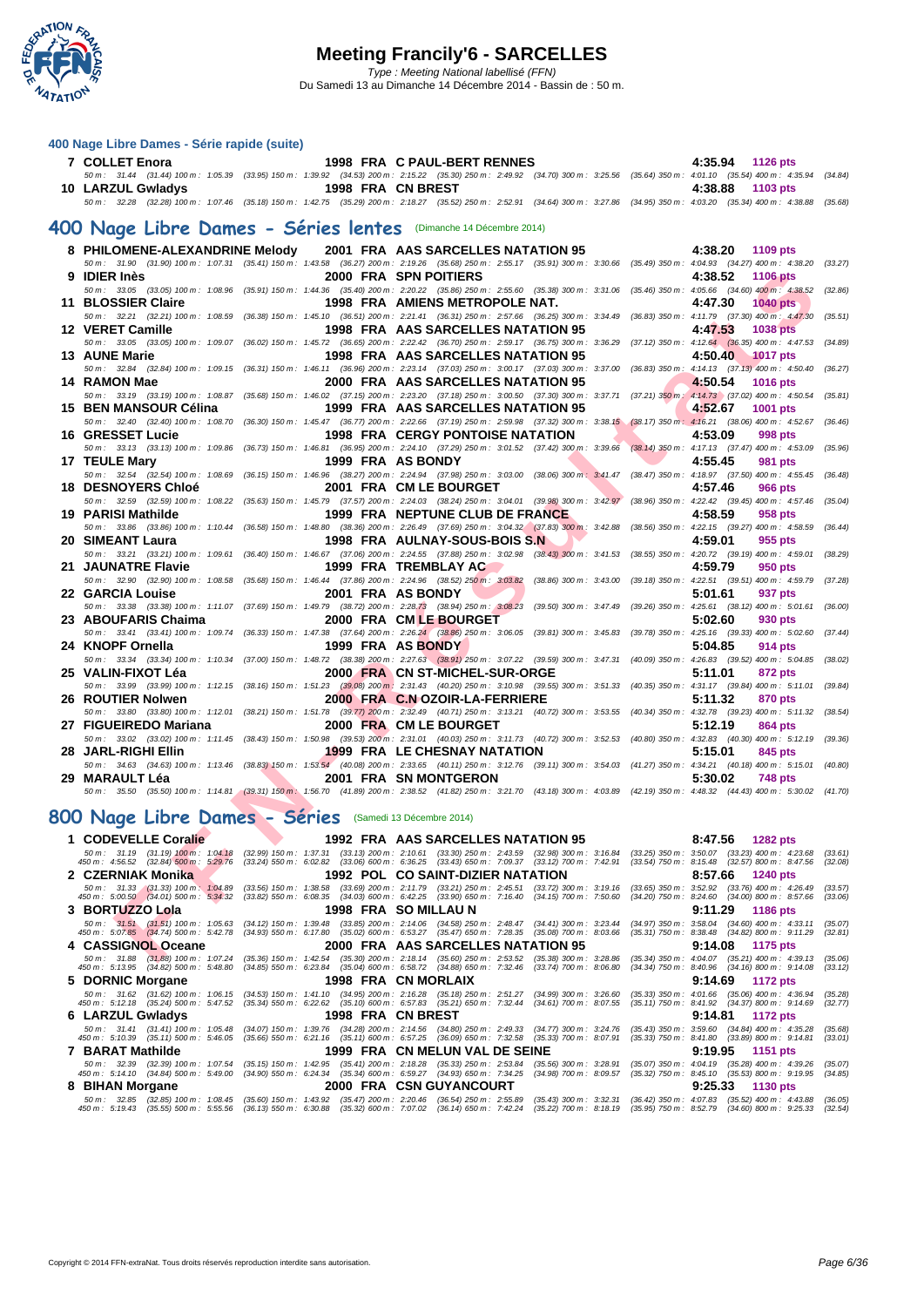**WATATION** 

|    | 800 Nage Libre Dames - Séries (suite)                                                                                                                                                                                                                                           |                                                        |                                                     |                                                                                                                                                 |                                                          |                                                                                                                                                                                          |                    |
|----|---------------------------------------------------------------------------------------------------------------------------------------------------------------------------------------------------------------------------------------------------------------------------------|--------------------------------------------------------|-----------------------------------------------------|-------------------------------------------------------------------------------------------------------------------------------------------------|----------------------------------------------------------|------------------------------------------------------------------------------------------------------------------------------------------------------------------------------------------|--------------------|
|    | 9 IDIER Inès                                                                                                                                                                                                                                                                    |                                                        |                                                     | 2000 FRA SPN POITIERS                                                                                                                           |                                                          | 9:25.51 1130 pts                                                                                                                                                                         |                    |
|    | 50 m : 33.15 (33.15) 100 m : 1:08.82 (35.67) 150 m : 1:44.56 (35.74) 200 m : 2:20.28 (35.72) 250 m : 2:55.98 (35.70) 300 m : 3:31.89<br>450 m : 5:19.04 (35.29) 500 m : 5:54.99 (35.95) 550 m : 6:30.31 (35.32) 600 m : 7:06.54 (36.23) 650 m : 7:42.19 (35.65) 700 m : 8:17.89 |                                                        |                                                     |                                                                                                                                                 |                                                          | $(35.91)$ 350 m : 4:07.81 $(35.92)$ 400 m : 4:43.75<br>(35.70) 750 m: 8:52.41 (34.52) 800 m: 9:25.51                                                                                     | (35.94)<br>(33.10) |
|    | 10 PHILOMENE-ALEXANDRINE Melody                                                                                                                                                                                                                                                 |                                                        |                                                     | 2001 FRA AAS SARCELLES NATATION 95                                                                                                              |                                                          | 9:33.28<br>1100 pts                                                                                                                                                                      |                    |
|    | 50 m: 32.11 (32.11) 100 m: 1:08.51<br>450 m : 5:22.59 (35.91) 500 m : 5:58.70                                                                                                                                                                                                   | $(36.40)$ 150 m : 1:44.50                              |                                                     | $(35.99)$ 200 m : 2:21.29 $(36.79)$ 250 m : 2:57.41<br>(36.11) 550 m: 6:34.94 (36.24) 600 m: 7:11.48 (36.54) 650 m: 7:47.60                     | $(36.12)$ 300 m : 3:33.86<br>$(36.12)$ 700 m : 8:23.82   | $(36.45)$ 350 m : 4:09.74 $(35.88)$ 400 m : 4:46.68<br>(36.22) 750 m : 8:59.21 (35.39) 800 m : 9:33.28                                                                                   | (36.94)<br>(34.07) |
|    | 11 BAZY Camille                                                                                                                                                                                                                                                                 |                                                        |                                                     | 1999 FRA CN VIRY-CHATILLON                                                                                                                      |                                                          | 9:33.74<br><b>1098 pts</b>                                                                                                                                                               |                    |
|    | 50 m: 32.57 (32.57) 100 m: 1:08.30<br>450 m : 5:22.96 (36.30) 500 m : 5:59.22                                                                                                                                                                                                   |                                                        |                                                     | (35.73) 150 m: 1:44.14 (35.84) 200 m: 2:20.80 (36.66) 250 m: 2:56.89<br>(36.26) 550 m : 6:35.73 (36.51) 600 m : 7:12.06 (36.33) 650 m : 7:48.47 | $(36.09)$ 300 m : 3:33.72<br>$(36.41)$ 700 m : 8:24.63   | $(36.83)$ 350 m : 4:09.83 $(36.11)$ 400 m : 4:46.66<br>(36.16) 750 m: 8:59.90 (35.27) 800 m: 9:33.74                                                                                     | (36.83)<br>(33.84) |
|    | 12 COLLET Enora                                                                                                                                                                                                                                                                 |                                                        |                                                     | 1998 FRA C PAUL-BERT RENNES                                                                                                                     |                                                          | 9:34.98<br>1093 pts                                                                                                                                                                      |                    |
|    | 50 m : 32.54 (32.54) 100 m : 1:07.84<br>450 m: 5:19.21 (36.22) 500 m: 5:55.72                                                                                                                                                                                                   | $(35.30)$ 150 m : 1:43.36<br>$(36.51)$ 550 m : 6:32.36 |                                                     | (35.52) 200 m: 2:19.11 (35.75) 250 m: 2:54.83<br>$(36.64)$ 600 m : 7:09.41 $(37.05)$ 650 m : 7:46.35                                            | $(35.72)$ 300 m : 3:30.74<br>$(36.94)$ 700 m : 8:22.65   | $(35.91)$ 350 m : 4:06.62 $(35.88)$ 400 m : 4:42.99<br>$(36.30)$ 750 m : 8:59.56 $(36.91)$ 800 m : 9:34.98                                                                               | (36.37)<br>(35.42) |
|    | 13 AUNE Marie                                                                                                                                                                                                                                                                   |                                                        |                                                     | 1998   FRA   AAS SARCELLES NATATION 95                                                                                                          |                                                          | 9:41.27<br><b>1069 pts</b>                                                                                                                                                               |                    |
|    | 50 m: 32.78<br>(32.78) 100 m : 1:08.75                                                                                                                                                                                                                                          |                                                        |                                                     | (35.97) 150 m : 1:44.68 (35.93) 200 m : 2:20.89 (36.21) 250 m : 2:57.04 (36.15) 300 m : 3:33.72                                                 |                                                          | $(36.68)$ 350 m : 4:10.08 $(36.36)$ 400 m : 4:46.89                                                                                                                                      | (36.81)            |
|    | 450 m : 5:24.04 (37.15) 500 m : 6:01.01<br>14 RAMON Mae                                                                                                                                                                                                                         |                                                        |                                                     | (36.97) 550 m: 6:37.52 (36.51) 600 m: 7:14.73 (37.21) 650 m: 7:51.86 (37.13) 700 m: 8:29.04<br>2000 FRA  AAS SARCELLES NATATION 95              |                                                          | $(37.18)$ 750 m : $9:05.32$ $(36.28)$ 800 m : $9:41.27$<br>9:47.00<br><b>1048 pts</b>                                                                                                    | (35.95)            |
|    | 50 m: 33.17 (33.17) 100 m: 1:09.60                                                                                                                                                                                                                                              | (36.43) 150 m : 1:46.99                                |                                                     | (37.39) 200 m : 2:24.13 (37.14) 250 m : 3:01.28                                                                                                 | $(37.15)$ 300 m : 3:38.01                                | $(36.73)$ 350 m : 4:14.89 $(36.88)$ 400 m : 4:51.78                                                                                                                                      | (36.89)            |
|    | 450 m: 5:28.60 (36.82) 500 m: 6:05.43<br>15 DESBORDES Joana                                                                                                                                                                                                                     |                                                        | <b>2000 FRA SOROSNY</b>                             | (36.83) 550 m : 6:42.13 (36.70) 600 m : 7:18.93 (36.80) 650 m : 7:55.79 (36.86) 700 m : 8:32.91                                                 |                                                          | $(37.12)$ 750 m : $9:10.29$ $(37.38)$ 800 m : $9:47.00$<br>9:49.98<br><b>1037 pts</b>                                                                                                    | (36.71)            |
|    | 50 m: 32.05 (32.05) 100 m: 1:07.54                                                                                                                                                                                                                                              |                                                        |                                                     | (35.49) 150 m : 1:43.38 (35.84) 200 m : 2:20.07 (36.69) 250 m : 2:57.19 (37.12) 300 m : 3:34.88                                                 |                                                          | $(37.69)$ 350 m : 4:12.30 $(37.42)$ 400 m : 4:49.96                                                                                                                                      | (37.66)            |
|    | 450 m : 5:27.66 (37.70) 500 m : 6:05.41<br>16 BEN MANSOUR Célina                                                                                                                                                                                                                |                                                        |                                                     | (37.75) 550 m : 6:42.99 (37.58) 600 m : 7:20.93 (37.94) 650 m : 7:58.65 (37.72) 700 m : 8:35.90<br>1999 FRA AAS SARCELLES NATATION 95           |                                                          | $(37.25)$ 750 m : $9:13.29$ $(37.39)$ 800 m : $9:49.98$<br>9:57.07                                                                                                                       | (36.69)            |
|    | 50 m: 33.52 (33.52) 100 m: 1:10.63                                                                                                                                                                                                                                              |                                                        |                                                     | $(37.11)$ 150 m : 1:48.25 $(37.62)$ 200 m : 2:25.70 $(37.45)$ 250 m : 3:02.74 $(37.04)$ 300 m : 3:40.15                                         |                                                          | <b>1011 pts</b><br>$(37.41)$ 350 m : 4:17.96<br>$(37.81)$ 400 m : 4:55.51                                                                                                                | (37.55)            |
|    | 450 m : 5:33.44 (37.93) 500 m : 6:11.21                                                                                                                                                                                                                                         | $(37.77)$ 550 m : 6:49.55                              |                                                     |                                                                                                                                                 |                                                          | (38.34) 600 m : 7:27.60 (38.05) 650 m : 8:05.82 (38.22) 700 m : 8:43.86 (38.04) 750 m : 9:21.12 (37.26) 800 m : 9:57.07                                                                  | (35.95)            |
|    | 17 VERET Camille<br>50 m : 32.98 (32.98) 100 m : 1:08.91                                                                                                                                                                                                                        | $(35.93)$ 150 m : 1:45.77                              |                                                     | 1998   FRA   AAS SARCELLES NATATION 95<br>$(36.86)$ 200 m : 2:23.25 $(37.48)$ 250 m : 3:00.91 $(37.66)$ 300 m : 3:38.94                         |                                                          | 9:58.99<br>1004 pts<br>$(38.03)$ 350 m : 4:17.12 $(38.18)$ 400 m : 4:55.42                                                                                                               | (38.30)            |
|    | 450 m: 5:33.97 (38.55) 500 m: 6:12.00                                                                                                                                                                                                                                           | $(38.03)$ 550 m : 6:50.26                              |                                                     | $(38.26)$ 600 m : 7:28.36 $(38.10)$ 650 m : 8:06.32                                                                                             | $(37.96)$ 700 m : 8:44.27                                | $(37.95)$ 750 m : 9:21.87<br>$(37.60)$ 800 m : 9:58.99                                                                                                                                   | (37.12)            |
|    | 18 SIMEANT Laura                                                                                                                                                                                                                                                                |                                                        |                                                     | 1998 FRA AULNAY-SOUS-BOIS S.N                                                                                                                   |                                                          | 10:04.99<br>982 pts                                                                                                                                                                      |                    |
|    | 50 m : 33.43 (33.43) 100 m : 1:09.92<br>450 m : 5:35.89 (38.12) 500 m : 6:14.60                                                                                                                                                                                                 |                                                        |                                                     | (36.49) 150 m: 1:47.23 (37.31) 200 m: 2:24.78 (37.55) 250 m: 3:02.42<br>(38.71) 550 m: 6:53.45 (38.85) 600 m: 7:31.74 (38.29) 650 m: 8:10.33    | $(37.64)$ 300 m : 3:40.95<br>$(38.59)$ 700 m : $8:49.55$ | $(38.53)$ 350 m : 4:18.86 $(37.91)$ 400 m : 4:57.77<br>(39.22) 750 m : 9:27.55 (38.00) 800 m : 10:04.99                                                                                  | (38.91)<br>(37.44) |
|    | 19 TEULE Mary                                                                                                                                                                                                                                                                   |                                                        | 1999 FRA AS BONDY                                   |                                                                                                                                                 |                                                          | 10:09.38<br><b>966 pts</b>                                                                                                                                                               |                    |
|    | 50 m: 33.74 (33.74) 100 m: 1:10.34<br>450 m : 5:39.82 (38.65) 500 m : 6:18.68                                                                                                                                                                                                   |                                                        | $(38.86)$ 550 m : 6:57.31 $(38.63)$ 600 m : 7:36.32 | (36.60) 150 m: 1:48.20 (37.86) 200 m: 2:26.36 (38.16) 250 m: 3:04.71<br>(39.01) 650 m : 8:15.42                                                 | $(38.35)$ 300 m : 3:43.48<br>$(39.10)$ 700 m : 8:53.85   | (38.77) 350 m : 4:22.03 (38.55) 400 m : 5:01.17 (39.14)<br>$(38.43)$ 750 m : $9:32.83$ $(38.98)800$ m : 10:09.38                                                                         | (36.55)            |
|    | 20 DESNOYERS Chloé                                                                                                                                                                                                                                                              |                                                        |                                                     | 2001 FRA CM LE BOURGET                                                                                                                          |                                                          | 10:09.48<br>966 pts                                                                                                                                                                      |                    |
|    | 50 m: 33.62 (33.62) 100 m: 1:12.00<br>450 m: 5:42.69 (38.25) 500 m: 6:21.15                                                                                                                                                                                                     |                                                        |                                                     | (38.38) 150 m : 1:50.83 (38.83) 200 m : 2:30.29 (39.46) 250 m : 3:08.92<br>(38.46) 550 m: 6:59.26 (38.11) 600 m: 7:38.20 (38.94) 650 m: 8:16.64 | $(38.63)$ 300 m : 3:47.65<br>$(38.44)$ 700 m : 8:55.66   | (38.73) 350 m : 4:26.24 (38.59) 400 m : 5:04.44<br>(39.02) 750 m : 9:32.96 (37.30) 800 m : 10:09.48                                                                                      | (38.20)<br>(36.52) |
|    | 21 GARCIA Louise                                                                                                                                                                                                                                                                |                                                        | 2001 FRA ASBONDY                                    |                                                                                                                                                 |                                                          | 10:10.00<br>964 pts                                                                                                                                                                      |                    |
|    | 50 m : 33.37 (33.37) 100 m : 1:10.67<br>450 m : 5:42.76 (39.03) 500 m : 6:21.09                                                                                                                                                                                                 | $(38.33)$ 550 m : 7:00.23                              |                                                     | $(37.30)$ 150 m : 1:49.35 $(38.68)$ 200 m : 2:28.35 $(39.00)$ 250 m : 3:07.69<br>$(39.14)$ 600 m : 7:38.83 $(38.60)$ 650 m : 8:18.41            | $(39.34)$ 300 m : 3:46.80<br>$(39.58)$ 700 m : 8:56.37   | $(39.11)$ 350 m : 4:25.53 $(38.73)$ 400 m : 5:03.73<br>(37.96) 750 m : 9:34.86 (38.49) 800 m : 10:10.00                                                                                  | (38.20)<br>(35.14) |
|    | 22 CUNHA-FERREIRA Léonie                                                                                                                                                                                                                                                        |                                                        |                                                     | 2000 FRA CN VIRY-CHATILLON                                                                                                                      |                                                          | 10:11.09<br>960 pts                                                                                                                                                                      |                    |
|    | 50 m : 34.26 (34.26) 100 m : 1:12.31<br>450 m: 5:43.33 (38.72) 500 m: 6:22.15                                                                                                                                                                                                   |                                                        |                                                     | (38.05) 150 m: 1:50.67 (38.36) 200 m: 2:29.21 (38.54) 250 m: 3:07.81<br>(38.82) 550 m : 7:00.27 (38.12) 600 m : 7:39.33 (39.06) 650 m : 8:17.80 | $(38.60)$ 300 m : 3:46.89<br>$(38.47)$ 700 m : 8:56.67   | $(39.08)$ 350 m : 4:25.74 $(38.85)$ 400 m : 5:04.61<br>(38.87) 750 m: 9:34.40 (37.73) 800 m: 10:11.09                                                                                    | (38.87)<br>(36.69) |
|    | 23 DESMAIZIERES Alix                                                                                                                                                                                                                                                            |                                                        |                                                     | 2000 FRA CLUB DES NAGEURS DE PARIS                                                                                                              |                                                          | 10:13.31<br>952 pts                                                                                                                                                                      |                    |
|    | 50 m: 35.10 (35.10) 100 m: 1:12.79<br>450 m: 5:44.80 (38.92) 500 m: 6:24.67                                                                                                                                                                                                     | (37.69) 150 m : 1:50.51                                |                                                     | $(37.72)$ 200 m : 2:29.30 $(38.79)$ 250 m : 3:08.25<br>(39.87) 550 m : 7:03.25 (38.58) 600 m : 7:42.05 (38.80) 650 m : 8:21.02                  | $(38.95)$ 300 m : 3:47.37<br>(38.97) 700 m : 9:00.31     | $(39.12)$ 350 m : 4:26.47 $(39.10)$ 400 m : 5:05.88<br>(39.29) 750 m: 9:37.99 (37.68) 800 m: 10:13.31                                                                                    | (39.41)<br>(35.32) |
|    | 24 BESNIER Alicia                                                                                                                                                                                                                                                               |                                                        |                                                     | 1999 FRA CN MELUN VAL DE SEINE                                                                                                                  |                                                          | 10:15.56<br>944 pts                                                                                                                                                                      |                    |
|    | 50 m: 33.94 (33.94) 100 m: 1:11.88 (37.94) 150 m: 1:49.21 (37.33) 200 m: 2:27.33 (38.12) 250 m: 3:05.21                                                                                                                                                                         |                                                        |                                                     |                                                                                                                                                 | $(37.88)$ 300 m : 3:44.51                                | $(39.30)$ 350 m : 4:22.83 $(38.32)$ 400 m : 5:02.63                                                                                                                                      | (39.80)            |
|    | 450 m : 5:41.15 (38.52) 500 m : 6:20.83 (39.68) 550 m : 6:59.75 (38.92) 600 m : 7:40.01 (40.26) 650 m : 8:19.13<br>25 EL HAMDANI Imane                                                                                                                                          |                                                        |                                                     | 2000 FRA CN VIRY-CHATILLON                                                                                                                      | $(39.12)$ 700 m : 8:58.65                                | (39.52) 750 m : 9:37.09 (38.44) 800 m : 10:15.56<br>10:16.52<br>941 pts                                                                                                                  | (38.47)            |
|    | 50 m : 35.21 (35.21) 100 m : 1:13.44                                                                                                                                                                                                                                            |                                                        |                                                     | (38.23) 150 m: 1:51.91 (38.47) 200 m: 2:31.29 (39.38) 250 m: 3:10.14                                                                            | $(38.85)$ 300 m : 3:49.13                                | $(38.99)$ 350 m : 4:27.93<br>$(38.80)$ 400 m : 5:07.33                                                                                                                                   | (39.40)            |
|    | 450 m : 5:46.11 (38.78) 500 m : 6:25.03<br>26 BARBAUD Marie                                                                                                                                                                                                                     |                                                        |                                                     | (38.92) 550 m : 7:03.74 (38.71) 600 m : 7:42.66 (38.92) 650 m : 8:21.33<br>2000 FRA CN VIRY-CHATILLON                                           | $(38.67)$ 700 m : 9:00.15                                | $(38.82)$ 750 m : 9:38.83<br>(38.68)800 m : 10:16.52<br>10:22.92<br>918 pts                                                                                                              | (37.69)            |
|    | 50 m: 34.77 (34.77) 100 m: 1:12.82                                                                                                                                                                                                                                              | $(38.05)$ 150 m : 1:52.57                              |                                                     | (39.75) 200 m: 2:32.14 (39.57) 250 m: 3:11.46                                                                                                   | $(39.32)$ 300 m : 3:51.03                                | $(39.57)$ 350 m : 4:30.14<br>$(39.11)$ 400 m : 5:09.04                                                                                                                                   | (38.90)            |
|    | 450 m: 5:48.79 (39.75) 500 m: 6:27.78<br>27 EL HAMDANI IIhem                                                                                                                                                                                                                    | $(38.99)$ 550 m : 7:08.18                              |                                                     | (40.40) 600 m: 7:47.67 (39.49) 650 m: 8:27.22<br>2000 FRA CN VIRY-CHATILLON                                                                     | $(39.55)$ 700 m : $9:06.08$                              | $(38.86)$ 750 m : 9:45.20<br>$(39.12)800 \text{ m}$ : 10:22.92<br>10:25.66<br>908 pts                                                                                                    | (37.72)            |
|    | 50 m : 36.61 (36.61) 100 m : 1:15.50 (38.89) 150 m : 1:55.68 (40.18) 200 m : 2:34.55 (38.87) 250 m : 3:14.42 (39.87) 300 m : 3:53.41                                                                                                                                            |                                                        |                                                     |                                                                                                                                                 |                                                          | $(38.99)$ 350 m : 4:33.17 $(39.76)$ 400 m : 5:12.19                                                                                                                                      | (39.02)            |
|    |                                                                                                                                                                                                                                                                                 |                                                        |                                                     |                                                                                                                                                 |                                                          | 450 m : 5:52.13 (39.94) 500 m : 6:31.38 (39.25) 550 m : 7:11.31 (39.93) 600 m : 7:50.41 (39.10) 650 m : 8:30.24 (39.83) 700 m : 9:09.46 (39.22) 750 m : 9:48.42 (38.96) 800 m : 10:25.66 | (37.24)            |
| 28 | <b>SOYER Adèle</b><br>50 m: 35.47 (35.47) 100 m: 1:15.45 (39.98) 150 m: 1:53.44 (37.99) 200 m: 2:33.94 (40.50) 250 m: 3:13.04 (39.10) 300 m: 3:53.53                                                                                                                            |                                                        |                                                     | 2001 FRA CN MELUN VAL DE SEINE                                                                                                                  |                                                          | 10:32.00<br>887 pts<br>$(40.49)$ 350 m : 4:33.08 $(39.55)$ 400 m : 5:13.78                                                                                                               | (40.70)            |
|    | 450 m : 5:52.71 (38.93) 500 m : 6:33.09                                                                                                                                                                                                                                         |                                                        |                                                     | (40.38) 550 m : 7:12.82 (39.73) 600 m : 7:53.08 (40.26) 650 m : 8:32.45 (39.37) 700 m : 9:13.61                                                 |                                                          | $(41.16)$ 750 m : 9:52.94 $(39.33)800$ m : 10:32.00                                                                                                                                      | (39.06)            |
|    | 29 DUMUR Julie<br>50 m: 35.67 (35.67) 100 m: 1:14.88                                                                                                                                                                                                                            |                                                        |                                                     | 2001 FRA AS EMERAINVILLE<br>(39.21) 150 m: 1:54.44 (39.56) 200 m: 2:35.28 (40.84) 250 m: 3:15.92                                                | $(40.64)$ 300 m : 3:56.96                                | 10:32.96<br>883 pts<br>(41.04) 350 m : 4:37.42 (40.46) 400 m : 5:18.20                                                                                                                   | (40.78)            |
|    | 450 m : 5:58.40 (40.20) 500 m : 6:39.26                                                                                                                                                                                                                                         |                                                        |                                                     | (40.86) 550 m: 7:19.31 (40.05) 600 m: 7:59.32 (40.01) 650 m: 8:39.25                                                                            | $(39.93)$ 700 m : 9:18.66                                | (39.41) 750 m : 9:57.20 (38.54) 800 m : 10:32.96                                                                                                                                         | (35.76)            |
|    | 30 FIGUEIREDO Mariana                                                                                                                                                                                                                                                           |                                                        |                                                     | 2000 FRA CM LE BOURGET                                                                                                                          |                                                          | 10:33.34<br>882 pts                                                                                                                                                                      |                    |
|    | 50 m : 33.89 (33.89) 100 m : 1:11.86<br>450 m : 5:53.48 (41.10) 500 m : 6:33.62                                                                                                                                                                                                 | $(37.97)$ 150 m : 1:51.96<br>$(40.14)$ 550 m : 7:14.64 |                                                     | $(40.10)$ 200 m : 2:31.66 $(39.70)$ 250 m : 3:12.24<br>$(41.02)$ 600 m : 7:54.74 $(40.10)$ 650 m : 8:35.57                                      | $(40.58)$ 300 m : 3:52.00<br>$(40.83)$ 700 m : 9:15.48   | $(39.76)$ 350 m : 4:33.13 $(41.13)$ 400 m : 5:12.38<br>(39.91) 750 m: 9:55.47 (39.99) 800 m: 10:33.34                                                                                    | (39.25)<br>(37.87) |
|    | 31 ABOUFARIS Chaima                                                                                                                                                                                                                                                             |                                                        |                                                     | 2000 FRA CM LE BOURGET                                                                                                                          |                                                          | 11:02.41<br>785 pts                                                                                                                                                                      |                    |
|    | 50 m : 36.61 (36.61) 100 m : 1:15.94<br>450 m : 6:09.73 (41.42) 500 m : 6:52.14                                                                                                                                                                                                 |                                                        |                                                     | (39.33) 150 m: 1:57.15 (41.21) 200 m: 2:39.39 (42.24) 250 m: 3:21.67<br>(42.41) 550 m : 7:34.24 (42.10) 600 m : 8:16.52 (42.28) 650 m : 8:58.29 | $(42.28)$ 300 m : 4:03.97<br>$(41.77)$ 700 m : 9:41.06   | $(42.30)$ 350 m : 4:45.83 $(41.86)$ 400 m : 5:28.31<br>(42.77) 750 m: 10:22.04 (40.98) 800 m: 11:02.41                                                                                   | (42.48)<br>(40.37) |
|    | --- MARCHESE Julie                                                                                                                                                                                                                                                              |                                                        |                                                     | 2000 FRA CN MELUN VAL DE SEINE                                                                                                                  |                                                          | <b>DNS</b> dec                                                                                                                                                                           |                    |
|    |                                                                                                                                                                                                                                                                                 |                                                        |                                                     |                                                                                                                                                 |                                                          |                                                                                                                                                                                          |                    |

#### **50 Dos Dames - Finale A** (Samedi 13 Décembre 2014)

| 1 DANET Fanny       |  | 1995 FRA C PAUL-BERT RENNES          | 30.19 1299 pts |
|---------------------|--|--------------------------------------|----------------|
| 2 BURESI Marie      |  | 1996 FRA CN BREST                    | 30.85 1258 pts |
| 3 BONNAMY Zoé       |  | 1999 FRA AMIENS METROPOLE NAT.       | 31.72 1206 pts |
| 4 LEUREGANS Camille |  | 1993 FRA STADE FRANCAIS O COURBEVOIE | 31.77 1203 pts |
| 5 BOURSE Claire     |  | 1998 FRA CN BREST                    | 31.98 1190 pts |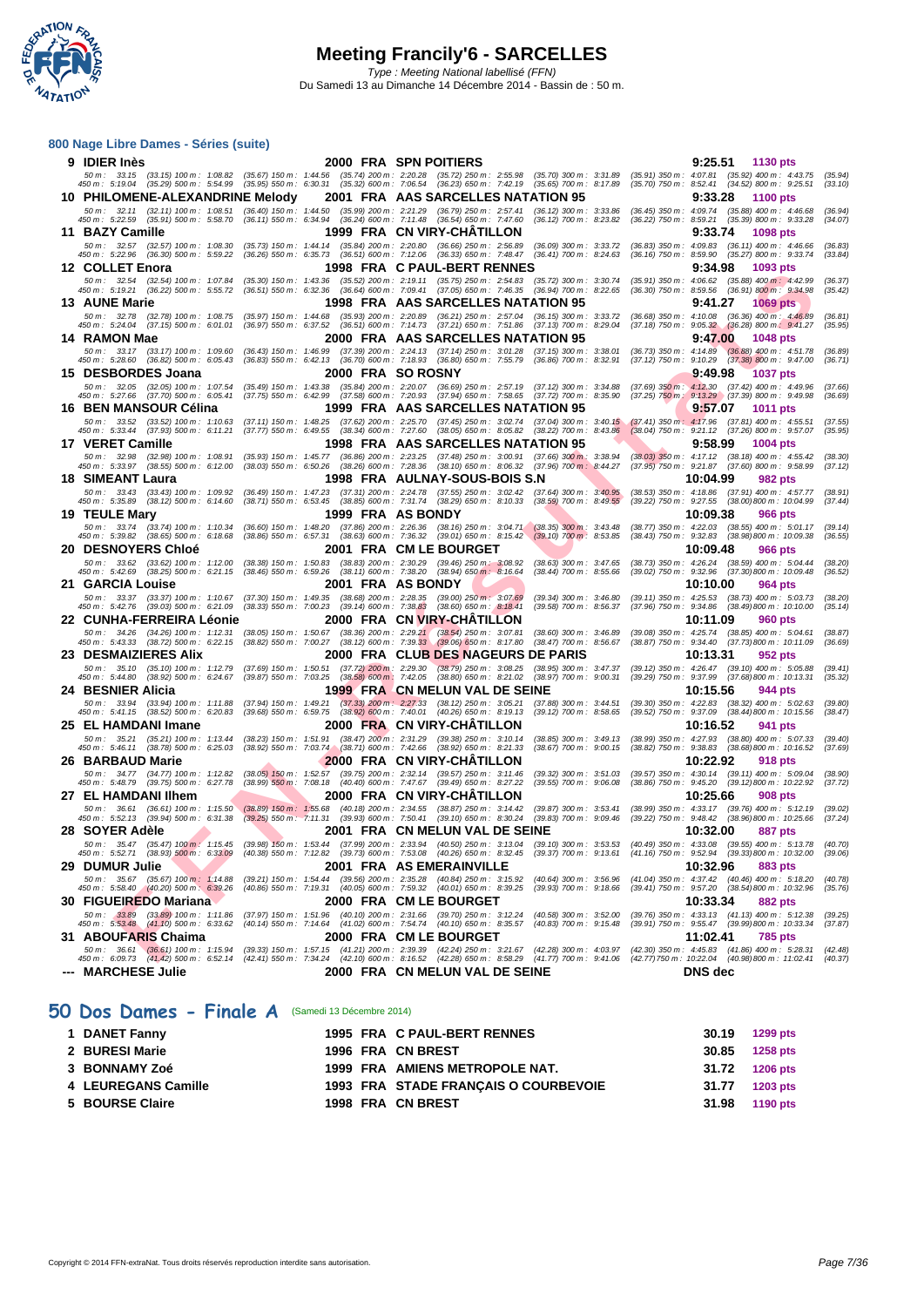

**[50 Dos D](http://www.ffnatation.fr/webffn/index.php)ames - Finale A (suite)**

| 6 RODRIGUEZ Cindy                                           |  | 1997 FRA AQUA CLUB PONTAULT-ROISSY        | 32.19          | <b>1178 pts</b> |
|-------------------------------------------------------------|--|-------------------------------------------|----------------|-----------------|
| 7 HAJDER-NAEYE Tamlyne                                      |  | 2000 FRA AC BOULOGNE-BILLANCOURT          | 32.41          | 1165 pts        |
| 8 RAZAFY Elodie                                             |  | 1998 FRA CN MELUN VAL DE SEINE            | 32.90          | 1136 pts        |
|                                                             |  |                                           |                |                 |
| 50 Dos Dames - Finale B 14-15 ans (Samedi 13 Décembre 2014) |  |                                           |                |                 |
|                                                             |  |                                           |                |                 |
| 1 HERTHE Alexe                                              |  | 2000 FRA AMIENS METROPOLE NAT.            | 32.15          | 1180 pts        |
| 2 CACHOUX Pauline                                           |  | 2001 FRA RACING CLUB DE FRANCE WP         | 32.16          | <b>1179 pts</b> |
| 3 DESNOYERS Chloé                                           |  | 2001 FRA CM LE BOURGET                    | 32.21          | <b>1177 pts</b> |
| 4 DETCHENIQUE Noémie                                        |  | 2000 FRA AAS SARCELLES NATATION 95        | 32.29          | <b>1172 pts</b> |
| 5 DESBORDES Joana                                           |  | 2000 FRA SO ROSNY                         | 32.91          | <b>1136 pts</b> |
| <b>6 DAVID Louise</b>                                       |  | 2000 FRA RACING CLUB DE FRANCE WP         | 32.97          | 1132 pts        |
| 7 FIGUEIREDO Mariana                                        |  | 2000 FRA CM LE BOURGET                    | 33.46          | <b>1104 pts</b> |
| --- BELLAHCENE Ines                                         |  | 2001 FRA AC VILLEPINTE                    | <b>DNS</b> dec |                 |
|                                                             |  |                                           |                |                 |
| 50 Dos Dames - Séries (Samedi 13 Décembre 2014)             |  |                                           |                |                 |
| 1 DANET Fanny                                               |  | 1995 FRA C PAUL-BERT RENNES               | 29.97          | 1313 pts        |
| 2 BURESI Marie                                              |  | 1996 FRA CN BREST                         | 30.70          | <b>1268 pts</b> |
| 3 BONNAMY Zoé                                               |  | 1999 FRA AMIENS METROPOLE NAT.            | 31.40          | <b>1225 pts</b> |
| 4 BOURSE Claire                                             |  | 1998 FRA CN BREST                         | 31.83          | 1199 pts        |
| 5 RODRIGUEZ Cindy                                           |  | 1997 FRA AQUA CLUB PONTAULT-ROISSY        | 31.84          | 1199 pts        |
| <b>6 RAZAFY Elodie</b>                                      |  | 1998 FRA CN MELUN VAL DE SEINE            | 32.18          | <b>1178 pts</b> |
| 6 LEUREGANS Camille                                         |  | 1993 FRA STADE FRANÇAIS O COURBEVOIE      | 32.18          | <b>1178 pts</b> |
| 8 TOPOLANSKI Anna                                           |  | 1998 FRA CLUB DES NAGEURS DE PARIS        | 32.25          | <b>1174 pts</b> |
| 9 HAJDER-NAEYE Tamlyne                                      |  | 2000 FRA AC BOULOGNE-BILLANCOURT          | 32.39          | <b>1166 pts</b> |
| 10 DESNOYERS Chloé                                          |  | 2001 FRA CM LE BOURGET                    | 32.45          | <b>1162 pts</b> |
| <b>11 ROUAULT Perrine</b>                                   |  | 1998 FRA STADE FRANÇAIS O COURBEVOIE      | 32.47          | <b>1161 pts</b> |
| 12 FIGUEIREDO Mariana                                       |  | 2000 FRA CM LE BOURGET                    |                |                 |
|                                                             |  |                                           | 32.50          | 1159 pts        |
| 13 HERTHE Alexe                                             |  | 2000 FRA AMIENS METROPOLE NAT.            | 32.56          | 1156 pts        |
| 14 DESBORDES Joana                                          |  | 2000 FRA SO ROSNY                         | 32.65          | <b>1151 pts</b> |
| <b>15 CACHOUX Pauline</b>                                   |  | 2001 FRA RACING CLUB DE FRANCE WP         | 32.80          | <b>1142 pts</b> |
| 16 BLIN Marie                                               |  | 1999 FRA CLUB DES NAGEURS DE PARIS        | 32.92          | 1135 pts        |
| <b>17 BOURHIS Charlotte</b>                                 |  | <b>1999 FRA CERGY PONTOISE NATATION</b>   | 33.13          | <b>1123 pts</b> |
| 18 COUPLET Céleste                                          |  | 1999 FRA STADE FRANÇAIS O COURBEVOIE      | 33.17          | <b>1120 pts</b> |
| 19 DETCHENIQUE Noémie                                       |  | <b>2000 FRA AAS SARCELLES NATATION 95</b> | 33.25          | <b>1116 pts</b> |
| 20 AUDRY Louise                                             |  | <b>1999 FRA SN MONTGERON</b>              | 33.33          | <b>1111 pts</b> |
| 21 CHARRO Anaïs                                             |  | <b>1998 FRA U.S CRETEIL NATATION</b>      | 33.36          | <b>1110 pts</b> |
| 21 DAVID Louise                                             |  | 2000 FRA RACING CLUB DE FRANCE WP         | 33.36          | <b>1110 pts</b> |
| 23 BELLAHCENE Ines                                          |  | 2001 FRA AC VILLEPINTE                    | 33.80          | <b>1084 pts</b> |
| 24 KNOPF Ornella                                            |  | 1999 FRA AS BONDY                         | 33.94          | <b>1076 pts</b> |
| 25 NEGRE Katleen                                            |  | 1999 FRA TREMBLAY AC                      | 34.00          | 1073 pts        |
| 26 TEULE Mary                                               |  | 1999 FRA AS BONDY                         | 34.05          | <b>1070 pts</b> |
| 27 BLANCHARD Maelle                                         |  | 2001 FRA AAS SARCELLES NATATION 95        | 34.36          | 1053 pts        |
| 28 COMMUNAUDAT Margaux                                      |  | 1998 FRA CN MELUN VAL DE SEINE            | 34.37          | 1052 pts        |
| 29 JAUNATRE Flavie                                          |  | 1999 FRA TREMBLAY AC                      | 34.49          | <b>1046 pts</b> |
| 30 JARL-RIGHI Kenza                                         |  | <b>1999 FRA LE CHESNAY NATATION</b>       | 34.50          | 1045 pts        |
| 31 OUALID GIRARD Sarah                                      |  | 2000 FRA AS EMERAINVILLE                  | 34.64          | <b>1037 pts</b> |
| 32 PAOUNOV Raphaëlle                                        |  | 1998 FRA CN VIRY-CHÂTILLON                | 34.67          | 1036 pts        |
| 33 CONNETABLE Barbara                                       |  | 2000 FRA CLUB DES NAGEURS DE PARIS        | 35.01          | <b>1017 pts</b> |
| <b>34 PIAULET Cassandre</b>                                 |  | 2000 FRA CLUB DES NAGEURS DE PARIS        | 35.04          | 1015 pts        |
| 35 PARODI Laure                                             |  | <b>1999 FRA LE CHESNAY NATATION</b>       | 35.10          | 1012 pts        |
| <b>36 GARCIA Louise</b>                                     |  | 2001 FRA AS BONDY                         | 35.34          | 999 pts         |
| 37 JARL-RIGHI Ellin                                         |  | 1999 FRA LE CHESNAY NATATION              | 35.43          | 994 pts         |
| 38 EUGENE Delphine                                          |  | 2001 FRA SN MONTGERON                     | 35.89          | 969 pts         |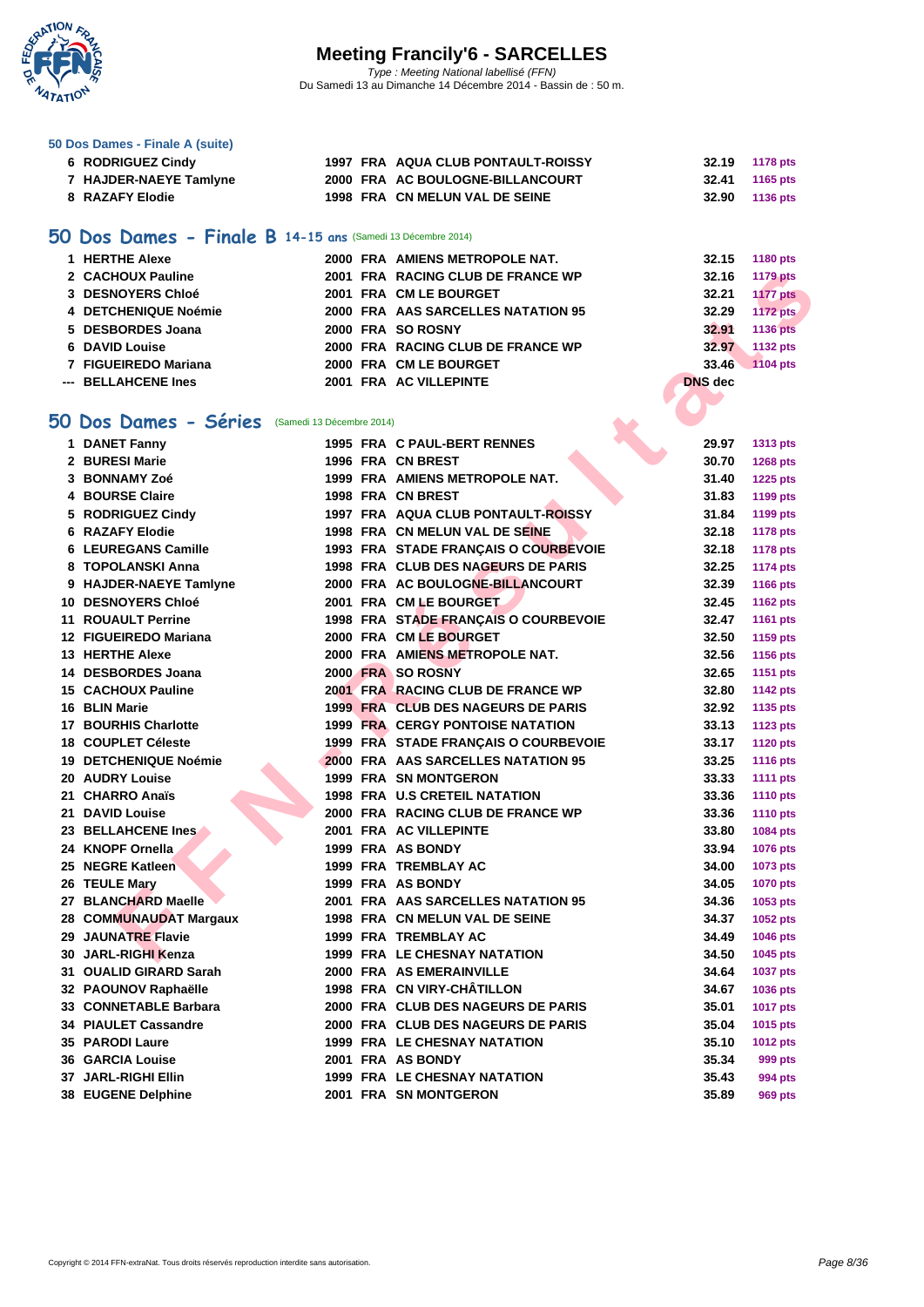

| 50 Dos Dames - Séries (suite) |
|-------------------------------|
|-------------------------------|

| 39 TICHADOU-WACHE Flavie | 2000 FRA RACING CLUB DE FRANCE WP | 36.39<br>942 pts |
|--------------------------|-----------------------------------|------------------|
| 40 LEROY Marine          | 2001 FRA CSN GUYANCOURT           | 37.07<br>907 pts |
| --- MULLER Lena          | 2001 FRA CSN GUYANCOURT           | DNS dec          |

#### **100 Dos Dames - Finale A** (Dimanche 14 Décembre 2014)

| 1 OUENNICHE Rim          |  | <b>1999 TUN NOGENT NATATION 94</b>   |                          |       | 1:05.06                                        | 1252 pts        |  |
|--------------------------|--|--------------------------------------|--------------------------|-------|------------------------------------------------|-----------------|--|
|                          |  |                                      | $50 \text{ m}$ : 32.07   |       | $(32.07)$ 100 m : 1:05.06 $(32.1)$             |                 |  |
| 2 DANET Fanny            |  | 1995 FRA C PAUL-BERT RENNES          |                          |       | 1:05.58                                        | <b>1237 pts</b> |  |
|                          |  |                                      | $50 m$ : $31.78$         |       | $(31.78)$ 100 m : 1:05.58 (33.                 |                 |  |
| 3 BURESI Marie           |  | 1996 FRA CN BREST                    |                          |       | 1:05.71                                        | <b>1233 pts</b> |  |
| 4 TOPOLANSKI Anna        |  | 1998 FRA CLUB DES NAGEURS DE PARIS   | $50 \, \text{m}$ : 31.93 |       | $(31.93)$ 100 m : 1:05.71 (33.<br>1:06.91      | 1198 pts        |  |
|                          |  |                                      | $50 \, \text{m}$ : 33.26 |       | $(33.26)$ $100 \text{ m}$ : $1.06.91$ $(33.0)$ |                 |  |
| 5 HERTHE Alexe           |  | 2000 FRA AMIENS METROPOLE NAT.       |                          |       | 1:09.55 1123 pts                               |                 |  |
|                          |  |                                      |                          |       | 50 m: 34.20 (34.20) 100 m: 1:09.55 (35.        |                 |  |
| 6 POUMAREDE Laetitia     |  | 1997 FRA CN ST-MICHEL-SUR-ORGE       |                          |       | 1:11.58                                        | <b>1067 pts</b> |  |
|                          |  |                                      | 50 m :                   | 34.45 | $(34.45)$ 100 m : 1:11.58 (37.                 |                 |  |
| <b>7 ROUAULT Perrine</b> |  | 1998 FRA STADE FRANCAIS O COURBEVOIE |                          |       | 1:11.89                                        | 1059 pts        |  |
|                          |  |                                      | $50m$ :                  | 34.91 | $(34.91)$ 100 m : 1:11.89 $(36.1)$             |                 |  |
| 8 BOURSE Claire          |  | 1998 FRA CN BREST                    |                          |       | 1:12.24                                        | 1049 pts        |  |

#### **100 Dos Dames - Finale B 14-15 ans** (Dimanche 14 Décembre 2014)

| 1 DETCHENIQUE Noémie | 2000 FRA AAS SARCELLES NATATION 95 | 1:09.61<br><b>1121 pts</b>                                                                                               |
|----------------------|------------------------------------|--------------------------------------------------------------------------------------------------------------------------|
| 2 BELLAHCENE Ines    | 2001 FRA AC VILLEPINTE             | 50 m: 33.55 (33.55) 100 m: 1:09.61 (36.<br>1:13.33<br><b>1020 pts</b>                                                    |
| 3 BLANCHARD Maelle   | 2001 FRA AAS SARCELLES NATATION 95 | 50 m: 35.87 (35.87) 100 m: 1:13.33 (37.<br>1:14.11<br>999 pts                                                            |
| 4 BAURON Charline    | 2001 FRA CN ST-MICHEL-SUR-ORGE     | 35.74 (35.74) 100 m: 1:14.11 (38.<br>50 m :<br>1:16.87<br>928 pts                                                        |
| 5 EUGENE Delphine    | 2001 FRA SN MONTGERON              | $(36.87)$ 100 m : 1:16.87 $(40.$<br>36.87<br>50 m :<br>1:17.30<br>917 pts<br>$(0.70, 0.7)$ $(0.00, 0.00)$ $(0.00, 0.00)$ |

## **100 Dos Dames - Séries** (Dimanche 14 Décembre 2014)

| 2 DANET Fanny                                                 |  | 1995 FRA C PAUL-BERT RENNES             |              | 1:05.58 | 50 m: 32.07 (32.07) 100 m: 1:05.06 (32.99)<br><b>1237 pts</b> |
|---------------------------------------------------------------|--|-----------------------------------------|--------------|---------|---------------------------------------------------------------|
| 3 BURESI Marie                                                |  | 1996 FRA CN BREST                       |              | 1:05.71 | 50 m: 31.78 (31.78) 100 m: 1:05.58 (33.80)<br><b>1233 pts</b> |
| 4 TOPOLANSKI Anna                                             |  | 1998 FRA CLUB DES NAGEURS DE PARIS      |              |         | 50 m: 31.93 (31.93) 100 m: 1:05.71 (33.78)                    |
|                                                               |  |                                         | 50 m: 33.26  | 1:06.91 | <b>1198 pts</b><br>$(33.26)$ 100 m : 1:06.91 $(33.65)$        |
| 5 HERTHE Alexe                                                |  | 2000 FRA AMIENS METROPOLE NAT.          |              | 1:09.55 | 1123 pts<br>50 m: 34.20 (34.20) 100 m: 1:09.55 (35.35)        |
| 6 POUMAREDE Laetitia                                          |  | 1997 FRA CN ST-MICHEL-SUR-ORGE          |              | 1:11.58 | 1067 pts                                                      |
| 7 ROUAULT Perrine                                             |  | 1998 FRA STADE FRANÇAIS O COURBEVOIE    |              | 1:11.89 | 50 m: 34.45 (34.45) 100 m: 1:11.58 (37.13)<br>1059 pts        |
|                                                               |  |                                         | 50 m: 34.91  |         | $(34.91)$ 100 m : 1:11.89 $(36.98)$                           |
| 8 BOURSE Claire                                               |  | 1998 FRA CN BREST                       |              | 1:12.24 | 1049 pts<br>50 m: 34.62 (34.62) 100 m: 1:12.24 (37.62)        |
|                                                               |  |                                         |              |         |                                                               |
| 00 Dos Dames - Finale B 14-15 ans (Dimanche 14 Décembre 2014) |  |                                         |              |         |                                                               |
| 1 DETCHENIQUE Noémie                                          |  | 2000 FRA AAS SARCELLES NATATION 95      |              | 1:09.61 | <b>1121 pts</b><br>50 m: 33.55 (33.55) 100 m: 1:09.61 (36.06) |
| 2 BELLAHCENE Ines                                             |  | 2001 FRA AC VILLEPINTE                  |              | 1:13.33 | <b>1020 pts</b>                                               |
| 3 BLANCHARD Maelle                                            |  | 2001 FRA AAS SARCELLES NATATION 95      |              |         | 50 m: 35.87 (35.87) 100 m: 1:13.33 (37.46)                    |
|                                                               |  |                                         |              | 1:14.11 | 999 pts<br>50 m: 35.74 (35.74) 100 m: 1:14.11 (38.37)         |
| <b>4 BAURON Charline</b>                                      |  | 2001 FRA CN ST-MICHEL-SUR-ORGE          |              | 1:16.87 | 928 pts                                                       |
| 5 EUGENE Delphine                                             |  | 2001 FRA SN MONTGERON                   |              | 1:17.30 | 50 m: 36.87 (36.87) 100 m: 1:16.87 (40.00)<br>917 pts         |
|                                                               |  |                                         | 50 m : 37.87 |         | $(37.87)$ 100 m : 1:17.30 $(39.43)$                           |
| 00 Dos Dames - Séries (Dimanche 14 Décembre 2014)             |  |                                         |              |         |                                                               |
| 1 BURESI Marie                                                |  | 1996 FRA CN BREST                       |              | 1:05.72 | 1233 pts                                                      |
|                                                               |  |                                         |              |         | 50 m: 31.88 (31.88) 100 m: 1:05.72 (33.84)                    |
| 2 DANET Fanny                                                 |  | 1995 FRA C PAUL-BERT RENNES             |              | 1:06.26 | <b>1217 pts</b><br>50 m: 31.78 (31.78) 100 m: 1:06.26 (34.48) |
| 3 TOPOLANSKI Anna                                             |  | 1998 FRA CLUB DES NAGEURS DE PARIS      |              | 1:07.66 | 1177 pts                                                      |
| 4 OUENNICHE Rim                                               |  | <b>1999 TUN NOGENT NATATION 94</b>      | 50 m : 33.20 | 1:07.96 | $(33.20)$ 100 m : 1:07.66 $(34.46)$<br><b>1168 pts</b>        |
|                                                               |  |                                         |              |         | 50 m: 33.56 (33.56) 100 m: 1:07.96 (34.40)                    |
| 5 HERTHE Alexe                                                |  | 2000 FRA AMIENS METROPOLE NAT.          | 50 m: 33.73  | 1:08.63 | 1149 pts<br>$(33.73)$ 100 m : 1:08.63 $(34.90)$               |
| <b>6 LEUREGANS Camille</b>                                    |  | 1993 FRA STADE FRANÇAIS O COURBEVOIE    |              | 1:09.12 | 1135 pts                                                      |
| 7 BOURSE Claire                                               |  | 1998 FRA CN BREST                       | 50 m : 33.84 | 1:09.98 | $(33.84)$ 100 m : 1:09.12 $(35.28)$<br><b>1111 pts</b>        |
|                                                               |  |                                         |              |         | 50 m: 34.08 (34.08) 100 m: 1:09.98 (35.90)                    |
| 8 POUMAREDE Laetitia                                          |  | 1997 FRA CN ST-MICHEL-SUR-ORGE          | 50 m : 33.88 | 1:10.13 | <b>1107 pts</b><br>$(33.88)$ 100 m : 1:10.13 $(36.25)$        |
| 9 ROUAULT Perrine                                             |  | 1998 FRA STADE FRANÇAIS O COURBEVOIE    |              | 1:10.77 | 1089 pts                                                      |
| 10 RODRIGUEZ Cindy                                            |  | 1997 FRA AQUA CLUB PONTAULT-ROISSY      |              | 1:10.79 | 50 m: 34.25 (34.25) 100 m: 1:10.77 (36.52)<br>1089 pts        |
|                                                               |  |                                         |              |         | 50 m: 34.15 (34.15) 100 m: 1:10.79 (36.64)                    |
| 11 COUPLET Céleste                                            |  | 1999 FRA STADE FRANÇAIS O COURBEVOIE    |              | 1:11.11 | <b>1080 pts</b><br>50 m: 34.89 (34.89) 100 m: 1:11.11 (36.22) |
| 12 DAVID Louise                                               |  | 2000 FRA RACING CLUB DE FRANCE WP       |              | 1:11.20 | 1078 pts                                                      |
| 13 CLERC Celia                                                |  | <b>1997 FRA CERGY PONTOISE NATATION</b> |              | 1:11.43 | 50 m: 34.35 (34.35) 100 m: 1:11.20 (36.85)<br>1071 pts        |
|                                                               |  |                                         |              |         | 50 m: 34.96 (34.96) 100 m: 1:11.43 (36.47)                    |
| <b>14 DETCHENIQUE Noémie</b>                                  |  | 2000 FRA AAS SARCELLES NATATION 95      |              | 1:11.52 | 1069 pts<br>50 m: 33.88 (33.88) 100 m: 1:11.52 (37.64)        |
| 15 SOLA Delphine                                              |  | 1998 FRA STADE FRANÇAIS O COURBEVOIE    |              | 1:13.10 | <b>1026 pts</b>                                               |
| 16 TEULE Mary                                                 |  | 1999 FRA AS BONDY                       |              | 1:13.13 | 50 m: 35.16 (35.16) 100 m: 1:13.10 (37.94)<br>1025 pts        |
|                                                               |  |                                         |              |         | 50 m: 35.30 (35.30) 100 m: 1:13.13 (37.83)                    |
| 17 IRIGARAY Loréa                                             |  | 1997 FRA RACING CLUB DE FRANCE WP       |              | 1:13.40 | 1018 pts                                                      |

|                        |       | 1:05.06            | <b>1252 pts</b>     |  |
|------------------------|-------|--------------------|---------------------|--|
| $50 m$ : 32.07         |       | $(32.07)$ 100 m :  | 1:05.06 (32.99)     |  |
|                        |       | 1:05.58            | <b>1237 pts</b>     |  |
| 50 m: 31.78            |       | $(31.78) 100 m$ :  | $1:05.58$ $(33.80)$ |  |
|                        |       | $1:05.71$ 1233 pts |                     |  |
| $50 \text{ m}$ : 31.93 |       | $(31.93)$ 100 m :  | $1:05.71$ $(33.78)$ |  |
|                        |       | 1:06.91            | 1198 pts            |  |
| $50 m$ :               | 33.26 | $(33.26)$ 100 m :  | 1:06.91 (33.65)     |  |
|                        |       | $1:09.55$ 1123 pts |                     |  |
| $50 \text{ m}$ : 34.20 |       | $(34.20)$ 100 m :  | 1:09.55 (35.35)     |  |
|                        |       | 1:11.58            | <b>1067 pts</b>     |  |
| $50 m$ :               | 34.45 | $(34.45)$ 100 m :  | $1:11.58$ $(37.13)$ |  |
|                        |       | 1:11.89            | 1059 pts            |  |
| $50 m$ :               | 34.91 | $(34.91)$ 100 m :  | 1:11.89 (36.98)     |  |
|                        |       | 1:12.24 1049 pts   |                     |  |
| 50 m: 34.62            |       | $(34.62)$ 100 m :  | $1:12.24$ (37.62)   |  |

|        |  | 1:09.61 1121 pts                           |
|--------|--|--------------------------------------------|
| 50 m : |  | 33.55 (33.55) 100 m : 1:09.61 (36.06)      |
|        |  | 1:13.33 1020 pts                           |
|        |  | 50 m: 35.87 (35.87) 100 m: 1:13.33 (37.46) |
|        |  | $1:14.11$ 999 pts                          |
|        |  | 50 m: 35.74 (35.74) 100 m: 1:14.11 (38.37) |
|        |  | $1:16.87$ 928 pts                          |
|        |  | 50 m: 36.87 (36.87) 100 m: 1:16.87 (40.00) |
|        |  | $1:17.30$ 917 pts                          |
|        |  | 50 m: 37.87 (37.87) 100 m: 1:17.30 (39.43) |
|        |  |                                            |

|          |       | 1:05.72           | 1233 pts            |
|----------|-------|-------------------|---------------------|
| $50 m$ : | 31.88 | $(31.88) 100 m$ : | 1:05.72 (33.84)     |
|          |       | 1:06.26           | <b>1217 pts</b>     |
| 50 m :   | 31.78 | $(31.78) 100 m$ : | $1:06.26$ $(34.48)$ |
|          |       | 1:07.66           | <b>1177 pts</b>     |
| 50 m :   | 33.20 | $(33.20)$ 100 m : | 1:07.66 (34.46)     |
|          |       | 1:07.96           | 1168 pts            |
| $50 m$ : | 33.56 | $(33.56)$ 100 m : | 1:07.96<br>(34.40)  |
|          |       | 1:08.63           | <b>1149 pts</b>     |
| 50 m :   | 33.73 | $(33.73) 100 m$ : | 1:08.63 (34.90)     |
|          |       | 1:09.12           | 1135 pts            |
| $50 m$ : | 33.84 | $(33.84) 100 m$ : | 1:09.12 (35.28)     |
|          |       | 1:09.98           | <b>1111 pts</b>     |
| 50 m :   | 34.08 | $(34.08) 100 m$ : | (35.90)<br>1:09.98  |
|          |       | 1:10.13           | <b>1107 pts</b>     |
| 50 m :   | 33.88 | $(33.88) 100 m$ : | 1:10.13<br>(36.25)  |
|          |       | 1:10.77           | 1089 pts            |
| 50 m :   | 34.25 | $(34.25)$ 100 m : | 1:10.77<br>(36.52)  |
|          |       | 1:10.79           | 1089 pts            |
| 50 m :   | 34.15 | $(34.15)$ 100 m : | 1:10.79<br>(36.64)  |
|          |       | 1:11.11           | 1080 pts            |
| 50 m :   | 34.89 | $(34.89)$ 100 m : | $1:11.11$ (36.22)   |
|          |       | 1:11.20           | 1078 pts            |
| $50 m$ : | 34.35 | $(34.35) 100 m$ : | 1:11.20 (36.85)     |
|          |       | 1:11.43           | 1071 pts            |
| $50 m$ : | 34.96 | $(34.96)$ 100 m : | (36.47)<br>1:11.43  |
|          |       | 1:11.52           | 1069 pts            |
| $50 m$ : | 33.88 | $(33.88) 100 m$ : | (37.64)<br>1:11.52  |
|          |       | 1:13.10           | 1026 pts            |
| 50 m:    | 35.16 | $(35.16) 100 m$ : | 1:13.10<br>(37.94)  |
|          |       | 1:13.13           | 1025 pts            |
| $50 m$ : | 35.30 | $(35.30)$ 100 m : | 1:13.13<br>(37.83)  |
|          |       | 1:13.40           | <b>1018 pts</b>     |
| $50 m$ : | 34.97 | $(34.97)$ 100 m : | $1:13.40$ $(38.43)$ |
|          |       |                   |                     |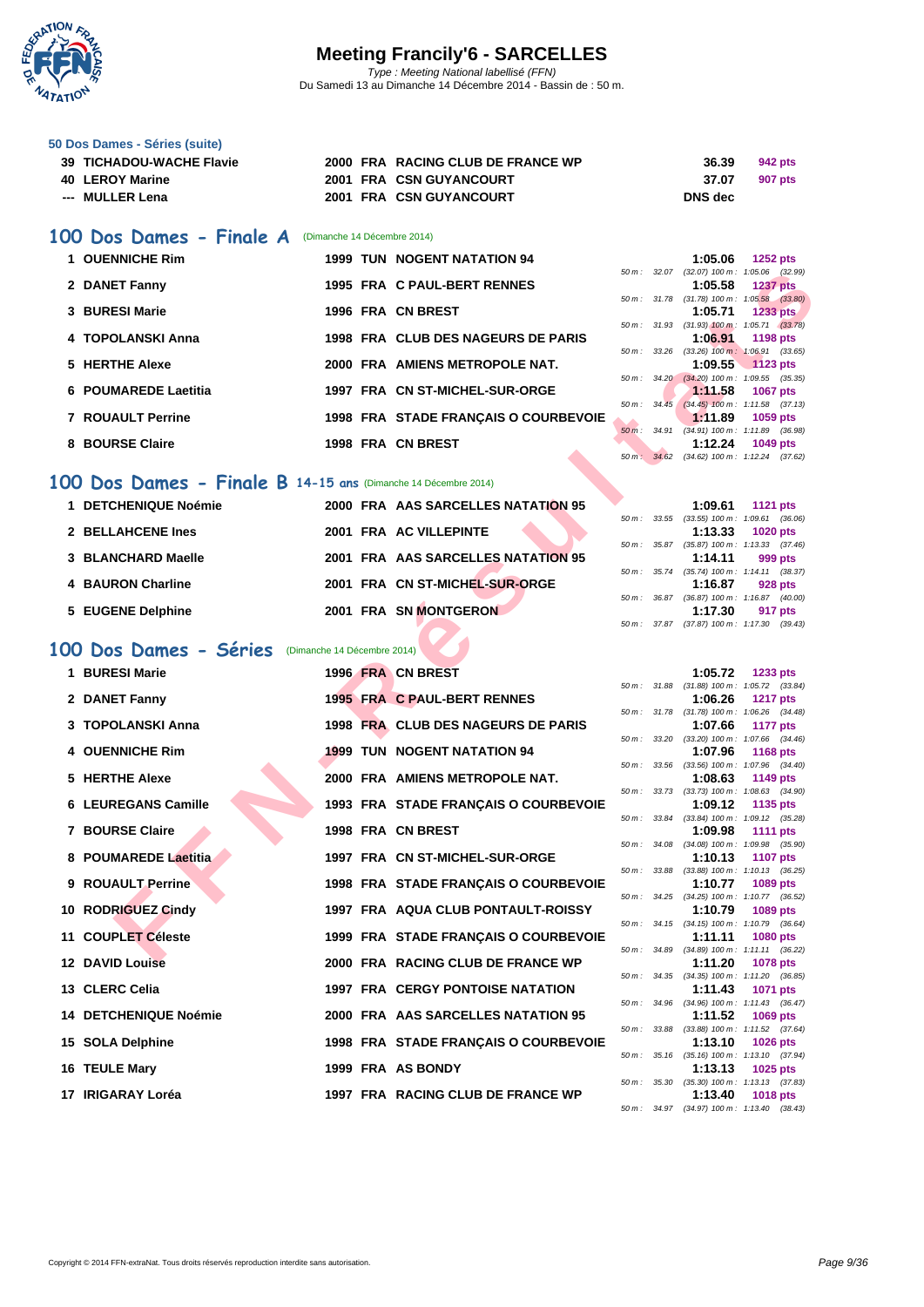

|     | 100 Dos Dames - Séries (suite)                               |                           |                                                                                                                                     |                                                       |                                                       |
|-----|--------------------------------------------------------------|---------------------------|-------------------------------------------------------------------------------------------------------------------------------------|-------------------------------------------------------|-------------------------------------------------------|
|     | 18 KNOPF Ornella                                             |                           | 1999 FRA AS BONDY                                                                                                                   | 1:13.52                                               | <b>1015 pts</b>                                       |
| 19  | <b>GRESSET Lucie</b>                                         |                           | <b>1998 FRA CERGY PONTOISE NATATION</b>                                                                                             | 50 m: 36.72 (36.72) 100 m: 1:13.52 (36.80)<br>1:13.66 | 1011 pts                                              |
|     | 20 BELLAHCENE Ines                                           |                           | 2001 FRA AC VILLEPINTE                                                                                                              | 50 m: 35.94 (35.94) 100 m: 1:13.66 (37.72)<br>1:13.74 | <b>1009 pts</b>                                       |
|     | 21 DESNOYERS Chloé                                           |                           | 2001 FRA CM LE BOURGET                                                                                                              | 50 m: 34.93 (34.93) 100 m: 1:13.74 (38.81)<br>1:14.37 | 993 pts                                               |
| 22  | <b>BOURHIS Charlotte</b>                                     |                           | <b>1999 FRA CERGY PONTOISE NATATION</b>                                                                                             | 50 m: 34.15 (34.15) 100 m: 1:14.37 (40.22)<br>1:14.47 | 990 pts                                               |
|     |                                                              |                           | 50 m : 36.44                                                                                                                        | $(36.44)$ 100 m : 1:14.47 $(38.03)$                   |                                                       |
|     | 23 FIGUEIREDO Mariana                                        |                           | 2000 FRA CM LE BOURGET<br>50 m : 36.03                                                                                              | 1:14.51                                               | <b>989 pts</b><br>$(36.03)$ 100 m : 1:14.51 $(38.48)$ |
| 24  | <b>BLANCHARD Maelle</b>                                      |                           | 2001 FRA AAS SARCELLES NATATION 95                                                                                                  | 1:14.52<br>50 m: 35.91 (35.91) 100 m: 1:14.52 (38.61) | 989 pts                                               |
|     | 25 LECOMTE Anna                                              |                           | 1999 FRA RACING CLUB DE FRANCE WP                                                                                                   | 1:15.99                                               | 951 pts                                               |
| 26  | <b>BAURON Charline</b>                                       |                           | 50 m: 37.16<br>2001 FRA CN ST-MICHEL-SUR-ORGE                                                                                       | $(37.16)$ 100 m : 1:15.99 $(38.83)$<br>1:16.66        | 933 pts                                               |
| 27. | <b>EUGENE Delphine</b>                                       |                           | 50 m: 37.69<br>2001 FRA SN MONTGERON                                                                                                | 1:17.44                                               | (37.69) 100 m: 1:16.66 (38.97)<br>914 pts             |
|     | 28 JARL-RIGHI Ellin                                          |                           | 50 m :<br>36.56<br><b>1999 FRA LE CHESNAY NATATION</b>                                                                              | 1:18.45                                               | $(36.56)$ 100 m : 1:17.44 $(40.88)$<br>888 pts        |
|     |                                                              |                           | 50 m: 37.45                                                                                                                         |                                                       | $(37.45)$ 100 m : 1:18.45 $(41.00)$                   |
| 29  | <b>PARODI Laure</b>                                          |                           | <b>1999 FRA LE CHESNAY NATATION</b><br>$50 m$ :                                                                                     | 1:18.67<br>38.27 (38.27) 100 m: 1:18.67 (40.40)       | <b>883 pts</b>                                        |
| 30  | <b>COUGOUREUX Brunhilde</b>                                  |                           | <b>1999 FRA LE CHESNAY NATATION</b><br>$50 m$ : 36.78                                                                               | 1:20.50                                               | 838 pts<br>$(36.78)$ 100 m : 1:20.50 $(43.72)$        |
|     | <b>BONNAMY Zoé</b>                                           |                           | 1999 FRA AMIENS METROPOLE NAT.                                                                                                      | <b>DSQ Da</b>                                         |                                                       |
|     | 200 Dos Dames - Finale A                                     | (Samedi 13 Décembre 2014) |                                                                                                                                     |                                                       |                                                       |
|     | 1 BURESI Marie                                               |                           | 1996 FRA CN BREST                                                                                                                   | 2:20.36                                               | <b>1229 pts</b>                                       |
|     |                                                              |                           | 50 m: 33.00 (33.00) 100 m: 1:08.64 (35.64) 150 m: 1:44.24 (35.60) 200 m: 2:20.36 (36.12)                                            |                                                       |                                                       |
|     | 2 OUENNICHE Rim                                              |                           | <b>1999 TUN NOGENT NATATION 94</b><br>50 m : 34.40 (34.40) 100 m : 1:10.59<br>(36.19) 150 m: 1:47.23 (36.64) 200 m: 2:21.88 (34.65) | 2:21.88                                               | <b>1207 pts</b>                                       |
|     | 3 DANET Fanny                                                |                           | 1995 FRA C PAUL-BERT RENNES<br>50 m : 33.92 (33.92) 100 m : 1:10.68<br>(36.76) 150 m : 1:48.47 (37.79) 200 m : 2:24.84 (36.37)      | 2:24.84                                               | 1164 pts                                              |
|     | 4 BOURSE Claire                                              |                           | 1998 FRA CN BREST                                                                                                                   | 2:25.56                                               | 1154 pts                                              |
|     | 5 FOURTIER Julie                                             |                           | 50 m: 33.70 (33.70) 100 m: 1:10.09 (36.39) 150 m: 1:47.57 (37.48) 200 m: 2:25.56 (37.99)<br><b>1993 FRA CSN GUYANCOURT</b>          | 2:27.69                                               | <b>1124 pts</b>                                       |
|     | 6 COUPLET Céleste                                            |                           | 50 m: 35.49 (35.49) 100 m: 1:12.09 (36.60) 150 m: 1:50.33 (38.24) 200 m: 2:27.69 (37.36)<br>1999 FRA STADE FRANÇAIS O COURBEVOIE    | 2:28.04                                               | 1119 pts                                              |
|     |                                                              |                           | 50 m : 35.26 (35.26) 100 m : 1:12.59 (37.33) 150 m : 1:50.80                                                                        |                                                       | $(38.21)$ 200 m : 2:28.04 $(37.24)$                   |
|     | 7 BONNAMY Zoé                                                |                           | 1999 FRA AMIENS METROPOLE NAT.<br>50 m: 34.74 (34.74) 100 m: 1:12.54 (37.80) 150 m: 1:50.87 (38.33) 200 m: 2:29.44 (38.57)          | 2:29.44                                               | 1099 pts                                              |
|     | 8 DORNIC Morgane                                             |                           | <b>1998 FRA CN MORLAIX</b><br>50 m: 36.43 (36.43) 100 m: 1:14.81 (38.38) 150 m: 1:53.67 (38.86) 200 m: 2:31.40 (37.73)              | 2:31.40                                               | <b>1072 pts</b>                                       |
|     | 200 Dos Dames - Finale B 14-15 ans (Samedi 13 Décembre 2014) |                           |                                                                                                                                     |                                                       |                                                       |
|     |                                                              |                           |                                                                                                                                     |                                                       |                                                       |
|     | 1 PHILOMENE-ALEXANDRINE Melody                               |                           | 2001 FRA AAS SARCELLES NATATION 95<br>50 m: 35.20 (35.20) 100 m: 1:13.80 (38.60) 150 m: 1:52.03 (38.23) 200 m: 2:29.14 (37.11)      | 2:29.14                                               | <b>1104 pts</b>                                       |
|     | 2 HAJDER-NAEYE Tamlyne                                       |                           | 2000 FRA AC BOULOGNE-BILLANCOURT<br>50 m : 34.99 (34.99) 100 m : 1:12.51 (37.52) 150 m : 1:51.32                                    | 2:30.28                                               | 1088 pts<br>$(38.81)$ 200 m : 2:30.28 $(38.96)$       |
|     | 3 DAVID Louise                                               |                           | 2000 FRA RACING CLUB DE FRANCE WP                                                                                                   | 2:34.12                                               | 1036 pts                                              |
|     | 4 DETCHENIQUE Noémie                                         |                           | 50 m : 36.20 (36.20) 100 m : 1:15.40 (39.20) 150 m : 1:55.26<br>2000 FRA AAS SARCELLES NATATION 95                                  | 2:34.22                                               | (39.86) 200 m : 2:34.12 (38.86)<br>1034 pts           |
|     | 5 BLANCHARD Maelle                                           |                           | 50 m : 35.22 (35.22) 100 m : 1:13.96 (38.74) 150 m : 1:53.83<br>2001 FRA AAS SARCELLES NATATION 95                                  |                                                       | $(39.87)$ 200 m : 2:34.22 $(40.39)$                   |
|     |                                                              |                           | 50 m: 36.46 (36.46) 100 m: 1:16.21 (39.75) 150 m: 1:56.70                                                                           | 2:35.81                                               | 1013 pts<br>$(40.49)$ 200 m : 2:35.81 $(39.11)$       |
|     | 6 FIGUEIREDO Mariana                                         |                           | 2000 FRA CM LE BOURGET<br>50 m: 36.14 (36.14) 100 m: 1:17.21 (41.07) 150 m: 1:57.93 (40.72) 200 m: 2:39.01 (41.08)                  | 2:39.01                                               | 971 pts                                               |

#### **200 Dos Dames - Finale A** (Samedi 13 Décembre 2014)

| 1 BURESI Marie    |  | 1996 FRA CN BREST                    |                                      |                                                                                          | 2:20.36                             | $1229$ pts      |  |
|-------------------|--|--------------------------------------|--------------------------------------|------------------------------------------------------------------------------------------|-------------------------------------|-----------------|--|
|                   |  |                                      | 50 m : 33.00 (33.00) 100 m : 1:08.64 | $(35.64)$ 150 m : 1:44.24                                                                | $(35.60)$ 200 m : 2:20.36 $(36.12)$ |                 |  |
| 2 OUENNICHE Rim   |  | <b>1999 TUN NOGENT NATATION 94</b>   |                                      |                                                                                          | 2:21.88                             | <b>1207 pts</b> |  |
|                   |  |                                      |                                      | 50 m: 34.40 (34.40) 100 m: 1:10.59 (36.19) 150 m: 1:47.23                                | $(36.64)$ 200 m : 2:21.88 $(34.65)$ |                 |  |
| 3 DANET Fanny     |  | 1995 FRA C PAUL-BERT RENNES          |                                      |                                                                                          | 2:24.84                             | 1164 pts        |  |
|                   |  |                                      |                                      | 50 m: 33.92 (33.92) 100 m: 1:10.68 (36.76) 150 m: 1:48.47                                | $(37.79)$ 200 m : 2:24.84 $(36.37)$ |                 |  |
| 4 BOURSE Claire   |  | 1998 FRA CN BREST                    |                                      |                                                                                          | 2:25.56                             | 1154 pts        |  |
|                   |  |                                      | 50 m : 33.70 (33.70) 100 m : 1:10.09 | $(36.39)$ 150 m : 1:47.57                                                                | $(37.48)$ 200 m : 2:25.56 $(37.99)$ |                 |  |
| 5 FOURTIER Julie  |  | <b>1993 FRA CSN GUYANCOURT</b>       |                                      |                                                                                          | 2:27.69                             | 1124 pts        |  |
|                   |  |                                      |                                      | 50 m : 35.49 (35.49) 100 m : 1:12.09 (36.60) 150 m : 1:50.33                             | $(38.24)$ 200 m : 2:27.69 $(37.36)$ |                 |  |
| 6 COUPLET Céleste |  | 1999 FRA STADE FRANCAIS O COURBEVOIE |                                      |                                                                                          | 2:28.04                             | 1119 pts        |  |
|                   |  |                                      |                                      | 50 m: 35.26 (35.26) 100 m: 1:12.59 (37.33) 150 m: 1:50.80 (38.21) 200 m: 2:28.04 (37.24) |                                     |                 |  |
| 7 BONNAMY Zoé     |  | 1999 FRA AMIENS METROPOLE NAT.       |                                      |                                                                                          | 2:29.44                             | 1099 pts        |  |
|                   |  | $50 \text{ m}$ : 34.74               | (34.74) 100 m : 1:12.54              | (37.80) 150 m : 1:50.87                                                                  | $(38.33)$ 200 m : 2:29.44 $(38.57)$ |                 |  |
| 8 DORNIC Morgane  |  | <b>1998 FRA CN MORLAIX</b>           |                                      |                                                                                          | 2:31.40                             | <b>1072 pts</b> |  |
|                   |  |                                      | 50 m : 36.43 (36.43) 100 m : 1:14.81 | (38.38) 150 m : 1:53.67                                                                  | $(38.86)$ 200 m : 2:31.40 $(37.73)$ |                 |  |

### **200 Dos Dames - Finale B 14-15 ans** (Samedi 13 Décembre 2014)

| 1 PHILOMENE-ALEXANDRINE Melody |  | 2001 FRA AAS SARCELLES NATATION 95                                                                      | 2:29.14 | 1104 pts                            |
|--------------------------------|--|---------------------------------------------------------------------------------------------------------|---------|-------------------------------------|
|                                |  | 50 m : 35.20 (35.20) 100 m : 1:13.80 (38.60) 150 m : 1:52.03                                            |         | $(38.23)$ 200 m : 2:29.14 $(37.11)$ |
| 2 HAJDER-NAEYE Tamlyne         |  | 2000 FRA AC BOULOGNE-BILLANCOURT                                                                        | 2:30.28 | 1088 pts                            |
|                                |  | 50 m: 34.99 (34.99) 100 m: 1:12.51 (37.52) 150 m: 1:51.32                                               |         | $(38.81)$ 200 m : 2:30.28 $(38.96)$ |
| 3 DAVID Louise                 |  | 2000 FRA RACING CLUB DE FRANCE WP                                                                       | 2:34.12 | <b>1036 pts</b>                     |
|                                |  | 50 m : 36.20 (36.20) 100 m : 1:15.40 (39.20) 150 m : 1:55.26                                            |         | $(39.86)$ 200 m : 2:34.12 $(38.86)$ |
| 4 DETCHENIQUE Noémie           |  | 2000 FRA AAS SARCELLES NATATION 95                                                                      | 2:34.22 | 1034 pts                            |
|                                |  | 50 m : 35.22 (35.22) 100 m : 1:13.96 (38.74) 150 m : 1:53.83                                            |         | $(39.87)$ 200 m : 2:34.22 $(40.39)$ |
| 5 BLANCHARD Maelle             |  | 2001 FRA AAS SARCELLES NATATION 95                                                                      | 2:35.81 | 1013 $pts$                          |
|                                |  | 50 m : 36.46 (36.46) 100 m : 1:16.21 (39.75) 150 m : 1:56.70                                            |         | $(40.49)$ 200 m : 2:35.81 $(39.11)$ |
| 6 FIGUEIREDO Mariana           |  | 2000 FRA CM LE BOURGET                                                                                  | 2:39.01 | 971 pts                             |
|                                |  | (36.14) 100 m : 1:17.21 (41.07) 150 m : 1:57.93<br>$50 \text{ m}$ : 36.14                               |         | $(40.72)$ 200 m : 2:39.01 $(41.08)$ |
| 7 DESBORDES Joana              |  | 2000 FRA SO ROSNY                                                                                       | 2:40.85 | 947 pts                             |
|                                |  | 50 m: 37.19 (37.19) 100 m: 1:17.36 (40.17) 150 m: 1:59.27 (41.91) 200 m: 2:40.85 (41.58)                |         |                                     |
| 8 EUGENE Delphine              |  | 2001 FRA SN MONTGERON                                                                                   | 2:41.37 | <b>940 pts</b>                      |
|                                |  | $(38.47)$ 100 m : 1:19.40 $(40.93)$ 150 m : 2:01.17 $(41.77)$ 200 m : 2:41.37 $(40.20)$<br>50 m : 38.47 |         |                                     |
|                                |  |                                                                                                         |         |                                     |

#### **200 Dos Dames - Séries** (Samedi 13 Décembre 2014)

| 1 BURESI Marie  |  | 1996 FRA CN BREST                  |  |                                                                                              | 2:22.79 1194 pts |  |
|-----------------|--|------------------------------------|--|----------------------------------------------------------------------------------------------|------------------|--|
|                 |  |                                    |  | 50 m : 34.25 (34.25) 100 m : 1:10.46 (36.21) 150 m : 1:46.90 (36.44) 200 m : 2:22.79 (35.89) |                  |  |
| 2 OUENNICHE Rim |  | <b>1999 TUN NOGENT NATATION 94</b> |  |                                                                                              | 2:24.01 1176 pts |  |
|                 |  |                                    |  | 50 m : 34.29 (34.29) 100 m : 1:11.67 (37.38) 150 m : 1:48.66 (36.99) 200 m : 2:24.01 (35.35) |                  |  |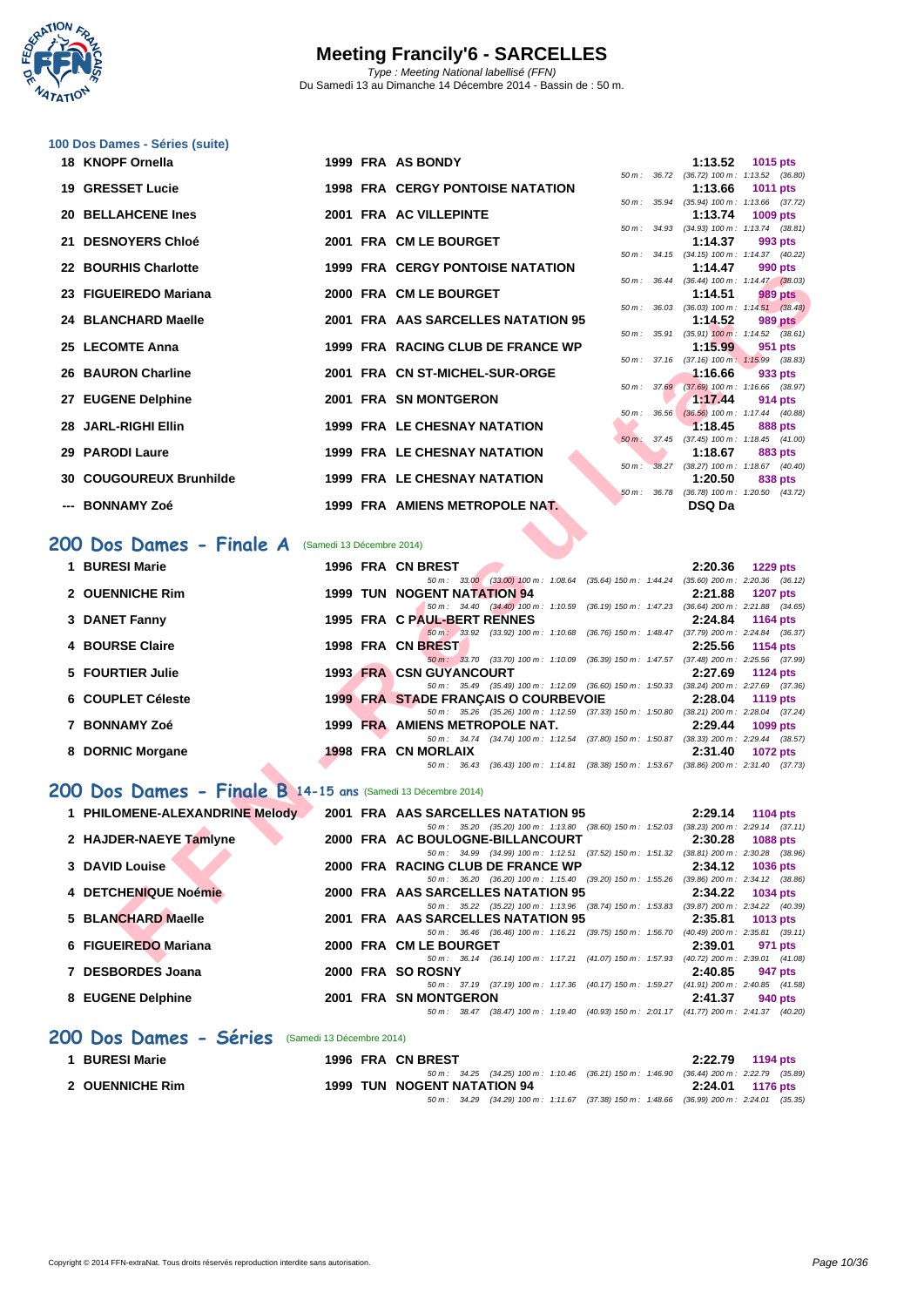

|  |  | 200 Dos Dames - Séries (suite) |  |  |
|--|--|--------------------------------|--|--|
|--|--|--------------------------------|--|--|

|   | 3 DANET Fanny                   |  | 1995 FRA C PAUL-BERT RENNES                                                                                                         | 2:24.23 | 1173 pts        |
|---|---------------------------------|--|-------------------------------------------------------------------------------------------------------------------------------------|---------|-----------------|
|   | <b>4 BOURSE Claire</b>          |  | 50 m: 35.18 (35.18) 100 m: 1:11.50 (36.32) 150 m: 1:48.54 (37.04) 200 m: 2:24.23 (35.69)<br>1998 FRA CN BREST                       | 2:24.62 | <b>1167 pts</b> |
|   |                                 |  | 50 m: 33.82 (33.82) 100 m: 1:10.21 (36.39) 150 m: 1:47.12 (36.91) 200 m: 2:24.62 (37.50)                                            |         |                 |
| 5 | <b>DORNIC Morgane</b>           |  | 1998 FRA CN MORLAIX<br>50 m: 35.91 (35.91) 100 m: 1:13.55 (37.64) 150 m: 1:51.26 (37.71) 200 m: 2:27.76 (36.50)                     | 2:27.76 | 1123 $pts$      |
|   | 6 BONNAMY Zoé                   |  | 1999 FRA AMIENS METROPOLE NAT.                                                                                                      | 2:27.80 | <b>1122 pts</b> |
|   | 7 FOURTIER Julie                |  | 50 m: 33.86 (33.86) 100 m: 1:11.00 (37.14) 150 m: 1:49.02 (38.02) 200 m: 2:27.80 (38.78)<br>1993 FRA CSN GUYANCOURT                 | 2:28.30 | <b>1115 pts</b> |
|   |                                 |  | 50 m: 35.20 (35.20) 100 m: 1:12.32 (37.12) 150 m: 1:50.73 (38.41) 200 m: 2:28.30 (37.57)                                            |         |                 |
|   | 8 COUPLET Céleste               |  | 1999 FRA STADE FRANÇAIS O COURBEVOIE                                                                                                | 2:28.77 | 1109 $pts$      |
|   | 9 TOPOLANSKI Anna               |  | 50 m: 34.98 (34.98) 100 m: 1:12.82 (37.84) 150 m: 1:50.65 (37.83) 200 m: 2:28.77 (38.12)<br>1998 FRA CLUB DES NAGEURS DE PARIS      | 2:29.93 | 1093 pts        |
|   |                                 |  | 50 m: 36.17 (36.17) 100 m: 1:13.88 (37.71) 150 m: 1:52.44 (38.56) 200 m: 2:29.93 (37.49)                                            |         |                 |
|   | 10 LEUREGANS Camille            |  | 1993 FRA STADE FRANÇAIS O COURBEVOIE<br>50 m: 34.74 (34.74) 100 m: 1:12.52 (37.78) 150 m: 1:52.20 (39.68) 200 m: 2:31.53 (39.33)    | 2:31.53 | <b>1071 pts</b> |
|   | 11 PHILOMENE-ALEXANDRINE Melody |  | 2001 FRA AAS SARCELLES NATATION 95                                                                                                  | 2:32.27 | 1061 pts        |
|   |                                 |  | 50 m: 35.56 (35.56) 100 m: 1:13.68 (38.12) 150 m: 1:53.82 (40.14) 200 m: 2:32.27 (38.45)                                            |         |                 |
|   | 12 HAJDER-NAEYE Tamlyne         |  | 2000 FRA AC BOULOGNE-BILLANCOURT<br>50 m: 35.24 (35.24) 100 m: 1:13.21 (37.97) 150 m: 1:52.53 (39.32) 200 m: 2:32.28 (39.75)        | 2:32.28 | <b>1060 pts</b> |
|   | 13 CACHOUX Pauline              |  | 2001 FRA RACING CLUB DE FRANCE WP                                                                                                   | 2:34.44 | <b>1031 pts</b> |
|   |                                 |  | 50 m: 34.79 (34.79) 100 m: 1:13.09 (38.30) 150 m: 1:53.57 (40.48) 200 m: 2:34.44 (40.87)                                            |         |                 |
|   | <b>14 DETCHENIQUE Noémie</b>    |  | 2000 FRA AAS SARCELLES NATATION 95<br>50 m: 35.70 (35.70) 100 m: 1:15.37 (39.67) 150 m: 1:55.68 (40.31) 200 m: 2:35.74 (40.06)      | 2:35.74 | <b>1014 pts</b> |
|   | <b>15 DAVID Louise</b>          |  | 2000 FRA RACING CLUB DE FRANCE WP                                                                                                   | 2:35.88 | 1012 pts        |
|   | 16 BLANCHARD Maelle             |  | 50 m : 35.66 (35.66) 100 m : 1:15.41 (39.75) 150 m : 1:55.50 (40.09) 200 m : 2:35.88 (40.38)<br>2001 FRA AAS SARCELLES NATATION 95  | 2:36.12 |                 |
|   |                                 |  | 50 m: 35.89 (35.89) 100 m: 1:15.79 (39.90) 150 m: 1:56.31 (40.52) 200 m: 2:36.12 (39.81)                                            |         | 1009 pts        |
|   | 17 TEULE Mary                   |  | 1999 FRA AS BONDY                                                                                                                   | 2:37.73 | 988 pts         |
|   | 18 FIGUEIREDO Mariana           |  | 50 m: 37.87 (37.87) 100 m: 1:17.68 (39.81) 150 m: 1:58.90 (41.22) 200 m: 2:37.73 (38.83)<br>2000 FRA CM LE BOURGET                  | 2:38.17 | 982 pts         |
|   |                                 |  | 50 m : 35.86 (35.86) 100 m : 1:16.79 (40.93) 150 m : 1:57.18 (40.39) 200 m : 2:38.17 (40.99)                                        |         |                 |
|   | 19 DESBORDES Joana              |  | 2000 FRA SO ROSNY                                                                                                                   | 2:38.35 | 979 pts         |
|   | 20 OUALID GIRARD Sarah          |  | 50 m: 36.22 (36.22) 100 m: 1:16.72 (40.50) 150 m: 1:57.28 (40.56) 200 m: 2:38.35 (41.07)<br>2000 FRA AS EMERAINVILLE                | 2:39.24 | 968 pts         |
|   |                                 |  | 50 m : 36.64 (36.64) 100 m : 1:16.46 (39.82) 150 m : 1:58.73 (42.27) 200 m : 2:39.24 (40.51)                                        |         |                 |
|   | 21 BLIN Marie                   |  | 1999 FRA CLUB DES NAGEURS DE PARIS<br>50 m: 38.05 (38.05) 100 m: 1:18.40 (40.35) 150 m: 1:59.89 (41.49) 200 m: 2:39.58 (39.69)      | 2:39.58 | 963 pts         |
|   | 22 ROUAULT Perrine              |  | 1998 FRA STADE FRANÇAIS O COURBEVOIE                                                                                                | 2:40.15 | 956 pts         |
|   |                                 |  | 50 m: 35.89 (35.89) 100 m: 1:16.62 (40.73) 150 m: 1:57.73 (41.11) 200 m: 2:40.15 (42.42)                                            |         |                 |
|   | 23 JAUNATRE Flavie              |  | <b>1999 FRA TREMBLAY AC</b><br>50 m: 37.81 (37.81) 100 m: 1:18.20 (40.39) 150 m: 1:59.99 (41.79) 200 m: 2:40.20 (40.21)             | 2:40.20 | 955 pts         |
|   | 24 PAOUNOV Raphaëlle            |  | 1998 FRA CN VIRY-CHATILLON                                                                                                          | 2:40.47 | 952 pts         |
|   | 25 BOURHIS Charlotte            |  | 50 m: 36.85 (36.85) 100 m: 1:17.98 (41.13) 150 m: 1:59.78 (41.80) 200 m: 2:40.47 (40.69)<br><b>1999 FRA CERGY PONTOISE NATATION</b> | 2:42.45 | 926 pts         |
|   |                                 |  | 50 m: 37.82 (37.82) 100 m: 1:20.10 (42.28) 150 m: 2:02.06 (41.96) 200 m: 2:42.45 (40.39)                                            |         |                 |
|   | 26 DUMUR Julie                  |  | 2001 FRA AS EMERAINVILLE                                                                                                            | 2:43.05 | 919 pts         |
|   | 27 CUNHA-FERREIRA Léonie        |  | 50 m: 39.09 (39.09) 100 m: 1:21.56 (42.47) 150 m: 2:02.90 (41.34) 200 m: 2:43.05 (40.15)<br>2000 FRA CN VIRY-CHATILLON              | 2:44.09 | 906 pts         |
|   |                                 |  | 50 m: 37.90 (37.90) 100 m: 1:18.87 (40.97) 150 m: 2:01.40 (42.53) 200 m: 2:44.09 (42.69)                                            |         |                 |
|   | 28 JARL-RIGHI Ellin             |  | <b>1999 FRA LE CHESNAY NATATION</b><br>50 m: 39.08 (39.08) 100 m: 1:20.72 (41.64) 150 m: 2:02.50 (41.78) 200 m: 2:44.63 (42.13)     | 2:44.63 | 899 pts         |
|   | 29 AUDRY Louise                 |  | <b>1999 FRA SN MONTGERON</b>                                                                                                        | 2:44.78 | 897 pts         |
|   |                                 |  | 50 m: 38.98 (38.98) 100 m: 1:21.20 (42.22) 150 m: 2:03.53 (42.33) 200 m: 2:44.78 (41.25)                                            |         |                 |
|   | 30 EUGENE Delphine              |  | 2001 FRA SN MONTGERON<br>50 m: 39.09 (39.09) 100 m: 1:21.92 (42.83) 150 m: 2:04.43 (42.51) 200 m: 2:46.77 (42.34)                   | 2:46.77 | 872 pts         |
|   | 31 ZENON Cassandre              |  | 2000 FRA COLOMBES NATATION                                                                                                          | 2:47.41 | 864 pts         |
|   | 32 BELLAHCENE Ines              |  | 50 m: 38.33 (38.33) 100 m: 1:19.33 (41.00) 150 m: 2:03.43 (44.10) 200 m: 2:47.41 (43.98)<br>2001 FRA AC VILLEPINTE                  |         |                 |
|   |                                 |  | 50 m : 36.65 (36.65) 100 m : 1:19.55 (42.90) 150 m : 2:03.57 (44.02) 200 m : 2:48.92 (45.35)                                        | 2:48.92 | 846 pts         |
|   |                                 |  |                                                                                                                                     |         |                 |
|   | 50 Brasse Dames - Finale A      |  | (Dimanche 14 Décembre 2014)                                                                                                         |         |                 |
|   |                                 |  |                                                                                                                                     |         |                 |

| 1 BLANCHARD Morgane      |  | 1997 FRA AAS SARCELLES NATATION 95      | 34.01 | 1238 pts |
|--------------------------|--|-----------------------------------------|-------|----------|
| 2 CHARLES-FRANCOIS Lucie |  | <b>1998 FRA CERGY PONTOISE NATATION</b> | 35.48 | 1164 pts |
| 3 BATAL Janelle          |  | 2001 FRA OPTIMAX TRAINING NATATION 78   | 35.59 | 1159 pts |
| 4 BERNARD Béatrice       |  | 1998 FRA C PAUL-BERT RENNES             | 35.96 | 1141 pts |
| 5 LAUNAY Nolwenn         |  | 1997 FRA CN ST-MICHEL-SUR-ORGE          | 36.89 | 1096 pts |
| 6 DESBORDES Joana        |  | 2000 FRA SO ROSNY                       | 37.39 | 1073 pts |
| 7 LAURENCE Oceane        |  | 2001 FRA AAS SARCELLES NATATION 95      | 38.30 | 1030 pts |
|                          |  |                                         |       |          |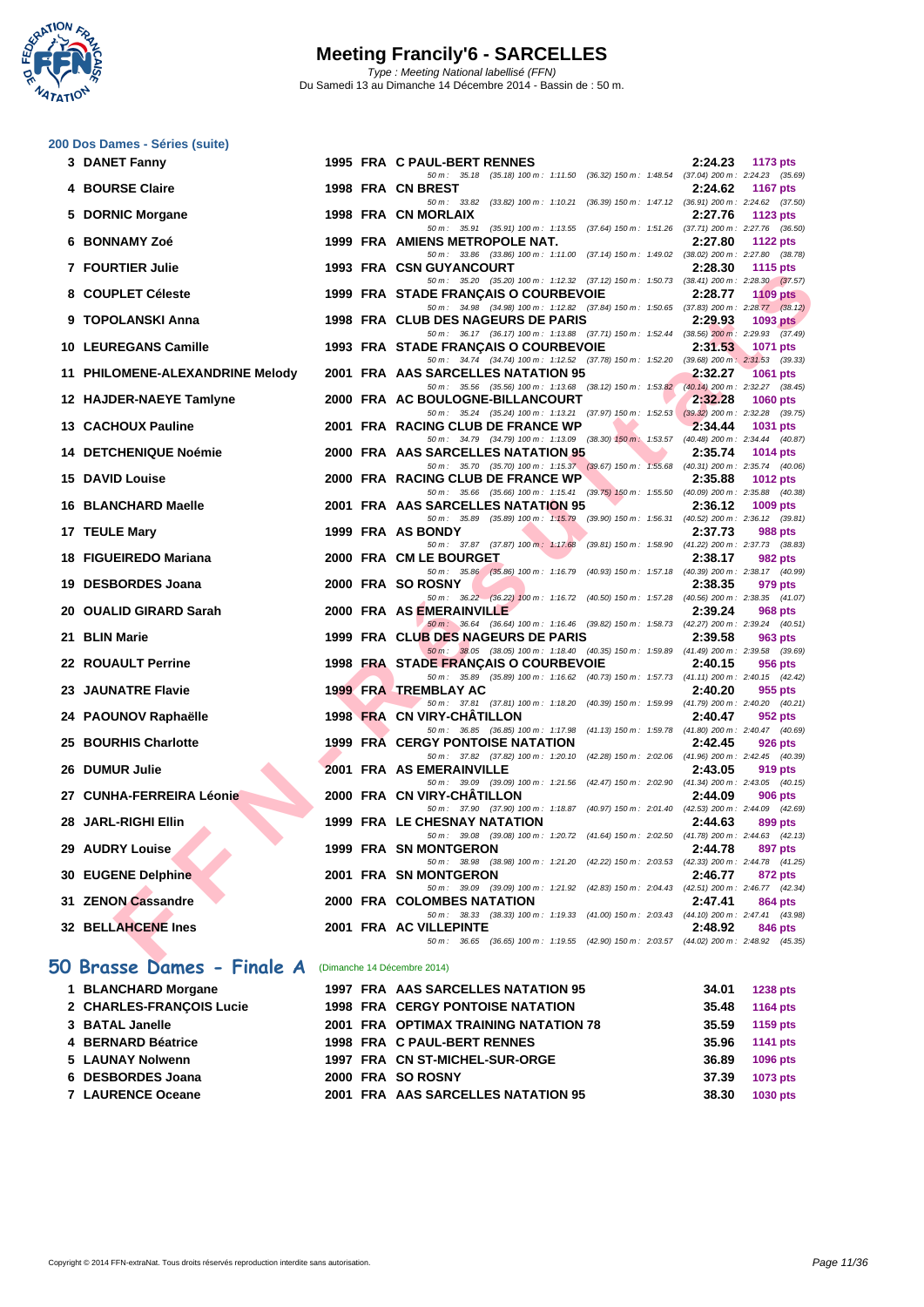

| 50 Brasse Dames - Finale A (suite)                               |  |                                              |  |         |                                                               |
|------------------------------------------------------------------|--|----------------------------------------------|--|---------|---------------------------------------------------------------|
| 8 BEDAIE Tais                                                    |  | 1999 FRA AS BONDY                            |  | 40.02   | 953 pts                                                       |
| 50 Brasse Dames - Finale B 14-15 ans (Dimanche 14 Décembre 2014) |  |                                              |  |         |                                                               |
| 1 GARCIA Louise                                                  |  | 2001 FRA AS BONDY                            |  | 37.25   | 1079 pts                                                      |
| 2 BAURON Charline                                                |  | 2001 FRA CN ST-MICHEL-SUR-ORGE               |  | 40.42   | 935 pts                                                       |
| 50 Brasse Dames - Séries                                         |  | (Dimanche 14 Décembre 2014)                  |  |         |                                                               |
| 1 BLANCHARD Morgane                                              |  | 1997 FRA AAS SARCELLES NATATION 95           |  | 33.91   | <b>1243 pts</b>                                               |
| 2 PAQUIT Laura                                                   |  | <b>1995 FRA TARBES NAUTIC CLUB</b>           |  | 35.11   | <b>1183 pts</b>                                               |
| 3 CHARLES-FRANCOIS Lucie                                         |  | <b>1998 FRA CERGY PONTOISE NATATION</b>      |  | 35.38   | 1169 pts                                                      |
| 4 BERNARD Béatrice                                               |  | 1998 FRA C PAUL-BERT RENNES                  |  | 35.60   | <b>1159 pts</b>                                               |
| 5 BATAL Janelle                                                  |  | <b>2001 FRA OPTIMAX TRAINING NATATION 78</b> |  | 36.13   | 1133 pts                                                      |
| 6 DESBORDES Joana                                                |  | 2000 FRA SO ROSNY                            |  | 36.25   | <b>1127 pts</b>                                               |
| <b>7 DEL'HOMME Laurine</b>                                       |  | 1997 FRA CLUB DES NAGEURS DE PARIS           |  | 36.27   | <b>1126 pts</b>                                               |
| 8 LAUNAY Nolwenn                                                 |  | 1997 FRA CN ST-MICHEL-SUR-ORGE               |  | 37.51   | <b>1067 pts</b>                                               |
| 9 BEDAIE Tais                                                    |  | 1999 FRA AS BONDY                            |  | 37.67   | 1060 pts                                                      |
| 10 JARL-RIGHI Kenza                                              |  | <b>1999 FRA LE CHESNAY NATATION</b>          |  | 37.74   | 1056 pts                                                      |
| 11 NEGRE Katleen                                                 |  | <b>1999 FRA TREMBLAY AC</b>                  |  | 37.75   | 1056 pts                                                      |
| <b>12 LAURENCE Oceane</b>                                        |  | 2001 FRA AAS SARCELLES NATATION 95           |  | 37.81   | 1053 pts                                                      |
| 13 BONEL Emma                                                    |  | 1998 FRA CN ST-MICHEL-SUR-ORGE               |  | 38.04   | <b>1042 pts</b>                                               |
| <b>14 GARCIA Louise</b>                                          |  | 2001 FRA AS BONDY                            |  | 38.09   | 1040 pts                                                      |
| <b>15 LECOMTE Célia</b>                                          |  | 1998 FRA RACING CLUB DE FRANCE WP            |  | 38.35   | 1028 pts                                                      |
| <b>16 COUGOUREUX Brunhilde</b>                                   |  | <b>1999 FRA LE CHESNAY NATATION</b>          |  | 38.78   | 1008 pts                                                      |
| 17 KNOPF Ornella                                                 |  | 1999 FRA AS BONDY                            |  | 39.22   | 988 pts                                                       |
| <b>18 BAURON Charline</b>                                        |  | 2001 FRA CN ST-MICHEL-SUR-ORGE               |  | 40.05   | 951 pts                                                       |
| 100 Brasse Dames - Finale A                                      |  | (Samedi 13 Décembre 2014)                    |  |         |                                                               |
| 1 PAQUIT Laura                                                   |  | <b>1995 FRA TARBES NAUTIC CLUB</b>           |  | 1:13.60 | <b>1230 pts</b><br>50 m: 34.49 (34.49) 100 m: 1:13.60 (39.11) |
| 2 BLANCHARD Morgane                                              |  | <b>1997 FRA AAS SARCELLES NATATION 95</b>    |  | 1:14.21 | 1215 pts                                                      |
| 3 RENNER Miranda                                                 |  | 2001 USA RACING CLUB DE FRANCE WP            |  | 1:14.37 | 50 m: 35.03 (35.03) 100 m: 1:14.21 (39.18)<br><b>1211 pts</b> |
|                                                                  |  |                                              |  |         | 50 m: 35.53 (35.53) 100 m: 1:14.37 (38.84)                    |
| 4 BIHAN Morgane                                                  |  | 2000 FRA CSN GUYANCOURT                      |  | 1:18.22 | <b>1117 pts</b>                                               |
| 5 BERNARD Béatrice                                               |  | 1998 FRA C PAUL-BERT RENNES                  |  | 1:18.97 | 50 m: 38.43 (38.43) 100 m: 1:18.22 (39.79)<br>1099 pts        |
|                                                                  |  |                                              |  |         | 50 m: 37.01 (37.01) 100 m: 1:18.97 (41.96)                    |
| <b>6 DEL'HOMME Laurine</b>                                       |  | 1997 FRA CLUB DES NAGEURS DE PARIS           |  | 1:19.80 | <b>1080 pts</b>                                               |
| <b>7 CHARPENTIER IIona</b>                                       |  | 1998 FRA AAS SARCELLES NATATION 95           |  | 1:19.89 | 50 m: 37.10 (37.10) 100 m: 1:19.80 (42.70)<br>1078 pts        |
|                                                                  |  |                                              |  |         | 50 m: 37.38 (37.38) 100 m: 1:19.89 (42.51)                    |
| 8 RENOU Jeanne                                                   |  | 1999 FRA CLUB DES NAGEURS DE PARIS           |  | 1:19.98 | <b>1076 pts</b>                                               |
|                                                                  |  |                                              |  |         | 50 m: 37.76 (37.76) 100 m: 1:19.98 (42.22)                    |
| 100 Brasse Dames - Finale B 14-15 ans (Samedi 13 Décembre 2014)  |  |                                              |  |         |                                                               |
| 1 BRUZZO Aurore                                                  |  | 2000 FRA CLUB DES NAGEURS DE PARIS           |  | 1:19.97 | <b>1076 pts</b>                                               |
|                                                                  |  |                                              |  |         | 50 m: 38.21 (38.21) 100 m: 1:19.97 (41.76)                    |
| 2 LAURENCE Oceane                                                |  | 2001 FRA AAS SARCELLES NATATION 95           |  | 1:24.22 | 979 pts                                                       |
|                                                                  |  |                                              |  |         | 50 m: 39.15 (39.15) 100 m: 1:24.22 (45.07)                    |

#### 100 Brasse Dames - Finale A (Samedi 13 Décembre 2014)

| 1 PAQUIT Laura                                                  |  | <b>1995 FRA TARBES NAUTIC CLUB</b>        |                          | 1:13.60                                    | <b>1230 pts</b> |         |
|-----------------------------------------------------------------|--|-------------------------------------------|--------------------------|--------------------------------------------|-----------------|---------|
|                                                                 |  |                                           | $50 m$ : $34.49$         | $(34.49)$ 100 m : 1:13.60 $(39.11)$        |                 |         |
| 2 BLANCHARD Morgane                                             |  | <b>1997 FRALAAS SARCELLES NATATION 95</b> |                          | 1:14.21                                    | 1215 $pts$      |         |
|                                                                 |  |                                           | $50 m$ : $35.03$         | $(35.03)$ 100 m : 1:14.21 $(39.18)$        |                 |         |
| 3 RENNER Miranda                                                |  | 2001 USA RACING CLUB DE FRANCE WP         |                          | 1:14.37                                    | <b>1211 pts</b> |         |
|                                                                 |  |                                           |                          | 50 m: 35.53 (35.53) 100 m: 1:14.37 (38.84) |                 |         |
| 4 BIHAN Morgane                                                 |  | 2000 FRA CSN GUYANCOURT                   |                          | 1:18.22                                    | <b>1117 pts</b> |         |
|                                                                 |  |                                           | 50 m: 38.43              | $(38.43)$ 100 m : 1:18.22 $(39.79)$        |                 |         |
| 5 BERNARD Béatrice                                              |  | 1998 FRA C PAUL-BERT RENNES               |                          | 1:18.97                                    | 1099 pts        |         |
|                                                                 |  |                                           |                          | 50 m: 37.01 (37.01) 100 m: 1:18.97 (41.96) |                 |         |
| 6 DEL'HOMME Laurine                                             |  | 1997 FRA CLUB DES NAGEURS DE PARIS        |                          | 1:19.80                                    | 1080 pts        |         |
|                                                                 |  |                                           | $50 \, \text{m}$ : 37.10 | $(37.10)$ 100 m : 1:19.80 $(42.70)$        |                 |         |
| 7 CHARPENTIER IIona                                             |  | 1998 FRA AAS SARCELLES NATATION 95        |                          | 1:19.89                                    | <b>1078 pts</b> |         |
|                                                                 |  |                                           |                          | 50 m: 37.38 (37.38) 100 m: 1:19.89 (42.51) |                 |         |
| 8 RENOU Jeanne                                                  |  | 1999 FRA CLUB DES NAGEURS DE PARIS        |                          | 1:19.98                                    | <b>1076 pts</b> |         |
|                                                                 |  |                                           |                          | 50 m: 37.76 (37.76) 100 m: 1:19.98 (42.22) |                 |         |
|                                                                 |  |                                           |                          |                                            |                 |         |
| 100 Brasse Dames - Finale B 14-15 ans (Samedi 13 Décembre 2014) |  |                                           |                          |                                            |                 |         |
| 1 BRUZZO Aurore                                                 |  | 2000 FRA CLUB DES NAGEURS DE PARIS        |                          | 1:19.97                                    | 1076 pts        |         |
|                                                                 |  |                                           | $50 m$ : $38.21$         | $(38.21)$ 100 m : 1:19.97 $(41.76)$        |                 |         |
| 2 LAURENCE Oceane                                               |  | 2001 FRA AAS SARCELLES NATATION 95        |                          | 1:24.22                                    |                 | 979 pts |
|                                                                 |  |                                           |                          | 50 m: 39.15 (39.15) 100 m: 1:24.22 (45.07) |                 |         |
|                                                                 |  |                                           |                          |                                            |                 |         |

#### **[100 Brasse Dames - Séries](http://www.ffnatation.fr/webffn/resultats.php?idact=nat&go=epr&idcpt=26027&idepr=22)** (Samedi 13 Décembre 2014)

| 1 PAQUIT Laura      | <b>1995 FRA TARBES NAUTIC CLUB</b> | 1:13.31                                   | <b>1237 pts</b> |
|---------------------|------------------------------------|-------------------------------------------|-----------------|
|                     |                                    | 50 m: 34.34 (34.34) 100 m: 1:13.31 (38.   |                 |
| 2 BLANCHARD Morgane | 1997 FRA AAS SARCELLES NATATION 95 | 1:15.47 1184 pts                          |                 |
|                     |                                    | 50 m: 35.44 (35.44) 100 m: 1:15.47 (40.   |                 |
| 3 RENNER Miranda    | 2001 USA RACING CLUB DE FRANCE WP  | 1:18.05 1121 pts                          |                 |
|                     |                                    | 50 m: 36.53 (36.53) 100 m: 1:18.05 (41.   |                 |
| 4 BERNARD Béatrice  | 1998 FRA C PAUL-BERT RENNES        | 1:18.41 $113 \text{ pts}$                 |                 |
|                     |                                    | 50 m: 38.41 (38.41) 100 m: 1:18.41 (40.0) |                 |
| 5 CHARPENTIER IIona | 1998 FRA AAS SARCELLES NATATION 95 | 1:18.51                                   | <b>1110 pts</b> |
|                     |                                    |                                           |                 |

|  | $1:13.31$ 1237 pts                         |
|--|--------------------------------------------|
|  |                                            |
|  | 50 m: 34.34 (34.34) 100 m: 1:13.31 (38.97) |
|  | $1:15.47$ 1184 pts                         |
|  | 50 m: 35.44 (35.44) 100 m: 1:15.47 (40.03) |
|  | $1:18.05$ 1121 pts                         |
|  | 50 m: 36.53 (36.53) 100 m: 1:18.05 (41.52) |
|  | 1:18.41 $1113 \text{ pts}$                 |
|  | 50 m: 38.41 (38.41) 100 m: 1:18.41 (40.00) |
|  | $1:18.51$ 1110 pts                         |
|  | 50 m: 36.74 (36.74) 100 m: 1:18.51 (41.77) |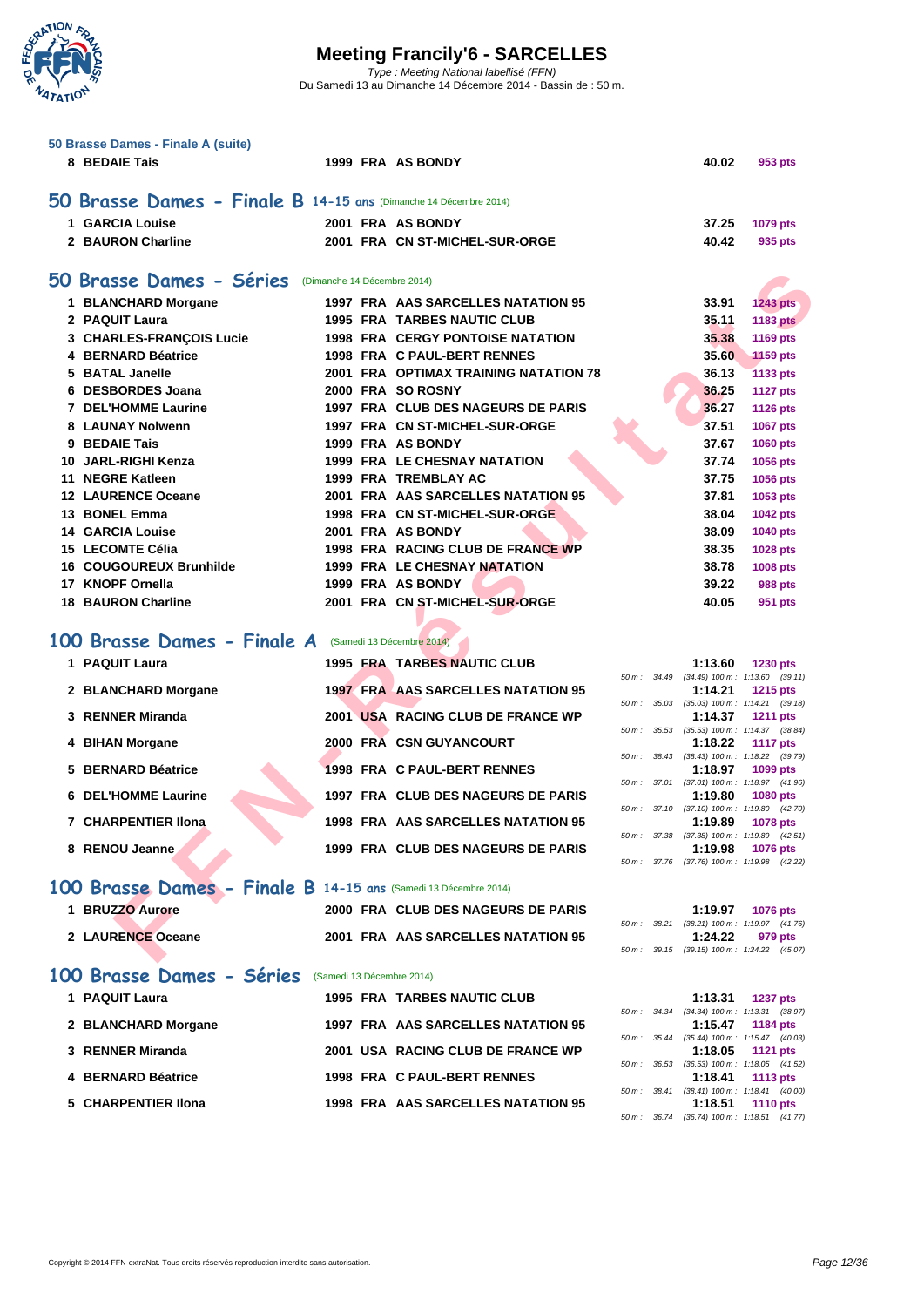

#### **[100 Brass](http://www.ffnatation.fr/webffn/index.php)e Dames - Séries (suite)**

| 6 THENOT Adeline                |                                                                                                                                                                                                                                                                                                                                |                                      |                                                                                                                                                                                                                                                                                                                                                                                                                                                                                                                                                                                                                                                                                                                                                                                                                                                                                                                                                                                                                                                                                 |          | 1:18.74                                         | 1105 pts                                                                                                                                                                                                                                                                                                                                                                                                                                                                                                                                                                                                                                                                                                                                                                                                                                                                                                                                                                                                                                                                                                                                                                                                                                                                                                                                                                                                                                                                                                                                                                                                                                                                                                              |
|---------------------------------|--------------------------------------------------------------------------------------------------------------------------------------------------------------------------------------------------------------------------------------------------------------------------------------------------------------------------------|--------------------------------------|---------------------------------------------------------------------------------------------------------------------------------------------------------------------------------------------------------------------------------------------------------------------------------------------------------------------------------------------------------------------------------------------------------------------------------------------------------------------------------------------------------------------------------------------------------------------------------------------------------------------------------------------------------------------------------------------------------------------------------------------------------------------------------------------------------------------------------------------------------------------------------------------------------------------------------------------------------------------------------------------------------------------------------------------------------------------------------|----------|-------------------------------------------------|-----------------------------------------------------------------------------------------------------------------------------------------------------------------------------------------------------------------------------------------------------------------------------------------------------------------------------------------------------------------------------------------------------------------------------------------------------------------------------------------------------------------------------------------------------------------------------------------------------------------------------------------------------------------------------------------------------------------------------------------------------------------------------------------------------------------------------------------------------------------------------------------------------------------------------------------------------------------------------------------------------------------------------------------------------------------------------------------------------------------------------------------------------------------------------------------------------------------------------------------------------------------------------------------------------------------------------------------------------------------------------------------------------------------------------------------------------------------------------------------------------------------------------------------------------------------------------------------------------------------------------------------------------------------------------------------------------------------------|
| 7 DEL'HOMME Laurine             |                                                                                                                                                                                                                                                                                                                                |                                      |                                                                                                                                                                                                                                                                                                                                                                                                                                                                                                                                                                                                                                                                                                                                                                                                                                                                                                                                                                                                                                                                                 |          | 1:19.25                                         | $(36.45)$ 100 m : 1:18.74 $(42.29)$<br>1093 pts                                                                                                                                                                                                                                                                                                                                                                                                                                                                                                                                                                                                                                                                                                                                                                                                                                                                                                                                                                                                                                                                                                                                                                                                                                                                                                                                                                                                                                                                                                                                                                                                                                                                       |
| 8 BIHAN Morgane                 |                                                                                                                                                                                                                                                                                                                                |                                      |                                                                                                                                                                                                                                                                                                                                                                                                                                                                                                                                                                                                                                                                                                                                                                                                                                                                                                                                                                                                                                                                                 |          | 1:19.31                                         | 1091 pts                                                                                                                                                                                                                                                                                                                                                                                                                                                                                                                                                                                                                                                                                                                                                                                                                                                                                                                                                                                                                                                                                                                                                                                                                                                                                                                                                                                                                                                                                                                                                                                                                                                                                                              |
|                                 |                                                                                                                                                                                                                                                                                                                                |                                      |                                                                                                                                                                                                                                                                                                                                                                                                                                                                                                                                                                                                                                                                                                                                                                                                                                                                                                                                                                                                                                                                                 |          |                                                 | 1081 pts                                                                                                                                                                                                                                                                                                                                                                                                                                                                                                                                                                                                                                                                                                                                                                                                                                                                                                                                                                                                                                                                                                                                                                                                                                                                                                                                                                                                                                                                                                                                                                                                                                                                                                              |
|                                 |                                                                                                                                                                                                                                                                                                                                |                                      |                                                                                                                                                                                                                                                                                                                                                                                                                                                                                                                                                                                                                                                                                                                                                                                                                                                                                                                                                                                                                                                                                 |          |                                                 | <b>1076 pts</b>                                                                                                                                                                                                                                                                                                                                                                                                                                                                                                                                                                                                                                                                                                                                                                                                                                                                                                                                                                                                                                                                                                                                                                                                                                                                                                                                                                                                                                                                                                                                                                                                                                                                                                       |
|                                 |                                                                                                                                                                                                                                                                                                                                |                                      |                                                                                                                                                                                                                                                                                                                                                                                                                                                                                                                                                                                                                                                                                                                                                                                                                                                                                                                                                                                                                                                                                 |          |                                                 |                                                                                                                                                                                                                                                                                                                                                                                                                                                                                                                                                                                                                                                                                                                                                                                                                                                                                                                                                                                                                                                                                                                                                                                                                                                                                                                                                                                                                                                                                                                                                                                                                                                                                                                       |
| 11 DUSAILLANT Mathilde          |                                                                                                                                                                                                                                                                                                                                |                                      |                                                                                                                                                                                                                                                                                                                                                                                                                                                                                                                                                                                                                                                                                                                                                                                                                                                                                                                                                                                                                                                                                 |          | 1:20.85                                         | <b>1055 pts</b>                                                                                                                                                                                                                                                                                                                                                                                                                                                                                                                                                                                                                                                                                                                                                                                                                                                                                                                                                                                                                                                                                                                                                                                                                                                                                                                                                                                                                                                                                                                                                                                                                                                                                                       |
| 12 BRUZZO Aurore                |                                                                                                                                                                                                                                                                                                                                |                                      |                                                                                                                                                                                                                                                                                                                                                                                                                                                                                                                                                                                                                                                                                                                                                                                                                                                                                                                                                                                                                                                                                 |          | 1:21.27                                         | <b>1046 pts</b>                                                                                                                                                                                                                                                                                                                                                                                                                                                                                                                                                                                                                                                                                                                                                                                                                                                                                                                                                                                                                                                                                                                                                                                                                                                                                                                                                                                                                                                                                                                                                                                                                                                                                                       |
| 13 JARL-RIGHI Kenza             |                                                                                                                                                                                                                                                                                                                                |                                      |                                                                                                                                                                                                                                                                                                                                                                                                                                                                                                                                                                                                                                                                                                                                                                                                                                                                                                                                                                                                                                                                                 |          | 1:21.99                                         | 1029 pts                                                                                                                                                                                                                                                                                                                                                                                                                                                                                                                                                                                                                                                                                                                                                                                                                                                                                                                                                                                                                                                                                                                                                                                                                                                                                                                                                                                                                                                                                                                                                                                                                                                                                                              |
|                                 |                                                                                                                                                                                                                                                                                                                                |                                      |                                                                                                                                                                                                                                                                                                                                                                                                                                                                                                                                                                                                                                                                                                                                                                                                                                                                                                                                                                                                                                                                                 |          |                                                 |                                                                                                                                                                                                                                                                                                                                                                                                                                                                                                                                                                                                                                                                                                                                                                                                                                                                                                                                                                                                                                                                                                                                                                                                                                                                                                                                                                                                                                                                                                                                                                                                                                                                                                                       |
|                                 |                                                                                                                                                                                                                                                                                                                                |                                      |                                                                                                                                                                                                                                                                                                                                                                                                                                                                                                                                                                                                                                                                                                                                                                                                                                                                                                                                                                                                                                                                                 |          |                                                 | <b>1020 pts</b>                                                                                                                                                                                                                                                                                                                                                                                                                                                                                                                                                                                                                                                                                                                                                                                                                                                                                                                                                                                                                                                                                                                                                                                                                                                                                                                                                                                                                                                                                                                                                                                                                                                                                                       |
| 15 CHANRION Mélissa             |                                                                                                                                                                                                                                                                                                                                |                                      |                                                                                                                                                                                                                                                                                                                                                                                                                                                                                                                                                                                                                                                                                                                                                                                                                                                                                                                                                                                                                                                                                 |          | 1:22.95                                         | <b>1007 pts</b>                                                                                                                                                                                                                                                                                                                                                                                                                                                                                                                                                                                                                                                                                                                                                                                                                                                                                                                                                                                                                                                                                                                                                                                                                                                                                                                                                                                                                                                                                                                                                                                                                                                                                                       |
|                                 |                                                                                                                                                                                                                                                                                                                                |                                      |                                                                                                                                                                                                                                                                                                                                                                                                                                                                                                                                                                                                                                                                                                                                                                                                                                                                                                                                                                                                                                                                                 |          |                                                 | 995 pts                                                                                                                                                                                                                                                                                                                                                                                                                                                                                                                                                                                                                                                                                                                                                                                                                                                                                                                                                                                                                                                                                                                                                                                                                                                                                                                                                                                                                                                                                                                                                                                                                                                                                                               |
|                                 |                                                                                                                                                                                                                                                                                                                                |                                      | $50 m$ :                                                                                                                                                                                                                                                                                                                                                                                                                                                                                                                                                                                                                                                                                                                                                                                                                                                                                                                                                                                                                                                                        |          |                                                 | $(38.63)$ 100 m : 1:23.50 $(44.87)$                                                                                                                                                                                                                                                                                                                                                                                                                                                                                                                                                                                                                                                                                                                                                                                                                                                                                                                                                                                                                                                                                                                                                                                                                                                                                                                                                                                                                                                                                                                                                                                                                                                                                   |
|                                 |                                                                                                                                                                                                                                                                                                                                |                                      |                                                                                                                                                                                                                                                                                                                                                                                                                                                                                                                                                                                                                                                                                                                                                                                                                                                                                                                                                                                                                                                                                 |          |                                                 | <b>986 pts</b>                                                                                                                                                                                                                                                                                                                                                                                                                                                                                                                                                                                                                                                                                                                                                                                                                                                                                                                                                                                                                                                                                                                                                                                                                                                                                                                                                                                                                                                                                                                                                                                                                                                                                                        |
| <b>18 RAZAFY Elodie</b>         |                                                                                                                                                                                                                                                                                                                                |                                      |                                                                                                                                                                                                                                                                                                                                                                                                                                                                                                                                                                                                                                                                                                                                                                                                                                                                                                                                                                                                                                                                                 |          | 1:24.01                                         | 983 pts                                                                                                                                                                                                                                                                                                                                                                                                                                                                                                                                                                                                                                                                                                                                                                                                                                                                                                                                                                                                                                                                                                                                                                                                                                                                                                                                                                                                                                                                                                                                                                                                                                                                                                               |
|                                 |                                                                                                                                                                                                                                                                                                                                |                                      |                                                                                                                                                                                                                                                                                                                                                                                                                                                                                                                                                                                                                                                                                                                                                                                                                                                                                                                                                                                                                                                                                 |          |                                                 |                                                                                                                                                                                                                                                                                                                                                                                                                                                                                                                                                                                                                                                                                                                                                                                                                                                                                                                                                                                                                                                                                                                                                                                                                                                                                                                                                                                                                                                                                                                                                                                                                                                                                                                       |
|                                 |                                                                                                                                                                                                                                                                                                                                |                                      |                                                                                                                                                                                                                                                                                                                                                                                                                                                                                                                                                                                                                                                                                                                                                                                                                                                                                                                                                                                                                                                                                 |          |                                                 | 935 pts                                                                                                                                                                                                                                                                                                                                                                                                                                                                                                                                                                                                                                                                                                                                                                                                                                                                                                                                                                                                                                                                                                                                                                                                                                                                                                                                                                                                                                                                                                                                                                                                                                                                                                               |
| 20 RAIMONDO Ines                |                                                                                                                                                                                                                                                                                                                                |                                      |                                                                                                                                                                                                                                                                                                                                                                                                                                                                                                                                                                                                                                                                                                                                                                                                                                                                                                                                                                                                                                                                                 |          | 1:27.67                                         | 903 pts                                                                                                                                                                                                                                                                                                                                                                                                                                                                                                                                                                                                                                                                                                                                                                                                                                                                                                                                                                                                                                                                                                                                                                                                                                                                                                                                                                                                                                                                                                                                                                                                                                                                                                               |
|                                 |                                                                                                                                                                                                                                                                                                                                |                                      |                                                                                                                                                                                                                                                                                                                                                                                                                                                                                                                                                                                                                                                                                                                                                                                                                                                                                                                                                                                                                                                                                 |          |                                                 |                                                                                                                                                                                                                                                                                                                                                                                                                                                                                                                                                                                                                                                                                                                                                                                                                                                                                                                                                                                                                                                                                                                                                                                                                                                                                                                                                                                                                                                                                                                                                                                                                                                                                                                       |
|                                 |                                                                                                                                                                                                                                                                                                                                |                                      |                                                                                                                                                                                                                                                                                                                                                                                                                                                                                                                                                                                                                                                                                                                                                                                                                                                                                                                                                                                                                                                                                 |          |                                                 | 867 pts                                                                                                                                                                                                                                                                                                                                                                                                                                                                                                                                                                                                                                                                                                                                                                                                                                                                                                                                                                                                                                                                                                                                                                                                                                                                                                                                                                                                                                                                                                                                                                                                                                                                                                               |
|                                 |                                                                                                                                                                                                                                                                                                                                |                                      |                                                                                                                                                                                                                                                                                                                                                                                                                                                                                                                                                                                                                                                                                                                                                                                                                                                                                                                                                                                                                                                                                 |          |                                                 |                                                                                                                                                                                                                                                                                                                                                                                                                                                                                                                                                                                                                                                                                                                                                                                                                                                                                                                                                                                                                                                                                                                                                                                                                                                                                                                                                                                                                                                                                                                                                                                                                                                                                                                       |
|                                 |                                                                                                                                                                                                                                                                                                                                |                                      |                                                                                                                                                                                                                                                                                                                                                                                                                                                                                                                                                                                                                                                                                                                                                                                                                                                                                                                                                                                                                                                                                 |          |                                                 | 1274 pts                                                                                                                                                                                                                                                                                                                                                                                                                                                                                                                                                                                                                                                                                                                                                                                                                                                                                                                                                                                                                                                                                                                                                                                                                                                                                                                                                                                                                                                                                                                                                                                                                                                                                                              |
|                                 |                                                                                                                                                                                                                                                                                                                                |                                      |                                                                                                                                                                                                                                                                                                                                                                                                                                                                                                                                                                                                                                                                                                                                                                                                                                                                                                                                                                                                                                                                                 |          |                                                 |                                                                                                                                                                                                                                                                                                                                                                                                                                                                                                                                                                                                                                                                                                                                                                                                                                                                                                                                                                                                                                                                                                                                                                                                                                                                                                                                                                                                                                                                                                                                                                                                                                                                                                                       |
| 2 BLANCHARD Morgane             |                                                                                                                                                                                                                                                                                                                                |                                      |                                                                                                                                                                                                                                                                                                                                                                                                                                                                                                                                                                                                                                                                                                                                                                                                                                                                                                                                                                                                                                                                                 |          | 2:38.46                                         | 1230 pts                                                                                                                                                                                                                                                                                                                                                                                                                                                                                                                                                                                                                                                                                                                                                                                                                                                                                                                                                                                                                                                                                                                                                                                                                                                                                                                                                                                                                                                                                                                                                                                                                                                                                                              |
|                                 |                                                                                                                                                                                                                                                                                                                                |                                      |                                                                                                                                                                                                                                                                                                                                                                                                                                                                                                                                                                                                                                                                                                                                                                                                                                                                                                                                                                                                                                                                                 |          |                                                 | <b>1120 pts</b>                                                                                                                                                                                                                                                                                                                                                                                                                                                                                                                                                                                                                                                                                                                                                                                                                                                                                                                                                                                                                                                                                                                                                                                                                                                                                                                                                                                                                                                                                                                                                                                                                                                                                                       |
|                                 |                                                                                                                                                                                                                                                                                                                                |                                      |                                                                                                                                                                                                                                                                                                                                                                                                                                                                                                                                                                                                                                                                                                                                                                                                                                                                                                                                                                                                                                                                                 |          |                                                 |                                                                                                                                                                                                                                                                                                                                                                                                                                                                                                                                                                                                                                                                                                                                                                                                                                                                                                                                                                                                                                                                                                                                                                                                                                                                                                                                                                                                                                                                                                                                                                                                                                                                                                                       |
|                                 |                                                                                                                                                                                                                                                                                                                                |                                      |                                                                                                                                                                                                                                                                                                                                                                                                                                                                                                                                                                                                                                                                                                                                                                                                                                                                                                                                                                                                                                                                                 |          |                                                 | 1073 pts                                                                                                                                                                                                                                                                                                                                                                                                                                                                                                                                                                                                                                                                                                                                                                                                                                                                                                                                                                                                                                                                                                                                                                                                                                                                                                                                                                                                                                                                                                                                                                                                                                                                                                              |
| 5 DESBORDES Joana               |                                                                                                                                                                                                                                                                                                                                |                                      |                                                                                                                                                                                                                                                                                                                                                                                                                                                                                                                                                                                                                                                                                                                                                                                                                                                                                                                                                                                                                                                                                 |          | 2:56.56                                         | 1011 pts                                                                                                                                                                                                                                                                                                                                                                                                                                                                                                                                                                                                                                                                                                                                                                                                                                                                                                                                                                                                                                                                                                                                                                                                                                                                                                                                                                                                                                                                                                                                                                                                                                                                                                              |
|                                 |                                                                                                                                                                                                                                                                                                                                | 50 m : 42.29 (42.29) 100 m : 1:27.76 |                                                                                                                                                                                                                                                                                                                                                                                                                                                                                                                                                                                                                                                                                                                                                                                                                                                                                                                                                                                                                                                                                 |          |                                                 | 995 pts                                                                                                                                                                                                                                                                                                                                                                                                                                                                                                                                                                                                                                                                                                                                                                                                                                                                                                                                                                                                                                                                                                                                                                                                                                                                                                                                                                                                                                                                                                                                                                                                                                                                                                               |
|                                 |                                                                                                                                                                                                                                                                                                                                |                                      |                                                                                                                                                                                                                                                                                                                                                                                                                                                                                                                                                                                                                                                                                                                                                                                                                                                                                                                                                                                                                                                                                 |          |                                                 |                                                                                                                                                                                                                                                                                                                                                                                                                                                                                                                                                                                                                                                                                                                                                                                                                                                                                                                                                                                                                                                                                                                                                                                                                                                                                                                                                                                                                                                                                                                                                                                                                                                                                                                       |
| <b>7 LAUNAY Nolwenn</b>         |                                                                                                                                                                                                                                                                                                                                |                                      |                                                                                                                                                                                                                                                                                                                                                                                                                                                                                                                                                                                                                                                                                                                                                                                                                                                                                                                                                                                                                                                                                 |          | 2:59.84                                         | 973 pts                                                                                                                                                                                                                                                                                                                                                                                                                                                                                                                                                                                                                                                                                                                                                                                                                                                                                                                                                                                                                                                                                                                                                                                                                                                                                                                                                                                                                                                                                                                                                                                                                                                                                                               |
|                                 |                                                                                                                                                                                                                                                                                                                                |                                      |                                                                                                                                                                                                                                                                                                                                                                                                                                                                                                                                                                                                                                                                                                                                                                                                                                                                                                                                                                                                                                                                                 |          |                                                 | 972 pts                                                                                                                                                                                                                                                                                                                                                                                                                                                                                                                                                                                                                                                                                                                                                                                                                                                                                                                                                                                                                                                                                                                                                                                                                                                                                                                                                                                                                                                                                                                                                                                                                                                                                                               |
|                                 |                                                                                                                                                                                                                                                                                                                                |                                      |                                                                                                                                                                                                                                                                                                                                                                                                                                                                                                                                                                                                                                                                                                                                                                                                                                                                                                                                                                                                                                                                                 |          |                                                 |                                                                                                                                                                                                                                                                                                                                                                                                                                                                                                                                                                                                                                                                                                                                                                                                                                                                                                                                                                                                                                                                                                                                                                                                                                                                                                                                                                                                                                                                                                                                                                                                                                                                                                                       |
|                                 |                                                                                                                                                                                                                                                                                                                                |                                      |                                                                                                                                                                                                                                                                                                                                                                                                                                                                                                                                                                                                                                                                                                                                                                                                                                                                                                                                                                                                                                                                                 |          |                                                 |                                                                                                                                                                                                                                                                                                                                                                                                                                                                                                                                                                                                                                                                                                                                                                                                                                                                                                                                                                                                                                                                                                                                                                                                                                                                                                                                                                                                                                                                                                                                                                                                                                                                                                                       |
|                                 |                                                                                                                                                                                                                                                                                                                                |                                      |                                                                                                                                                                                                                                                                                                                                                                                                                                                                                                                                                                                                                                                                                                                                                                                                                                                                                                                                                                                                                                                                                 |          |                                                 |                                                                                                                                                                                                                                                                                                                                                                                                                                                                                                                                                                                                                                                                                                                                                                                                                                                                                                                                                                                                                                                                                                                                                                                                                                                                                                                                                                                                                                                                                                                                                                                                                                                                                                                       |
|                                 |                                                                                                                                                                                                                                                                                                                                |                                      |                                                                                                                                                                                                                                                                                                                                                                                                                                                                                                                                                                                                                                                                                                                                                                                                                                                                                                                                                                                                                                                                                 |          |                                                 | 910 pts                                                                                                                                                                                                                                                                                                                                                                                                                                                                                                                                                                                                                                                                                                                                                                                                                                                                                                                                                                                                                                                                                                                                                                                                                                                                                                                                                                                                                                                                                                                                                                                                                                                                                                               |
| 2 BAURON Charline               |                                                                                                                                                                                                                                                                                                                                |                                      |                                                                                                                                                                                                                                                                                                                                                                                                                                                                                                                                                                                                                                                                                                                                                                                                                                                                                                                                                                                                                                                                                 |          | 3:07.83                                         | 885 pts                                                                                                                                                                                                                                                                                                                                                                                                                                                                                                                                                                                                                                                                                                                                                                                                                                                                                                                                                                                                                                                                                                                                                                                                                                                                                                                                                                                                                                                                                                                                                                                                                                                                                                               |
|                                 |                                                                                                                                                                                                                                                                                                                                |                                      |                                                                                                                                                                                                                                                                                                                                                                                                                                                                                                                                                                                                                                                                                                                                                                                                                                                                                                                                                                                                                                                                                 |          |                                                 |                                                                                                                                                                                                                                                                                                                                                                                                                                                                                                                                                                                                                                                                                                                                                                                                                                                                                                                                                                                                                                                                                                                                                                                                                                                                                                                                                                                                                                                                                                                                                                                                                                                                                                                       |
| <b>00 Brasse Dames - Séries</b> |                                                                                                                                                                                                                                                                                                                                |                                      |                                                                                                                                                                                                                                                                                                                                                                                                                                                                                                                                                                                                                                                                                                                                                                                                                                                                                                                                                                                                                                                                                 |          |                                                 |                                                                                                                                                                                                                                                                                                                                                                                                                                                                                                                                                                                                                                                                                                                                                                                                                                                                                                                                                                                                                                                                                                                                                                                                                                                                                                                                                                                                                                                                                                                                                                                                                                                                                                                       |
| 1 PAQUIT Laura                  |                                                                                                                                                                                                                                                                                                                                |                                      |                                                                                                                                                                                                                                                                                                                                                                                                                                                                                                                                                                                                                                                                                                                                                                                                                                                                                                                                                                                                                                                                                 |          | 2:35.37                                         | <b>1270 pts</b>                                                                                                                                                                                                                                                                                                                                                                                                                                                                                                                                                                                                                                                                                                                                                                                                                                                                                                                                                                                                                                                                                                                                                                                                                                                                                                                                                                                                                                                                                                                                                                                                                                                                                                       |
|                                 | 9 RENOU Jeanne<br>10 CONNETABLE Barbara<br>14 MUTTI Anna<br>16 NEGRE Katleen<br>17 KNOPF Ornella<br><b>19 LAURENCE Oceane</b><br>21 EL HAMDANI Imane<br><b>00 Brasse Dames - Finale A</b><br>1 PAQUIT Laura<br>3 CHARLES-FRANÇOIS Lucie<br>4 CHARPENTIER IIona<br><b>6 BEDAIE Tais</b><br>8 LECOMTE Célia<br>1 LAURENCE Oceane |                                      | 1991 FRA JEANNE D'ARC DRANCY<br>1997 FRA CLUB DES NAGEURS DE PARIS<br>2000 FRA CSN GUYANCOURT<br>1999 FRA CLUB DES NAGEURS DE PARIS<br>2000 FRA CLUB DES NAGEURS DE PARIS<br>1999 FRA CN MELUN VAL DE SEINE<br>2000 FRA CLUB DES NAGEURS DE PARIS<br>1999 FRA LE CHESNAY NATATION<br><b>1999 FRA MOUETTES DE PARIS</b><br>1998 FRA CN VIRY-CHÂTILLON<br>1999 FRA TREMBLAY AC<br>1999 FRA AS BONDY<br>1998 FRA CN MELUN VAL DE SEINE<br>2001 FRA AAS SARCELLES NATATION 95<br>2000 FRA CN MELUN VAL DE SEINE<br>2000 FRA CN VIRY-CHÂTILLON<br>(Dimanche 14 Décembre 2014)<br><b>1995 FRA TARBES NAUTIC CLUB</b><br>1997 FRA AAS SARCELLES NATATION 95<br><b>1998 FRA CERGY PONTOISE NATATION</b><br><b>1998 FRA AAS SARCELLES NATATION 95</b><br>2000 FRA SO ROSNY<br>1999 FRA AS BONDY<br>1997 FRA CN ST-MICHEL-SUR-ORGE<br>1998 FRA RACING CLUB DE FRANCE WP<br>100 Brasse Dames - Finale B 14-15 ans (Dimanche 14 Décembre 2014)<br>2001 FRA AAS SARCELLES NATATION 95<br>2001 FRA CN ST-MICHEL-SUR-ORGE<br>(Dimanche 14 Décembre 2014)<br><b>1995 FRA TARBES NAUTIC CLUB</b> | $50 m$ : | 50 m: 36.45<br>$50 m$ : 38.57<br>38.63<br>38.52 | 50 m: 37.51 (37.51) 100 m: 1:19.25 (41.74)<br>50 m: 38.50 (38.50) 100 m: 1:19.31 (40.81)<br>1:19.76<br>50 m: 37.23 (37.23) 100 m: 1:19.76 (42.53)<br>1:19.95<br>50 m: 37.15 (37.15) 100 m: 1:19.95 (42.80)<br>50 m: 37.25 (37.25) 100 m: 1:20.85 (43.60)<br>50 m : 37.92 (37.92) 100 m : 1:21.27 (43.35)<br>50 m: 38.99 (38.99) 100 m: 1.21.99 (43.00)<br>1:22.37<br>50 m: 38.22 (38.22) 100 m: 1:22.37 (44.15)<br>$(38.57)$ 100 m : 1:22.95 $(44.38)$<br>1:23.50<br>1:23.91<br>(38.52) 100 m: 1:23.91 (45.39)<br>50 m: 38.45 (38.45) 100 m: 1:24.01 (45.56)<br>1:26.20<br>50 m: 40.07 (40.07) 100 m: 1:26.20 (46.13)<br>50 m: 41.46 (41.46) 100 m: 1:27.67 (46.21)<br>1:29.37<br>50 m: 42.14 (42.14) 100 m: 1:29.37 (47.23)<br>2:34.99<br>50 m: 35.82 (35.82) 100 m: 1:14.74 (38.92) 150 m: 1:54.60 (39.86) 200 m: 2:34.99 (40.39)<br>50 m: 36.30 (36.30) 100 m: 1:16.53 (40.23) 150 m: 1:57.12 (40.59) 200 m: 2:38.46 (41.34)<br>2:47.33<br>50 m: 38.80 (38.80) 100 m: 1:22.06 (43.26) 150 m: 2:04.70 (42.64) 200 m: 2:47.33 (42.63)<br>2:51.21<br>50 m: 38.01 (38.01) 100 m: 1:22.25 (44.24) 150 m: 2:06.70 (44.45) 200 m: 2:51.21 (44.51)<br>(45.47) 150 m : 2:12.77 (45.01) 200 m : 2:56.56 (43.79)<br>2:57.96<br>50 m: 39.23 (39.23) 100 m: 1:24.11 (44.88) 150 m: 2:09.81 (45.70) 200 m: 2:57.96 (48.15)<br>50 m: 40.59 (40.59) 100 m: 1:26.97 (46.38) 150 m: 2:13.08 (46.11) 200 m: 2:59.84 (46.76)<br>2:59.93<br>50 m: 40.82 (40.82) 100 m: 1:25.50 (44.68) 150 m: 2:12.67 (47.17) 200 m: 2:59.93 (47.26)<br>3:05.50<br>50 m: 40.88 (40.88) 100 m: 1:28.28 (47.40) 150 m: 2:17.21 (48.93) 200 m: 3:05.50 (48.29)<br>50 m: 41.98 (41.98) 100 m: 1:29.79 (47.81) 150 m: 2:18.97 (49.18) 200 m: 3:07.83 (48.86) |

### **200 Brasse Dames - Finale A** (Dimanche 14 Décembre 2014)

|   |                          |       | 1:19.31           | 1091 pts                                   |
|---|--------------------------|-------|-------------------|--------------------------------------------|
|   | $50 m$ : 38.50           |       |                   | $(38.50)$ 100 m : 1:19.31 $(40.81)$        |
| ŝ |                          |       |                   | 1:19.76 1081 pts                           |
|   | $50 m$ : 37.23           |       |                   | $(37.23)$ 100 m : 1:19.76 $(42.53)$        |
| ś |                          |       |                   | 1:19.95 1076 pts                           |
|   | $50 m$ :                 | 37.15 | $(37.15)$ 100 m : | $1:19.95$ $(42.80)$                        |
|   |                          |       |                   | $1:20.85$ 1055 pts                         |
|   | 50 m :                   | 37.25 | $(37.25)$ 100 m : | $1:20.85$ $(43.60)$                        |
| ś |                          |       |                   | $1:21.27$ 1046 pts                         |
|   | $50 m$ :                 | 37.92 |                   | $(37.92)$ 100 m : 1:21.27 $(43.35)$        |
|   |                          |       |                   | 1:21.99 1029 pts                           |
|   | $50 m$ :                 | 38.99 | $(38.99)$ 100 m : | 1:21.99 (43.00)                            |
|   |                          |       |                   | $1:22.37$ 1020 pts                         |
|   | 50 m :                   | 38.22 | $(38.22)$ 100 m : | 1:22.37 (44.15)                            |
|   |                          |       |                   | $1:22.95$ 1007 pts                         |
|   | $50 m$ : $38.57$         |       |                   | $(38.57)$ 100 m : 1:22.95 $(44.38)$        |
|   |                          |       | 1:23.50           | 995 pts                                    |
|   | $50 m$ :                 | 38.63 |                   | $(38.63)$ 100 m : 1:23.50 $(44.87)$        |
|   |                          |       | 1:23.91           |                                            |
|   |                          |       |                   | 986 pts                                    |
|   | $50 m$ :                 | 38.52 | $(38.52) 100 m$ : | 1:23.91 (45.39)                            |
|   |                          |       | 1:24.01           | 983 pts                                    |
|   | $50 m$ : 38.45           |       |                   | $(38.45)$ 100 m : 1:24.01 $(45.56)$        |
|   |                          |       | 1:26.20           | 935 pts                                    |
|   | $50 m$ :                 | 40.07 | $(40.07)$ 100 m : | 1:26.20 (46.13)                            |
|   |                          |       | 1:27.67           | 903 pts                                    |
|   | $50 \text{ m}$ : $41.46$ |       |                   | (41.46) 100 m: 1:27.67 (46.21)             |
|   |                          |       | 1:29.37           | 867 pts                                    |
|   |                          |       |                   | 50 m: 42.14 (42.14) 100 m: 1:29.37 (47.23) |

|  | <b>1995 FRA TARBES NAUTIC CLUB</b>                                                           | 2:34.99 | 1274 pts                            |
|--|----------------------------------------------------------------------------------------------|---------|-------------------------------------|
|  | 50 m : 35.82 (35.82) 100 m : 1:14.74 (38.92) 150 m : 1:54.60                                 |         | $(39.86)$ 200 m : 2:34.99 $(40.39)$ |
|  | 1997 FRA AAS SARCELLES NATATION 95                                                           | 2:38.46 | <b>1230 pts</b>                     |
|  | 50 m: 36.30 (36.30) 100 m: 1:16.53 (40.23) 150 m: 1:57.12 (40.59) 200 m: 2:38.46 (41.34)     |         |                                     |
|  | <b>1998 FRA CERGY PONTOISE NATATION</b>                                                      | 2:47.33 | <b>1120 pts</b>                     |
|  | 50 m: 38.80 (38.80) 100 m: 1:22.06 (43.26) 150 m: 2:04.70 (42.64) 200 m: 2:47.33 (42.63)     |         |                                     |
|  | <b>1998 FRA AAS SARCELLES NATATION 95</b>                                                    |         | $2:51.21$ 1073 pts                  |
|  | $(38.01)$ 100 m : 1:22.25 $(44.24)$ 150 m : 2:06.70<br>$50 m$ : 38.01                        |         | $(44.45)$ 200 m : 2:51.21 $(44.51)$ |
|  | 2000 FRA SO ROSNY                                                                            | 2:56.56 | <b>1011 pts</b>                     |
|  | 50 m: 42.29 (42.29) 100 m: 1:27.76 (45.47) 150 m: 2:12.77 (45.01) 200 m: 2:56.56 (43.79)     |         |                                     |
|  | 1999 FRA AS BONDY                                                                            | 2:57.96 | 995 pts                             |
|  | 50 m : 39.23 (39.23) 100 m : 1:24.11 (44.88) 150 m : 2:09.81                                 |         | $(45.70)$ 200 m : 2:57.96 $(48.15)$ |
|  | 1997 FRA CN ST-MICHEL-SUR-ORGE                                                               | 2:59.84 | 973 pts                             |
|  | 50 m: 40.59 (40.59) 100 m: 1:26.97 (46.38) 150 m: 2:13.08 (46.11) 200 m: 2:59.84 (46.76)     |         |                                     |
|  | 1998 FRA RACING CLUB DE FRANCE WP                                                            | 2:59.93 | 972 pts                             |
|  | 50 m : 40.82 (40.82) 100 m : 1:25.50 (44.68) 150 m : 2:12.67 (47.17) 200 m : 2:59.93 (47.26) |         |                                     |

#### **200 Brasse Dames - Finale B 14-15 ans** (Dimanche 14 Décembre 2014)

| 1 LAURENCE Oceane |  |  | 2001 FRA AAS SARCELLES NATATION 95                                                           | 3:05.50                         | 910 pts |         |
|-------------------|--|--|----------------------------------------------------------------------------------------------|---------------------------------|---------|---------|
|                   |  |  | 50 m : 40.88 (40.88) 100 m : 1:28.28 (47.40) 150 m : 2:17.21                                 | (48.93) 200 m : 3:05.50 (48.29) |         |         |
| 2 BAURON Charline |  |  | 2001 FRA CN ST-MICHEL-SUR-ORGE                                                               | 3:07.83                         |         | 885 pts |
|                   |  |  | 50 m : 41.98 (41.98) 100 m : 1:29.79 (47.81) 150 m : 2:18.97 (49.18) 200 m : 3:07.83 (48.86) |                                 |         |         |
|                   |  |  |                                                                                              |                                 |         |         |

#### **200 Brasse Dames - Séries** (Dimanche 14 Décembre 2014)

| 1 PAQUIT Laura           |                 |                                                              | 2:35.37                                                                                                                                                                                                                             | <b>1270 pts</b>                                         |
|--------------------------|-----------------|--------------------------------------------------------------|-------------------------------------------------------------------------------------------------------------------------------------------------------------------------------------------------------------------------------------|---------------------------------------------------------|
|                          |                 | 50 m: 35.50 (35.50) 100 m: 1:15.25 (39.75) 150 m: 1:55.56    |                                                                                                                                                                                                                                     | $(40.31)$ 200 m : 2:35.37 $(39.81)$                     |
| 2 BLANCHARD Morgane      |                 |                                                              |                                                                                                                                                                                                                                     | 2:40.58 1203 pts                                        |
|                          |                 | 50 m : 36.16 (36.16) 100 m : 1:17.46 (41.30) 150 m : 1:58.91 |                                                                                                                                                                                                                                     | $(41.45)$ 200 m : 2:40.58 $(41.67)$                     |
| 3 RENNER Miranda         |                 |                                                              | 2:47.10                                                                                                                                                                                                                             | 1123 pts                                                |
|                          |                 | 50 m: 38.31 (38.31) 100 m: 1:20.96 (42.65) 150 m: 2:04.24    |                                                                                                                                                                                                                                     | (43.28) 200 m: 2:47.10 (42.86)                          |
| 4 CHARLES-FRANCOIS Lucie |                 |                                                              |                                                                                                                                                                                                                                     | 2:51.24 1073 pts                                        |
|                          |                 | 50 m: 39.23 (39.23) 100 m: 1:22.78 (43.55) 150 m: 2:07.80    |                                                                                                                                                                                                                                     | (45.02) 200 m: 2:51.24 (43.44)                          |
| 5 CHARPENTIER IIona      |                 |                                                              | 2:52.79                                                                                                                                                                                                                             | 1055 pts                                                |
|                          |                 | 50 m : 38.74 (38.74) 100 m : 1:23.21 (44.47) 150 m : 2:08.32 |                                                                                                                                                                                                                                     | $(45.11)$ 200 m : 2:52.79 $(44.47)$                     |
|                          |                 |                                                              | 2:54.74                                                                                                                                                                                                                             | $1032$ pts                                              |
|                          |                 | 50 m : 39.88 (39.88) 100 m : 1:24.15                         |                                                                                                                                                                                                                                     |                                                         |
|                          | 6 LECOMTE Célia |                                                              | <b>1995 FRA TARBES NAUTIC CLUB</b><br>1997 FRA AAS SARCELLES NATATION 95<br>2001 USA RACING CLUB DE FRANCE WP<br><b>1998 FRA CERGY PONTOISE NATATION</b><br>1998 FRA AAS SARCELLES NATATION 95<br>1998 FRA RACING CLUB DE FRANCE WP | (44.27) 150 m : 2:09.87 (45.72) 200 m : 2:54.74 (44.87) |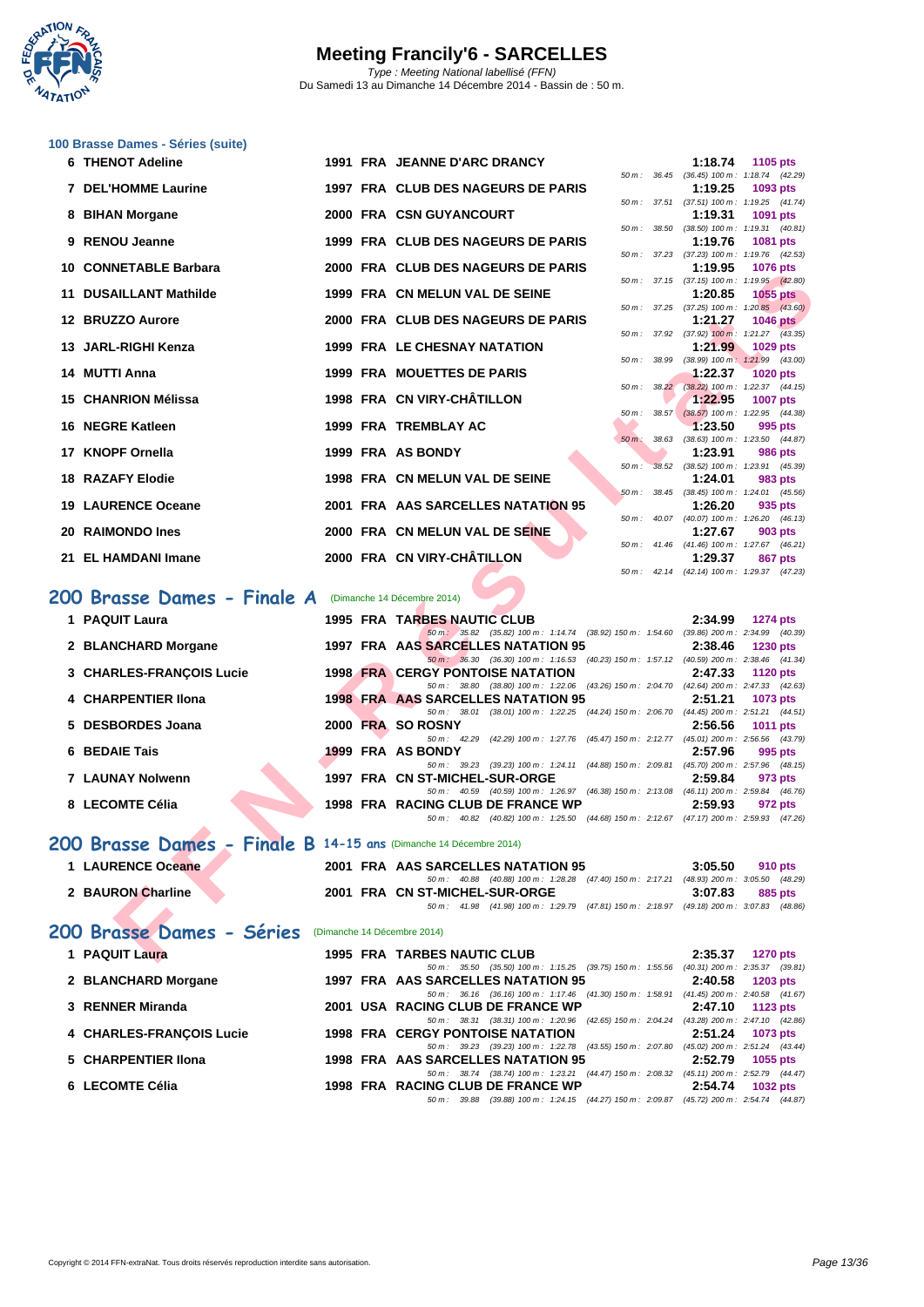

| 200 Brasse Dames - Séries (suite) |  |
|-----------------------------------|--|
| 7 BEDAIE Tais                     |  |

| 7 BEDAIE Tais                |  | 1999 FRA AS BONDY                  |                                                                                          |  | 2:54.84 | 1031 pts |         |
|------------------------------|--|------------------------------------|------------------------------------------------------------------------------------------|--|---------|----------|---------|
|                              |  |                                    | 50 m: 38.98 (38.98) 100 m: 1:23.04 (44.06) 150 m: 2:08.75 (45.71) 200 m: 2:54.84 (46.09) |  |         |          |         |
| 8 DESBORDES Joana            |  | 2000 FRA SO ROSNY                  |                                                                                          |  | 2:58.49 | 989 pts  |         |
|                              |  |                                    | 50 m: 42.32 (42.32) 100 m: 1:27.94 (45.62) 150 m: 2:13.89 (45.95) 200 m: 2:58.49 (44.60) |  |         |          |         |
| 9 LAUNAY Nolwenn             |  | 1997 FRA CN ST-MICHEL-SUR-ORGE     |                                                                                          |  | 2:58.73 |          | 986 pts |
|                              |  |                                    | 50 m: 40.18 (40.18) 100 m: 1:25.88 (45.70) 150 m: 2:11.76 (45.88) 200 m: 2:58.73 (46.97) |  |         |          |         |
| 10 NEGRE Katleen             |  | 1999 FRA TREMBLAY AC               |                                                                                          |  | 2:59.42 |          | 978 pts |
|                              |  |                                    | 50 m: 39.40 (39.40) 100 m: 1:24.86 (45.46) 150 m: 2:12.21 (47.35) 200 m: 2:59.42 (47.21) |  |         |          |         |
| 11 BONEL Emma                |  | 1998 FRA CN ST-MICHEL-SUR-ORGE     |                                                                                          |  | 2:59.80 |          | 974 pts |
|                              |  |                                    | 50 m: 39.83 (39.83) 100 m: 1:26.69 (46.86) 150 m: 2:13.60 (46.91) 200 m: 2:59.80 (46.20) |  |         |          |         |
| 12 JARL-RIGHI Kenza          |  | 1999 FRA LE CHESNAY NATATION       |                                                                                          |  | 3:03.43 |          | 933 pts |
|                              |  |                                    | 50 m: 41.26 (41.26) 100 m: 1:27.57 (46.31) 150 m: 2:15.61 (48.04) 200 m: 3:03.43 (47.82) |  |         |          |         |
| <b>13 DETCHENIQUE Noémie</b> |  | 2000 FRA AAS SARCELLES NATATION 95 |                                                                                          |  | 3:05.94 |          | 905 pts |
|                              |  |                                    | 50 m: 41.49 (41.49) 100 m: 1:28.53 (47.04) 150 m: 2:17.47 (48.94) 200 m: 3:05.94 (48.47) |  |         |          |         |
| <b>14 BAURON Charline</b>    |  | 2001 FRA CN ST-MICHEL-SUR-ORGE     |                                                                                          |  | 3:08.81 |          | 874 pts |
|                              |  |                                    | 50 m: 41.57 (41.57) 100 m: 1:30.73 (49.16) 150 m: 2:19.32 (48.59) 200 m: 3:08.81 (49.49) |  |         |          |         |
| <b>15 LAURENCE Oceane</b>    |  | 2001 FRA AAS SARCELLES NATATION 95 |                                                                                          |  | 3:11.76 |          | 843 pts |
|                              |  |                                    | 50 m: 42.78 (42.78) 100 m: 1:32.62 (49.84) 150 m: 2:23.20 (50.58) 200 m: 3:11.76 (48.56) |  |         |          |         |
|                              |  |                                    |                                                                                          |  |         |          |         |

### **50 Papillon Dames - Finale A** (Dimanche 14 Décembre 2014)

| 1 JAOUEN Romane       |  | 1997 FRA CN BREST                 |  | 28.71 | <b>1252 pts</b> |
|-----------------------|--|-----------------------------------|--|-------|-----------------|
| 2 PROUFF Faustine     |  | <b>1988 FRA MOUETTES DE PARIS</b> |  | 29.10 | <b>1228 pts</b> |
| 3 COLLET Enora        |  | 1998 FRA C PAUL-BERT RENNES       |  | 29.26 | <b>1219 pts</b> |
| 4 RATSIMBAZAFY Tsiory |  | 2000 FRA RACING CLUB DE FRANCE WP |  | 29.28 | <b>1218 pts</b> |
| 5 LARZUL Gwladys      |  | 1998 FRA CN BREST                 |  | 29.78 | 1188 pts        |
| 6 GITTON Anissa       |  | 1999 FRA STADE DE VANVES          |  | 30.04 | 1173 pts        |
| 7 DESBORDES Joana     |  | 2000 FRA SO ROSNY                 |  | 30.61 | 1139 pts        |
| 8 POUMAREDE Laetitia  |  | 1997 FRA CN ST-MICHEL-SUR-ORGE    |  | 30.74 | <b>1132 pts</b> |

#### **50 Papillon Dames - Finale B 14-15 ans** (Dimanche 14 Décembre 2014)

| 2 VALIN-FIXOT Léa  | 2000 FRA CN ST-MICHEL-SUR-ORGE | 31.99<br><b>1061 pts</b> |
|--------------------|--------------------------------|--------------------------|
| --- ROUTIER Nolwen | 2000 FRA C.N OZOIR-LA-FERRIERE | DNS dec                  |

#### **50 Papillon Dames - Séries** (Dimanche 14 Décembre 2014)

| <b>PONLL LIBRO</b>                                                              |  | שטוט-טוטניבושווייויינט ויט היו יסכנו                                                                                           | 2.JJ.UU        | 214 pm          |
|---------------------------------------------------------------------------------|--|--------------------------------------------------------------------------------------------------------------------------------|----------------|-----------------|
| 12 JARL-RIGHI Kenza                                                             |  | 50 m: 39.83 (39.83) 100 m: 1:26.69 (46.86) 150 m: 2:13.60 (46.91) 200 m: 2:59.80 (46.20)<br>1999 FRA LE CHESNAY NATATION       | 3:03.43        | 933 pts         |
| 13 DETCHENIQUE Noémie                                                           |  | 50 m: 41.26 (41.26) 100 m: 1:27.57 (46.31) 150 m: 2:15.61 (48.04) 200 m: 3:03.43 (47.82)<br>2000 FRA AAS SARCELLES NATATION 95 | 3:05.94        |                 |
|                                                                                 |  | 50 m: 41.49 (41.49) 100 m: 1:28.53 (47.04) 150 m: 2:17.47 (48.94) 200 m: 3:05.94 (48.47)                                       |                | $905$ pts       |
| <b>14 BAURON Charline</b>                                                       |  | 2001 FRA CN ST-MICHEL-SUR-ORGE                                                                                                 | 3:08.81        | 874 pts         |
| <b>15 LAURENCE Oceane</b>                                                       |  | 50 m: 41.57 (41.57) 100 m: 1:30.73 (49.16) 150 m: 2:19.32 (48.59) 200 m: 3:08.81 (49.49)<br>2001 FRA AAS SARCELLES NATATION 95 | 3:11.76        | 843 pts         |
|                                                                                 |  | 50 m: 42.78 (42.78) 100 m: 1:32.62 (49.84) 150 m: 2:23.20 (50.58) 200 m: 3:11.76 (48.56)                                       |                |                 |
| iO Papillon Dames - Finale A                                                    |  | (Dimanche 14 Décembre 2014)                                                                                                    |                |                 |
| 1 JAOUEN Romane                                                                 |  | 1997 FRA CN BREST                                                                                                              | 28.71          | <b>1252 pts</b> |
| 2 PROUFF Faustine                                                               |  | <b>1988 FRA MOUETTES DE PARIS</b>                                                                                              | 29.10          | <b>1228 pts</b> |
| 3 COLLET Enora                                                                  |  | 1998 FRA C PAUL-BERT RENNES                                                                                                    | 29.26          | <b>1219 pts</b> |
| 4 RATSIMBAZAFY Tsiory                                                           |  | 2000 FRA RACING CLUB DE FRANCE WP                                                                                              | 29.28          | <b>1218 pts</b> |
| 5 LARZUL Gwladys                                                                |  | 1998 FRA CN BREST                                                                                                              | 29.78          | 1188 pts        |
| 6 GITTON Anissa                                                                 |  | 1999 FRA STADE DE VANVES                                                                                                       | 30.04          | <b>1173 pts</b> |
| 7 DESBORDES Joana                                                               |  | 2000 FRA SO ROSNY                                                                                                              | 30.61          | 1139 pts        |
| 8 POUMAREDE Laetitia                                                            |  | 1997 FRA CN ST-MICHEL-SUR-ORGE                                                                                                 | 30.74          | <b>1132 pts</b> |
|                                                                                 |  |                                                                                                                                |                |                 |
| $\overline{10}$ Papillon Dames - Finale B 14-15 ans (Dimanche 14 Décembre 2014) |  |                                                                                                                                |                |                 |
| 1 GARCIA Louise                                                                 |  | 2001 FRA AS BONDY                                                                                                              | 31.45          | 1091 pts        |
| 2 VALIN-FIXOT Léa                                                               |  | 2000 FRA CN ST-MICHEL-SUR-ORGE                                                                                                 | 31.99          | 1061 pts        |
| --- ROUTIER Nolwen                                                              |  | 2000 FRA C.N OZOIR-LA-FERRIERE                                                                                                 | <b>DNS</b> dec |                 |
|                                                                                 |  |                                                                                                                                |                |                 |
| O Papillon Dames - Séries (Dimanche 14 Décembre 2014)                           |  |                                                                                                                                |                |                 |
| 1 JAOUEN Romane                                                                 |  | 1997 FRA CN BREST                                                                                                              | 28.92          | <b>1239 pts</b> |
| 2 COLLET Enora                                                                  |  | 1998 FRA C PAUL-BERT RENNES                                                                                                    | 29.22          | <b>1221 pts</b> |
| 3 LARZUL Gwladys                                                                |  | 1998 FRA CN BREST                                                                                                              | 29.33          | 1215 pts        |
| 4 RATSIMBAZAFY Tsiory                                                           |  | 2000 FRA RACING CLUB DE FRANCE WP                                                                                              | 29.62          | <b>1197 pts</b> |
| 5 GITTON Anissa                                                                 |  | 1999 FRA STADE DE VANVES                                                                                                       | 29.74          | 1190 pts        |
| <b>6 PROUFF Faustine</b>                                                        |  | <b>1988 FRA MOUETTES DE PARIS</b>                                                                                              | 29.94          | <b>1178 pts</b> |
| 7 DESBORDES Joana                                                               |  | 2000 FRA SO ROSNY                                                                                                              | 29.97          | <b>1177 pts</b> |
| 8 RENNER Miranda                                                                |  | 2001 USA RACING CLUB DE FRANCE WP                                                                                              | 30.19          | <b>1164 pts</b> |
| 8 LEUREGANS Camille                                                             |  | 1993 FRA STADE FRANÇAIS O COURBEVOIE                                                                                           | 30.19          | <b>1164 pts</b> |
| <b>10 POUMAREDE Laetitia</b>                                                    |  | 1997 FRA CN ST-MICHEL-SUR-ORGE                                                                                                 | 30.61          | 1139 pts        |
| <b>11 ROUAULT Perrine</b>                                                       |  | 1998 FRA STADE FRANÇAIS O COURBEVOIE                                                                                           | 30.68          | 1135 pts        |
| 12 CLERC Celia                                                                  |  | <b>1997 FRA CERGY PONTOISE NATATION</b>                                                                                        | 31.24          | <b>1103 pts</b> |
| 13 CASSIGNOL Oceane                                                             |  | 2000 FRA AAS SARCELLES NATATION 95                                                                                             | 31.39          | 1095 pts        |
| 14 COUGOUREUX Brunhilde                                                         |  | 1999 FRA LE CHESNAY NATATION                                                                                                   | 31.45          | 1091 pts        |
| 15 KNOPF Ornella                                                                |  | 1999 FRA AS BONDY                                                                                                              | 31.65          | <b>1080 pts</b> |
| 16 PARKER Lena                                                                  |  | 2001 FRA RACING CLUB DE FRANCE WP                                                                                              | 31.70          | <b>1077 pts</b> |
| 17 FONSÉQUE Eva                                                                 |  | 1999 FRA RACING CLUB DE FRANCE WP                                                                                              | 31.72          | 1076 pts        |
| <b>18 PARODI Laure</b>                                                          |  | 1999 FRA LE CHESNAY NATATION                                                                                                   | 31.88          | 1067 pts        |
| <b>19 JAUNATRE Flavie</b>                                                       |  | <b>1999 FRA TREMBLAY AC</b>                                                                                                    | 33.06          | 1002 pts        |
| <b>20 GARCIA Louise</b>                                                         |  | 2001 FRA AS BONDY                                                                                                              | 33.12          | 999 pts         |
| 21 BEDAIE Tais                                                                  |  | 1999 FRA AS BONDY                                                                                                              | 33.32          | <b>988 pts</b>  |
| 22 VALIN-FIXOT Léa                                                              |  | 2000 FRA CN ST-MICHEL-SUR-ORGE                                                                                                 | 33.42          | 983 pts         |
| 23 ROUTIER Nolwen                                                               |  | 2000 FRA C.N OZOIR-LA-FERRIERE                                                                                                 | 33.62          | 972 pts         |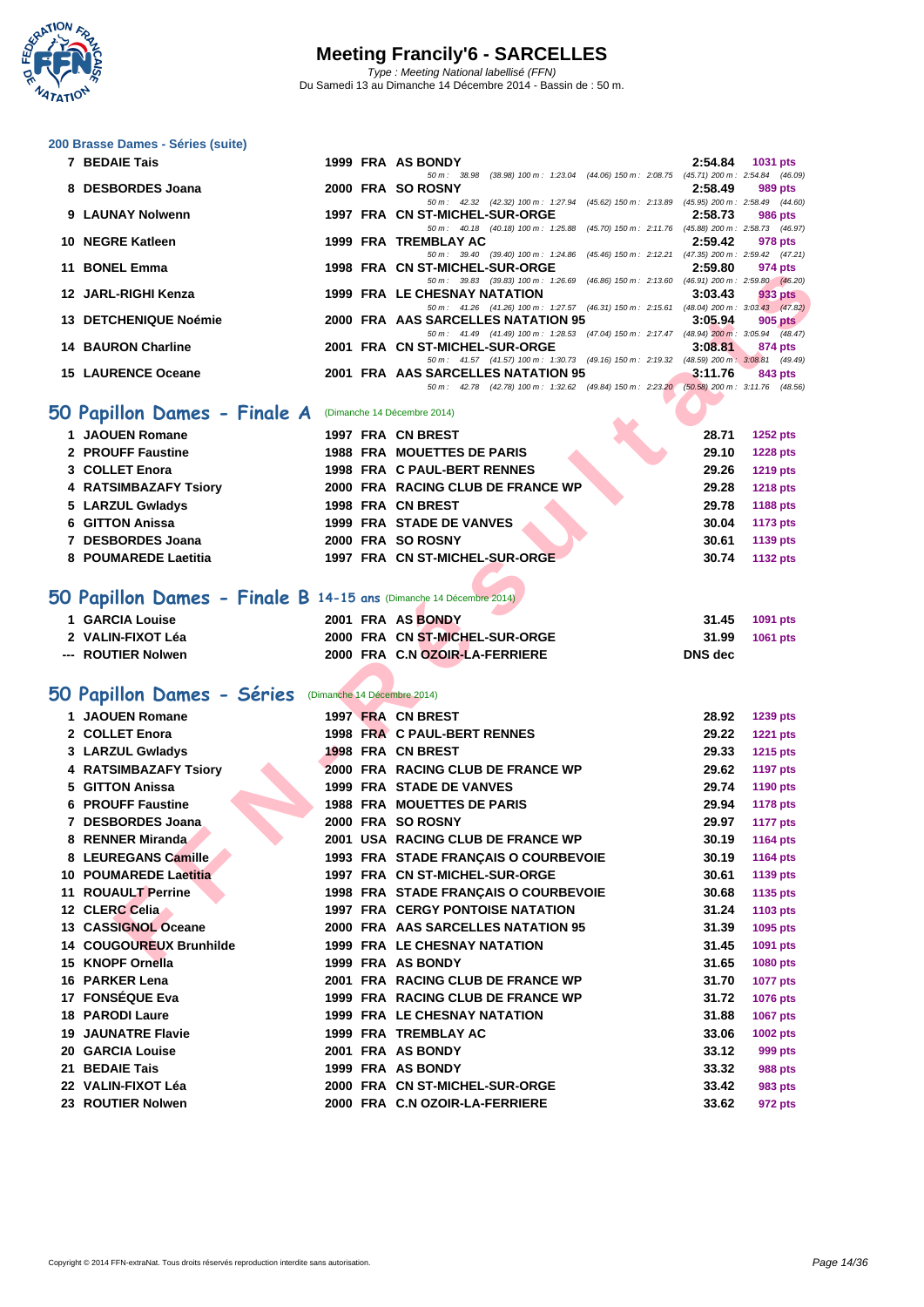

|  | 50 Papillon Dames - Séries (suite) |  |  |
|--|------------------------------------|--|--|
|  | <b>04 LAUBIAV Mahusang</b>         |  |  |

| 24 LAUNAY Nolwenn |  | 1997 FRA CN ST-MICHEL-SUR-ORGE     | 33.88          | 958 pts |
|-------------------|--|------------------------------------|----------------|---------|
| --- AUNE Marie    |  | 1998 FRA AAS SARCELLES NATATION 95 | <b>DNS</b> dec |         |

### **100 Papillon Dames - Finale A** (Samedi 13 Décembre 2014)

| 1 JAOUEN Romane  |  | 1997 FRA CN BREST                    |                          |                | 1:03.49                                                | <b>1236 pts</b> |  |
|------------------|--|--------------------------------------|--------------------------|----------------|--------------------------------------------------------|-----------------|--|
|                  |  |                                      | 50 m: 30.09              |                | $(30.09)$ 100 m : 1:03.49 $(33.4)$                     |                 |  |
| 2 LARZUL Gwladys |  | 1998 FRA CN BREST                    |                          |                | 1:04.87                                                | 1195 pts        |  |
| 3 BARDOT Lou     |  | 1998 FRA CN MELUN VAL DE SEINE       |                          | 50 m : 31.00   | $(31.00)$ 100 m : 1:04.87 $(33.0)$<br>1:05.77          | <b>1169 pts</b> |  |
|                  |  |                                      |                          | $50 m$ : 31.06 | $(31.06)$ 100 m : 1:05.77 $(34.$                       |                 |  |
| 4 GITTON Anissa  |  | 1999 FRA STADE DE VANVES             |                          | 50 m: 31.14    | 1:06.16 1158 pts<br>$(31.14)$ 100 m : 1.06.16 $(35.1)$ |                 |  |
| 5 MANSOURI Donia |  | 1998 FRA STADE FRANCAIS O COURBEVOIE |                          |                | 1:06.84                                                | 1138 pts        |  |
| 6 HERTHE Alexe   |  | 2000 FRA AMIENS METROPOLE NAT.       | $50 \, \text{m}$ : 31.01 |                | $(31.01)$ 100 m : 1:06.84 $(35.1)$<br>1:06.87          | 1137 pts        |  |
|                  |  |                                      |                          |                | 50 m: 31.43 (31.43) 100 m: 1:06.87 (35.                |                 |  |
| 7 ALBOUY Katleen |  | <b>1998 FRA COLOMBES NATATION</b>    |                          |                | 1:07.40                                                | <b>1122 pts</b> |  |
|                  |  |                                      | 50 m: 32.03              |                | $(32.03)$ 100 m : 1:07.40 (35.                         |                 |  |
| 8 SIMOËNS Celia  |  | 1999 FRA CLUB DES NAGEURS DE PARIS   |                          |                | 1:09.07                                                | 1075 pts        |  |
|                  |  |                                      |                          |                |                                                        |                 |  |

### **100 Papillon Dames - Finale B 14-15 ans** (Samedi 13 Décembre 2014)

|  | 1 RAMON Mae           |  | 2000 FRA AAS SARCELLES NATATION 95 |                          | 1:07.83                                   | <b>1110 pts</b> |
|--|-----------------------|--|------------------------------------|--------------------------|-------------------------------------------|-----------------|
|  |                       |  |                                    |                          | 50 m: 32.06 (32.06) 100 m: 1:07.83 (35.1  |                 |
|  | 2 RATSIMBAZAFY Tsiory |  | 2000 FRA RACING CLUB DE FRANCE WP  |                          | 1:07.93                                   | <b>1107 pts</b> |
|  |                       |  |                                    |                          | 50 m: 31.43 (31.43) 100 m: 1:07.93 (36.   |                 |
|  | 3 SIMOËNS Jeanne      |  | 2000 FRA CLUB DES NAGEURS DE PARIS |                          | 1:09.09                                   | 1074 pts        |
|  |                       |  |                                    | 50 m :                   | 32.61 (32.61) 100 m : 1:09.09 (36.        |                 |
|  | 4 BIHAN Morgane       |  | 2000 FRA CSN GUYANCOURT            |                          | 1:09.11                                   | <b>1074 pts</b> |
|  |                       |  |                                    |                          | 50 m: 32.91 (32.91) 100 m: 1:09.11 (36.2) |                 |
|  | 5 ROUTIER Nolwen      |  | 2000 FRA C.N OZOIR-LA-FERRIERE     |                          | 1:11.97                                   | 995 pts         |
|  |                       |  |                                    | $50 \, \text{m}$ : 33.08 | $(33.08)$ 100 m : 1:11.97 $(38.1)$        |                 |
|  | 6 ZENON Cassandre     |  | 2000 FRA COLOMBES NATATION         |                          | 1:13.94                                   | 943 pts         |
|  |                       |  |                                    |                          |                                           |                 |

### **100 Papillon Dames - Séries** (Samedi 13 Décembre 2014)

| <b>LANLUL OWIQUYS</b>                                            |  |                                      |                            | $1.0 + 0.01$ | 1133 p.s                                                      |
|------------------------------------------------------------------|--|--------------------------------------|----------------------------|--------------|---------------------------------------------------------------|
| 3 BARDOT Lou                                                     |  | 1998 FRA CN MELUN VAL DE SEINE       |                            | 1:05.77      | 50 m: 31.00 (31.00) 100 m: 1:04.87 (33.87)<br><b>1169 pts</b> |
| 4 GITTON Anissa                                                  |  | 1999 FRA STADE DE VANVES             |                            | 1:06.16      | 50 m: 31.06 (31.06) 100 m: 1:05.77 (34.71)<br>1158 $pts$      |
|                                                                  |  |                                      |                            |              | 50 m: 31.14 (31.14) 100 m: 1:06.16 (35.02)                    |
| 5 MANSOURI Donia                                                 |  | 1998 FRA STADE FRANÇAIS O COURBEVOIE | $50 \, \text{m}$ : $31.01$ | 1:06.84      | <b>1138 pts</b><br>$(31.01)$ 100 m : 1:06.84 $(35.83)$        |
| <b>6 HERTHE Alexe</b>                                            |  | 2000 FRA AMIENS METROPOLE NAT.       |                            | 1:06.87      | <b>1137 pts</b>                                               |
| 7 ALBOUY Katleen                                                 |  | <b>1998 FRA COLOMBES NATATION</b>    |                            | 1:07.40      | 50 m: 31.43 (31.43) 100 m: 1:06.87 (35.44)<br><b>1122 pts</b> |
|                                                                  |  |                                      |                            |              | 50 m: 32.03 (32.03) 100 m: 1:07.40 (35.37)                    |
| 8 SIMOËNS Celia                                                  |  | 1999 FRA CLUB DES NAGEURS DE PARIS   |                            | 1:09.07      | 1075 pts<br>50 m: 31.77 (31.77) 100 m: 1:09.07 (37.30)        |
|                                                                  |  |                                      |                            |              |                                                               |
| 00 Papillon Dames - Finale B 14-15 ans (Samedi 13 Décembre 2014) |  |                                      |                            |              |                                                               |
| 1 RAMON Mae                                                      |  | 2000 FRA AAS SARCELLES NATATION 95   | 50 m: 32.06                | 1:07.83      | <b>1110 pts</b><br>$(32.06)$ 100 m : 1:07.83 $(35.77)$        |
| 2 RATSIMBAZAFY Tsiory                                            |  | 2000 FRA RACING CLUB DE FRANCE WP    |                            | 1:07.93      | <b>1107 pts</b>                                               |
| 3 SIMOËNS Jeanne                                                 |  | 2000 FRA CLUB DES NAGEURS DE PARIS   |                            | 1:09.09      | 50 m: 31.43 (31.43) 100 m: 1:07.93 (36.50)<br>1074 pts        |
|                                                                  |  |                                      | 50 m: 32.61                |              | $(32.61)$ 100 m : 1:09.09 $(36.48)$                           |
| 4 BIHAN Morgane                                                  |  | <b>2000 FRA CSN GUYANCOURT</b>       |                            | 1:09.11      | 1074 pts<br>50 m: 32.91 (32.91) 100 m: 1:09.11 (36.20)        |
| 5 ROUTIER Nolwen                                                 |  | 2000 FRA C.N OZOIR-LA-FERRIERE       |                            | 1:11.97      | 995 pts                                                       |
| 6 ZENON Cassandre                                                |  | 2000 FRA COLOMBES NATATION           |                            | 1:13.94      | 50 m: 33.08 (33.08) 100 m: 1:11.97 (38.89)                    |
|                                                                  |  |                                      |                            |              | 943 pts<br>50 m: 33.42 (33.42) 100 m: 1:13.94 (40.52)         |
| 00 Papillon Dames - Séries                                       |  | (Samedi 13 Décembre 2014)            |                            |              |                                                               |
| 1 JAOUEN Romane                                                  |  | 1997 FRA CN BREST                    |                            |              |                                                               |
|                                                                  |  |                                      | $50 m$ : $30.08$           | 1:04.20      | <b>1215 pts</b><br>$(30.08)$ 100 m : 1:04.20 $(34.12)$        |
| 2 LARZUL Gwladys                                                 |  | 1998 FRA CN BREST                    |                            | 1:04.47      | <b>1207 pts</b>                                               |
| 3 BARDOT Lou                                                     |  | 1998 FRA CN MELUN VAL DE SEINE       | 50 m : 30.28               | 1:05.44      | (30.28) 100 m: 1:04.47 (34.19)<br><b>1178 pts</b>             |
|                                                                  |  | 1999 FRA STADE DE VANVES             |                            |              | 50 m: 30.02 (30.02) 100 m: 1:05.44 (35.42)                    |
| 4 GITTON Anissa                                                  |  |                                      |                            | 1:06.04      | <b>1161 pts</b><br>50 m: 30.76 (30.76) 100 m: 1:06.04 (35.28) |
| 5 HERTHE Alexe                                                   |  | 2000 FRA AMIENS METROPOLE NAT.       |                            | 1:06.43      | <b>1150 pts</b>                                               |
| 6 MANSOURI Donia                                                 |  | 1998 FRA STADE FRANÇAIS O COURBEVOIE |                            | 1:06.99      | 50 m: 31.17 (31.17) 100 m: 1:06.43 (35.26)<br>1134 pts        |
| 7 SIMOËNS Celia                                                  |  | 1999 FRA CLUB DES NAGEURS DE PARIS   | 50 m : 31.01               | 1:08.41      | $(31.01)$ 100 m : 1:06.99 $(35.98)$<br>1093 pts               |
|                                                                  |  |                                      |                            |              | 50 m: 31.16 (31.16) 100 m: 1:08.41 (37.25)                    |
| 8 ALBOUY Katleen                                                 |  | <b>1998 FRA COLOMBES NATATION</b>    |                            | 1:08.48      | 1091 pts<br>50 m: 32.15 (32.15) 100 m: 1:08.48 (36.33)        |
| 9 ALFAIZ Lola                                                    |  | 1995 FRA U.S CRETEIL NATATION        |                            | 1:09.22      | <b>1070 pts</b>                                               |
| 10 RATSIMBAZAFY Tsiory                                           |  | 2000 FRA RACING CLUB DE FRANCE WP    |                            | 1:09.36      | 50 m: 31.30 (31.30) 100 m: 1:09.22 (37.92)<br><b>1067 pts</b> |
|                                                                  |  |                                      |                            |              | 50 m: 31.45 (31.45) 100 m: 1:09.36 (37.91)                    |
| 11 RAMON Mae                                                     |  | 2000 FRA AAS SARCELLES NATATION 95   |                            | 1:09.67      | 1058 pts<br>50 m: 32.57 (32.57) 100 m: 1:09.67 (37.10)        |
| 12 BEN MANSOUR Célina                                            |  | 1999 FRA AAS SARCELLES NATATION 95   |                            | 1:09.92      | 1051 pts                                                      |
| 13 SIMOËNS Jeanne                                                |  | 2000 FRA CLUB DES NAGEURS DE PARIS   | 50 m: 32.14                | 1:10.35      | $(32.14)$ 100 m : 1:09.92 $(37.78)$<br>1039 pts               |
|                                                                  |  |                                      |                            |              | 50 m: 32.80 (32.80) 100 m: 1:10.35 (37.55)                    |
| 14 BIHAN Morgane                                                 |  | 2000 FRA CSN GUYANCOURT              |                            | 1:10.98      | <b>1022 pts</b><br>50 m: 33.76 (33.76) 100 m: 1:10.98 (37.22) |
| 15 BAZY Camille                                                  |  | 1999 FRA CN VIRY-CHÂTILLON           |                            | 1:11.03      | 1021 pts                                                      |
| <b>16 ROUTIER Nolwen</b>                                         |  | 2000 FRA C.N OZOIR-LA-FERRIERE       | 50 m: 32.64                | 1:11.47      | (32.64) 100 m: 1:11.03 (38.39)<br>1009 pts                    |
|                                                                  |  |                                      |                            |              | 50 m: 33.22 (33.22) 100 m: 1:11.47 (38.25)                    |
| 17 SOYER Emma                                                    |  | 1998 FRA CN MELUN VAL DE SEINE       |                            | 1:11.76      | 1001 pts                                                      |

|                          |       | 1:03.49           | <b>1236 pts</b>     |  |
|--------------------------|-------|-------------------|---------------------|--|
| 50 m: 30.09              |       | $(30.09)$ 100 m : | $1:03.49$ $(33.40)$ |  |
|                          |       | 1:04.87           | 1195 pts            |  |
| 50 m: 31.00              |       | $(31.00)$ 100 m : | $1:04.87$ $(33.87)$ |  |
|                          |       | 1:05.77           | <b>1169 pts</b>     |  |
| 50 m: 31.06              |       | $(31.06) 100 m$ : | $1:05.77$ $(34.71)$ |  |
|                          |       | 1:06.16           | 1158 pts            |  |
| $50 \text{ m}$ : 31.14   |       | $(31.14)$ 100 m:  | $1:06.16$ $(35.02)$ |  |
|                          |       |                   |                     |  |
|                          |       | 1:06.84           | 1138 pts            |  |
| 50 m : 31.01             |       | $(31.01)$ 100 m:  | 1:06.84 (35.83)     |  |
|                          |       | 1:06.87           | 1137 pts            |  |
| $50 \text{ m}$ : $31.43$ |       | $(31.43)$ 100 m : | 1:06.87 (35.44)     |  |
|                          |       | 1:07.40           | 1122 pts            |  |
| 50 m :                   | 32.03 | $(32.03)$ 100 m : | 1:07.40 (35.37)     |  |
|                          |       |                   | 1:09.07 1075 pts    |  |
| $50 m$ :                 | 31.77 | $(31.77)$ 100 m : | 1:09.07 (37.30)     |  |

|        |              | $1:07.83$ 1110 pts                         |
|--------|--------------|--------------------------------------------|
|        | 50 m: 32.06  | $(32.06)$ 100 m : 1:07.83 $(35.77)$        |
|        |              | 1:07.93 1107 pts                           |
|        |              | 50 m: 31.43 (31.43) 100 m: 1:07.93 (36.50) |
|        |              | 1:09.09 1074 pts                           |
|        |              | 50 m: 32.61 (32.61) 100 m: 1:09.09 (36.48) |
|        |              | 1:09.11 1074 pts                           |
|        |              | 50 m: 32.91 (32.91) 100 m: 1:09.11 (36.20) |
|        |              | $1:11.97$ 995 pts                          |
|        | 50 m : 33.08 | (33.08) 100 m: 1:11.97 (38.89)             |
|        |              | $1:13.94$ 943 pts                          |
| 50 m : |              | 33.42 (33.42) 100 m: 1:13.94 (40.52)       |

|          |       | 1:04.20           | 1215 pts            |
|----------|-------|-------------------|---------------------|
| $50 m$ : | 30.08 | $(30.08)$ 100 m : | $1:04.20$ $(34.12)$ |
|          |       | 1:04.47           | <b>1207 pts</b>     |
| $50 m$ : | 30.28 | $(30.28)$ 100 m : | $1:04.47$ $(34.19)$ |
|          |       | 1:05.44           | <b>1178 pts</b>     |
| $50 m$ : | 30.02 | $(30.02)$ 100 m : | $1:05.44$ $(35.42)$ |
|          |       | 1:06.04           | 1161 pts            |
| $50m$ :  | 30.76 | $(30.76)$ 100 m : | 1:06.04 (35.28)     |
|          |       | 1:06.43           | <b>1150 pts</b>     |
| $50m$ :  | 31.17 | $(31.17) 100 m$ : | $1:06.43$ (35.26)   |
|          |       | 1:06.99           | 1134 pts            |
| 50 m :   | 31.01 | $(31.01)$ 100 m : | 1:06.99 (35.98)     |
|          |       | 1:08.41           | 1093 pts            |
| 50 m :   | 31.16 | $(31.16) 100 m$ : | $1:08.41$ $(37.25)$ |
|          |       | 1:08.48           | 1091 pts            |
| $50m$ :  | 32.15 | $(32.15)$ 100 m : | 1:08.48 (36.33)     |
|          |       | 1:09.22           | <b>1070 pts</b>     |
| 50 m :   | 31.30 | $(31.30)$ 100 m : | 1:09.22 (37.92)     |
|          |       | 1:09.36           | <b>1067 pts</b>     |
| 50 m :   | 31.45 | $(31.45) 100 m$ : | 1:09.36 (37.91)     |
|          |       | 1:09.67           | 1058 pts            |
| $50 m$ : | 32.57 | $(32.57)$ 100 m : | $1:09.67$ $(37.10)$ |
|          |       | 1:09.92           | 1051 pts            |
| $50 m$ : | 32.14 | $(32.14)$ 100 m : | 1:09.92 (37.78)     |
|          |       | 1:10.35           | 1039 pts            |
| 50 m :   | 32.80 | $(32.80)$ 100 m : | $1:10.35$ $(37.55)$ |
|          |       | 1:10.98           | <b>1022 pts</b>     |
| $50 m$ : | 33.76 | $(33.76)$ 100 m : | (37.22)<br>1:10.98  |
|          |       | 1:11.03           | 1021 pts            |
| 50 m :   | 32.64 | $(32.64)$ 100 m : | 1:11.03 (38.39)     |
|          |       | 1:11.47           | <b>1009 pts</b>     |
| 50 m :   | 33.22 | $(33.22)$ 100 m : | $1:11.47$ (38.25)   |
|          |       | 1:11.76           | 1001 pts            |
| $50 m$ : | 32.73 | $(32.73)$ 100 m : | 1:11.76<br>(39.03)  |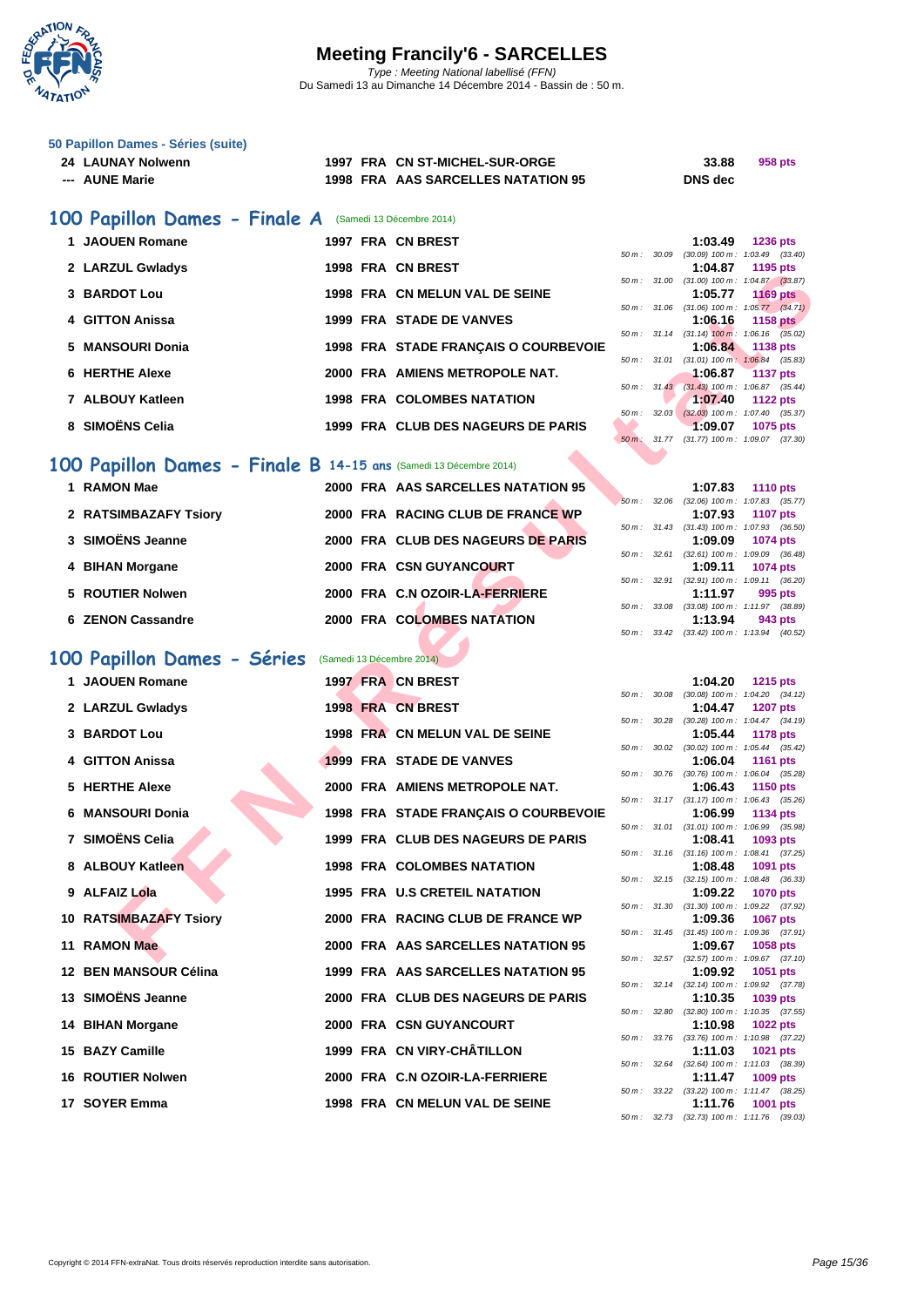

| 100 Papillon Dames - Séries (suite) |                                                                   |                |                                                                                             |                                     |                 |
|-------------------------------------|-------------------------------------------------------------------|----------------|---------------------------------------------------------------------------------------------|-------------------------------------|-----------------|
| 18 VERET Camille                    | 1998 FRA AAS SARCELLES NATATION 95                                |                | 1:12.89                                                                                     |                                     | 971 pts         |
|                                     |                                                                   |                | 50 m: 33.59 (33.59) 100 m: 1:12.89 (39.30)                                                  |                                     |                 |
| <b>19 LEMAOULT Emilie</b>           | 1998 FRA CN MELUN VAL DE SEINE                                    |                | 1:14.63                                                                                     |                                     | 925 pts         |
| <b>20 JAUNATRE Flavie</b>           | 1999 FRA TREMBLAY AC                                              | $50 m$ : 33.35 | 1:14.69                                                                                     | $(33.35)$ 100 m : 1:14.63 $(41.28)$ |                 |
|                                     |                                                                   |                | 50 m: 34.73 (34.73) 100 m: 1:14.69 (39.96)                                                  |                                     | 923 pts         |
| 21 PIAULET Cassandre                | 2000 FRA CLUB DES NAGEURS DE PARIS                                |                | 1:15.00                                                                                     |                                     | 915 pts         |
|                                     |                                                                   |                | 50 m: 34.54 (34.54) 100 m: 1:15.00 (40.46)                                                  |                                     |                 |
| 22 AIT HADDOU Amal                  | <b>1999 FRA COLOMBES NATATION</b>                                 |                | 1:15.11                                                                                     |                                     | 913 pts         |
|                                     |                                                                   |                | 50 m: 33.72 (33.72) 100 m: 1:15.11 (41.39)                                                  |                                     |                 |
| 23 COMMUNAUDAT Margaux              | 1998 FRA CN MELUN VAL DE SEINE                                    |                | 1:15.38<br>50 m: 34.52 (34.52) 100 m: 1:15.38 (40.86)                                       |                                     | <b>906 pts</b>  |
| 24 ZENON Cassandre                  | 2000 FRA COLOMBES NATATION                                        |                | 1:16.74                                                                                     |                                     | 871 pts         |
|                                     |                                                                   |                | 50 m: 33.73 (33.73) 100 m: 1:16.74 (43.01)                                                  |                                     |                 |
| 25 PARODI Laure                     | <b>1999 FRA LE CHESNAY NATATION</b>                               |                | 1:18.83                                                                                     |                                     | 819 pts         |
|                                     |                                                                   | 50 m: 35.85    |                                                                                             | $(35.85)$ 100 m : 1:18.83 $(42.98)$ |                 |
| --- MARCHESE Julie                  | 2000 FRA CN MELUN VAL DE SEINE                                    |                | <b>DNS</b> dec                                                                              |                                     |                 |
| <b>MULLER Lena</b>                  | 2001 FRA CSN GUYANCOURT                                           |                | <b>DNS</b> dec                                                                              |                                     |                 |
| --- AUNE Marie                      | 1998 FRA AAS SARCELLES NATATION 95                                |                | <b>DNS</b> dec                                                                              |                                     |                 |
|                                     |                                                                   |                |                                                                                             |                                     |                 |
| 200 Papillon Dames - Finale A       | (Dimanche 14 Décembre 2014)                                       |                |                                                                                             |                                     |                 |
|                                     |                                                                   |                |                                                                                             |                                     |                 |
| 1 JAOUEN Romane                     | 1997 FRA CN BREST<br>$F(1, m)$ $(20.74)(20.74)$ $(100.56)(20.76)$ |                | 2:21.36<br>$(25.27)$ $(50.22)$ $(1.40 \times 1.40)$ $(50.47)$ $(20.22)$ $(20.21)$ $(20.21)$ |                                     | <b>1196 pts</b> |

|                   |  | $50 m$ : $30.71$  | $(30.71)$ 100 m : 1:05.98 $(35.27)$ 150 m : 1:42.15 $(36.17)$ 200 m : 2:21.36 $(39.21)$ |                                                               |                                     |             |         |
|-------------------|--|-------------------|-----------------------------------------------------------------------------------------|---------------------------------------------------------------|-------------------------------------|-------------|---------|
| 2 LARZUL Gwladys  |  | 1998 FRA CN BREST |                                                                                         |                                                               | 2:23.78                             | 1160 $pts$  |         |
|                   |  |                   | 50 m : 31.86 (31.86) 100 m : 1:08.25                                                    | $(36.39)$ 150 m : 1:46.30                                     | $(38.05)$ 200 m : 2:23.78 $(37.48)$ |             |         |
| 3 BOURSE Claire   |  | 1998 FRA CN BREST |                                                                                         |                                                               | 2:26.30                             | 1123 $pts$  |         |
|                   |  |                   | $50 \text{ m}$ : 32.01 (32.01) 100 m : 1:09.01                                          | $(37.00)$ 150 m : 1:46.93                                     | $(37.92)$ 200 m : 2:26.30 $(39.37)$ |             |         |
| 4 HERTHE Alexe    |  |                   | 2000 FRA AMIENS METROPOLE NAT.                                                          |                                                               | 2:31.81                             | 1044 $pts$  |         |
|                   |  |                   | $50 \text{ m}$ : $32.29$ (32.29) $100 \text{ m}$ : 1:10.40                              | (38.11) 150 m : 1:50.28                                       | $(39.88)$ 200 m : 2:31.81 $(41.53)$ |             |         |
| 5 RAMON Mae       |  |                   | 2000 FRA AAS SARCELLES NATATION 95                                                      |                                                               | 2:33.86                             | 1015 $pts$  |         |
|                   |  |                   | 50 m : 34.18 (34.18) 100 m : 1:12.88                                                    | (38.70) 150 m : 1:53.83                                       | $(40.95)$ 200 m : 2:33.86 $(40.03)$ |             |         |
| 6 DESBORDES Joana |  | 2000 FRA SO ROSNY |                                                                                         |                                                               | 2:34.79                             | 1002 $p$ ts |         |
|                   |  |                   | $50 \text{ m}$ : 34.54 (34.54) 100 m: 1:15.60                                           | (41.06) 150 m : 1:54.66                                       | $(39.06)$ 200 m : 2:34.79 $(40.13)$ |             |         |
| 7 AUNE Marie      |  |                   | 1998 FRA AAS SARCELLES NATATION 95                                                      |                                                               | 2:35.93                             |             | 987 pts |
|                   |  |                   | 50 m : 33.77 (33.77) 100 m : 1:12.53                                                    | (38.76) 150 m : 1:53.91                                       | $(41.38)$ 200 m : 2:35.93 $(42.02)$ |             |         |
| 8 CLERC Celia     |  |                   | <b>1997 FRA CERGY PONTOISE NATATION</b>                                                 |                                                               | 2:36.59                             |             | 978 pts |
|                   |  |                   | $50 \text{ m}$ : 33.43 (33.43) 100 m : 1:13.08                                          | $(39.65)$ 150 m : 1:54.89 $(41.81)$ 200 m : 2:36.59 $(41.70)$ |                                     |             |         |

### **200 Papillon Dames - Finale B 14-15 ans** (Dimanche 14 Décembre 2014)

| AU HADDOO AMA                                                       |  | <b>1999 INA COLOMBLO NATATION</b><br>.<br><b>a</b> ia hra                                                                                                 |
|---------------------------------------------------------------------|--|-----------------------------------------------------------------------------------------------------------------------------------------------------------|
| 23 COMMUNAUDAT Margaux                                              |  | 50 m: 33.72 (33.72) 100 m: 1:15.11 (41.39)<br>1998 FRA CN MELUN VAL DE SEINE<br>1:15.38<br><b>906 pts</b>                                                 |
| 24 ZENON Cassandre                                                  |  | 50 m: 34.52 (34.52) 100 m: 1:15.38 (40.86)<br>2000 FRA COLOMBES NATATION<br>1:16.74<br>871 pts                                                            |
|                                                                     |  | 50 m: 33.73 (33.73) 100 m: 1:16.74 (43.01)                                                                                                                |
| 25 PARODI Laure                                                     |  | 1999 FRA LE CHESNAY NATATION<br>1:18.83<br>819 pts<br>$(35.85)$ 100 m : 1:18.83 $(42.98)$<br>$50 m$ : $35.85$                                             |
| --- MARCHESE Julie                                                  |  | 2000 FRA CN MELUN VAL DE SEINE<br><b>DNS</b> dec                                                                                                          |
| --- MULLER Lena                                                     |  | 2001 FRA CSN GUYANCOURT<br>DNS dec                                                                                                                        |
| --- AUNE Marie                                                      |  | 1998 FRA AAS SARCELLES NATATION 95<br><b>DNS</b> dec                                                                                                      |
|                                                                     |  |                                                                                                                                                           |
| 200 Papillon Dames - Finale A (Dimanche 14 Décembre 2014)           |  |                                                                                                                                                           |
| 1 JAOUEN Romane                                                     |  | 1997 FRA CN BREST<br>2:21.36<br><b>1196 pts</b>                                                                                                           |
| 2 LARZUL Gwladys                                                    |  | 50 m: 30.71 (30.71) 100 m: 1:05.98 (35.27) 150 m: 1:42.15 (36.17) 200 m: 2:21.36 (39.21)<br>1998 FRA CN BREST<br>2:23.78<br><b>1160 pts</b>               |
|                                                                     |  | 50 m: 31.86 (31.86) 100 m: 1:08.25 (36.39) 150 m: 1:46.30 (38.05) 200 m: 2:23.78 (37.48)                                                                  |
| 3 BOURSE Claire                                                     |  | 1998 FRA CN BREST<br>2:26.30<br>1123 pts<br>50 m: 32.01 (32.01) 100 m: 1:09.01 (37.00) 150 m: 1:46.93 (37.92) 200 m: 2:26.30 (39.37)                      |
| 4 HERTHE Alexe                                                      |  | 2000 FRA AMIENS METROPOLE NAT.<br>2:31.81<br>1044 pts                                                                                                     |
| 5 RAMON Mae                                                         |  | 50 m: 32.29 (32.29) 100 m: 1:10.40 (38.11) 150 m: 1:50.28 (39.88) 200 m: 2:31.81 (41.53)<br>2000 FRA AAS SARCELLES NATATION 95<br>2:33.86<br>1015 pts     |
|                                                                     |  | 50 m: 34.18 (34.18) 100 m: 1:12.88 (38.70) 150 m: 1:53.83 (40.95) 200 m: 2:33.86 (40.03)                                                                  |
| 6 DESBORDES Joana                                                   |  | 2000 FRA SO ROSNY<br>2:34.79<br>1002 $pts$<br>50 m: 34.54 (34.54) 100 m: 1:15.60 (41.06) 150 m: 1:54.66 (39.06) 200 m: 2:34.79 (40.13)                    |
| 7 AUNE Marie                                                        |  | 1998 FRA AAS SARCELLES NATATION 95<br>2:35.93<br>987 pts                                                                                                  |
| 8 CLERC Celia                                                       |  | 50 m: 33.77 (33.77) 100 m: 1:12.53 (38.76) 150 m: 1:53.91 (41.38) 200 m: 2:35.93 (42.02)<br><b>1997 FRA CERGY PONTOISE NATATION</b><br>2:36.59<br>978 pts |
|                                                                     |  | 50 m : 33.43 (33.43) 100 m : 1:13.08 (39.65) 150 m : 1:54.89 (41.81) 200 m : 2:36.59 (41.70)                                                              |
| 200 Papillon Dames - Finale B 14-15 ans (Dimanche 14 Décembre 2014) |  |                                                                                                                                                           |
|                                                                     |  |                                                                                                                                                           |
| 1 IDIER Inès                                                        |  | <b>2000 FRA SPN POITIERS</b><br>2:36.48<br>979 pts                                                                                                        |
|                                                                     |  | $50 m$ : $35.01$ (35.01)<br>100 m : --- 150 m : 1:55.95 (1:20.94) 200 m : 2:36.48 (40.53)                                                                 |
|                                                                     |  |                                                                                                                                                           |
| 200 Papillon Dames - Séries                                         |  | (Dimanche 14 Décembre 2014)                                                                                                                               |
| 1 JAOUEN Romane                                                     |  | 1997 FRA CN BREST<br>2:24.42<br><b>1151 pts</b>                                                                                                           |
| 2 BOURSE Claire                                                     |  | 50 m: 32.62 (32.62) 100 m: 1:09.74 (37.12) 150 m: 1:46.99 (37.25) 200 m: 2:24.42 (37.43)<br>1998 FRA CN BREST<br>2:26.88<br><b>1114 pts</b>               |
|                                                                     |  | 50 m: 32.31 (32.31) 100 m: 1:09.70 (37.39) 150 m: 1:48.02 (38.32) 200 m: 2:26.88 (38.86)                                                                  |
| 3 LARZUL Gwladys                                                    |  | 1998 FRA CN BREST<br>2:28.43<br>1092 pts<br>50 m: 32.84 (32.84) 100 m: 1:11.08 (38.24) 150 m: 1:50.62 (39.54) 200 m: 2:28.43 (37.81)                      |
| 4 HERTHE Alexe                                                      |  | 2000 FRA AMIENS METROPOLE NAT.<br>2:29.51<br><b>1077 pts</b>                                                                                              |
| 5 AUNE Marie                                                        |  | 50 m: 32.55 (32.55) 100 m: 1:11.25 (38.70) 150 m: 1:49.38 (38.13) 200 m: 2:29.51 (40.13)<br>1998 FRA AAS SARCELLES NATATION 95<br>2:31.99<br>1041 pts     |
|                                                                     |  | 50 m: 33.66 (33.66) 100 m: 1:12.33 (38.67) 150 m: 1:51.48 (39.15) 200 m: 2:31.99 (40.51)                                                                  |
| 6 PHILOMENE-ALEXANDRINE Melody                                      |  | 2001 FRA AAS SARCELLES NATATION 95<br>2:36.03<br>985 pts<br>50 m: 33.62 (33.62) 100 m: 1:12.73 (39.11) 150 m: 1:54.53 (41.80) 200 m: 2:36.03 (41.50)      |
| 7 DESBORDES Joana                                                   |  | 2000 FRA SO ROSNY<br>2:36.26<br>982 pts                                                                                                                   |
|                                                                     |  | 50 m: 34.39 (34.39) 100 m: 1:14.55 (40.16) 150 m: 1:55.84 (41.29) 200 m: 2:36.26 (40.42)<br>957 pts                                                       |
| 8 RAMON Mae                                                         |  | 2000 FRA AAS SARCELLES NATATION 95<br>2:38.09<br>50 m: 33.85 (33.85) 100 m: 1:14.38 (40.53) 150 m: 1:55.31 (40.93) 200 m: 2:38.09 (42.78)                 |
| 9 CLERC Celia                                                       |  | <b>1997 FRA CERGY PONTOISE NATATION</b><br>2:38.45<br>952 pts                                                                                             |
| 10 IDIER Inès                                                       |  | 50 m: 34.75 (34.75) 100 m: 1:16.11 (41.36) 150 m: 1:56.85 (40.74) 200 m: 2:38.45 (41.60)<br>2000 FRA SPN POITIERS<br>2:39.66<br>936 pts                   |
|                                                                     |  | 50 m : 36.26 (36.26) 100 m : 1:17.61 (41.35) 150 m : 1:59.48 (41.87) 200 m : 2:39.66 (40.18)                                                              |
| 11 PARKER Lena                                                      |  | 2001 FRA RACING CLUB DE FRANCE WP<br>2:40.75<br>922 pts<br>50 m: 35.79 (35.79) 100 m: 1:16.39 (40.60) 150 m: 1:58.77 (42.38) 200 m: 2:40.75 (41.98)       |

**1 BURESI Marie 1996 FRA CN BREST 2:25.15 1188 pts** 50 m : 31.64 (31.64) 100 m : 1:07.55 (35.91) 150 m : 1:52.56 (45.01) 200 m : 2:25.15 (32.59)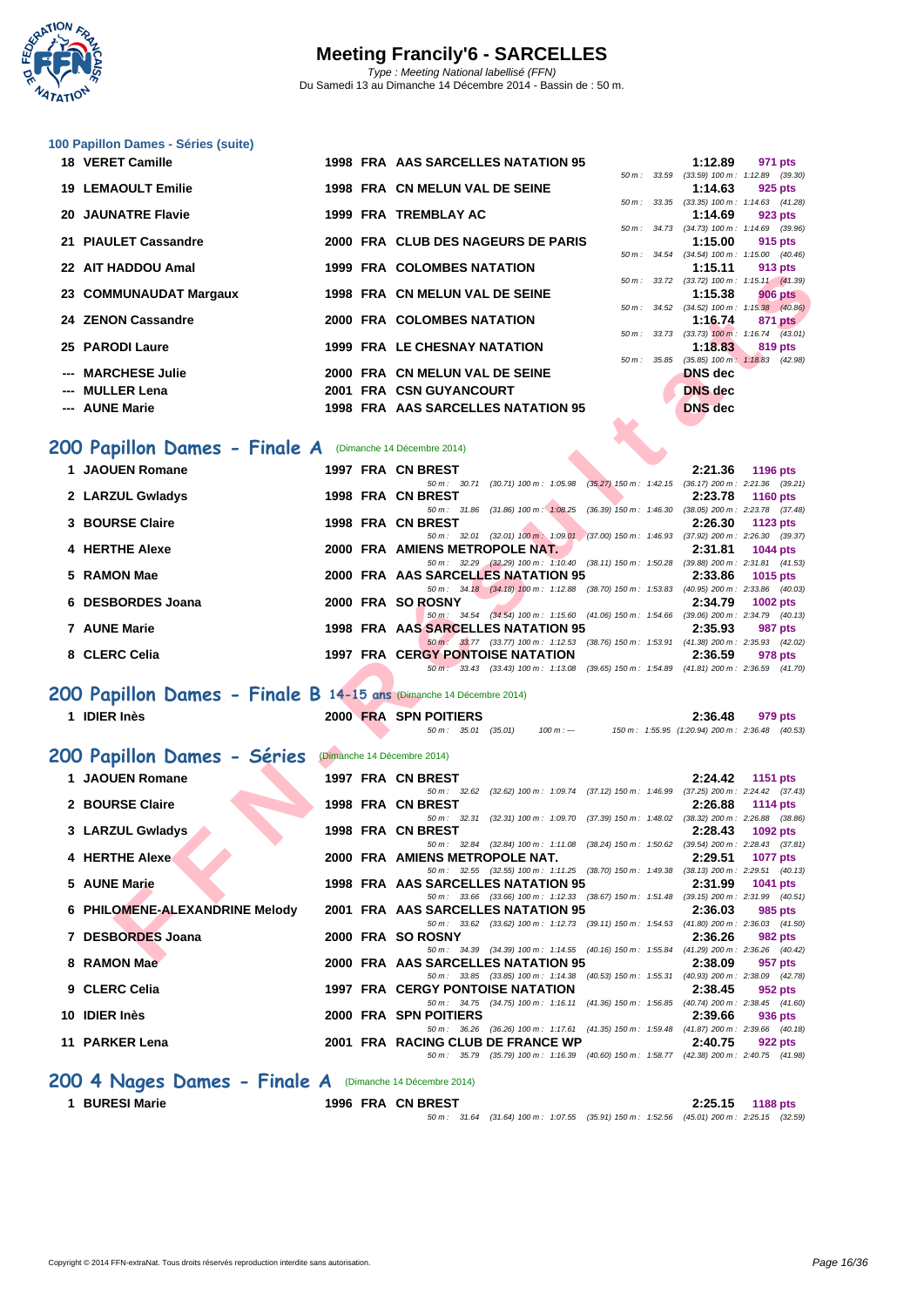

| 200 4 Nages Dames - Finale A (suite) |  |  |  |  |
|--------------------------------------|--|--|--|--|
|--------------------------------------|--|--|--|--|

| 2 MANSOURI Donia   |  | 1998 FRA STADE FRANCAIS O COURBEVOIE |                         |                                                                                          | 2:25.60                             | 1181 pts        |  |
|--------------------|--|--------------------------------------|-------------------------|------------------------------------------------------------------------------------------|-------------------------------------|-----------------|--|
|                    |  |                                      |                         | 50 m : 31.96 (31.96) 100 m : 1:10.72 (38.76) 150 m : 1:52.62                             | $(41.90)$ 200 m : 2:25.60 $(32.98)$ |                 |  |
| 3 GITTON Anissa    |  | 1999 FRA STADE DE VANVES             |                         |                                                                                          | 2:29.29                             | 1127 $p$ ts     |  |
|                    |  |                                      |                         | 50 m : 31.49 (31.49) 100 m : 1:11.02 (39.53) 150 m : 1:55.77                             | $(44.75)$ 200 m : 2:29.29 $(33.52)$ |                 |  |
| 4 DORNIC Morgane   |  | 1998 FRA CN MORLAIX                  |                         |                                                                                          | 2:29.76                             | 1120 pts        |  |
|                    |  |                                      |                         | 50 m: 33.69 (33.69) 100 m: 1:13.65 (39.96) 150 m: 1:56.25 (42.60) 200 m: 2:29.76 (33.51) |                                     |                 |  |
| 5 BERNARD Béatrice |  | 1998 FRA C PAUL-BERT RENNES          |                         |                                                                                          | 2:30.07                             | 1115 pts        |  |
|                    |  | 50 m : 33.12                         |                         | $(33.12)$ 100 m : 1:12.75 $(39.63)$ 150 m : 1:55.65                                      | $(42.90)$ 200 m : 2:30.07 $(34.42)$ |                 |  |
| 6 BORTUZZO Lola    |  | 1998 FRA SO MILLAU N                 |                         |                                                                                          | 2:31.86                             | <b>1090 pts</b> |  |
|                    |  |                                      |                         | 50 m: 33.07 (33.07) 100 m: 1:14.61 (41.54) 150 m: 1:57.93 (43.32) 200 m: 2:31.86 (33.93) |                                     |                 |  |
| 7 DANET Fanny      |  | 1995 FRA C PAUL-BERT RENNES          |                         |                                                                                          | 2:32.58                             | $1079$ pts      |  |
|                    |  |                                      |                         | 50 m: 32.36 (32.36) 100 m: 1:10.22 (37.86) 150 m: 1:57.93 (47.71) 200 m: 2:32.58 (34.65) |                                     |                 |  |
| 8 COLLET Enora     |  | 1998 FRA C PAUL-BERT RENNES          |                         |                                                                                          | 2:33.93                             | $1060$ pts      |  |
|                    |  | 50 m : 31.90                         | (31.90) 100 m : 1:12.42 | (40.52) 150 m : 1:59.23                                                                  | $(46.81)$ 200 m : 2:33.93 $(34.70)$ |                 |  |
|                    |  |                                      |                         |                                                                                          |                                     |                 |  |

### **200 4 Nages Dames - Finale B 14-15 ans** (Dimanche 14 Décembre 2014)

| 1 PHILOMENE-ALEXANDRINE Melody |  | 2001 FRA AAS SARCELLES NATATION 95                                                       | 2:31.45 | $1096$ pts                          |
|--------------------------------|--|------------------------------------------------------------------------------------------|---------|-------------------------------------|
|                                |  | 50 m : 31.82 (31.82) 100 m : 1:10.47 (38.65) 150 m : 1:56.33                             |         | $(45.86)$ 200 m : 2:31.45 $(35.12)$ |
| 2 BATAL Janelle                |  | 2001 FRA OPTIMAX TRAINING NATATION 78                                                    |         | $2:37.42$ 1012 pts                  |
|                                |  | 50 m: 37.67 (37.67) 100 m: 1:19.07 (41.40) 150 m: 2:01.14 (42.07) 200 m: 2:37.42 (36.28) |         |                                     |
| 3 GARCIA Louise                |  | 2001 FRA AS BONDY                                                                        | 2:43.82 | 925 pts                             |
|                                |  | 50 m: 33.90 (33.90) 100 m: 1:19.02 (45.12) 150 m: 2:06.12 (47.10) 200 m: 2:43.82 (37.70) |         |                                     |
| 4 BLANCHARD Maelle             |  | 2001 FRA AAS SARCELLES NATATION 95                                                       | 2:43.83 | 925 pts                             |
|                                |  | 50 m : 36.63 (36.63) 100 m : 1:17.39 (40.76) 150 m : 2:05.70                             |         | $(48.31)$ 200 m : 2:43.83 $(38.13)$ |
| 5 EUGENE Delphine              |  | 2001 FRA SN MONTGERON                                                                    | 2:53.55 | 801 pts                             |
|                                |  | 50 m: 38.80 (38.80) 100 m: 1:23.91 (45.11) 150 m: 2:14.15 (50.24) 200 m: 2:53.55 (39.40) |         |                                     |
| --- DESBORDES Joana            |  | 2000 FRA SO ROSNY                                                                        | DSQ Vi  |                                     |
|                                |  |                                                                                          |         |                                     |

### **200 4 Nages Dames - Séries** (Dimanche 14 Décembre 2014)

| <b>טעם ט</b> בעוויט                                               |  | יו טרעבוויו טט או ו<br>2. J I . UU<br>בוע טפטו                                                                                                              |
|-------------------------------------------------------------------|--|-------------------------------------------------------------------------------------------------------------------------------------------------------------|
| 7 DANET Fanny                                                     |  | 50 m: 33.07 (33.07) 100 m: 1:14.61 (41.54) 150 m: 1:57.93 (43.32) 200 m: 2:31.86 (33.93)<br>1995 FRA C PAUL-BERT RENNES<br>2:32.58<br><b>1079 pts</b>       |
|                                                                   |  | 50 m: 32.36 (32.36) 100 m: 1:10.22 (37.86) 150 m: 1:57.93 (47.71) 200 m: 2:32.58 (34.65)                                                                    |
| 8 COLLET Enora                                                    |  | 1998 FRA C PAUL-BERT RENNES<br>2:33.93<br>1060 $pts$<br>50 m: 31.90 (31.90) 100 m: 1:12.42 (40.52) 150 m: 1:59.23 (46.81) 200 m: 2:33.93 (34.70)            |
| 00 4 Nages Dames - Finale B 14-15 ans (Dimanche 14 Décembre 2014) |  |                                                                                                                                                             |
|                                                                   |  |                                                                                                                                                             |
| 1 PHILOMENE-ALEXANDRINE Melody                                    |  | 2001 FRA AAS SARCELLES NATATION 95<br>2:31.45<br>1096 pts<br>50 m: 31.82 (31.82) 100 m: 1:10.47 (38.65) 150 m: 1:56.33 (45.86) 200 m: 2:31.45 (35.12)       |
| 2 BATAL Janelle                                                   |  | 2001 FRA OPTIMAX TRAINING NATATION 78<br>2:37.42<br><b>1012 pts</b>                                                                                         |
| <b>3 GARCIA Louise</b>                                            |  | 50 m: 37.67 (37.67) 100 m: 1:19.07 (41.40) 150 m: 2:01.14 (42.07) 200 m: 2:37.42 (36.28)<br>2001 FRA AS BONDY<br>2:43.82<br>925 pts                         |
|                                                                   |  | 50 m: 33.90 (33.90) 100 m: 1:19.02 (45.12) 150 m: 2:06.12 (47.10) 200 m: 2:43.82 (37.70)                                                                    |
| 4 BLANCHARD Maelle                                                |  | 2001 FRA AAS SARCELLES NATATION 95<br>2:43.83<br>925 pts<br>50 m: 36.63 (36.63) 100 m: 1:17.39 (40.76) 150 m: 2:05.70 (48.31) 200 m: 2:43.83 (38.13)        |
| 5 EUGENE Delphine                                                 |  | 2001 FRA SN MONTGERON<br>2:53.55<br>801 pts                                                                                                                 |
| --- DESBORDES Joana                                               |  | 50 m: 38.80 (38.80) 100 m: 1:23.91 (45.11) 150 m: 2:14.15 (50.24) 200 m: 2:53.55 (39.40)<br>2000 FRA SO ROSNY<br><b>DSQ Vi</b>                              |
|                                                                   |  |                                                                                                                                                             |
|                                                                   |  |                                                                                                                                                             |
| 00 4 Nages Dames - Séries (Dimanche 14 Décembre 2014)             |  |                                                                                                                                                             |
| 1 BURESI Marie                                                    |  | 1996 FRA CN BREST<br>2:25.78<br>1179 pts<br>50 m: 30.94 (30.94) 100 m: 1:07.22 (36.28) 150 m: 1:52.43 (45.21) 200 m: 2:25.78 (33.35)                        |
| 2 MANSOURI Donia                                                  |  | 1998 FRA STADE FRANÇAIS O COURBEVOIE<br>2:26.67<br>1165 pts                                                                                                 |
|                                                                   |  | 50 m: 31.64 (31.64) 100 m: 1:10.29 (38.65) 150 m: 1:52.26 (41.97) 200 m: 2:26.67 (34.41)<br>1998 FRA CN MORLAIX<br>2:29.85                                  |
| 3 DORNIC Morgane                                                  |  | <b>1119 pts</b><br>50 m : 33.54 (33.54) 100 m : 1:12.12 (38.58) 150 m : 1:55.98 (43.86) 200 m : 2:29.85 (33.87)                                             |
| 4 BERNARD Béatrice                                                |  | 1998 FRA C PAUL-BERT RENNES<br>2:30.14<br><b>1114 pts</b>                                                                                                   |
| 4 GITTON Anissa                                                   |  | 50 m: 33.27 (33.27) 100 m: 1:12.05 (38.78) 150 m: 1:56.77 (44.72) 200 m: 2:30.14 (33.37)<br><b>1999 FRA STADE DE VANVES</b><br>2:30.14<br><b>1114 pts</b>   |
|                                                                   |  | 50 m: 31.64 (31.64) 100 m: 1:11.70 (40.06) 150 m: 1:55.82 (44.12) 200 m: 2:30.14 (34.32)                                                                    |
| 6 BORTUZZO Lola                                                   |  | 1998 FRA SO MILLAU N<br>2:31.81<br>1090 pts<br>50 m: 33.01 (33.01) 100 m: 1:15.61 (42.60) 150 m: 1:57.74 (42.13) 200 m: 2:31.81 (34.07)                     |
| 7 DANET Fanny                                                     |  | 1995 FRA C PAUL-BERT RENNES<br>2:32.83<br><b>1076 pts</b>                                                                                                   |
| 8 COLLET Enora                                                    |  | 50 m: 32.56 (32.56) 100 m: 1:11.38 (38.82) 150 m: 1:57.41 (46.03) 200 m: 2:32.83 (35.42)<br>1998 FRA C PAUL-BERT RENNES<br>2:33.07<br>1072 pts              |
|                                                                   |  | 50 m: 31.51 (31.51) 100 m: 1:12.23 (40.72) 150 m: 1:59.68 (47.45) 200 m: 2:33.07 (33.39)                                                                    |
| 9 PHILOMENE-ALEXANDRINE Melody                                    |  | 2001 FRA AAS SARCELLES NATATION 95<br>2:33.75<br>1063 pts                                                                                                   |
| 10 DESBORDES Joana                                                |  | 50 m: 32.92 (32.92) 100 m: 1:12.87 (39.95) 150 m: 1:58.82 (45.95) 200 m: 2:33.75 (34.93)<br>2000 FRA SO ROSNY<br>2:34.29<br>1055 pts                        |
|                                                                   |  | 50 m: 33.18 (33.18) 100 m: 1:14.53 (41.35) 150 m: 1:59.64 (45.11) 200 m: 2:34.29 (34.65)                                                                    |
| 11 IRIGARAY Loréa                                                 |  | 1997 FRA RACING CLUB DE FRANCE WP<br>2:35.22<br><b>1042 pts</b><br>50 m: 33.81 (33.81) 100 m: 1:13.22 (39.41) 150 m: 1:59.85 (46.63) 200 m: 2:35.22 (35.37) |
| <b>12 SIMEANT Laura</b>                                           |  | 1998 FRA AULNAY-SOUS-BOIS S.N<br>2:37.60<br>1009 pts                                                                                                        |
| 13 DESNOYERS Chloé                                                |  | 50 m: 33.70 (33.70) 100 m: 1:14.56 (40.86) 150 m: 2:00.83 (46.27) 200 m: 2:37.60 (36.77)<br>2001 FRA CM LE BOURGET<br>2:41.46<br>957 pts                    |
|                                                                   |  | 50 m: 32.83 (32.83) 100 m: 1:16.80 (43.97) 150 m: 2:03.88 (47.08) 200 m: 2:41.46 (37.58)                                                                    |
| 14 BONEL Emma                                                     |  | 1998 FRA CN ST-MICHEL-SUR-ORGE<br>2:41.50<br>956 pts<br>50 m: 34.78 (34.78) 100 m: 1:15.70 (40.92) 150 m: 2:03.13 (47.43) 200 m: 2:41.50 (38.37)            |
| 15 BATAL Janelle                                                  |  | 2001 FRA OPTIMAX TRAINING NATATION 78<br>2:42.06<br>948 pts                                                                                                 |
|                                                                   |  | 50 m: 37.21 (37.21) 100 m: 1:19.98 (42.77) 150 m: 2:04.73 (44.75) 200 m: 2:42.06 (37.33)                                                                    |
| 16 KNOPF Ornella                                                  |  | 1999 FRA AS BONDY<br>2:42.32<br>945 pts<br>50 m : 34.66 (34.66) 100 m : 1:15.04 (40.38) 150 m : 2:02.78<br>(47.74) 200 m : 2:42.32 (39.54)                  |
| <b>17 GARCIA Louise</b>                                           |  | 2001 FRA AS BONDY<br>2:44.16<br>921 pts                                                                                                                     |
| <b>18 BLANCHARD Maelle</b>                                        |  | 50 m: 33.33 (33.33) 100 m: 1:18.01 (44.68) 150 m: 2:07.00 (48.99) 200 m: 2:44.16 (37.16)<br>2001 FRA AAS SARCELLES NATATION 95<br>2:44.61<br>915 pts        |
|                                                                   |  | 50 m : 37.06 (37.06) 100 m : 1:18.21 (41.15) 150 m : 2:06.83 (48.62) 200 m : 2:44.61 (37.78)                                                                |
| 19 BEDAIE Tais                                                    |  | 1999 FRA AS BONDY<br>2:44.79<br>912 pts<br>50 m: 35.77 (35.77) 100 m: 1:17.83 (42.06) 150 m: 2:04.74 (46.91) 200 m: 2:44.79 (40.05)                         |
| 20 NEGRE Katleen                                                  |  | 1999 FRA TREMBLAY AC<br>2:44.87<br>911 pts                                                                                                                  |
|                                                                   |  | 50 m: 33.79 (33.79) 100 m: 1:18.74 (44.95) 150 m: 2:04.55 (45.81) 200 m: 2:44.87 (40.32)                                                                    |
| 21 ABOUFARIS Chaima                                               |  | 2000 FRA CM LE BOURGET<br>2:50.08<br>844 pts<br>50 m: 35.16 (35.16) 100 m: 1:21.46 (46.30) 150 m: 2:12.30 (50.84) 200 m: 2:50.08 (37.78)                    |
|                                                                   |  |                                                                                                                                                             |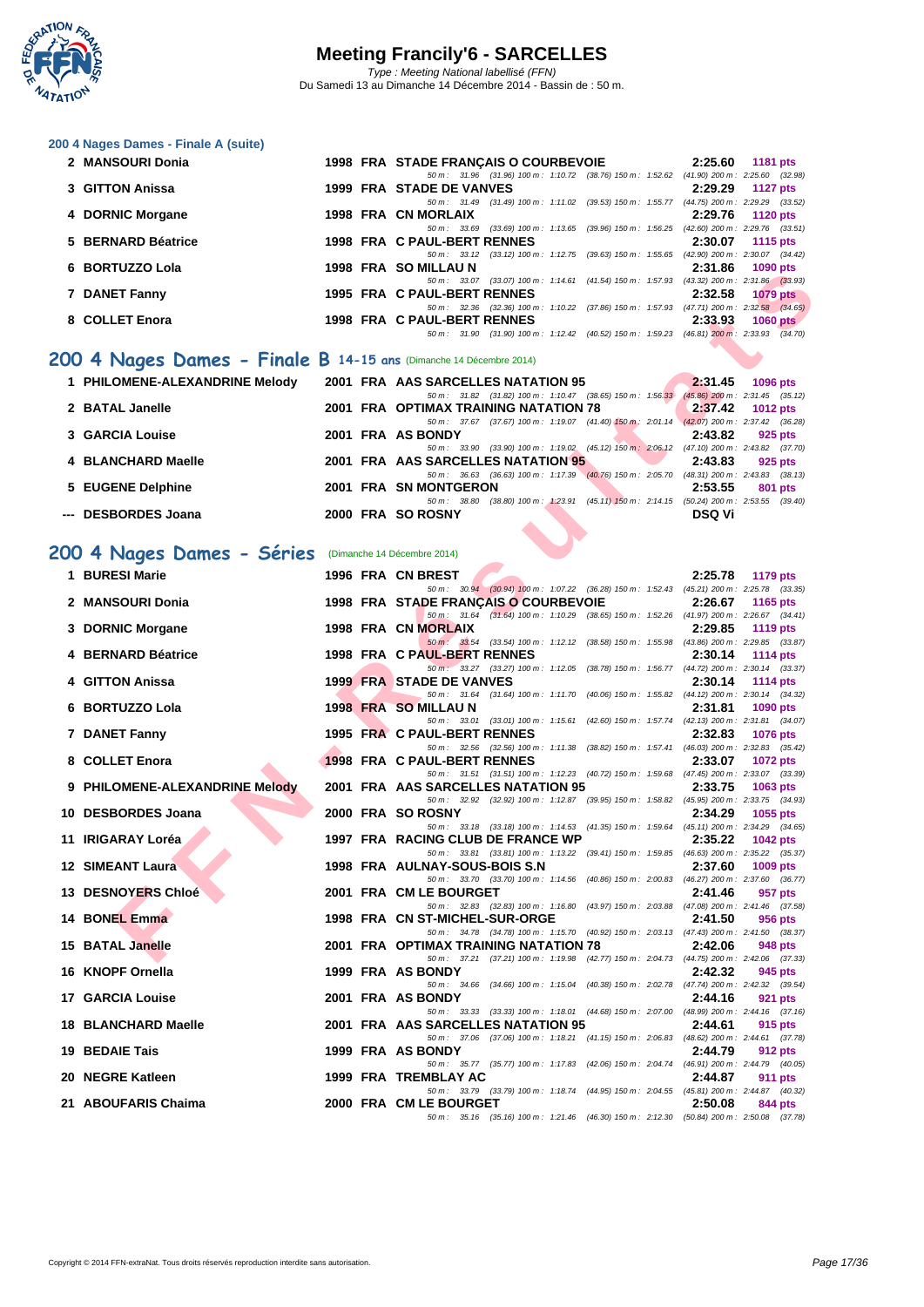

| 200 4 Nages Dames - Séries (suite) |                                                                                                                                                                                              |                                     |
|------------------------------------|----------------------------------------------------------------------------------------------------------------------------------------------------------------------------------------------|-------------------------------------|
| 22 EUGENE Delphine                 | 2001 FRA SN MONTGERON                                                                                                                                                                        | 2:50.59<br>838 pts                  |
|                                    | (39.51) 100 m : 1:22.82 (43.31) 150 m : 2:13.21<br>$50 m$ : $39.51$                                                                                                                          | $(50.39)$ 200 m : 2:50.59 $(37.38)$ |
| 23 LAURENCE Oceane                 | 2001 FRA AAS SARCELLES NATATION 95                                                                                                                                                           | 2:57.25<br><b>756 pts</b>           |
|                                    | (39.31) 100 m : 1:25.88 (46.57) 150 m : 2:14.52<br>$50 \text{ m}$ : 39.31                                                                                                                    | $(48.64)$ 200 m : 2:57.25 $(42.73)$ |
| <b>FOURTIER Julie</b>              | 400 4 Nages Dames - Série rapide (Samedi 13 Décembre 2014)<br><b>1993 FRA CSN GUYANCOURT</b>                                                                                                 | 4:57.04<br>$1253$ pts               |
|                                    | 50 m : 31.02 (31.02) 100 m : 1:06.80 (35.78) 150 m : 1:45.33 (38.53) 200 m : 2:23.43 (38.10) 250 m : 3:05.61 (42.18) 300 m : 3:48.33 (42.72) 350 m : 4:22.97 (34.64) 400 m : 4:57.04 (34.07) |                                     |
|                                    |                                                                                                                                                                                              |                                     |
| 2 DUHAMEL Cyrielle                 | 2000 FRA STADE BETHUNE PÉLICAN CLUB                                                                                                                                                          | 5:00.23<br>1229 pts                 |
|                                    | 50 m : 31.32 (31.32) 100 m : 1:07.50 (36.18) 150 m : 1:46.24 (38.74) 200 m : 2:23.89 (37.65) 250 m : 3:06.72 (42.83) 300 m : 3:50.54 (43.82) 350 m : 4:25.50 (34.96) 400 m : 5:00.23         | (34.73)                             |

| <b>3 MANSOURI DONIA</b> |                                | 1990 FRA SIADE FRANÇAIS O COURDEVOIE 3.04.40 THE PIST                                                                                                                                        |
|-------------------------|--------------------------------|----------------------------------------------------------------------------------------------------------------------------------------------------------------------------------------------|
|                         |                                | 50 m: 32.22 (32.22) 100 m: 1:09.52 (37.30) 150 m: 1:50.06 (40.54) 200 m: 2:30.85 (40.79) 250 m: 3:13.36 (42.51) 300 m: 3:55.97 (42.61) 350 m: 4:30.73 (34.76) 400 m: 5:04.40 (33.67)         |
| 4 BARDOT Lou            | 1998 FRA CN MELUN VAL DE SEINE | 5:13.17 1132 pts                                                                                                                                                                             |
|                         |                                | 50 m: 31.34 (31.34) 100 m: 1:09.59 (38.25) 150 m: 1:50.38 (40.79) 200 m: 2:32.00 (41.62) 250 m: 3:16.36 (44.36) 300 m: 4:02.18 (45.82) 350 m: 4:38.48 (36.30) 400 m: 5:13.17 (34.69)         |
| 5 BORTUZZO Lola         | 1998 FRA SO MILLAU N           | 5:17.32 1102 pts                                                                                                                                                                             |
|                         |                                | 50 m : 33.86 (33.86) 100 m : 1:12.26 (38.40) 150 m : 1:55.96 (43.70) 200 m : 2:37.58 (41.62) 250 m : 3:23.02 (45.44) 300 m : 4:07.90 (44.88) 350 m : 4:43.66 (35.76) 400 m : 5:17.32 (33.66) |
| 6 BERNARD Béatrice      | 1998 FRA C PAUL-BERT RENNES    | 5:17.82 1099 pts                                                                                                                                                                             |
|                         |                                | 50 m: 34.70 (34.70) 100 m: 1:15.05 (40.35) 150 m: 1:55.42 (40.37) 200 m: 2:35.37 (39.95) 250 m: 3:21.11 (45.74) 300 m: 4:06.92 (45.81) 350 m; 4:42.89 (35.97) 400 m: 5:17.82 (34.93)         |
| 7 BAZY Camille          | 1999 FRA CN VIRY-CHÂTILLON     | $5:19.50$ 1087 pts                                                                                                                                                                           |
|                         |                                | 50 m: 34.53 (34.53) 100 m: 1:13.53 (39.00) 150 m: 1:56.41 (42.88) 200 m: 2:38.25 (41.84) 250 m: 3:22.76 (44.51) 300 m: 4:07.65 (44.89) 350 m: 4:44.93 (37.28) 400 m: 5:19.50 (34.57)         |
| 8 CHARRO Anaïs          | 1998 FRA U.S CRETEIL NATATION  | $5:23.09$ 1061 pts                                                                                                                                                                           |
|                         |                                | 50 m : 33.41 (33.41) 100 m : 1:12.90 (39.49) 150 m : 1:55.42 (42.52) 200 m : 2:36.54 (41.12) 250 m : 3:22.75 (46.21) 300 m : 4:09.46 (46.71) 350 m : 4:46.25 (36.79) 400 m : 5:23.09 (36.84) |

#### **400 4 Nages Dames - Séries lentes** (Samedi 13 Décembre 2014)

| 2 DUHAMEL Cyrielle                                                                                                                                                                                                |                        | 2000 FRA STADE BÉTHUNE PÉLICAN CLUB         |                                      | 5:00.23 | <b>1229 pts</b> |         |
|-------------------------------------------------------------------------------------------------------------------------------------------------------------------------------------------------------------------|------------------------|---------------------------------------------|--------------------------------------|---------|-----------------|---------|
| 50 m: 31.32 (31.32) 100 m: 1:07.50 (36.18) 150 m: 1:46.24 (38.74) 200 m: 2:23.89 (37.65) 250 m: 3:06.72 (42.83) 300 m: 3:50.54 (43.82) 350 m: 4:25.50 (34.96) 400 m: 5:00.23 (34.73)                              |                        |                                             |                                      |         |                 |         |
| 3 MANSOURI Donia                                                                                                                                                                                                  |                        | <b>1998 FRA STADE FRANCAIS O COURBEVOIE</b> |                                      | 5:04.40 | 1197 pts        |         |
| 50 m : 32.22 (32.22) 100 m : 1:09.52 (37.30) 150 m : 1:50.06 (40.54) 200 m : 2:30.85 (40.79) 250 m : 3:13.36 (42.51) 300 m : 3:55.97 (42.61) 350 m : 4:30.73 (34.76) 400 m : 5:04.40 (33.67)                      |                        |                                             |                                      |         |                 |         |
| 4 BARDOT Lou                                                                                                                                                                                                      |                        | 1998 FRA CN MELUN VAL DE SEINE              |                                      | 5:13.17 | <b>1132 pts</b> |         |
| 50 m : 31.34 (31.34) 100 m : 1:09.59 (38.25) 150 m : 1:50.38 (40.79) 200 m : 2:32.00 (41.62) 250 m : 3:16.36 (44.36) 300 m : 4:02.18 (45.82) 350 m : 4:38.48 (36.30) 400 m : 5:13.17                              |                        |                                             |                                      |         |                 | (34.69) |
| 5 BORTUZZO Lola<br>50 m : 33.86 (33.86) 100 m : 1:12.26 (38.40) 150 m : 1:55.96 (43.70) 200 m : 2:37.58 (41.62) 250 m : 3:23.02 (45.44) 300 m : 4:07.90 (44.88) 350 m : 4:43.66 (35.76) 400 m : 5:17.32 (33.66)   | 1998 FRA SO MILLAU N   |                                             |                                      | 5:17.32 | $\sim$ 1102 pts |         |
| 6 BERNARD Béatrice                                                                                                                                                                                                |                        | 1998 FRA C PAUL-BERT RENNES                 |                                      | 5:17.82 | 1099 pts        |         |
| 50 m : 34.70 (34.70) 100 m : 1:15.05 (40.35) 150 m : 1:55.42 (40.37) 200 m : 2:35.37 (39.95) 250 m : 3:21.11 (45.74) 300 m : 4:06.92 (45.81) 350 m : 4:42.89 (35.97) 400 m : 5:17.82                              |                        |                                             |                                      |         |                 | (34.93) |
| 7 BAZY Camille                                                                                                                                                                                                    |                        | 1999 FRA CN VIRY-CHATILLON                  |                                      | 5:19.50 | <b>1087 pts</b> |         |
| 50 m : 34.53 (34.53) 100 m : 1:13.53 (39.00) 150 m : 1:56.41 (42.88) 200 m : 2:38.25 (41.84) 250 m : 322.76 (44.51) 300 m : 4:07.65 (44.89) 350 m : 4:44.93 (37.28) 400 m : 5:19.50 (34.57)                       |                        |                                             |                                      |         |                 |         |
| 8 CHARRO Anaïs                                                                                                                                                                                                    |                        | 1998 FRA U.S CRETEIL NATATION               |                                      | 5:23.09 | 1061 pts        |         |
| 50 m : 33.41 (33.41) 100 m : 1:12.90 (39.49) 150 m : 1:55.42 (42.52) 200 m : 2:36.54 (41.12) 250 m : 322.75 (46.21) 300 m : 4:09.46 (46.71) 350 m : 4:46.25 (36.79) 400 m : 5:23.09 (36.84)                       |                        |                                             |                                      |         |                 |         |
|                                                                                                                                                                                                                   |                        |                                             |                                      |         |                 |         |
| 00 4 Nages Dames - Séries lentes (Samedi 13 Décembre 2014)                                                                                                                                                        |                        |                                             |                                      |         |                 |         |
| 9 DESBORDES Joana                                                                                                                                                                                                 | 2000 FRA SO ROSNY      |                                             |                                      | 5:25.68 | 1043 pts        |         |
| 50 m: 32.96 (32.96) 100 m: 1:12.92 (39.96) 150 m: 1:54.47 (41.55) 200 m: 2:35.97 (41.50) 250 m: 3:23.98 (48.01) 300 m: 4:11.63 (47.65) 350 m: 4:48.84 (37.21) 400 m: 5:25.68 (36.84)                              |                        |                                             |                                      |         |                 |         |
| 10 ALBOUY Katleen                                                                                                                                                                                                 |                        | <b>1998 FRA COLOMBES NATATION</b>           |                                      | 5:28.81 | 1021 pts        |         |
| 50 m: 34.34 (34.34) 100 m: 1:15.89 (41.55) 150 m: 1:57.39 (41.50) 200 m: 2:37.96 (40.57) 250 m: 3:25.44 (47.48) 300 m: 4:13.09 (47.65) 350 m: 4:51.38 (38.29) 400 m: 5:28.81                                      |                        |                                             |                                      |         |                 | (37.43) |
| 11 CHANRION Mélissa                                                                                                                                                                                               |                        | 1998 FRA CN VIRY-CHATILLON                  |                                      | 5:30.99 | 1006 pts        |         |
| 50 m: 36.67 (36.67) 100 m: 1:21.21 (44.54) 150 m: 2:03.89 (42.68) 200 m: 2:45.35 (41.46) 250 m: 3:29.38 (44.03) 300 m: 4:14.81 (45.43) 350 m: 4:53.27 (38.46) 400 m: 5:30.99                                      |                        |                                             |                                      |         |                 | (37.72) |
| <b>12 DESNOYERS Chloé</b><br>50 m : 34.38 (34.38) 100 m : 1:16.47 (42.09) 150 m : 1:59.97 (43.50) 200 m : 2:43.00 (43.03) 250 m : 3:29.96 (46.96) 300 m : 4:18.28 (48.32) 350 m : 4:56.35 (38.07) 400 m : 5:34.78 | 2001 FRA CM LE BOURGET |                                             |                                      | 5:34.78 | 980 pts         | (38.43) |
| 13 CONNETABLE Barbara                                                                                                                                                                                             |                        | 2000 FRA CLUB DES NAGEURS DE PARIS          |                                      | 5:35.61 | 975 pts         |         |
| 50 m: 34.63 (34.63) 100 m: 1:15.99 (41.36) 150 m: 1:59.81 (43.82) 200 m: 2:42.23 (42.42) 250 m: 3:28.55 (46.32) 300 m: 4:16.30 (47.75) 350 m: 4:56.60 (40.30) 400 m: 5:35.61                                      |                        |                                             |                                      |         |                 | (39.01) |
| 14 KNOPF Ornella                                                                                                                                                                                                  | 1999 FRA AS BONDY      |                                             |                                      | 5:36.55 | 968 pts         |         |
| 50 m : 35.22 (35.22) 100 m : 1:16.60 (41.38) 150 m : 1:58.06 (41.46) 200 m : 2:39.52 (41.46) 250 m : 328.18 (48.66) 300 m : 4:16.84 (48.66) 350 m : 4:57.52 (40.68) 400 m : 5:36.55 (39.03)                       |                        |                                             |                                      |         |                 |         |
| 15 SIMEANT Laura                                                                                                                                                                                                  |                        | 1998 FRA AULNAY-SOUS-BOIS S.N               |                                      | 5:37.92 | 959 pts         |         |
| 50 m : 33.60 (33.60) 100 m : 1:12.89 (39.29) 150 m : 1:56.42 (43.53) 200 m : 2:38.88 (42.46) 250 m : 3:27.32 (48.44) 300 m : 4:18.32 (51.00) 350 m : 4:57.90 (39.58) 400 m : 5:37.92 (40.02)                      |                        |                                             |                                      |         |                 |         |
| 16 DUMUR Julie                                                                                                                                                                                                    |                        | 2001 FRA AS EMERAINVILLE                    |                                      | 5:43.81 | 920 pts         |         |
| 50 m : 36.15 (36.15) 100 m : 1:19.76 (43.61) 150 m : 2:04.33 (44.57) 200 m : 2:47.40 (43.07) 250 m : 3:35.96 (48.56) 300 m : 4:26.38 (50.42) 350 m : 5:07.10 (40.72) 400 m : 5:43.81 (36.71)                      |                        |                                             |                                      |         |                 |         |
| 17 CREMAS Claire<br>50 m: 39.57 (39.57) 100 m: 1:26.43 (46.86) 150 m: 2:13.69 (47.26) 200 m: 3:00.34 (46.65) 250 m: 3:50.24 (49.90) 300 m: 4:41.40 (51.16) 350 m: 5:23.13 (41.73) 400 m: 6:03.23 (40.10)          |                        | <b>2001 FRA CERGY PONTOISE NATATION</b>     |                                      | 6:03.23 | <b>797 pts</b>  |         |
|                                                                                                                                                                                                                   |                        |                                             |                                      |         |                 |         |
| O Nage Libre Messieurs - Finale A (Dimanche 14 Décembre 2014)                                                                                                                                                     |                        |                                             |                                      |         |                 |         |
| 1 PINCEPOCHE Yohan                                                                                                                                                                                                |                        | 1997 FRA STADE FRANÇAIS O COURBEVOIE        |                                      | 24.44   | <b>1169 pts</b> |         |
| 2 POSTOLACHI Mikael                                                                                                                                                                                               | 1994 FRA SO ROSNY      |                                             |                                      | 24.73   | 1148 pts        |         |
| 3 MANDALINIC Yvan                                                                                                                                                                                                 |                        | 1991 FRA AAS SARCELLES NATATION 95          |                                      | 25.03   | <b>1127 pts</b> |         |
| 3 BOQUET Titouan                                                                                                                                                                                                  |                        | 1995 FRA CLUB DES NAGEURS DE PARIS          |                                      | 25.03   | <b>1127 pts</b> |         |
| 5 ROYER Elouan                                                                                                                                                                                                    | 1998 FRA CN BREST      |                                             |                                      | 25.10   | <b>1122 pts</b> |         |
|                                                                                                                                                                                                                   |                        |                                             |                                      |         |                 |         |
| 6 LE LAY Antoine                                                                                                                                                                                                  | 1998 FRA CN BREST      |                                             |                                      | 25.16   | <b>1118 pts</b> |         |
| <b>7 DEMERIN Antoine</b>                                                                                                                                                                                          |                        |                                             | 1998 FRA STADE FRANÇAIS O COURBEVOIE | 25.83   | <b>1072 pts</b> |         |
| 8 RIGAUX Nicolas                                                                                                                                                                                                  |                        | <b>1998 FRA TARBES NAUTIC CLUB</b>          |                                      | 26.46   | <b>1029 pts</b> |         |
|                                                                                                                                                                                                                   |                        |                                             |                                      |         |                 |         |
| O Nage Libre Messieurs - Finale B 14-15 ans (Dimanche 14 Décembre 2014)                                                                                                                                           |                        |                                             |                                      |         |                 |         |
|                                                                                                                                                                                                                   |                        |                                             |                                      |         |                 |         |
| 1 MILLION Curtis                                                                                                                                                                                                  |                        | <b>2000 FRA COULOMMIERS NATATION</b>        |                                      | 25.73   | <b>1078 pts</b> |         |

#### **50 Nage Libre Messieurs - Finale A** (Dimanche 14 Décembre 2014)

| 1 PINCEPOCHE Yohan  | 1997 FRA STADE FRANCAIS O COURBEVOIE | 1169 pts<br>24.44        |
|---------------------|--------------------------------------|--------------------------|
| 2 POSTOLACHI Mikael | 1994 FRA SO ROSNY                    | 1148 pts<br>24.73        |
| 3 MANDALINIC Yvan   | 1991 FRA AAS SARCELLES NATATION 95   | <b>1127 pts</b><br>25.03 |
| 3 BOQUET Titouan    | 1995 FRA CLUB DES NAGEURS DE PARIS   | <b>1127 pts</b><br>25.03 |
| 5 ROYER Elouan      | 1998 FRA CN BREST                    | <b>1122 pts</b><br>25.10 |
| 6 LE LAY Antoine    | 1998 FRA CN BREST                    | 1118 pts<br>25.16        |
| 7 DEMERIN Antoine   | 1998 FRA STADE FRANÇAIS O COURBEVOIE | <b>1072 pts</b><br>25.83 |
| 8 RIGAUX Nicolas    | <b>1998 FRA TARBES NAUTIC CLUB</b>   | 1029 pts<br>26.46        |

#### **50 Nage Libre Messieurs - Finale B 14-15 ans** (Dimanche 14 Décembre 2014)

| 1 MILLION Curtis   |  | <b>2000 FRA COULOMMIERS NATATION</b> | 25.73 | <b>1078 pts</b> |
|--------------------|--|--------------------------------------|-------|-----------------|
| 2 BOUTOUIL Samy    |  | 2000 FRA CSM CLAMART                 | 25.96 | 1063 pts        |
| 3 BARRY Ervin      |  | 2000 FRA CLUB DES NAGEURS DE PARIS   | 26.24 | <b>1044 pts</b> |
| 4 BUGLER Enzo      |  | 2001 FRA TREMBLAY AC                 | 26.96 | 995 pts         |
| 5 PICHON Erwan     |  | 2000 FRA AC VILLEPINTE               | 28.01 | 927 pts         |
| 6 GIRARD Thomas    |  | 2000 FRA SN MONTGERON                | 28.03 | 926 pts         |
| 7 CHERTIER Guilhem |  | 2001 FRA SN MONTGERON                | 29.63 | 826 pts         |

#### **50 Nage Libre Messieurs - Séries** (Dimanche 14 Décembre 2014)

| 1 MANDALINIC Yvan |  |
|-------------------|--|
|-------------------|--|

**1 MANDALINIC Yvan 1991 FRA AAS SARCELLES NATATION 95 24.64 1155 pts**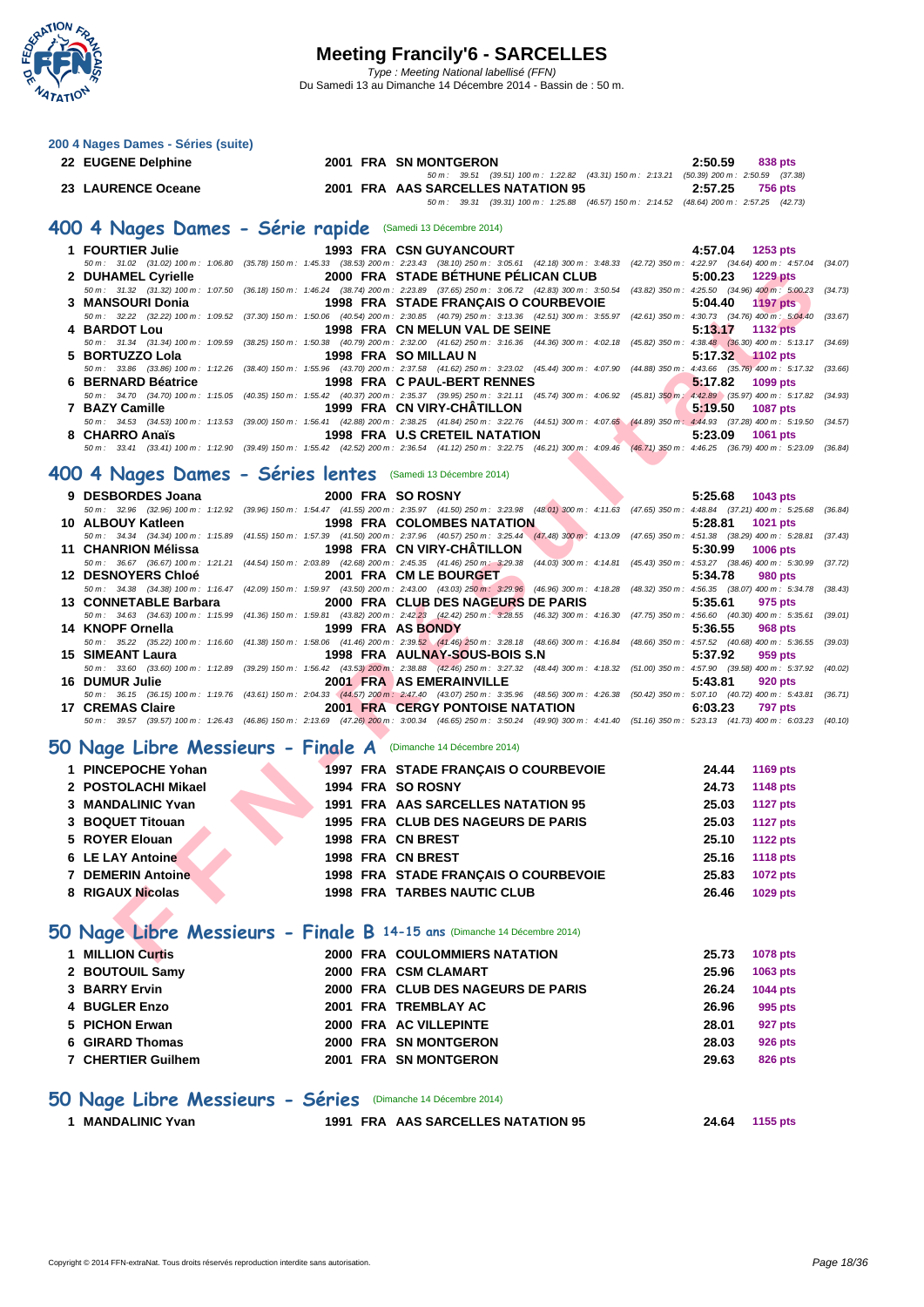

#### **[50 Nage L](http://www.ffnatation.fr/webffn/index.php)ibre Messieurs - Séries (suite)**

| 2 POSTOLACHI Mikael                                          |  | 1994 FRA SO ROSNY                       | 24.71                                | 1150 pts        |
|--------------------------------------------------------------|--|-----------------------------------------|--------------------------------------|-----------------|
| 3 PEMA Pelden                                                |  | <b>1996 FRA CERGY PONTOISE NATATION</b> | 24.76                                | 1146 pts        |
| 4 BOQUET Titouan                                             |  | 1995 FRA CLUB DES NAGEURS DE PARIS      | 24.78                                | 1145 pts        |
| 5 PINCEPOCHE Yohan                                           |  | 1997 FRA STADE FRANÇAIS O COURBEVOIE    | 24.79                                | 1144 pts        |
| 6 LE LAY Antoine                                             |  | 1998 FRA CN BREST                       | 24.89                                | <b>1137 pts</b> |
| 7 ROYER Elouan                                               |  | 1998 FRA CN BREST                       | 25.22                                | <b>1114 pts</b> |
| 7 SALVAN Hadrien                                             |  | <b>1997 FRA ASS SPORTIVE BOUVINES</b>   | 25.22                                | <b>1114 pts</b> |
| 9 CHEVALIER Christophe                                       |  | 1994 FRA AAS SARCELLES NATATION 95      | 25.24                                | <b>1112 pts</b> |
| 10 BENADDAD Ryan                                             |  | 1999 FRA AAS SARCELLES NATATION 95      | 25.26                                | <b>1111 pts</b> |
| <b>11 DEMERIN Antoine</b>                                    |  | 1998 FRA STADE FRANÇAIS O COURBEVOIE    | 25.49                                | <b>1095 pts</b> |
| 11 DA SILVA Anderson                                         |  | 1998 FRA RACING CLUB DE FRANCE WP       | 25.49                                | 1095 pts        |
| <b>13 RIGAUX Nicolas</b>                                     |  | <b>1998 FRA TARBES NAUTIC CLUB</b>      | 25.62                                | <b>1086 pts</b> |
| <b>14 THIBAULT Thomas</b>                                    |  | <b>1998 FRA RSC MONTREUIL</b>           | 25.79                                | 1074 pts        |
| <b>15 RICHTER Neil</b>                                       |  | 1999 FRA AC VILLEPINTE                  | 25.81                                | 1073 pts        |
| 15 SHAHIN Bilal                                              |  | <b>1996 FRA SN MONTGERON</b>            | 25.81                                | 1073 pts        |
| 17 LE CORNIER Adrien                                         |  | 1998 FRA STADE FRANCAIS O COURBEVOIE    | 26.00                                | 1060 pts        |
| 18 UJKA Yoan                                                 |  | 1999 FRA STADE FRANÇAIS O COURBEVOIE    | 26.07                                | 1055 pts        |
| 18 ACHEBOUCHE Samy                                           |  | 1997 FRA USC CONFLANS-STE-HONORINE      | 26.07                                | 1055 pts        |
| 20 BARATGIN Hugues                                           |  | 1999 FRA NEPTUNE CLUB DE FRANCE         | 26.13                                | 1051 pts        |
| 21 BOUTOUIL Samy                                             |  | 2000 FRA CSM CLAMART                    | 26.15                                | 1050 pts        |
| 22 ARONDEL Quentin                                           |  | 1997 FRA AULNAY-SOUS-BOIS S.N           | 26.39                                | 1033 pts        |
| 23 ANGELY Slowan                                             |  | <b>1998 FRA CERGY PONTOISE NATATION</b> | 26.40                                | 1033 pts        |
| 24 FOURNIER Florian                                          |  | 1996 FRA ES NANTERRE                    | 26.47                                | 1028 pts        |
| 25 BARRY Ervin                                               |  | 2000 FRA CLUB DES NAGEURS DE PARIS      | 26.66                                | 1015 pts        |
| <b>26 PACAUD Antoine</b>                                     |  | 1997 FRA RED STAR CLUB CHAMPIGNY        | 26.74                                | 1010 pts        |
| 27 PRUD'HOMME Maxime                                         |  | <b>1998 FRA CERGY PONTOISE NATATION</b> | 26.76                                | 1009 pts        |
| 28 BUGLER Enzo                                               |  | 2001 FRA TREMBLAY AC                    | 26.94                                | 997 pts         |
| 29 MILLION Curtis                                            |  | 2000 FRA COULOMMIERS NATATION           | 27.03                                | 991 pts         |
| 30 BOURSIER Cedric                                           |  | 1998 FRA AAS SARCELLES NATATION 95      | 27.08                                | 987 pts         |
| 31 BASTARD Adrien                                            |  | <b>1997 FRA CERGY PONTOISE NATATION</b> | 27.20                                | 979 pts         |
| 32 MORVAN Léo                                                |  | 1999 FRA NEPTUNE CLUB DE FRANCE         | 27.30                                | 973 pts         |
| 33 NASCIMENTO Diego                                          |  | <b>2000 BRA ASS SPORTIVE BOUVINES</b>   | 27.32                                | 972 pts         |
| 34 SHEN Simon*                                               |  | 1999 CHN SCUF PARIS                     | 27.40                                | <b>966 pts</b>  |
| <b>34 THIBAULT Maxime</b>                                    |  | 1999 FRA RSC MONTREUIL                  | 27.40                                | <b>966 pts</b>  |
| <b>36 BESCHERON Simon</b>                                    |  | 1999 FRA SCUF PARIS                     | 27.53                                | 958 pts         |
| 37 PICHON Erwan                                              |  | 2000 FRA AC VILLEPINTE                  | 27.66                                | 949 pts         |
| 38 GIRARD Thomas                                             |  | 2000 FRA SN MONTGERON                   | 29.13                                | 857 pts         |
| 39 CHERTIER Guilhem                                          |  | 2001 FRA SN MONTGERON                   | 29.37                                | <b>842 pts</b>  |
| --- CHAFFARD Clément                                         |  | <b>1998 FRA CERGY PONTOISE NATATION</b> | <b>DNS</b> dec                       |                 |
| --- LE PAPE Gaël                                             |  | <b>1998 FRA CERGY PONTOISE NATATION</b> | <b>DNS</b> dec                       |                 |
| --- KHALFA Raphael                                           |  | 1997 FRA CN ASNIÈRES                    | <b>DNS</b> dec                       |                 |
|                                                              |  |                                         |                                      |                 |
| 00 Nage Libre Messieurs - Finale A (Samedi 13 Décembre 2014) |  |                                         |                                      |                 |
| 1 COELHO Jordan                                              |  | <b>1992 FRA STADE DE VANVES</b>         | 52.69                                | 1199 pts        |
|                                                              |  |                                         | $50 m$ : $25.74$ $(25.74)$ $100 m$ : | 52.69 (26.95)   |
| 2 AUBRY Flavien                                              |  | <b>1994 FRA U.S CRETEIL NATATION</b>    | 52.74                                | <b>1197 pts</b> |

### 100 Nage Libre Messieurs - Finale A (Samedi 13 Décembre 2014)

| 1 COELHO Jordan      |  | 1992 FRA STADE DE VANVES              |                |       | 52.69                                 | 1199 pts        |  |
|----------------------|--|---------------------------------------|----------------|-------|---------------------------------------|-----------------|--|
|                      |  |                                       |                |       | 50 m: 25.74 (25.74) 100 m: 52.69 (26. |                 |  |
| 2 AUBRY Flavien      |  | <b>1994 FRA U.S CRETEIL NATATION</b>  |                |       | 52.74                                 | <b>1197 pts</b> |  |
|                      |  |                                       | 50 m : 25.75   |       | $(25.75)$ 100 m : 52.74 (26.          |                 |  |
| 3 PIJULET Paul       |  | 1994 FRA AQUA CLUB PONTAULT-ROISSY    |                |       | 52.76                                 | <b>1196 pts</b> |  |
|                      |  |                                       | $50 m$ :       |       | 26.02 (26.02) 100 m : 52.76 (26.      |                 |  |
| 4 DEBAST Benoît      |  | 1989 FRA AAS SARCELLES NATATION 95    |                |       | 53.34                                 | 1176 pts        |  |
|                      |  |                                       | 50 m :         | 26.24 | $(26.24)$ 100 m : 53.34 (27.          |                 |  |
| 5 DERACHE Alexandre  |  | <b>1998 FRA AMIENS METROPOLE NAT.</b> |                |       | 53.59                                 | <b>1167 pts</b> |  |
|                      |  |                                       | $50 m$ : 26.23 |       | $(26.23)$ 100 m : 53.59 (27.          |                 |  |
| 6 BERNARDINI Mathieu |  | 1998 FRA STADE FRANCAIS O COURBEVOIE  |                |       | 53.65                                 | 1165 pts        |  |
|                      |  |                                       | 50 m :         | 26.20 | $(26.20)$ 100 m : 53.65 $(27.4)$      |                 |  |
| 7 PINCEPOCHE Yohan   |  | 1997 FRA STADE FRANÇAIS O COURBEVOIE  |                |       | 54.04                                 | 1152 pts        |  |
|                      |  |                                       |                |       |                                       |                 |  |

|                        |       | 52.69             | 1199 pts        |
|------------------------|-------|-------------------|-----------------|
| $50 m$ :               | 25.74 | $(25.74)$ 100 m : | 52.69 (26.95)   |
|                        |       | 52.74             | <b>1197 pts</b> |
| $50 m$ : 25.75         |       | $(25.75)$ 100 m : | 52.74 (26.99)   |
|                        |       | 52.76             | 1196 pts        |
| $50 m$ : 26.02         |       | $(26.02)$ 100 m : | 52.76 (26.74)   |
|                        |       | 53.34             | <b>1176 pts</b> |
| $50 \text{ m}$ : 26.24 |       | $(26.24)$ 100 m : | 53.34 (27.10)   |
|                        |       | 53.59             | <b>1167 pts</b> |
| $50 \text{ m}$ : 26.23 |       | $(26.23)$ 100 m : | 53.59 (27.36)   |
|                        |       | 53.65             | 1165 pts        |
| $50 m$ : 26.20         |       | $(26.20)$ 100 m : | 53.65 (27.45)   |
|                        |       | 54.04             | <b>1152 pts</b> |
| $50 m$ :               | 26.51 | $(26.51)$ 100 m : | 54.04 (27.53)   |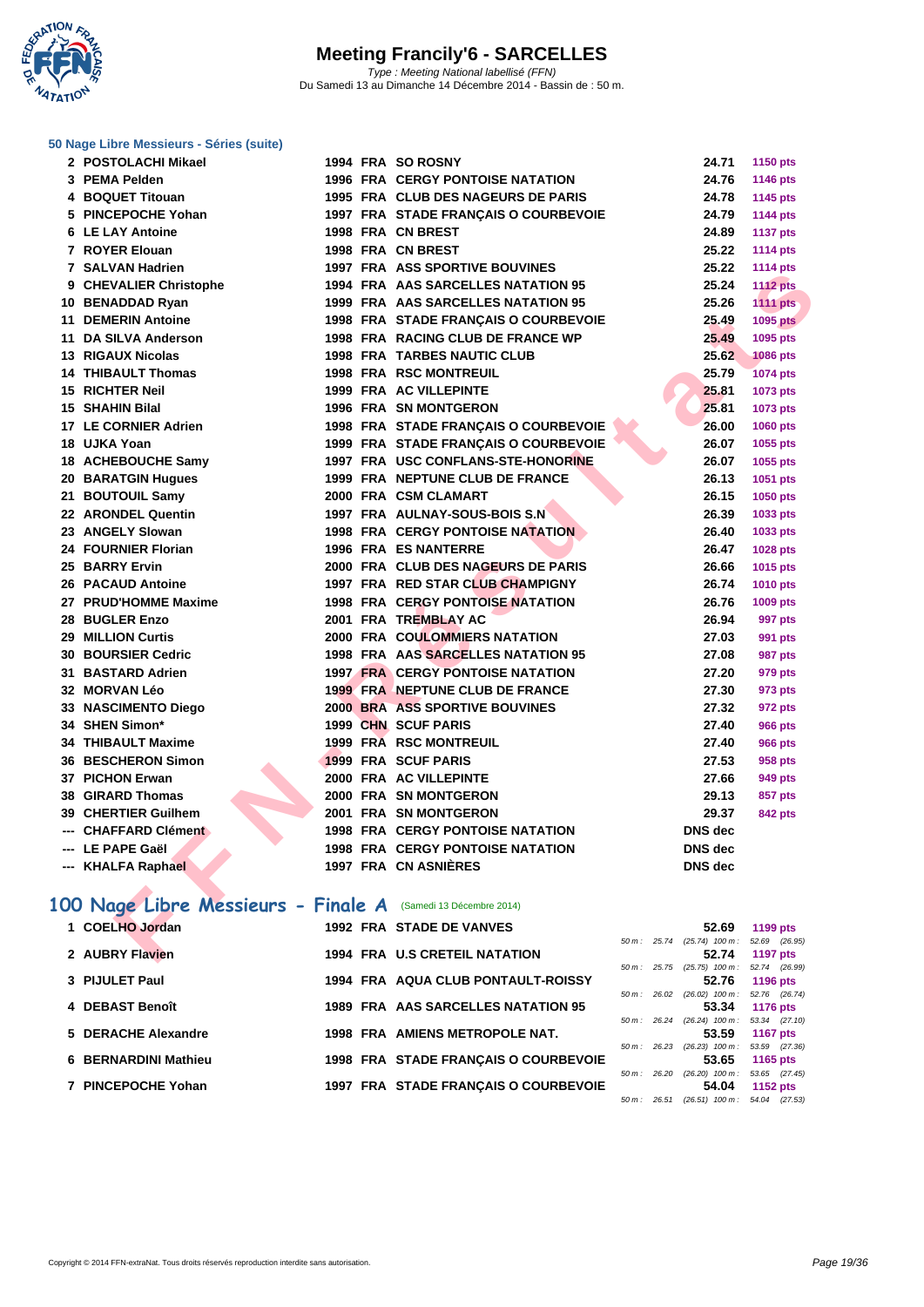

| 100 Nage Libre Messieurs - Finale A (suite)<br>8 ROYER Elouan           | 1998 FRA CN BREST                         |                |                | 55.31<br>50 m: 26.43 (26.43) 100 m: 55.31 (28.88)                 | 1109 pts                                                    |
|-------------------------------------------------------------------------|-------------------------------------------|----------------|----------------|-------------------------------------------------------------------|-------------------------------------------------------------|
| 100 Nage Libre Messieurs - Finale B 14-15 ans (Samedi 13 Décembre 2014) |                                           |                |                |                                                                   |                                                             |
| 1 AUNE Romain                                                           | 2000 FRA AAS SARCELLES NATATION 95        |                |                | 55.33                                                             | <b>1108 pts</b>                                             |
| 2 TESIC Enzo                                                            | 2000 FRA C.N OZOIR-LA-FERRIERE            |                |                | 50 m: 26.97 (26.97) 100 m:<br>56.12                               | 55.33 (28.36)<br>1081 pts                                   |
| 3 BARRY Ervin                                                           | 2000 FRA CLUB DES NAGEURS DE PARIS        |                |                | 50 m: 27.61 (27.61) 100 m: 56.12 (28.51)<br>57.46                 | <b>1037 pts</b>                                             |
| 4 LEFORT-LOUET Gaspard                                                  | 2000 FRA RACING CLUB DE FRANCE WP         |                |                | $50 m$ : 27.48 (27.48) $100 m$ :<br>58.66                         | 57.46 (29.98)<br>998 pts                                    |
| 5 BUGLER Enzo                                                           | 2001 FRA TREMBLAY AC                      |                | 50 m : 28.64   | 59.89                                                             | $(28.64)$ 100 m : 58.66 $(30.02)$<br>959 pts                |
|                                                                         |                                           |                |                | 50 m: 28.80 (28.80) 100 m: 59.89 (31.09)                          |                                                             |
| 6 GIRARD Thomas                                                         | 2000 FRA SN MONTGERON                     | 50 m: 29.58    |                | 1:00.76                                                           | 932 pts<br>(29.58) 100 m: 1:00.76 (31.18)                   |
| <b>7 PICHON Erwan</b>                                                   | 2000 FRA AC VILLEPINTE                    |                | $50 m$ : 29.19 | 1:02.00                                                           | 894 pts<br>$(29.19)$ 100 m : 1:02.00 $(32.81)$              |
| 8 POUSSIN Gaétan                                                        | 2000 FRA C.N OZOIR-LA-FERRIERE            |                |                | 1:02.23<br>$50 \text{ m}$ : 30.20 (30.20) 100 m : 1:02.23 (32.03) | 887 pts                                                     |
| 100 Nage Libre Messieurs - Séries                                       | (Samedi 13 Décembre 2014)                 |                |                |                                                                   |                                                             |
| 1 PIJULET Paul                                                          | 1994 FRA AQUA CLUB PONTAULT-ROISSY        |                |                | 52.43                                                             | <b>1208 pts</b>                                             |
| 2 COELHO Jordan                                                         | 1992 FRA STADE DE VANVES                  | $50 m$ : 25.56 |                | 52.92                                                             | $(25.56)$ 100 m : 52.43 (26.87)                             |
|                                                                         |                                           |                |                | 50 m: 25.58 (25.58) 100 m: 52.92 (27.34)                          | 1191 pts                                                    |
| 3 DERACHE Alexandre                                                     | 1998 FRA AMIENS METROPOLE NAT.            |                | 50 m: 25.86    | 52.98                                                             | 1189 pts<br>$(25.86)$ 100 m : $52.98$ $(27.12)$             |
| 4 DEBAST Benoît                                                         | 1989 FRA AAS SARCELLES NATATION 95        |                |                | 53.22<br>50 m: 26.07 (26.07) 100 m: 53.22 (27.15)                 | <b>1180 pts</b>                                             |
| 5 BERNARDINI Mathieu                                                    | 1998 FRA STADE FRANÇAIS O COURBEVOIE      | 50 m :         |                | 53.57<br>25.97 (25.97) 100 m :                                    | <b>1168 pts</b><br>53.57 (27.60)                            |
| 6 AUBRY Flavien                                                         | 1994 FRA U.S CRETEIL NATATION             |                |                | 53.73                                                             | 1163 pts                                                    |
| 7 PEMA Pelden                                                           | <b>1996 FRA CERGY PONTOISE NATATION</b>   |                |                | $50 m$ : $25.83$ $(25.83)$ $100 m$ : $53.73$ $(27.90)$<br>53.82   | 1159 pts                                                    |
| 8 PINCEPOCHE Yohan                                                      | 1997 FRA STADE FRANÇAIS O COURBEVOIE      |                |                | 50 m: 25.80 (25.80) 100 m: 53.82 (28.02)<br>53.98                 | 1154 pts                                                    |
| 9 CHEVALIER Christophe                                                  | <b>1994 FRA AAS SARCELLES NATATION 95</b> |                | 50 m : 26.70   | $(26.70)$ 100 m :<br>54.19                                        | 53.98 (27.28)<br>1147 pts                                   |
| 10 ROYER Elouan                                                         | 1998 FRA CN BREST                         |                |                | 50 m: 26.35 (26.35) 100 m: 54.19 (27.84)<br>54.34                 | 1142 pts                                                    |
|                                                                         |                                           |                |                | $50 m$ : $26.42$ $(26.42)$ $100 m$ :                              | 54.34 (27.92)                                               |
| 11 CACCIOTTOLO Sacha                                                    | 1996 FRA STADE FRANÇAIS O COURBEVOIE      |                |                | 54.53<br>50 m: 26.41 (26.41) 100 m: 54.53 (28.12)                 | 1135 pts                                                    |
| <b>DEMERIN Antoine</b><br>11                                            | 1998 FRA STADE FRANÇAIS O COURBEVOIE      |                |                | 54.53<br>50 m: 26.74 (26.74) 100 m: 54.53 (27.79)                 | 1135 pts                                                    |
| 13 POSTOLACHI Mikael                                                    | 1994 FRA SO ROSNY                         |                |                | 54.59<br>50 m: 26.48 (26.48) 100 m: 54.59 (28.11)                 | 1133 pts                                                    |
| 14 FUCHS Roman                                                          | 1998 FRA AMIENS METROPOLE NAT.            |                |                | 54.83                                                             | 1125 pts<br>50 m: 26.72 (26.72) 100 m: 54.83 (28.11)        |
| 15 BENADDAD Ryan                                                        | 1999 FRA AAS SARCELLES NATATION 95        |                |                | 54.92                                                             | <b>1122 pts</b>                                             |
| <b>16 TRILLAT Léo</b>                                                   | 1998 FRA CN POISSY                        |                |                | 55.11                                                             | 50 m: 26.50 (26.50) 100 m: 54.92 (28.42)<br><b>1115 pts</b> |
| 17 MARTIN Clément                                                       | 1999 FRA CNO ST-GERMAIN-EN-LAYE           |                |                | 50 m: 27.27 (27.27) 100 m: 55.11 (27.84)<br>55.63                 | 1098 pts                                                    |
| <b>18 RIGAUX Nicolas</b>                                                | <b>1998 FRA TARBES NAUTIC CLUB</b>        |                |                | 50 m: 27.19 (27.19) 100 m:<br>55.73                               | 55.63 (28.44)<br>1094 pts                                   |
| 19 DA SILVA Anderson                                                    | 1998 FRA RACING CLUB DE FRANCE WP         |                |                | 50 m: 27.25 (27.25) 100 m:<br>55.84                               | 55.73 (28.48)<br>1091 pts                                   |
| 20 UJKA Yoan                                                            | 1999 FRA STADE FRANÇAIS O COURBEVOIE      |                |                | $50 m$ : $26.82$ $(26.82)$ $100 m$ :<br>55.90                     | 55.84 (29.02)<br>1089 pts                                   |
|                                                                         | 1998 FRA CN BREST                         |                |                | 50 m: 26.98 (26.98) 100 m:                                        | 55.90 (28.92)                                               |
| 21 LE LAY Antoine                                                       |                                           |                |                | 56.05<br>50 m: 27.23 (27.23) 100 m:                               | 1084 pts<br>56.05 (28.82)                                   |
| 22 AUNE Romain                                                          | 2000 FRA AAS SARCELLES NATATION 95        |                |                | 56.15<br>50 m: 27.06 (27.06) 100 m: 56.15 (29.09)                 | 1080 pts                                                    |
| 23 SHAHIN Bilal                                                         | <b>1996 FRA SN MONTGERON</b>              |                |                | 56.21<br>50 m: 27.04 (27.04) 100 m:                               | 1078 pts<br>56.21 (29.17)                                   |
| 24 BELLAY Mathieu                                                       | 1997 FRA AAS SARCELLES NATATION 95        |                |                | 56.24<br>50 m: 27.74 (27.74) 100 m: 56.24 (28.50)                 | 1077 pts                                                    |
| 25 TESIC Enzo                                                           | 2000 FRA C.N OZOIR-LA-FERRIERE            |                |                | 56.41                                                             | <b>1072 pts</b><br>50 m: 27.78 (27.78) 100 m: 56.41 (28.63) |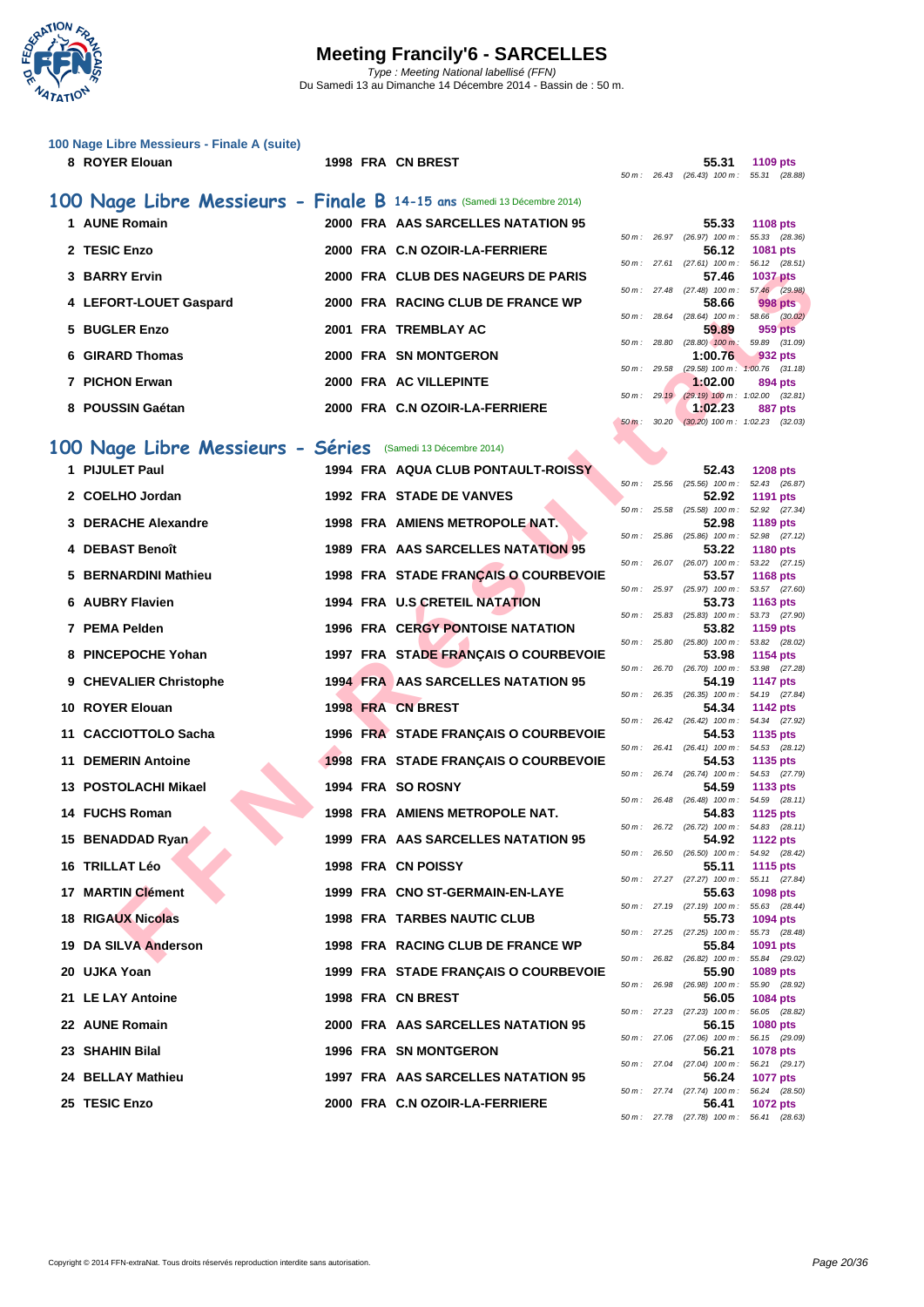

| 100 Nage Libre Messieurs - Séries (suite) |                                      |          |                |                                           |                                                             |
|-------------------------------------------|--------------------------------------|----------|----------------|-------------------------------------------|-------------------------------------------------------------|
| 26 SALVAN Hadrien                         | 1997 FRA ASS SPORTIVE BOUVINES       |          |                | 56.43                                     | 1071 pts<br>50 m: 27.63 (27.63) 100 m: 56.43 (28.80)        |
| 27 RENOUVIN Lorenzo                       | 1998 FRA STADE FRANÇAIS O COURBEVOIE |          | 50 m : 26.94   | 56.55                                     | 1067 pts<br>(26.94) 100 m: 56.55 (29.61)                    |
| <b>28 FOURTIER Florentin</b>              | <b>1996 FRA CSN GUYANCOURT</b>       |          |                | 57.28                                     | 1043 pts                                                    |
| 29 CHENITI Anis                           | 1999 FRA CN POISSY                   |          |                | 50 m: 27.79 (27.79) 100 m:<br>57.36       | 57.28 (29.49)<br>1040 pts                                   |
| <b>30 LEGOUT Antoine</b>                  | 1998 FRA AMIENS METROPOLE NAT.       |          |                | $50 m$ : 27.62 (27.62) $100 m$ :<br>57.46 | 57.36 (29.74)<br>1037 pts                                   |
| 31 ZITOUNI Fares                          | 1999 FRA AMIENS METROPOLE NAT.       |          |                | 50 m: 28.01 (28.01) 100 m:<br>57.63       | 57.46 (29.45)<br><b>1032 pts</b>                            |
| 32 NOYON Alexandre                        | 1997 FRA CN MELUN VAL DE SEINE       |          | 50 m: 28.04    | 57.71                                     | $(28.04)$ 100 m : 57.63 $(29.59)$<br><b>1029 pts</b>        |
| 33 ACHEBOUCHE Samy                        | 1997 FRA USC CONFLANS-STE-HONORINE   |          |                | 57.87                                     | 50 m: 27.82 (27.82) 100 m: 57.71 (29.89)<br>1024 pts        |
|                                           |                                      |          |                |                                           | 50 m: 27.84 (27.84) 100 m: 57.87 (30.03)                    |
| <b>34 RASLE Clément</b>                   | <b>1996 FRA CN ASNIERES</b>          |          |                | 57.98                                     | <b>1020 pts</b><br>50 m: 27.81 (27.81) 100 m: 57.98 (30.17) |
| 35 LE CORNIER Adrien                      | 1998 FRA STADE FRANÇAIS O COURBEVOIE |          | $50 m$ : 26.54 | 58.02<br>$(26.54)$ 100 m :                | 1019 pts<br>58.02 (31.48)                                   |
| 36 GERMAIN Alexandre                      | 1998 FRA C.N OZOIR-LA-FERRIERE       |          |                | 58.08<br>50 m; 27.97 (27.97) 100 m:       | <b>1017 pts</b><br>58.08 (30.11)                            |
| <b>37 CHASSEVENT Owen</b>                 | 1999 FRA CN MELUN VAL DE SEINE       | $50 m$ : |                | 58.35<br>28.35 (28.35) 100 m :            | 1008 pts<br>58.35 (30.00)                                   |
| 38 ARONDEL Quentin                        | 1997 FRA AULNAY-SOUS-BOIS S.N        |          |                | 58.37                                     | 1008 pts                                                    |
| 39 SIOU Anthony                           | 1998 FRA CN BREST                    |          | 50 m: 27.28    | $(27.28)$ 100 m :<br>58.45                | 58.37 (31.09)<br>1005 pts                                   |
| 40 FOUCHER Gabriel                        | 1999 FRA CN ASNIERES                 |          |                | 58.51                                     | 50 m: 28.75 (28.75) 100 m: 58.45 (29.70)<br>1003 pts        |
| 41 LEFORT-LOUET Gaspard                   | 2000 FRA RACING CLUB DE FRANCE WP    |          | $50 m$ : 28.09 | $(28.09)$ 100 m :<br>58.53                | 58.51 (30.42)<br>1003 pts                                   |
| 42 RICHTER Neil                           | 1999 FRA AC VILLEPINTE               |          |                | 50 m: 28.45 (28.45) 100 m:<br>58.85       | 58.53 (30.08)<br>992 pts                                    |
| 43 SAHBANI Sami                           | 1999 FRA COLOMBES NATATION           |          | 50 m: 27.98    | $(27.98)$ 100 m :<br>59.05                | 58.85 (30.87)<br><b>986 pts</b>                             |
| 44 ROUBIOL Titouan                        | 1997 FRA AQUA CLUB PONTAULT-ROISSY   |          | 50 m: 28.00    | 59.30                                     | (28.00) 100 m: 59.05 (31.05)<br>978 pts                     |
| 45 SAIDI Mehdi                            | 1999 FRA CLUB DES NAGEURS DE PARIS   |          |                | 50 m: 27.81 (27.81) 100 m:<br>59.46       | 59.30 (31.49)<br>973 pts                                    |
| 46 BARRY Ervin                            | 2000 FRA CLUB DES NAGEURS DE PARIS   |          |                | 59.49                                     | 50 m: 28.40 (28.40) 100 m: 59.46 (31.06)<br>972 pts         |
|                                           |                                      |          |                |                                           | 50 m: 28.57 (28.57) 100 m: 59.49 (30.92)                    |
| 47 FOENIX BLONDEL Thomas                  | 1999 FRA CN MELUN VAL DE SEINE       |          | 50 m: 29.01    | 59.57<br>$(29.01)$ 100 m :                | 969 pts<br>59.57 (30.56)                                    |
| 48 BENAZET Julien                         | 1999 FRA CN MELUN VAL DE SEINE       |          |                | 59.83                                     | 961 pts<br>50 m: 28.27 (28.27) 100 m: 59.83 (31.56)         |
| 49 BUGLER Enzo                            | 2001 FRA TREMBLAY AC                 |          | 50 m: 29.34    | 1:00.04                                   | 955 pts<br>(29.34) 100 m: 1:00.04 (30.70)                   |
| 50 GRADEL Thibault                        | 2000 FRA CLUB DES NAGEURS DE PARIS   |          | 50 m: 29.31    | 1:00.16                                   | 951 pts<br>(29.31) 100 m: 1:00.16 (30.85)                   |
| 51 NASCIMENTO Diego                       | 2000 BRA ASS SPORTIVE BOUVINES       |          |                | 1:00.55                                   | 939 pts<br>50 m: 29.44 (29.44) 100 m: 1:00.55 (31.11)       |
| 52 SONDEREGGER Lucas                      | 2000 FRA CLUB DES NAGEURS DE PARIS   |          |                | 1:00.65                                   | 936 pts<br>50 m: 29.30 (29.30) 100 m: 1:00.65 (31.35)       |
| 53 PICHON Erwan                           | 2000 FRA AC VILLEPINTE               |          |                | 1:01.18                                   | 919 pts                                                     |
| 54 BERTE Adrien                           | 1998 FRA CN MELUN VAL DE SEINE       |          |                | 1:01.37                                   | 50 m: 29.73 (29.73) 100 m: 1:01.18 (31.45)<br>913 pts       |
| 55 GIRARD Thomas                          | 2000 FRA SN MONTGERON                |          |                | 1:02.08                                   | 50 m: 29.46 (29.46) 100 m: 1:01.37 (31.91)<br>892 pts       |
| 56 BARTH Basile                           | 2000 FRA LES SQUALES DE CHATOU       |          | 50 m : 29.57   | 1:02.10                                   | $(29.57)$ 100 m : 1:02.08 $(32.51)$<br>891 pts              |
| 57 SAUTEREAU Vincent                      | 2000 FRA COULIS NATATION             |          |                | 1:02.39                                   | 50 m: 30.10 (30.10) 100 m: 1:02.10 (32.00)<br>883 pts       |
| 58 POUSSIN Gaétan                         | 2000 FRA C.N OZOIR-LA-FERRIERE       |          |                | 1:02.43                                   | 50 m: 29.71 (29.71) 100 m: 1:02.39 (32.68)<br>881 pts       |
| 59 SAHBANI Ellias                         | 2001 FRA COLOMBES NATATION           |          |                | 1:03.11                                   | 50 m: 29.86 (29.86) 100 m: 1:02.43 (32.57)<br>861 pts       |
| 60 PAWLICKI Dylan                         | 2000 FRA AC VILLEPINTE               |          |                | 1:03.32                                   | 50 m : 30.05 (30.05) 100 m : 1:03.11 (33.06)<br>855 pts     |
| 61 EL KABBAJ Hassan                       | 2001 FRA CERGY PONTOISE NATATION     |          |                | 1:04.44                                   | 50 m: 30.46 (30.46) 100 m: 1:03.32 (32.86)<br>822 pts       |
|                                           |                                      |          |                |                                           |                                                             |

| $50 m$ : | 27.63 | $(27.63)$ 100 m :             | 56.43                    | (28.80)        |
|----------|-------|-------------------------------|--------------------------|----------------|
| $50 m$ : | 26.94 | 56.55<br>$(26.94)$ 100 m :    | 1067 pts                 | (29.61)        |
|          |       | 57.28                         | 56.55<br>1043 pts        |                |
| $50 m$ : | 27.79 | $(27.79)$ 100 m :             | 57.28                    | (29.49)        |
| $50 m$ : | 27.62 | 57.36<br>$(27.62)$ 100 m :    | 1040 pts<br>57.36        | (29.74)        |
|          |       | 57.46                         | <b>1037 pts</b>          |                |
| $50 m$ : | 28.01 | $(28.01)$ 100 m :             | 57.46                    | (29.45)        |
| $50 m$ : | 28.04 | 57.63<br>$(28.04)$ 100 m :    | <b>1032 pts</b>          | 57.63 (29.59)  |
|          |       | 57.71                         | <b>1029 pts</b>          |                |
| $50 m$ : | 27.82 | $(27.82)$ 100 m :             | 57.71                    | (29.89)        |
| $50 m$ : | 27.84 | 57.87<br>$(27.84)$ 100 m:     | 1024 pts<br>57.87        | (30.03)        |
|          |       | 57.98                         | <b>1020 pts</b>          |                |
| $50 m$ : | 27.81 | (27.81)<br>$100 m$ :<br>58.02 | 57.98                    | (30.17)        |
| $50 m$ : | 26.54 | $(26.54)$ 100 m :             | <b>1019 pts</b><br>58.02 | (31.48)        |
|          |       | 58.08                         | 1017 pts                 |                |
| $50 m$ : | 27.97 | (27.97)<br>100 m :            | 58.08                    | (30.11)        |
| $50 m$ : | 28.35 | 58.35<br>$(28.35)$ 100 m :    | <b>1008 pts</b><br>58.35 | (30.00)        |
|          |       | 58.37                         | <b>1008 pts</b>          |                |
| $50m$ :  | 27.28 | $(27.28)$ 100 m :<br>58.45    | 58.37                    | (31.09)        |
| $50 m$ : | 28.75 | $(28.75)$ 100 m :             | 1005 pts<br>58.45        | (29.70)        |
|          |       | 58.51                         | 1003 pts                 |                |
| $50 m$ : | 28.09 | $(28.09)$ 100 m :<br>58.53    | 58.51<br>1003 pts        | (30.42)        |
| $50 m$ : | 28.45 | $(28.45)$ 100 m :             | 58.53                    | (30.08)        |
|          |       | 58.85                         | 992 pts                  |                |
| $50 m$ : | 27.98 | $(27.98)$ 100 m :<br>59.05    | 58.85<br><b>986 pts</b>  | (30.87)        |
| $50 m$ : | 28.00 | $(28.00)$ 100 m :             | 59.05                    | (31.05)        |
|          |       | 59.30                         | 978 pts                  |                |
| $50 m$ : | 27.81 | $(27.81)$ 100 m :<br>59.46    | 59.30<br>973 pts         | (31.49)        |
| 50 m :   | 28.40 | $(28.40)$ 100 m :             | 59.46                    | (31.06)        |
|          | 28.57 | 59.49                         | 972 pts                  |                |
| $50 m$ : |       | $(28.57)$ 100 m :<br>59.57    | 59.49<br><b>969 pts</b>  | (30.92)        |
| $50 m$ : | 29.01 | $(29.01)$ 100 m :             | 59.57                    | (30.56)        |
| $50 m$ : | 28.27 | 59.83<br>(28.27) 100 m :      | 961<br>59.83             | pts<br>(31.56) |
|          |       | 1:00.04                       | 955 pts                  |                |
| $50 m$ : | 29.34 | (29.34) 100 m :               | 1:00.04                  | (30.70)        |
| $50 m$ : | 29.31 | 1:00.16<br>(29.31) 100 m :    | 951 pts<br>1:00.16       | (30.85)        |
|          |       | 1:00.55                       | 939 pts                  |                |
| $50 m$ : | 29.44 | (29.44) 100 m :               | 1:00.55                  | (31.11)        |
| 50 m :   | 29.30 | 1:00.65<br>$(29.30)$ 100 m :  | 936 pts<br>1:00.65       | (31.35)        |
|          |       | 1:01.18                       | 919 pts                  |                |
| 50 m :   | 29.73 | $(29.73) 100 m$ :             | 1:01.18                  | (31.45)        |
| $50 m$ : | 29.46 | 1:01.37<br>$(29.46)$ 100 m :  | 913 pts<br>1:01.37       | (31.91)        |
|          |       | 1:02.08                       | 892 pts                  |                |
| $50 m$ : | 29.57 | (29.57) 100 m :<br>1:02.10    | 1:02.08<br>891 pts       | (32.51)        |
| $50 m$ : | 30.10 | $(30.10) 100 m$ :             | 1:02.10                  | (32.00)        |
|          |       | 1:02.39                       | <b>883 pts</b>           |                |
| $50 m$ : | 29.71 | (29.71) 100 m :<br>1:02.43    | 1:02.39<br>881           | (32.68)<br>pts |
| $50 m$ : | 29.86 | (29.86) 100 m:                | 1:02.43                  | (32.57)        |
|          |       | 1:03.11                       | <b>861 pts</b>           |                |
| $50 m$ : | 30.05 | $(30.05)$ 100 m :<br>1:03.32  | 1:03.11<br>855 pts       | (33.06)        |
| $50 m$ : | 30.46 | $(30.46)$ 100 m :             | 1:03.32                  | (32.86)        |
|          |       | 1:04.44                       | 822 pts                  |                |
| $50 m$ : | 30.26 | $(30.26)$ 100 m :             | 1:04.44                  | (34.18)        |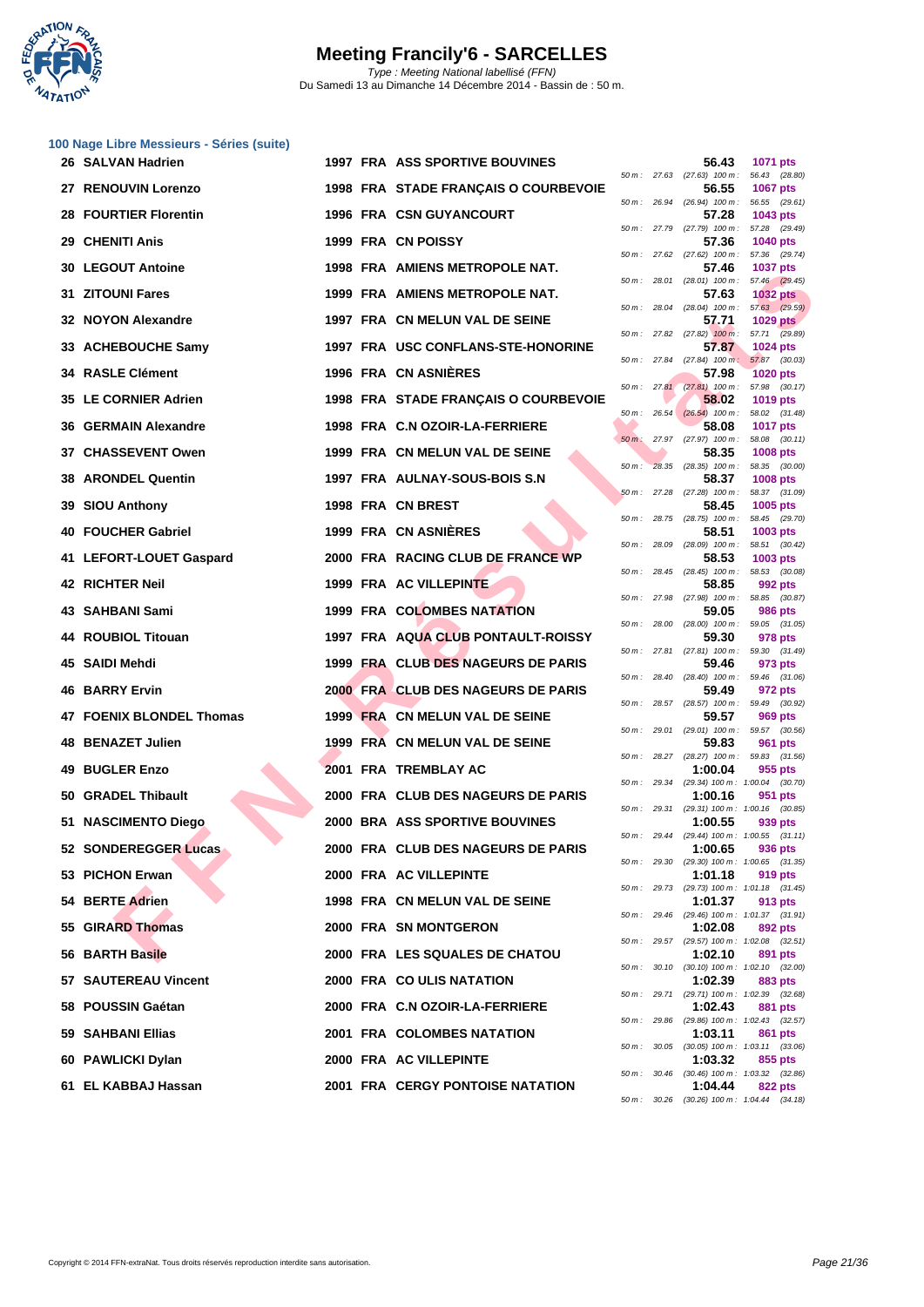

| <b>100 Nago Elbro Mossicars Corlos (Sallo)</b>                            |  |                                                                                                                                     |                |                                                       |
|---------------------------------------------------------------------------|--|-------------------------------------------------------------------------------------------------------------------------------------|----------------|-------------------------------------------------------|
| 62 CHERTIER Guilhem                                                       |  | 2001 FRA SN MONTGERON                                                                                                               | 1:05.30        | 797 pts                                               |
| 63 SAUTEREAU Benjamin                                                     |  | 1997 FRA COULIS NATATION                                                                                                            | 1:05.93        | 50 m: 30.78 (30.78) 100 m: 1:05.30 (34.52)<br>779 pts |
| <b>64 ALLOUCHE Firasse</b>                                                |  | 2001 FRA COULIS NATATION                                                                                                            | 1:13.04        | 50 m: 31.03 (31.03) 100 m: 1:05.93 (34.90)<br>591 pts |
|                                                                           |  |                                                                                                                                     |                | 50 m: 33.21 (33.21) 100 m: 1:13.04 (39.83)            |
| --- PANNIER Anthony                                                       |  | 1988 FRA AAS SARCELLES NATATION 95                                                                                                  | <b>DNS</b> dec |                                                       |
|                                                                           |  |                                                                                                                                     |                |                                                       |
| 200 Nage Libre Messieurs - Finale A (Dimanche 14 Décembre 2014)           |  |                                                                                                                                     |                |                                                       |
| 1 DEBAST Benoît                                                           |  | 1989 FRA AAS SARCELLES NATATION 95<br>50 m: 27.07 (27.07) 100 m: 55.41 (28.34) 150 m: 1:24.04 (28.63) 200 m: 1:53.01 (28.97)        | 1:53.01        | $1243$ pts                                            |
| 2 PIELOWSKI Krzysztof                                                     |  | 1991 POL CO SAINT-DIZIER NATATION                                                                                                   | 1:55.30        | <b>1202 pts</b>                                       |
| 3 BERNARDINI Mathieu                                                      |  | 50 m: 27.06 (27.06) 100 m: 56.81 (29.75) 150 m: 1:26.02 (29.21) 200 m: 1:55.30 (29.28)<br>1998 FRA STADE FRANÇAIS O COURBEVOIE      | 1:55.33        | <b>1202 pts</b>                                       |
|                                                                           |  | 50 m: 27.36 (27.36) 100 m: 56.63 (29.27) 150 m: 1:26.51 (29.88) 200 m: 1:55.33 (28.82)                                              |                |                                                       |
| 4 CARDEY Léo                                                              |  | 1996 FRA U.S CRETEIL NATATION<br>50 m : 27.09 (27.09) 100 m : 56.75 (29.66) 150 m : 1:26.37 (29.62) 200 m : 1:55.40 (29.03)         | 1:55.40        | <b>1200 pts</b>                                       |
| 5 DERACHE Alexandre                                                       |  | 1998 FRA AMIENS METROPOLE NAT.                                                                                                      | 1:55.61        | <b>1197 pts</b>                                       |
| 6 ROYER Elouan                                                            |  | 50 m: 27.45 (27.45) 100 m: 56.61 (29.16) 150 m: 1:26.79 (30.18) 200 m: 1:55.61 (28.82)                                              | 1:56.43        |                                                       |
|                                                                           |  | 1998 FRA CN BREST<br>50 m: 27.71 (27.71) 100 m: 57.29 (29.58) 150 m: 1:27.28 (29.99) 200 m: 1:56.43 (29.15)                         |                | 1182 pts                                              |
| 7 FUCHS Roman                                                             |  | 1998 FRA AMIENS METROPOLE NAT.                                                                                                      | 1:59.39        | <b>1131 pts</b>                                       |
| 8 CACCIOTTOLO Sacha                                                       |  | 50 m : 28.42 (28.42) 100 m : 57.96 (29.54) 150 m : 1:28.86 (30.90) 200 m : 1:59.39 (30.53)<br>1996 FRA STADE FRANÇAIS O COURBEVOIE  | 1:59.54        | 1129 pts                                              |
|                                                                           |  | 50 m: 27.70 (27.70) 100 m: 57.83 (30.13) 150 m: 1:28.45 (30.62) 200 m: 1:59.54 (31.09)                                              |                |                                                       |
| 200 Nage Libre Messieurs - Finale B 14-15 ans (Dimanche 14 Décembre 2014) |  |                                                                                                                                     |                |                                                       |
| 1 AUNE Romain                                                             |  | 2000 FRA AAS SARCELLES NATATION 95                                                                                                  | 1:59.76        | 1125 $pts$                                            |
|                                                                           |  | 50 m: 27.30 (27.30) 100 m: 57.02 (29.72) 150 m: 1:28.14 (31.12) 200 m: 1:59.76 (31.62)                                              |                |                                                       |
| 2 BOUTOUIL Samy                                                           |  | 2000 FRA CSM CLAMART                                                                                                                | 2:01.19        | <b>1101 pts</b>                                       |
| <b>3 MILLION Curtis</b>                                                   |  | 50 m: 27.72 (27.72) 100 m: 57.94 (30.22) 150 m: 1:29.24 (31.30) 200 m: 2:01.19 (31.95)<br><b>2000 FRA COULOMMIERS NATATION</b>      | 2:07.29        | 1001 pts                                              |
|                                                                           |  | 50 m: 29.00 (29.00) 100 m: 1:00.56 (31.56) 150 m: 1:33.88 (33.32) 200 m: 2:07.29 (33.41)                                            |                |                                                       |
| 4 GIRARD Thomas                                                           |  | 2000 FRA SN MONTGERON<br>50 m : 30.06 (30.06) 100 m : 1:03.34 (33.28) 150 m : 1:37.51 (34.17) 200 m : 2:12.40 (34.89)               | 2:12.40        | 920 pts                                               |
| 5 AITKACI Carl                                                            |  | 2001 FRA STADE FRANÇAIS O COURBEVOIE                                                                                                | 2:12.53        | 918 pts                                               |
| 6 ZEINATY Paul                                                            |  | $50 m$ : 30.10 (30.10) 100 m: 1:03.48 (33.38) 150 m: 1:37.97 (34.49) 200 m: 2:12.53 (34.56)<br>2001 FRA STADE FRANÇAIS O COURBEVOIE | 2:12.72        | 915 pts                                               |
|                                                                           |  | 50 m: 30.69 (30.69) 100 m: 1:04.05 (33.36) 150 m: 1:38.65 (34.60) 200 m: 2:12.72 (34.07)                                            |                |                                                       |
| 7 POUMAREDE Julien                                                        |  | 2001 FRA CN ST-MICHEL-SUR-ORGE<br>50 m: 31.55 (31.55) 100 m: 1:06.61 (35.06) 150 m: 1:43.77 (37.16) 200 m: 2:18.83 (35.06)          | 2:18.83        | 824 pts                                               |
| 8 PAWLICKI Dylan                                                          |  | 2000 FRA AC VILLEPINTE                                                                                                              | 2:19.25        | 818 pts                                               |
|                                                                           |  | 50 m: 31.78 (31.78) 100 m: 1:06.50 (34.72) 150 m: 1:42.56 (36.06) 200 m: 2:19.25 (36.69)                                            |                |                                                       |
| 200 Nage Libre Messieurs - Séries (Dimanche 14 Décembre 2014)             |  |                                                                                                                                     |                |                                                       |
| 1 DEBAST Benoît                                                           |  | 1989 FRA AAS SARCELLES NATATION 95                                                                                                  | 1:55.08        | <b>1206 pts</b>                                       |
|                                                                           |  | 50 m: 27.58 (27.58) 100 m: 56.77 (29.19) 150 m: 1:26.15 (29.38) 200 m: 1:55.08 (28.93)                                              |                |                                                       |
| 2 BERNARDINI Mathieu                                                      |  | 1998 FRA STADE FRANÇAIS O COURBEVOIE<br>50 m: 27.91 (27.91) 100 m: 57.16 (29.25) 150 m: 1:26.78 (29.62) 200 m: 1:55.37 (28.59)      | 1:55.37        | <b>1201 pts</b>                                       |
| <b>DERACHE Alexandre</b>                                                  |  | 1998 FRA AMIENS METROPOLE NAT.                                                                                                      | 1:55.41        | <b>1200 pts</b>                                       |
| 4 CARDEY Léo                                                              |  | 50 m: 27.40 (27.40) 100 m: 56.54 (29.14) 150 m: 1:26.21<br>1996 FRA U.S CRETEIL NATATION                                            | 1:56.63        | (29.67) 200 m: 1:55.41 (29.20)<br>1179 pts            |
|                                                                           |  | 50 m : 26.92 (26.92) 100 m : 56.06 (29.14) 150 m : 1:26.55                                                                          |                | $(30.49)$ 200 m : 1:56.63 $(30.08)$                   |
| 5 ROYER Elouan                                                            |  | 1998 FRA CN BREST<br>50 m: 27.58 (27.58) 100 m: 57.45 (29.87) 150 m: 1:27.11 (29.66) 200 m: 1:56.87 (29.76)                         | 1:56.87        | 1175 pts                                              |
| 6 PIELOWSKI Krzysztof                                                     |  | 1991 POL CO SAINT-DIZIER NATATION                                                                                                   | 1:57.02        | <b>1172 pts</b>                                       |
|                                                                           |  | 50 m: 27.99 (27.99) 100 m: 57.97 (29.98) 150 m: 1:28.06 (30.09) 200 m: 1:57.02 (28.96)                                              |                |                                                       |
| 7 FUCHS Roman                                                             |  | 1998 FRA AMIENS METROPOLE NAT.                                                                                                      | 1:57.29        | <b>1167 pts</b>                                       |

| 2 BOUTOUIL Samy         |  |  |  |                                                                         |                                                                 |                                      |         |                                                                                                                                                                                                                                                                                                                                                                                                                                                                                                                                                                                                                                                                                                                                                                                                                                                                                  |
|-------------------------|--|--|--|-------------------------------------------------------------------------|-----------------------------------------------------------------|--------------------------------------|---------|----------------------------------------------------------------------------------------------------------------------------------------------------------------------------------------------------------------------------------------------------------------------------------------------------------------------------------------------------------------------------------------------------------------------------------------------------------------------------------------------------------------------------------------------------------------------------------------------------------------------------------------------------------------------------------------------------------------------------------------------------------------------------------------------------------------------------------------------------------------------------------|
|                         |  |  |  |                                                                         |                                                                 |                                      |         |                                                                                                                                                                                                                                                                                                                                                                                                                                                                                                                                                                                                                                                                                                                                                                                                                                                                                  |
| <b>3 MILLION Curtis</b> |  |  |  |                                                                         |                                                                 |                                      | 2:07.29 |                                                                                                                                                                                                                                                                                                                                                                                                                                                                                                                                                                                                                                                                                                                                                                                                                                                                                  |
|                         |  |  |  |                                                                         |                                                                 |                                      |         |                                                                                                                                                                                                                                                                                                                                                                                                                                                                                                                                                                                                                                                                                                                                                                                                                                                                                  |
| 4 GIRARD Thomas         |  |  |  |                                                                         |                                                                 |                                      | 2:12.40 | 920 pts                                                                                                                                                                                                                                                                                                                                                                                                                                                                                                                                                                                                                                                                                                                                                                                                                                                                          |
|                         |  |  |  |                                                                         |                                                                 |                                      |         |                                                                                                                                                                                                                                                                                                                                                                                                                                                                                                                                                                                                                                                                                                                                                                                                                                                                                  |
| 5 AITKACI Carl          |  |  |  |                                                                         |                                                                 |                                      |         | 918 pts                                                                                                                                                                                                                                                                                                                                                                                                                                                                                                                                                                                                                                                                                                                                                                                                                                                                          |
|                         |  |  |  |                                                                         |                                                                 |                                      |         |                                                                                                                                                                                                                                                                                                                                                                                                                                                                                                                                                                                                                                                                                                                                                                                                                                                                                  |
| 6 ZEINATY Paul          |  |  |  |                                                                         |                                                                 |                                      |         | 915 pts                                                                                                                                                                                                                                                                                                                                                                                                                                                                                                                                                                                                                                                                                                                                                                                                                                                                          |
|                         |  |  |  |                                                                         |                                                                 |                                      |         |                                                                                                                                                                                                                                                                                                                                                                                                                                                                                                                                                                                                                                                                                                                                                                                                                                                                                  |
| 7 POUMAREDE Julien      |  |  |  |                                                                         |                                                                 |                                      | 2:18.83 | 824 pts                                                                                                                                                                                                                                                                                                                                                                                                                                                                                                                                                                                                                                                                                                                                                                                                                                                                          |
|                         |  |  |  |                                                                         |                                                                 |                                      |         |                                                                                                                                                                                                                                                                                                                                                                                                                                                                                                                                                                                                                                                                                                                                                                                                                                                                                  |
| 8 PAWLICKI Dylan        |  |  |  |                                                                         |                                                                 |                                      |         | 818 pts                                                                                                                                                                                                                                                                                                                                                                                                                                                                                                                                                                                                                                                                                                                                                                                                                                                                          |
|                         |  |  |  |                                                                         |                                                                 |                                      |         |                                                                                                                                                                                                                                                                                                                                                                                                                                                                                                                                                                                                                                                                                                                                                                                                                                                                                  |
|                         |  |  |  | 2000 FRA CSM CLAMART<br>2000 FRA SN MONTGERON<br>2000 FRA AC VILLEPINTE | 2000 FRA COULOMMIERS NATATION<br>2001 FRA CN ST-MICHEL-SUR-ORGE | 2001 FRA STADE FRANÇAIS O COURBEVOIE |         | 50 m : 27.30 (27.30) 100 m : 57.02 (29.72) 150 m : 1:28.14 (31.12) 200 m : 1:59.76 (31.62)<br>$2:01.19$ 1101 pts<br>50 m: 27.72 (27.72) 100 m: 57.94 (30.22) 150 m: 1:29.24 (31.30) 200 m: 2:01.19 (31.95)<br>1001 pts<br>50 m: 29.00 (29.00) 100 m: 1:00.56 (31.56) 150 m: 1:33.88 (33.32) 200 m: 2:07.29 (33.41)<br>50 m · 30.06 (30.06) 100 m · 1:03.34 (33.28) 150 m · 1:37.51 (34.17) 200 m · 2:12.40 (34.89)<br>2001 FRA STADE FRANÇAIS O COURBEVOIE 2:12.53<br>50 m: 30.10 (30.10) 100 m: 1:03.48 (33.38) 150 m: 1:37.97 (34.49) 200 m: 2:12.53 (34.56)<br>2:12.72<br>50 m: 30.69 (30.69) 100 m: 1:04.05 (33.36) 150 m: 1:38.65 (34.60) 200 m: 2:12.72 (34.07)<br>50 m : 31.55 (31.55) 100 m : 1:06.61 (35.06) 150 m : 1:43.77 (37.16) 200 m : 2:18.83 (35.06)<br>2:19.25<br>50 m : 31.78 (31.78) 100 m : 1:06.50 (34.72) 150 m : 1:42.56 (36.06) 200 m : 2:19.25 (36.69) |

### **200 Nage Libre Messieurs - Séries** (Dimanche 14 Décembre 2014)

| 1 DEBAST Benoît      |  | 1989 FRA AAS SARCELLES NATATION 95 1:55.08 1206 pts                                                                                                                                                                                         |  |
|----------------------|--|---------------------------------------------------------------------------------------------------------------------------------------------------------------------------------------------------------------------------------------------|--|
|                      |  | 50 m: 27.58 (27.58) 100 m: 56.77 (29.19) 150 m: 1:26.15 (29.38) 200 m: 1:55.08 (28.93)                                                                                                                                                      |  |
| 2 BERNARDINI Mathieu |  | 1998 FRA STADE FRANÇAIS O COURBEVOIE 1:55.37 1201 pts                                                                                                                                                                                       |  |
|                      |  | 50 m: 27.91 (27.91) 100 m: 57.16 (29.25) 150 m: 1:26.78 (29.62) 200 m: 1:55.37 (28.59)                                                                                                                                                      |  |
| 3 DERACHE Alexandre  |  | 1998 FRA AMIENS METROPOLE NAT. 1:55.41 1200 pts                                                                                                                                                                                             |  |
|                      |  |                                                                                                                                                                                                                                             |  |
|                      |  | 3 DERACHE Alexandre<br>4 CARDEY Léo<br>1998 FRA AMIENS METROPOLE NAT.<br>5 m: 27.40 (27.40) 100m: 56.54 (29.14) 150m: 1:26.21 (29.67) 200m: 1:55.41 (29.20)<br>1996 FRA U.S CRETEIL NATATION<br>5 ROYER Elouan<br>1998 FRA CN BREST<br>6 PI |  |
|                      |  |                                                                                                                                                                                                                                             |  |
|                      |  |                                                                                                                                                                                                                                             |  |
|                      |  |                                                                                                                                                                                                                                             |  |
|                      |  |                                                                                                                                                                                                                                             |  |
|                      |  | 50 m: 27.99 (27.99) 100 m: 57.97 (29.98) 150 m: 1:28.06 (30.09) 200 m: 1:57.02 (28.96)                                                                                                                                                      |  |
|                      |  |                                                                                                                                                                                                                                             |  |
| 7 FUCHS Roman        |  | 1998 FRA AMIENS METROPOLE NAT. 1:57.29 1167 pts                                                                                                                                                                                             |  |
|                      |  | 50 m: 27.75 (27.75) 100 m: 57.18 (29.43) 150 m: 1:27.33 (30.15) 200 m: 1:57.29 (29.96)                                                                                                                                                      |  |
| 8 M'RABET Talal      |  | 1987 TUN STADE FRANÇAIS O COURBEVOIE 1:57.74 1160 pts                                                                                                                                                                                       |  |
|                      |  | 50 m: 27.99 (27.99) 100 m: 58.37 (30.38) 150 m: 1:27.65 (29.28) 200 m: 1:57.74 (30.09)                                                                                                                                                      |  |
| 9 CACCIOTTOLO Sacha  |  | 1996 FRA STADE FRANÇAIS O COURBEVOIE 1:58.30 1150 pts                                                                                                                                                                                       |  |
|                      |  | 50 m: 27.65 (27.65) 100 m: 57.51 (29.86) 150 m: 1:27.95 (30.44) 200 m: 1:58.30 (30.35)                                                                                                                                                      |  |
| 10 PINCEPOCHE Yohan  |  | 1997 FRA STADE FRANÇAIS O COURBEVOIE 1:59.87 1123 pts                                                                                                                                                                                       |  |
|                      |  | 50 m: 27.80 (27.80) 100 m: 58.07 (30.27) 150 m: 1:29.45 (31.38) 200 m: 1:59.87 (30.42)                                                                                                                                                      |  |
| 11 RENOUVIN Lorenzo  |  | 1998 FRA STADE FRANÇAIS O COURBEVOIE 1:59.91 1122 pts                                                                                                                                                                                       |  |
|                      |  | 50 m: 28.27 (28.27) 100 m: 58.60 (30.33) 150 m: 1:29.50 (30.90) 200 m: 1:59.91 (30.41)                                                                                                                                                      |  |
| 12 SALVAN Hadrien    |  | 1997 FRA ASS SPORTIVE BOUVINES 2:02.14 1085 pts                                                                                                                                                                                             |  |
|                      |  | 50 m: 28.29 (28.29) 100 m: 59.81 (31.52) 150 m: 1:31.99 (32.18) 200 m: 2:02.14 (30.15)                                                                                                                                                      |  |
|                      |  |                                                                                                                                                                                                                                             |  |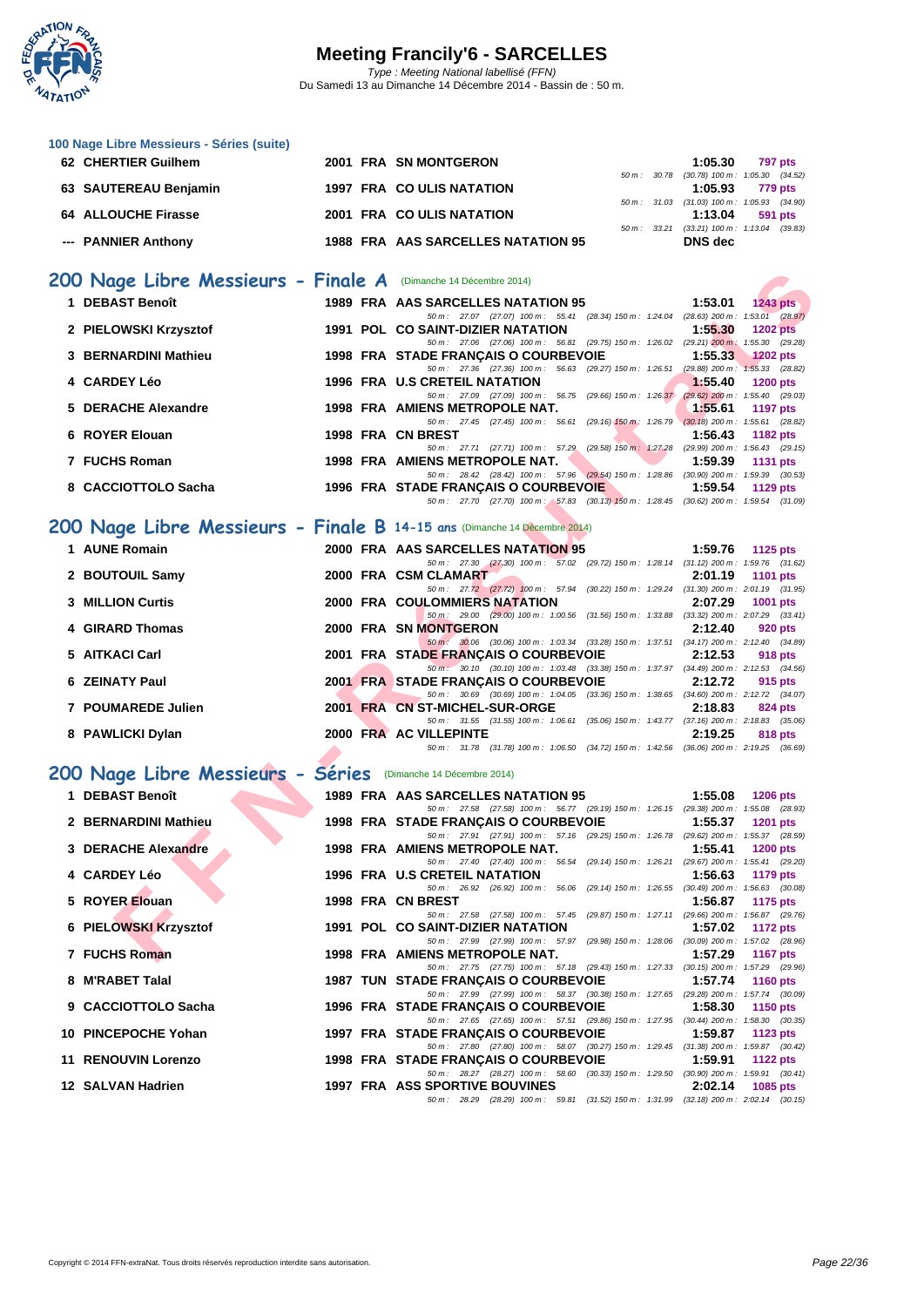

|     | 200 Nage Libre Messieurs - Séries (suite) |  |                                                                                                                                                                                                                            |                                                           |
|-----|-------------------------------------------|--|----------------------------------------------------------------------------------------------------------------------------------------------------------------------------------------------------------------------------|-----------------------------------------------------------|
|     | <b>13 CHENITI Anis</b>                    |  | 1999 FRA CN POISSY<br>50 m: 28.80 (28.80) 100 m: 1:00.01 (31.21) 150 m: 1:31.50 (31.49) 200 m: 2:02.27 (30.77)                                                                                                             | 2:02.27<br>1083 pts                                       |
|     | <b>14 ZITOUNI Fares</b>                   |  | 1999 FRA AMIENS METROPOLE NAT.                                                                                                                                                                                             | 2:02.66<br>1076 pts                                       |
|     | <b>15 TOURE Brice</b>                     |  | 50 m: 29.16 (29.16) 100 m: 1:00.03 (30.87) 150 m: 1:31.77 (31.74) 200 m: 2:02.66 (30.89)<br>1997 FRA STADE FRANÇAIS O COURBEVOIE<br>50 m: 28.32 (28.32) 100 m: 59.58 (31.26) 150 m: 1:31.25 (31.67) 200 m: 2:02.69 (31.44) | 2:02.69<br>1076 pts                                       |
|     | 16 AUNE Romain                            |  | 2000 FRA AAS SARCELLES NATATION 95<br>50 m : 28.46 (28.46) 100 m : 1:00.08 (31.62) 150 m : 1:32.86 (32.78) 200 m : 2:02.79 (29.93)                                                                                         | 2:02.79<br>1074 pts                                       |
|     | 17 BENADDAD Ryan                          |  | 1999 FRA AAS SARCELLES NATATION 95                                                                                                                                                                                         | 2:03.35<br>1065 pts                                       |
|     | 18 MARTIN Clément                         |  | 50 m: 27.48 (27.48) 100 m: 58.71 (31.23) 150 m: 1:30.45 (31.74) 200 m: 2:03.35 (32.90)<br>1999 FRA CNO ST-GERMAIN-EN-LAYE                                                                                                  | 2:03.36<br><b>1065 pts</b>                                |
|     | 19 BOUTOUIL Samy                          |  | 50 m : 28.25 (28.25) 100 m : 58.96 (30.71) 150 m : 1:31.62 (32.66) 200 m : 2:03.36 (31.74)<br>2000 FRA CSM CLAMART                                                                                                         | 2:03.55<br>1061 pts                                       |
|     | 20 THIBAULT Thomas                        |  | 50 m: 28.99 (28.99) 100 m: 59.41 (30.42) 150 m: 1:31.47 (32.06) 200 m: 2:03.55 (32.08)<br><b>1998 FRA RSC MONTREUIL</b><br>50 m: 28.13 (28.13) 100 m: 59.05 (30.92) 150 m: 1:31.12 (32.07) 200 m: 2:03.90 (32.78)          | 2:03.90<br>1056 pts                                       |
|     | 21 CHEVALIER Christophe                   |  | 1994 FRA AAS SARCELLES NATATION 95                                                                                                                                                                                         | 2:04.36<br>1048 pts                                       |
|     | 22 LEGOUT Antoine                         |  | 50 m: 28.76 (28.76) 100 m: 1:01.05 (32.29) 150 m: 1:33.22 (32.17) 200 m: 2:04.36 (31.14)<br>1998 FRA AMIENS METROPOLE NAT.                                                                                                 | 2:05.08<br>1036 pts                                       |
|     | 23 TESIC Enzo                             |  | 50 m: 30.10 (30.10) 100 m: 1:01.35 (31.25) 150 m: 1:33.83 (32.48) 200 m: 2:05.08 (31.25)<br>2000 FRA C.N OZOIR-LA-FERRIERE                                                                                                 | 2:05.18<br>1035 pts                                       |
|     | <b>24 PACAUD Antoine</b>                  |  | 50 m: 28.61 (28.61) 100 m: 1:00.90 (32.29) 150 m: 1:33.70 (32.80) 200 m: 2:05.18 (31.48)<br>1997 FRA RED STAR CLUB CHAMPIGNY                                                                                               | 2:05.70<br>1026 pts                                       |
|     | 25 ROUBIOL Titouan                        |  | 50 m: 28.67 (28.67) 100 m: 1:00.46 (31.79) 150 m: 1:32.96 (32.50) 200 m: 2:05.70 (32.74)<br>1997 FRA AQUA CLUB PONTAULT-ROISSY                                                                                             | 2:06.66<br>1011 pts                                       |
|     | 26 DUPUY Louan                            |  | 50 m: 28.85 (28.85) 100 m: 1:00.05 (31.20) 150 m: 1:33.45 (33.40) 200 m: 2:06.66 (33.21)<br>2000 FRA CERGY PONTOISE NATATION                                                                                               | 2:07.43<br>998 pts                                        |
|     | 27 MORVAN Léo                             |  | 50 m: 29.47 (29.47) 100 m: 1:01.22 (31.75) 150 m: 1:34.50 (33.28) 200 m: 2:07.43 (32.93)<br>1999 FRA NEPTUNE CLUB DE FRANCE                                                                                                | 2:07.70<br>994 pts                                        |
| 28. | <b>GERMAIN Alexandre</b>                  |  | 50 m: 29.92 (29.92) 100 m: 1:02.33 (32.41) 150 m: 1:36.30 (33.97) 200 m: 2:07.70 (31.40)<br>1998 FRA C.N OZOIR-LA-FERRIERE                                                                                                 | 2:08.00<br>989 pts                                        |
| 29  | <b>MILLION Curtis</b>                     |  | 50 m : 29.72 (29.72) 100 m : 1:02.15 (32.43) 150 m : 1:34.93 (32.78) 200 m : 2:08.00 (33.07)<br>2000 FRA COULOMMIERS NATATION                                                                                              | 2:08.64<br>979 pts                                        |
|     | <b>30 BOURSIER Cedric</b>                 |  | 50 m: 30.27 (30.27) 100 m: 1:02.94 (32.67) 150 m: 1:36.24 (33.30) 200 m: 2:08.64 (32.40)<br>1998 FRA AAS SARCELLES NATATION 95                                                                                             | 2:09.98<br>958 pts                                        |
|     | 31 ZEINATY Paul                           |  | 50 m : 28.72 (28.72) 100 m : 1:01.35 (32.63) 150 m : 1:35.56 (34.21) 200 m : 2:09.98 (34.42)<br>2001 FRA STADE FRANÇAIS O COURBEVOIE                                                                                       | 2:12.23<br>923 pts                                        |
|     | 32 AITKACI Carl                           |  | 50 m : 30.40 (30.40) 100 m : 1:04.06 (33.66) 150 m : 1:38.49 (34.43) 200 m : 2:12.23 (33.74)<br>2001 FRA STADE FRANÇAIS O COURBEVOIE                                                                                       | 2:12.46<br>919 pts                                        |
|     | 33 GIRARD Thomas                          |  | 50 m: 31.13 (31.13) 100 m: 1:04.74 (33.61) 150 m: 1:40.01 (35.27) 200 m: 2:12.46 (32.45)<br><b>2000 FRA SN MONTGERON</b>                                                                                                   | 2:13.92<br>897 pts                                        |
|     | 34 BESCHERON Simon                        |  | 50 m: 30.42 (30.42) 100 m: 1:03.53 (33.11) 150 m: 1:39.50 (35.97) 200 m: 2:13.92 (34.42)<br>1999 FRA SCUF PARIS                                                                                                            | 2:13.93<br>897 pts                                        |
|     | 35 TREMBLAY Raphaël                       |  | 50 m: 30.47 (30.47) 100 m: 1:03.87 (33.40) 150 m: 1:39.42 (35.55) 200 m: 2:13.93 (34.51)<br>1999 FRA NEPTUNE CLUB DE FRANCE                                                                                                | 2:14.38<br>890 pts                                        |
|     | 36 BENDRIMIA Axel                         |  | 50 m: 29.49 (29.49) 100 m: 1:03.74 (34.25) 150 m: 1:39.25 (35.51) 200 m: 2:14.38 (35.13)<br>1998 FRA CN ST-MICHEL-SUR-ORGE                                                                                                 | 2:14.81<br>884 pts                                        |
|     | 37 SHEN Simon*                            |  | 50 m : 29.18 (29.18) 100 m : 1:02.86 (33.68) 150 m : 1:38.74 (35.88) 200 m : 2:14.81 (36.07)<br>1999 CHN SCUF PARIS                                                                                                        | 2:14.95<br>881 pts                                        |
|     | 38 LE PAPE Gaël<br>$\rightarrow$          |  | 50 m: 30.51 (30.51) 100 m: 1:04.22 (33.71) 150 m: 1:40.06 (35.84) 200 m: 2:14.95 (34.89)<br><b>1998 FRA CERGY PONTOISE NATATION</b>                                                                                        | 2:15.87<br>868 pts                                        |
|     | 39 AMARA Othman                           |  | 50 m: 30.50 (30.50) 100 m: 1:04.49 (33.99) 150 m: 1:40.77 (36.28) 200 m: 2:15.87 (35.10)<br>2001 FRA RACING CLUB DE FRANCE WP                                                                                              | 2:16.04<br>865 pts                                        |
|     | <b>40 NASCIMENTO Diego</b>                |  | 50 m : 30.12 (30.12) 100 m : 1:04.21 (34.09) 150 m : 1:39.87 (35.66) 200 m : 2:16.04 (36.17)<br><b>2000 BRA ASS SPORTIVE BOUVINES</b>                                                                                      | 2:17.59<br>842 pts                                        |
|     | 41 PAWLICKI Dylan                         |  | 50 m: 31.36 (31.36) 100 m: 1:05.69 (34.33) 150 m: 1:41.86 (36.17) 200 m: 2:17.59 (35.73)<br>2000 FRA AC VILLEPINTE                                                                                                         | 2:18.26<br>832 pts                                        |
|     | 42 POUMAREDE Julien                       |  | 50 m : 30.96 (30.96) 100 m : 1:05.57 (34.61) 150 m : 1:41.76 (36.19) 200 m : 2:18.26 (36.50)<br>2001 FRA CN ST-MICHEL-SUR-ORGE<br>50 m : 31.18 (31.18) 100 m : 1:06.94 (35.76) 150 m : 1:45.38                             | 2:22.85<br>766 pts<br>$(38.44)$ 200 m : 2:22.85 $(37.47)$ |
|     | 43 GERMAIN-HIDALGO Arthur                 |  | 2001 FRA NEPTUNE CLUB DE FRANCE<br>50 m: 32.64 (32.64) 100 m: 1:09.08 (36.44) 150 m: 1:47.57 (38.49) 200 m: 2:24.94 (37.37)                                                                                                | 2:24.94<br>737 pts                                        |
|     | --- BARATGIN Hugues                       |  | 1999 FRA NEPTUNE CLUB DE FRANCE                                                                                                                                                                                            | <b>DSQ Da</b>                                             |
|     | --- SIOU Anthony                          |  | 1998 FRA CN BREST                                                                                                                                                                                                          | <b>DNS</b> dec                                            |
|     | --- LE CORNIER Adrien                     |  | 1998 FRA STADE FRANÇAIS O COURBEVOIE                                                                                                                                                                                       | <b>DNS</b> dec                                            |
|     | --- PANNIER Anthony                       |  | 1988 FRA AAS SARCELLES NATATION 95                                                                                                                                                                                         | <b>DNS</b> dec                                            |
|     | --- PIJULET Paul                          |  | 1994 FRA AQUA CLUB PONTAULT-ROISSY                                                                                                                                                                                         | <b>DNS</b> dec                                            |

### **400 Nage Libre Messieurs - Série rapide** (Samedi 13 Décembre 2014)

1 DEBAST Benoît 1304 pts<br>50 m : 27.48 (27.48) 100 m : 56.32 (28.84) 150 m : 1:25.19 (28.87) 200 m : 1:54.55 (29.36) 250 m : 22.409 (20.31) 353.60 (27.48) 100 m : 56.32 (28.48) 150 m : 1:25.19 (28.48) 160 m : 56.32 (28.48)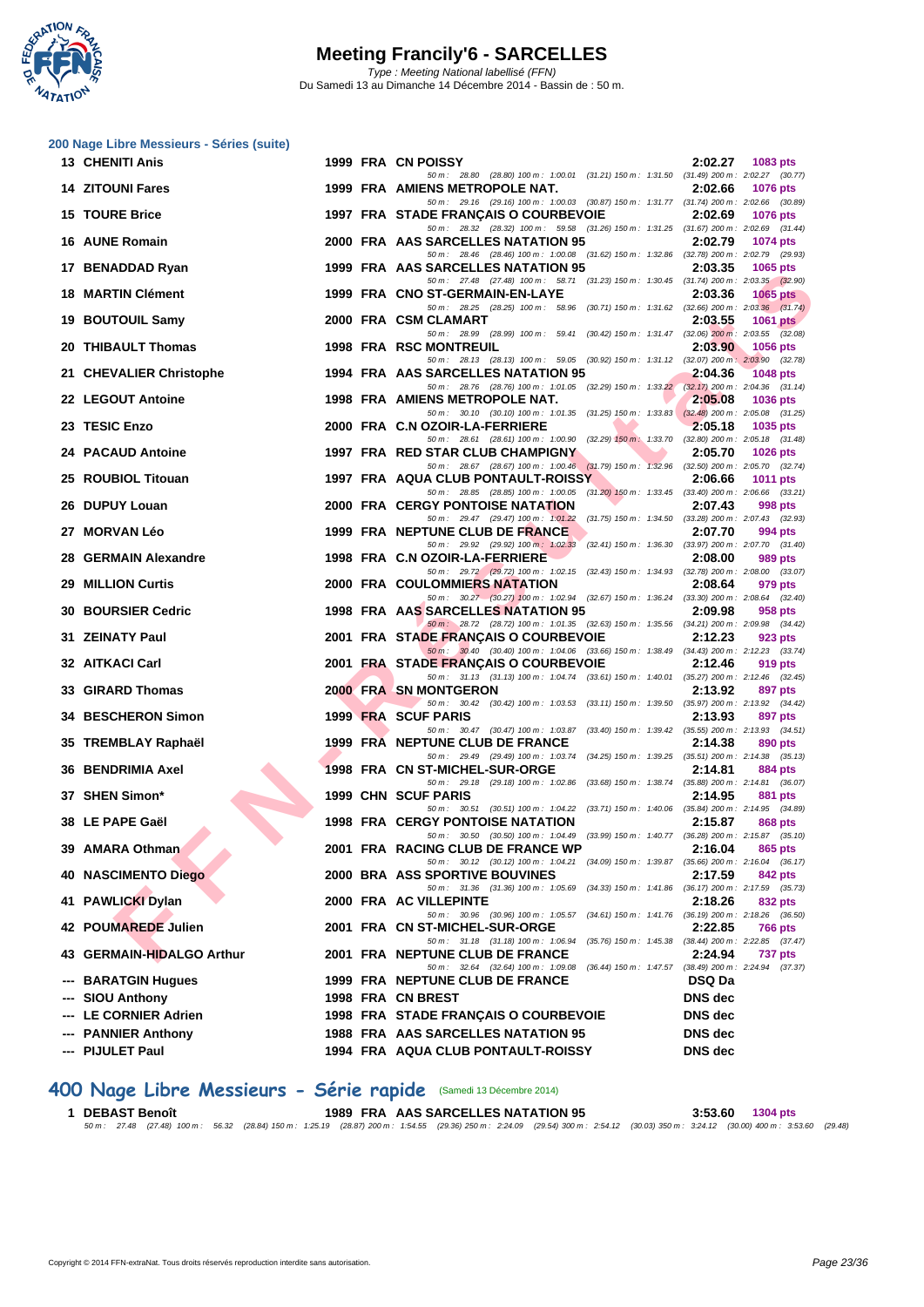

#### **[400 Nage](http://www.ffnatation.fr/webffn/index.php) Libre Messieurs - Série rapide (suite)**

| 2 PANNIER Anthony                                                                           | 1988 FRA AAS SARCELLES NATATION 95 |                                | $3:53.67$ 1304 pts                                                                                                                                                                           |
|---------------------------------------------------------------------------------------------|------------------------------------|--------------------------------|----------------------------------------------------------------------------------------------------------------------------------------------------------------------------------------------|
|                                                                                             |                                    |                                | 50 m : 27.38 (27.38) 100 m : 56.87 (29.49) 150 m : 1:26.13 (29.26) 200 m : 1:55.88 (29.75) 250 m : 2:25.35 (29.47) 300 m : 2:55.31 (29.96) 350 m : 3:25.19 (29.88) 400 m : 3:53.67 (28.48)   |
|                                                                                             |                                    |                                | $3:56.31$ 1280 pts                                                                                                                                                                           |
|                                                                                             |                                    |                                | 50 m: 27.86 (27.86) 100 m: 57.58 (29.72) 150 m: 1:27.33 (29.75) 200 m: 1:57.21 (29.88) 250 m: 2:27.06 (29.85) 300 m: 2:57.01 (29.95) 350 m: 3:27.12 (30.11) 400 m: 3:56.31 (29.19)           |
| 4 DERACHE Alexandre                                                                         |                                    | 1998 FRA AMIENS METROPOLE NAT. | 4:06.76 1187 pts                                                                                                                                                                             |
|                                                                                             |                                    |                                | 50 m: 28.05 (28.05) 100 m: 58.89 (30.84) 150 m: 1:30.19 (31.30) 200 m: 2:01.73 (31.54) 250 m: 2:33.50 (31.77) 300 m: 3:04.94 (31.44) 350 m: 3:36.47 (31.53) 400 m: 4:06.76 (30.29)           |
| 6 FUCHS Roman                                                                               |                                    | 1998 FRA AMIENS METROPOLE NAT. | 4:08.53 1172 pts                                                                                                                                                                             |
|                                                                                             |                                    |                                | 50 m: 28.45 (28.45) 100 m: 1:00.22 (31.77) 150 m: 1:31.74 (31.52) 200 m: 2:03.74 (32.00) 250 m: 2:34.79 (31.05) 300 m: 3:06.54 (31.75) 350 m: 3:37.97 (31.43) 400 m: 4:08.53 (30.56)         |
| 8 BERNARDINI Mathieu 1998 FRA STADE FRANCAIS O COURBEVOIE 4:09.22 1166 pts                  |                                    |                                |                                                                                                                                                                                              |
|                                                                                             |                                    |                                | 50 m : 28.85 (28.85) 100 m : 1:00.49 (31.64) 150 m : 1:32.85 (32.36) 200 m : 2:04.69 (31.84) 250 m : 2:36.95 (32.26) 300 m : 3:08.51 (31.56) 350 m : 3:40.29 (31.78) 400 m : 4:09.22 (28.93) |
| 9 COELHO Jordan <b>San American</b> Studies                                                 | 1992 FRA STADE DE VANVES           |                                | $4:10.07$ 1159 pts                                                                                                                                                                           |
|                                                                                             |                                    |                                | 50 m: 28.29 (28.29) 100 m: 59.90 (31.61) 150 m: 1:31.96 (32.06) 200 m: 2:04.35 (32.39) 250 m: 2:36.10 (31.75) 300 m: 3:08.31 (32.21) 350 m: 3:39.61 (31.30) 400 m: 4:10.07 (30.46)           |
| 15 CACCIOTTOLO Sacha         1996 FRA STADE FRANCAIS O COURBEVOIE       4:16.12  1107 pts / |                                    |                                |                                                                                                                                                                                              |
|                                                                                             |                                    |                                | 50 m; 31.36 (31.36) 100 m; 1:02.71 (31.35) 150 m; 1:35.12 (32.41) 200 m; 2:07.16 (32.04) 250 m; 2:39.30 (32.14) 300 m; 3:11.35 (32.05) 350 m; 3:43.87 (32.52) 400 m; 4:16.12 (32.25)         |

#### $(31.36) 100 \text{ m}: 1:02.71$   $(31.35) 150 \text{ m}: 1:35.12$   $(32.41) 200 \text{ m}: 2:07.16$   $(32.04) 250 \text{ m}: 2:39.30$   $(32.14) 300 \text{ m}: 3:11.35$   $(32.05) 350 \text{ m}: 3:43.87$   $(32.52)$ **400 Nage Libre Messieurs - Séries lentes** (Samedi 13 Décembre 2014)

| <b>DEIVIAU/DINI MANIICA</b>                                                                                                                                                          |                               | <b>1990 TIVA STADET IVANGAIS O COUNDEVOIL</b>                                                                                                                                                                                        |                                                        |                          | 7.VJ.ZZ<br>כוע טטוו        |         |
|--------------------------------------------------------------------------------------------------------------------------------------------------------------------------------------|-------------------------------|--------------------------------------------------------------------------------------------------------------------------------------------------------------------------------------------------------------------------------------|--------------------------------------------------------|--------------------------|----------------------------|---------|
|                                                                                                                                                                                      |                               | 50 m: 28.85 (28.85) 100 m: 1:00.49 (31.64) 150 m: 1:32.85 (32.36) 200 m: 2:04.69 (31.84) 250 m: 2:36.95 (32.26) 300 m: 3:08.51 (31.56) 350 m: 3:40.29 (31.78) 400 m: 4:09.22 (28.93)                                                 |                                                        |                          |                            |         |
| 9 COELHO Jordan                                                                                                                                                                      |                               | 1992 FRA STADE DE VANVES<br>50 m: 28.29 (28.29) 100 m: 59.90 (31.61) 150 m: 1:31.96 (32.06) 200 m: 2:04.35 (32.39) 250 m: 2:36.10 (31.75) 300 m: 3:08.31 (32.21) 350 m: 3:39.61 (31.30) 400 m: 4:10.07 (30.46)                       |                                                        |                          | 4:10.07<br>1159 $pts$      |         |
| 15 CACCIOTTOLO Sacha                                                                                                                                                                 |                               | <b>1996 FRA STADE FRANCAIS O COURBEVOIE</b>                                                                                                                                                                                          |                                                        |                          | 4:16.12<br><b>1107 pts</b> |         |
|                                                                                                                                                                                      |                               | 50 m: 31.36 (31.36) 100 m: 1:02.71 (31.35) 150 m: 1:35.12 (32.41) 200 m: 2:07.16 (32.04) 250 m: 2:39.30 (32.14) 300 m: 3:11.35 (32.05) 350 m: 3:43.87 (32.52) 400 m: 4:16.12 (32.25)                                                 |                                                        |                          |                            |         |
|                                                                                                                                                                                      |                               |                                                                                                                                                                                                                                      |                                                        |                          |                            |         |
| 00 Nage Libre Messieurs - Séries lentes (Samedi 13 Décembre 2014)                                                                                                                    |                               |                                                                                                                                                                                                                                      |                                                        |                          |                            |         |
| 5 BERRY Théo                                                                                                                                                                         |                               | 1997 FRA AQUA VALLÉE-DE-CHEVREUSE                                                                                                                                                                                                    |                                                        |                          | 4:08.09 1176 pts           |         |
|                                                                                                                                                                                      |                               | 50 m : 28.77 (28.77) 100 m : 59.28 (30.51) 150 m : 1:30.96 (31.68) 200 m : 2:03.15 (32.19) 250 m : 2:35.47 (32.32) 300 m : 3:07.34 (31.87) 350 m : 3:38.96 (31.62) 400 m : 4:08.09 (29.13)                                           |                                                        |                          |                            |         |
| 7 ROYER Elouan                                                                                                                                                                       |                               | 1998 FRA CN BREST                                                                                                                                                                                                                    |                                                        |                          | 4:09.01<br><b>1168 pts</b> |         |
|                                                                                                                                                                                      |                               | 50 m: 28.89 (28.89) 100 m: 1:00.13 (31.24) 150 m: 1:31.62 (31.49) 200 m: 2:03.84 (32.22) 250 m: 2:35.29 (31.45) 300 m: 3:07.19 (31.90) 350 m: 3:38.72 (31.53) 400 m: 4:09.01 (30.29)                                                 |                                                        |                          |                            |         |
|                                                                                                                                                                                      |                               | 50 m : 29.07 (29.07) 100 m : 1:00.50 (31.43) 150 m : 1:32.36 (31.86) 200 m : 2:04.21 (31.85) 250 m : 3:36.01 (31.80) 300 m : 3:08.56 (32.55) 350 m : 3:41.17 (32.61) 400 m : 4:13.27 (32.10)                                         |                                                        |                          | 4:13.27<br><b>1131 pts</b> |         |
| 11 SIOU Anthony                                                                                                                                                                      |                               | 1998 FRA CN BREST                                                                                                                                                                                                                    | <b>Contract Contract Contract Contract</b>             | $\overline{\phantom{a}}$ | 4:13.80<br>1127 pts        |         |
|                                                                                                                                                                                      |                               | 50 m: 29.22 (29.22) 100 m: 1:00.62 (31.40) 150 m: 1:32.78 (32.16) 200 m: 2:04.98 (32.20) 250 m: 2:37.14 (32.16) 300 m: 3:09.74 (32.60) 350 m: 3:42.15 (32.41) 400 m: 4:13.80 (31.65)                                                 |                                                        |                          |                            |         |
| 12 ZITOUNI Fares                                                                                                                                                                     |                               | 1999 FRA AMIENS METROPOLE NAT.                                                                                                                                                                                                       |                                                        |                          | 4:14.12<br>1124 pts        |         |
|                                                                                                                                                                                      |                               | 50 m : 28.77 (28.77) 100 m : 1:00.77 (32.00) 150 m : 1:33.10 (32.33) 200 m : 2:05.92 (32.82) 250 m : 2:38.12 (32.20) 300 m : 3:11.01 (32.89) 350 m : 3:43.40 (32.39) 400 m : 4:14.12 (30.72)                                         |                                                        |                          |                            |         |
| 13   CARDEY Léo                                                                                                                                                                      |                               | 1996 FRA U.S CRETEIL NATATION                                                                                                                                                                                                        | <b>The Committee of the Committee of the Committee</b> |                          | 4:14.55<br><b>1121 pts</b> |         |
| 14 RENOUVIN Lorenzo                                                                                                                                                                  |                               | 50 m: 29.46 (29.46) 100 m: 1:00.87 (31.41) 150 m: 1:33.27 (32.40) 200 m: 2:05.43 (32.16) 250 m: 2:38.05 (32.62) 300 m: 3:10.17 (32.12) 350 m: 3:42.71 (32.54) 400 m: 4:14.55 (31.84)                                                 |                                                        |                          | 4:15.47                    |         |
|                                                                                                                                                                                      |                               | 1998 FRA STADE FRANÇAIS O COURBEVOIE<br>50 m: 28.87 (28.87) 100 m: 1:00.94 (32.07) 150 m: 1:32.49 (31.55) 200 m: 2:05.23 (32.74) 250 m: 2:37.58 (32.35) 300 m: 3:10.14 (32.56) 350 m: 3:42.85 (32.71) 400 m: 4:15.47 (32.62)         |                                                        |                          | 1113 pts                   |         |
| 16   CHENITI Anis                                                                                                                                                                    |                               | 1999 FRA CN POISSY                                                                                                                                                                                                                   |                                                        |                          | 4:17.33<br><b>1097 pts</b> |         |
|                                                                                                                                                                                      |                               | 50 m : 29.38 (29.38) 100 m : 1:02.05 (32.67) 150 m : 1:34.50 (32.45) 200 m : 2:07.47 (32.97) 250 m : 2:39.84 (32.37) 300 m : 3:12.74 (32.90) 350 m : 3:45.44 (32.70) 400 m : 4:17.33 (31.89)                                         |                                                        |                          |                            |         |
| 17 AUNE Romain                                                                                                                                                                       |                               | 2000 FRA AAS SARCELLES NATATION 95                                                                                                                                                                                                   |                                                        |                          | 4:17.43<br>1096 pts        |         |
|                                                                                                                                                                                      |                               | 50 m : 29.52 (29.52) 100 m : 1:02.10 (32.58) 150 m : 1:34.38 (32.28) 200 m : 2:06.97 (32.59) 250 m : 2:39.36 (32.39) 300 m : 3:12.65 (33.29) 350 m : 3:45.28 (32.63) 400 m : 4:17.43 (32.15)                                         |                                                        |                          |                            |         |
| 18 LEGOUT Antoine                                                                                                                                                                    |                               | 1998 FRA AMIENS METROPOLE NAT.                                                                                                                                                                                                       |                                                        |                          | 4:18.48<br>1088 pts        |         |
| 19 CATALA Alexandre                                                                                                                                                                  |                               | 50 m : 30.23 (30.23) 100 m : 1:02.48 (32.25) 150 m : 1:35.25 (32.77) 200 m : 2:07.85 (32.60) 250 m : 2:40.61 (32.76) 300 m : 3:13.54 (32.93) 350 m : 3:46.42 (32.88) 400 m : 4:18.48 (32.06)<br>1995 FRA C.N OZOIR-LA-FERRIERE       |                                                        |                          | 4:21.24<br>1065 pts        |         |
|                                                                                                                                                                                      |                               | 50 m: 29.79 (29.79) 100 m: 1:03.09 (33.30) 150 m: 1:36.57 (33.48) 200 m: 2:10.25 (33.68) 250 m: 2:43.89 (33.64) 300 m: 3:17.32 (33.43) 350 m: 3:50.46 (33.14) 400 m: 4:21.24 (30.78)                                                 |                                                        |                          |                            |         |
| 20 SALVAN Hadrien                                                                                                                                                                    |                               | 1997 FRA ASS SPORTIVE BOUVINES                                                                                                                                                                                                       |                                                        |                          | 4:22.48<br>1055 pts        |         |
|                                                                                                                                                                                      |                               | 50 m : 29.20 (29.20) 100 m : 1:01.88 (32.68) 150 m : 1:35.05 (33.17) 200 m : 2:08.69 (33.64) 250 m : 2:42.33 (33.64) 300 m : 3:16.63 (34.30) 350 m : 3:50.49 (33.86) 400 m : 4:22.48 (31.99)                                         |                                                        |                          |                            |         |
| 21 ROUBIOL Titouan                                                                                                                                                                   |                               | 1997 FRA AQUA CLUB PONTAULT-ROISSY                                                                                                                                                                                                   |                                                        |                          | 4:23.34<br><b>1048 pts</b> |         |
|                                                                                                                                                                                      |                               | 50 m: 30.29 (30.29) 100 m: 1:02.53 (32.24) 150 m: 1:36.52 (33.99) 200 m: 2:09.88 (33.36) 250 m: 2:43.13 (33.25) 300 m: 3:17.64 (34.51) 350 m: 3:52.18 (34.54) 400 m: 4:23.34 (31.16)                                                 |                                                        |                          |                            |         |
| 22 BENADDAD Ryan                                                                                                                                                                     |                               | 1999 FRA AAS SARCELLES NATATION 95<br>50 m: 29.01 (29.01) 100 m: 1:01.77 (32.76) 150 m: 1:35.56 (33.79) 200 m: 2:09.46 (33.90) 250 m: 2:43.76 (34.30) 300 m: 3:17.97 (34.21) 350 m: 3:52.00 (34.03) 400 m: 4:23.60 (31.60)           |                                                        |                          | 4:23.60<br>1045 pts        |         |
| 23 BOUTOUIL Samy                                                                                                                                                                     |                               | <b>2000 FRA CSM CLAMART</b>                                                                                                                                                                                                          |                                                        |                          | 4:23.72<br>1044 pts        |         |
|                                                                                                                                                                                      |                               | 50 m : 29.20 (29.20) 100 m : 1:01.56 (32.36) 150 m : 1:34.15 (32.59) 200 m : 2:06.98 (32.83) 250 m : 2:39.98 (33.00) 300 m : 3:13.69 (33.71) 350 m : 3:48.92 (35.23) 400 m : 4:23.72 (34.80)                                         |                                                        |                          |                            |         |
| 24 CHATTI Souhaiel                                                                                                                                                                   | <b>The Contract of Street</b> | 2000 FRA STADE FRANÇAIS O COURBEVOIE                                                                                                                                                                                                 |                                                        |                          | 4:24.05<br><b>1042 pts</b> |         |
|                                                                                                                                                                                      |                               | 50 m : 30.82 (30.82) 100 m : 1:04.48 (33.66) 150 m : 1:36.49 (32.01) 200 m : 2:09.93 (33.44) 250 m : 2:43.17 (33.24) 300 m : 3:17.94 (34.77) 350 m : 3:51.90 (33.96) 400 m : 4:24.05 (32.15)                                         |                                                        |                          |                            |         |
| 25   ALI ZOUBIR Rafik                                                                                                                                                                |                               | 1999 FRA AAS SARCELLES NATATION 95                                                                                                                                                                                                   |                                                        |                          | 4:24.66<br><b>1037 pts</b> |         |
| 26 TESIC Enzo                                                                                                                                                                        |                               | 50 m : 30.94 (30.94) 100 m : 1:04.16 (33.22) 150 m : 1:37.63 (33.47) 200 m : 2:11.56 (33.93) 250 m : 2:45.32 (33.76) 300 m : 3:19.22 (33.90) 350 m : 3:52.60 (33.38) 400 m : 4:24.66 (32.06)<br>2000 FRA C.N OZOIR-LA-FERRIERE       |                                                        |                          | 4:26.49<br><b>1022 pts</b> |         |
|                                                                                                                                                                                      |                               | 50 m : 30.39 (30.39) 100 m : 1:03.89 (33.50) 150 m : 1:37.38 (33.49) 200 m : 2:12.35 (34.97) 250 m : 2:45.00 (32.65) 300 m : 3:19.93 (34.93) 350 m : 3:54.49 (34.56) 400 m : 4:26.49 (32.00)                                         |                                                        |                          |                            |         |
| 27 FOUCHER Gabriel                                                                                                                                                                   |                               | 1999 FRA CN ASNIERES                                                                                                                                                                                                                 |                                                        |                          | 4:28.20<br>1008 pts        |         |
|                                                                                                                                                                                      |                               | 50 m : 30.03 (30.03) 100 m : 1:02.29 (32.26) 150 m : 1:35.63 (33.34) 200 m : 2:09.19 (33.56) 250 m : 2:44.21 (35.02) 300 m : 3:18.36 (34.15) 350 m : 3:53.83 (35.47) 400 m : 4:28.20 (34.37)                                         |                                                        |                          |                            |         |
| 28 GERMAIN Alexandre                                                                                                                                                                 |                               | 1998 FRA C.N OZOIR-LA-FERRIERE                                                                                                                                                                                                       |                                                        |                          | 4:32.21<br>976 pts         |         |
| 29 MARGONTY Lucas                                                                                                                                                                    |                               | 50 m: 30.16 (30.16) 100 m: 1:03.71 (33.55) 150 m: 1:37.70 (33.99) 200 m: 2:12.30 (34.60) 250 m: 2:46.46 (34.16) 300 m: 321.55 (35.09) 350 m: 3:56.89 (35.34) 400 m: 4:32.21 (35.32)<br><b>1999 FRA CN VIRY-CHÂTILLON</b>             |                                                        |                          | 4:32.57<br>974 pts         |         |
| 50 m: 30.38 (30.38) 100 m: 1:04.31 (33.93) 150 m: 1:37.67 (33.36) 200 m: 2:13.71 (36.04) 250 m: 2:47.53 (33.82) 300 m: 3:23.49 (35.96) 350 m: 3:58.46 (34.97) 400 m: 4:32.57 (34.11) |                               |                                                                                                                                                                                                                                      |                                                        |                          |                            |         |
| 30 FOENIX BLONDEL Thomas                                                                                                                                                             |                               | 1999 FRA CN MELUN VAL DE SEINE                                                                                                                                                                                                       |                                                        |                          | 4:33.27<br>968 pts         |         |
|                                                                                                                                                                                      |                               | 50 m : 30.56 (30.56) 100 m : 1:04.27 (33.71) 150 m : 1:38.44 (34.17) 200 m : 2:13.51 (35.07) 250 m : 2:48.25 (34.74) 300 m : 3:23.66 (35.41) 350 m : 3:58.94 (35.28) 400 m : 4:33.27 (34.33)                                         |                                                        |                          |                            |         |
| 31 DUPUY Louan                                                                                                                                                                       |                               | 2000 FRA CERGY PONTOISE NATATION                                                                                                                                                                                                     |                                                        |                          | 4:34.39<br>959 pts         |         |
|                                                                                                                                                                                      |                               | 50 m : 30.06 (30.06) 100 m : 1:03.85 (33.79) 150 m : 1:38.42 (34.57) 200 m : 2:14.08 (35.66) 250 m : 2:49.52 (35.44) 300 m : 3:24.96 (35.44) 350 m : 4:00.15 (35.19) 400 m : 4:34.39 (34.24)<br>1999 FRA CLUB DES NAGEURS DE PARIS   |                                                        |                          | 4:35.94<br>947 pts         |         |
| 32   SAIDI Mehdi                                                                                                                                                                     |                               | 50 m : 30.67 (30.67) 100 m : 1:03.72 (33.05) 150 m : 1:38.75 (35.03) 200 m : 2:13.61 (34.86) 250 m : 2:49.38 (35.77) 300 m : 3:24.65 (35.27) 350 m : 4:00.98 (36.33) 400 m : 4:35.94                                                 |                                                        |                          |                            | (34.96) |
| 33 BENAZET Julien                                                                                                                                                                    |                               | 1999 FRA CN MELUN VAL DE SEINE                                                                                                                                                                                                       |                                                        |                          | 4:38.75<br><b>926 pts</b>  |         |
|                                                                                                                                                                                      |                               | 50 m: 30.06 (30.06) 100 m: 1:04.73 (34.67) 150 m: 1:39.88 (35.15) 200 m: 2:15.75 (35.87) 250 m: 2:51.41 (35.66) 300 m: 3:27.86 (36.45) 350 m: 4:03.99 (36.13) 400 m: 4:38.75                                                         |                                                        |                          |                            | (34.76) |
| 34   BERTE Adrien                                                                                                                                                                    |                               | 1998 FRA CN MELUN VAL DE SEINE                                                                                                                                                                                                       |                                                        |                          | 4:40.78<br>910 pts         |         |
|                                                                                                                                                                                      |                               | 50 m : 30.93 (30.93) 100 m : 1:05.32 (34.39) 150 m : 1:40.31 (34.99) 200 m : 2:16.35 (36.04) 250 m : 2:51.70 (35.35) 300 m : 3:28.23 (36.53) 350 m : 4:04.76 (36.53) 400 m : 4:40.78 (36.02)                                         |                                                        |                          |                            |         |
| 35 AITKACI Carl                                                                                                                                                                      |                               | 2001 FRA STADE FRANÇAIS O COURBEVOIE<br>50 m : 31.92 (31.92) 100 m : 1:07.30 (35.38) 150 m : 1:41.89 (34.59) 200 m : 2:18.58 (36.69) 250 m : 2:54.18 (35.60) 300 m : 3:31.02 (36.84) 350 m : 4:06.81 (35.79) 400 m : 4:41.51 (34.70) |                                                        |                          | 4:41.51<br>904 pts         |         |
| 36 GIRARD Thomas                                                                                                                                                                     |                               | 2000 FRA SN MONTGERON                                                                                                                                                                                                                |                                                        |                          | 4:45.63<br>874 pts         |         |
|                                                                                                                                                                                      |                               | 50 m: 31.42 (31.42) 100 m: 1:05.77 (34.35) 150 m: 1:41.76 (35.99) 200 m: 2:18.36 (36.60) 250 m: 2:55.54 (37.18) 300 m: 3:33.33 (37.79) 350 m: 4:10.34 (37.01) 400 m: 4:45.63 (35.29)                                                 |                                                        |                          |                            |         |
|                                                                                                                                                                                      |                               |                                                                                                                                                                                                                                      |                                                        |                          |                            |         |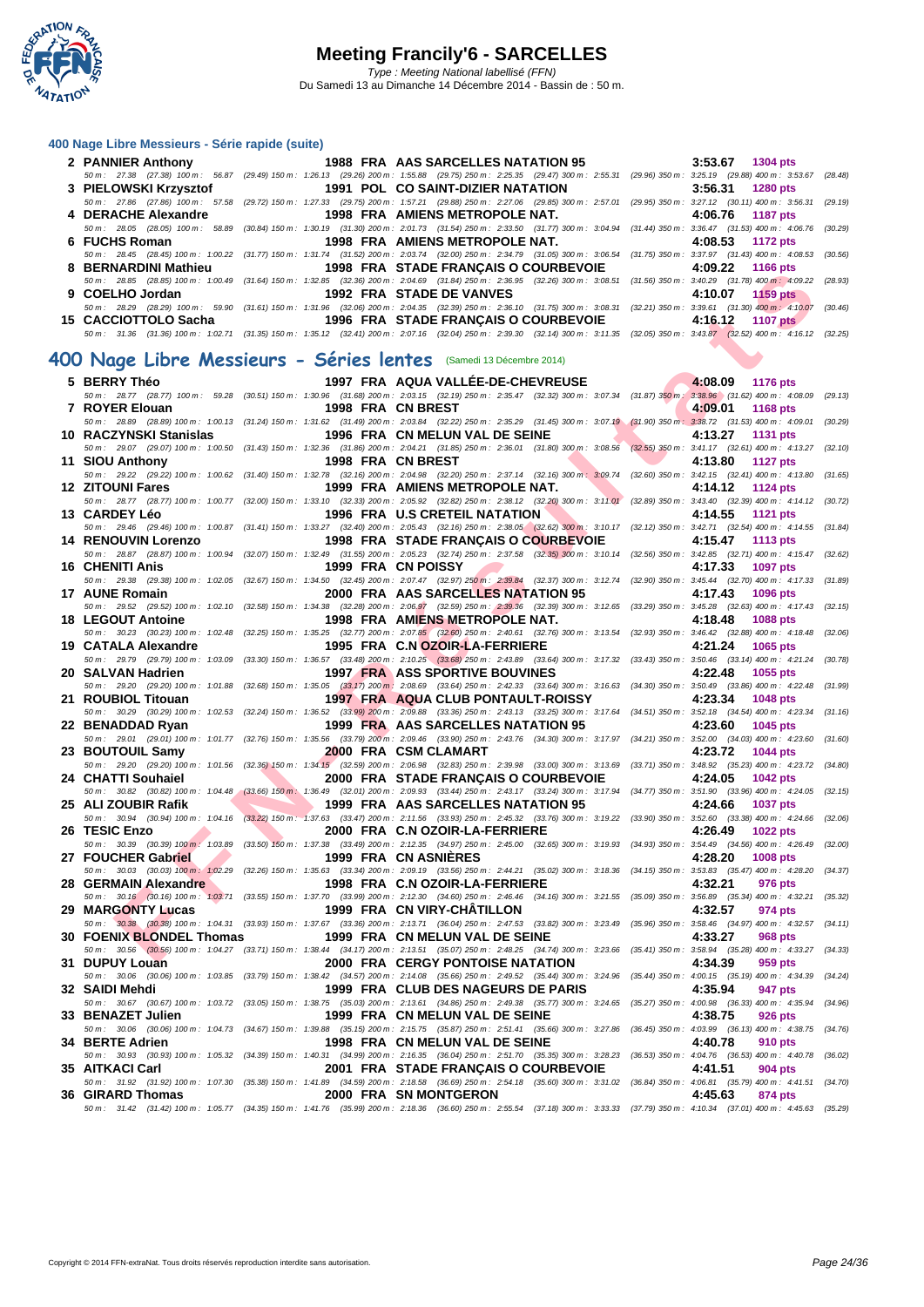

|     |                                            |                                                                        | 400 Nage Libre Messieurs - Séries lentes (suite)                                                |                                                                   |                                                                                  |                                                                                                                              |                             |          |                                                                                                                                                                                                                                                                                                                                                                                                 |                    |
|-----|--------------------------------------------|------------------------------------------------------------------------|-------------------------------------------------------------------------------------------------|-------------------------------------------------------------------|----------------------------------------------------------------------------------|------------------------------------------------------------------------------------------------------------------------------|-----------------------------|----------|-------------------------------------------------------------------------------------------------------------------------------------------------------------------------------------------------------------------------------------------------------------------------------------------------------------------------------------------------------------------------------------------------|--------------------|
|     | 37 BOURSIER Merlin                         |                                                                        |                                                                                                 |                                                                   | 2001 FRA AAS SARCELLES NATATION 95                                               |                                                                                                                              |                             | 4:49.81  | <b>843 pts</b>                                                                                                                                                                                                                                                                                                                                                                                  |                    |
|     |                                            |                                                                        |                                                                                                 |                                                                   |                                                                                  |                                                                                                                              |                             |          | 50 m : 32.01 (32.01) 100 m : 1:08.48 (36.47) 150 m : 1:45.58 (37.10) 200 m : 2:23.05 (37.47) 250 m : 3:00.31 (37.26) 300 m : 3:37.53 (37.22) 350 m : 4:14.43 (36.90) 400 m : 4:49.81                                                                                                                                                                                                            | (35.38)            |
|     | 38 PAWLICKI Dylan                          |                                                                        |                                                                                                 |                                                                   | 2000 FRA AC VILLEPINTE                                                           |                                                                                                                              |                             | 4:51.22  | 832 pts                                                                                                                                                                                                                                                                                                                                                                                         |                    |
|     |                                            |                                                                        |                                                                                                 |                                                                   |                                                                                  |                                                                                                                              |                             |          | 50 m: 33.16 (33.16) 100 m: 1:09.29 (36.13) 150 m: 1:44.25 (34.96) 200 m: 2:21.09 (36.84) 250 m: 2:58.29 (37.20) 300 m: 3:36.78 (38.49) 350 m: 4:15.04 (38.26) 400 m: 4:51.22 (36.18)                                                                                                                                                                                                            |                    |
|     | 39 BARTH Basile                            |                                                                        |                                                                                                 |                                                                   | 2000 FRA LES SQUALES DE CHATOU                                                   |                                                                                                                              |                             | 4:52.03  | 826 pts<br>50 m: 31.66 (31.66) 100 m: 1:07.68 (36.02) 150 m: 1:44.94 (37.26) 200 m: 2:22.70 (37.76) 250 m: 3:00.68 (37.98) 300 m: 3:38.64 (37.96) 350 m: 4:16.56 (37.92) 400 m: 4:52.03 (35.47)                                                                                                                                                                                                 |                    |
| 40. | <b>MOREAU Maxime</b>                       |                                                                        |                                                                                                 | 2001 FRA CN ASNIERES                                              |                                                                                  |                                                                                                                              |                             | 4:55.54  | 801 pts                                                                                                                                                                                                                                                                                                                                                                                         |                    |
|     |                                            |                                                                        |                                                                                                 |                                                                   |                                                                                  |                                                                                                                              |                             |          | 50 m: 32.31 (32.31) 100 m: 1:08.94 (36.63) 150 m: 1:46.42 (37.48) 200 m: 2:24.59 (38.17) 250 m: 3:02.74 (38.15) 300 m: 3:40.96 (38.22) 350 m: 4:19.16 (38.20) 400 m: 4:55.54 (36.38)                                                                                                                                                                                                            |                    |
|     | 41 SAHBANI Ellias                          |                                                                        |                                                                                                 |                                                                   | 2001 FRA COLOMBES NATATION                                                       |                                                                                                                              |                             | 4:56.69  | <b>793 pts</b>                                                                                                                                                                                                                                                                                                                                                                                  |                    |
|     |                                            |                                                                        |                                                                                                 |                                                                   |                                                                                  |                                                                                                                              |                             |          | 50 m: 32.79 (32.79) 100 m: 1:10.41 (37.62) 150 m: 1:48.03 (37.62) 200 m: 2:25.92 (37.89) 250 m: 3:04.22 (38.30) 300 m: 3:42.29 (38.07) 350 m: 4:20.07 (37.78) 400 m: 4:56.69 (36.62)                                                                                                                                                                                                            |                    |
|     |                                            |                                                                        | 1500 Nage Libre Messieurs - Séries (Dimanche 14 Décembre 2014)                                  |                                                                   |                                                                                  |                                                                                                                              |                             |          |                                                                                                                                                                                                                                                                                                                                                                                                 |                    |
|     |                                            |                                                                        |                                                                                                 |                                                                   |                                                                                  |                                                                                                                              |                             |          |                                                                                                                                                                                                                                                                                                                                                                                                 |                    |
|     | 1 PANNIER Anthony                          |                                                                        |                                                                                                 |                                                                   | 1988 FRA AAS SARCELLES NATATION 95                                               |                                                                                                                              |                             | 15:37.97 | 1274 pts                                                                                                                                                                                                                                                                                                                                                                                        |                    |
|     | 450 m : 4:33.25                            | 50 m: 27.70 (27.70) 100 m: 58.39<br>$(30.75)$ 500 m : 5:04.46          | $(30.69)$ 150 m : 1:28.84<br>$(31.21)$ 550 m : 5:35.22                                          | $(30.76)$ 600 m : 6:06.51                                         | $(30.45)$ 200 m : 1:59.89 $(31.05)$ 250 m : 2:30.34<br>$(31.29)$ 650 m : 6:37.46 | $(30.95)$ 700 m : 7:08.98                                                                                                    |                             |          | $(30.45)$ 300 m : 3:01.07 $(30.73)$ 350 m : 3:31.53 $(30.46)$ 400 m : 4:02.50<br>$(31.52)$ 750 m : 7:40.52 $(31.54)$ 800 m : 8:12.35                                                                                                                                                                                                                                                            | (30.97)<br>(31.83) |
|     | 850 m : 8:43.91<br>1250 m: 13:01.90        | $(31.56)$ 900 m : 9:15.86<br>(31.76) 300 m : 13:33.82                  | $(31.95)$ 950 m : 9:48.10<br>(31.92) 350 m : 14:05.71                                           | $(32.24)000 \text{ m}$ : 10:20.59                                 | (32.49) 050 m : 10:52.44<br>(31.89) 400 m : 14:36.78 (31.07) 450 m : 15:07.71    | (31.85) 100 m: 11:25.23<br>(30.93) 500 m : 15:37.97                                                                          | (30.26)                     |          | (32.79) 150 m : 11:57.41 (32.18) 200 m : 12:30.14                                                                                                                                                                                                                                                                                                                                               | (32.73)            |
|     |                                            | 2 PIELOWSKI Krzysztof                                                  |                                                                                                 |                                                                   | 1991 POL CO SAINT-DIZIER NATATION                                                |                                                                                                                              |                             | 15:39.21 | <b>1271 pts</b>                                                                                                                                                                                                                                                                                                                                                                                 |                    |
|     | 50 m: 28.79<br>450 m : 4:39.52             | $(28.79)$ 100 m : 59.58<br>$(31.41)$ 500 m : 5:11.21                   | $(31.69)$ 550 m : 5:42.81                                                                       | $(31.60)$ 600 m : 6:14.70                                         | $(31.89)$ 650 m : 6:46.38                                                        | (30.79) 150 m : 1:30.87 (31.29) 200 m : 2:02.04 (31.17) 250 m : 2:33.53 (31.49) 300 m : 3:05.02<br>$(31.68)$ 700 m : 7:18.13 |                             |          | (31.49) 350 m : 3:36.59 (31.57) 400 m : 4:08.11 (31.52)<br>(31.75) 750 m : 7:49.80 (31.67) 800 m : 8:21.66 (31.86)                                                                                                                                                                                                                                                                              | (31.86)            |
|     | 850 m : 8:53.34                            | $(31.68)$ 900 m : 9:25.07                                              | $(31.73)$ 950 m : 9:56.60                                                                       | $(31.53)000 \text{ m}$ : 10:28.06                                 | (31.46)050 m: 10:59.69                                                           | $(31.63)100 \text{ m}$ : 11:31.06                                                                                            |                             |          | $(31.37)$ 150 m : $12.02.73$ $(31.67)$ 200 m : 12:34.16 $(31.43)$                                                                                                                                                                                                                                                                                                                               |                    |
|     | 1250 m: 13:05.54<br><b>3 ZITOUNI Fares</b> | (31.38) 300 m : 13:36.93                                               | (31.39) 350 m : 14:07.98                                                                        | $(31.05)400 \text{ m}$ : 14:38.93                                 | (30.95) 450 m : 15:09.19<br>1999 FRA AMIENS METROPOLE NAT.                       | $(30.26)500 \; m: 15:39.21$                                                                                                  | (30.02)                     | 16:20.67 | <b>1180 pts</b>                                                                                                                                                                                                                                                                                                                                                                                 |                    |
|     | $50 m$ : 29.65                             | $(29.65)$ 100 m : 1:02.01                                              | $(32.36)$ 150 m : 1:34.77                                                                       | $(32.76)$ 200 m : 2:07.50                                         | $(32.73)$ 250 m : 2:40.13                                                        | $(32.63)$ 300 m : 3:12.61                                                                                                    |                             |          | $(32.48)$ 350 m : 3:45.57 $(32.96)$ 400 m : 4:18.30                                                                                                                                                                                                                                                                                                                                             | (32.73)            |
|     | 450 m: 4:50.52<br>850 m : 9:12.91          | $(32.22)$ 500 m : 5:23.04<br>$(32.86)$ 900 m : 9:45.81                 | $(32.52)$ 550 m : 5:55.84<br>$(32.90)$ 950 m : 10:18.68                                         | $(32.80)$ 600 m : 6:28.54<br>$(32.87)000 \text{ m}$ : 10:51.63    | $(32.70)$ 650 m : 7:01.26<br>(32.95) 050 m: 11:24.32                             | $(32.72)$ 700 m : 7:34.06<br>$(32.69)100 \text{ m}$ : 11:57.20                                                               | $(32.80)$ 750 m : 8:07.13   |          | $(33.07)$ 800 m : 8:40.05<br>(32.88) 150 m : 12:30.17 (32.97) 200 m : 13:03.20                                                                                                                                                                                                                                                                                                                  | (32.92)<br>(33.03) |
|     | 1250 m: 13:36.33                           | (33.13) 300 m : 14:09.41                                               | (33.08)350 m : 14:42.37                                                                         | $(32.96)400 m$ : 15:15.65                                         | (33.28) 450 m : 15:48.97                                                         | (33.32) 500 m: 16:20.67                                                                                                      | (31.70)                     |          |                                                                                                                                                                                                                                                                                                                                                                                                 |                    |
|     | 4 SIOU Anthony<br>50 m: 29.36              | $(29.36)$ 100 m : 1:01.42                                              | $(32.06)$ 150 m : 1:33.57                                                                       | 1998 FRA CN BREST<br>$(32.15)$ 200 m : 2:06.15                    | $(32.58)$ 250 m : 2:39.05                                                        | $(32.90)$ 300 m : 3:12.10                                                                                                    |                             | 16:26.55 | <b>1168 pts</b><br>$(33.05)$ 350 m : 3:45.29 $(33.19)$ 400 m : 4:18.49                                                                                                                                                                                                                                                                                                                          | (33.20)            |
|     | 450 m : 4:51.49                            | $(33.00)$ 500 m : 5:24.60                                              | $(33.11)$ 550 m : 5:57.37                                                                       | $(32.77)$ 600 m : 6:30.24                                         | $(32.87)$ 650 m : 7:03.05                                                        | $(32.81)$ 700 m : 7:35.78                                                                                                    |                             |          | (32.73) 750 m : 8:08.71 (32.93) 800 m : 8:41.73                                                                                                                                                                                                                                                                                                                                                 | (33.02)            |
|     | 850 m: 9:14.50<br>1250 m: 13:40.35         | $(32.77)$ 900 m : 9:47.63<br>(33.50) 300 m : 14:14.00                  | $(33.13)$ 950 m : 10:20.72<br>(33.65) 350 m : 14:47.44                                          | (33.09) 000 m : 10:53.74<br>(33.44) 400 m : 15:20.97              | (33.02)050 m : 11.26.75<br>(33.53)450 m : 15.54.26                               | $(33.01)100 \text{ m}$ : 11:59.99<br>$(33.29)500 \text{ m}$ : 16:26.55                                                       | (32.29)                     |          | $(33.24)150 \text{ m}: 12:33.34$ $(33.35)200 \text{ m}: 13:06.85$                                                                                                                                                                                                                                                                                                                               | (33.51)            |
|     | 5 CHENITI Anis                             |                                                                        |                                                                                                 | 1999 FRA CN POISSY                                                |                                                                                  |                                                                                                                              |                             | 16:38.46 | <b>1142 pts</b>                                                                                                                                                                                                                                                                                                                                                                                 |                    |
|     | $50 m$ : 28.92<br>450 m : 4:51.13          | $(28.92)$ 100 m : 1:01.17<br>$(32.84)$ 500 m : 5:24.55                 | $(32.25)$ 150 m : 1:33.73<br>$(33.42)$ 550 m : 5:57.63                                          | $(32.56)$ 200 m : 2:06.58<br>$(33.08)$ 600 m : 6:31.40            | $(32.85)$ 250 m : 2:39.37<br>$(33.77)$ 650 m : 7:05.03                           | $(32.79)$ 300 m : 3:12.33<br>$(33.63)$ 700 m : 7:39.63                                                                       |                             |          | $(32.96)$ 350 m : 3:45.01 $(32.68)$ 400 m : 4:18.29<br>$(34.60)$ 750 m : 8:13.73 $(34.10)$ 800 m : 8:48.18                                                                                                                                                                                                                                                                                      | (33.28)<br>(34.45) |
|     | 850 m : 9:22.24<br>1250 m: 13:53.90        | $(34.06)$ 900 m : 9:56.39<br>(33.68) 300 m : 14:27.18                  | $(34.15)$ 950 m : 10:30.20<br>(33.28) 350 m : 15:00.40                                          | $(33.81)000 \text{ m}$ : 11:04.52<br>$(33.221400 \, m: 15.33.55)$ | $(34.32)050 \text{ m}$ : 11:38.36<br>$(33.15)450 \text{ m}$ : 16:06.76           | (33.84) 100 m : 12:12.57<br>$(33.21)500 \text{ m}$ : 16:38.46                                                                | (31.70)                     |          | (34.21) 150 m : 12:46.58 (34.01) 200 m : 13:20.22                                                                                                                                                                                                                                                                                                                                               | (33.64)            |
|     | 6 PACAUD Antoine                           |                                                                        |                                                                                                 |                                                                   | 1997 FRA RED STAR CLUB CHAMPIGNY                                                 |                                                                                                                              |                             | 16:39.93 | 1139 pts                                                                                                                                                                                                                                                                                                                                                                                        |                    |
|     | 50 m: 30.29<br>450 m : 4:59.72             | $(30.29)$ 100 m : 1:03.22<br>$(33.46)$ 500 m : 5:33.18                 | $(32.93)$ 150 m : 1:37.10<br>$(33.46)$ 550 m : 6:07.23                                          | $(33.88)$ 200 m : 2:10.65<br>$(34.05)$ 600 m : 6:40.58            | $(33.55)$ 250 m : 2:44.81<br>$(33.35)$ 650 m : 7:14.29                           | $(34.16)$ 300 m : 3:18.35<br>$(33.71)$ 700 m : 7:47.17                                                                       | $(32.88)$ 750 m : 8:20.73   |          | $(33.54)$ 350 m : 3:52.43 $(34.08)$ 400 m : 4:26.26<br>$(33.56)$ 800 m : 8:53.89                                                                                                                                                                                                                                                                                                                | (33.83)<br>(33.16) |
|     | 850 m : 9:27.61                            | (33.72)900 m : 10:00.69                                                | $(33.08)$ 950 m : 10:34.08                                                                      | $(33.39)000 \text{ m}$ : 11:07.38                                 | (33.30)050 m : 11:40.54                                                          | $(33.16)100 \text{ m}$ : 12:14.00                                                                                            |                             |          | (33.46) 150 m : 12:47.43 (33.43) 200 m : 13:20.86                                                                                                                                                                                                                                                                                                                                               | (33.43)            |
|     | 1250 m: 13:54.56                           | (33.70) 300 m : 14:27.97<br>7 BERNARDINI Mathieu                       | $(33.41)350 \text{ m}$ : 15:01.70                                                               | $(33.73)400 \text{ m}$ : 15:35.24                                 | (33.54)450 m : 16:08.24                                                          | $(33.00)500 \text{ m}$ : 16:39.93<br>1998 FRA STADE FRANÇAIS O COURBEVOIE                                                    | (31.69)                     | 16:49.37 | <b>1119 pts</b>                                                                                                                                                                                                                                                                                                                                                                                 |                    |
|     | 50 m: 29.40                                | $(29.40)$ 100 m : 1:02.90                                              | $(33.50)$ 150 m : 1:36.19                                                                       |                                                                   | $(33.29)$ 200 m : 2:09.61 $(33.42)$ 250 m : 2:43.41                              | $(33.80)$ 300 m : 3:16.94                                                                                                    |                             |          | $(33.53)$ 350 m : 3:51.22 $(34.28)$ 400 m : 4:24.91                                                                                                                                                                                                                                                                                                                                             | (33.69)            |
|     | 450 m : 4:58.63<br>850 m: 9:29.82          | $(33.72)$ 500 m : 5:32.59<br>$(33.38)900 \text{ m}$ : 10:03.92         | $(33.96)$ 550 m : 6:06.50<br>(34.10)950 m : 10:37.71                                            | $(33.91)$ 600 m : 6:40.65<br>(33.79) 000 m: 11:11.29              | $(34.15)$ 650 m : 7:14.66<br>(33.58) 050 m: 11:45.57                             | $(34.01)$ 700 m : 7:48.48<br>(34.28) 100 m : 12:19.83                                                                        |                             |          | $(33.82)$ 750 m : 8:22.50 $(34.02)$ 800 m : 8:56.44<br>(34.26) 150 m : 12:54.44 (34.61) 200 m : 13:28.59                                                                                                                                                                                                                                                                                        | (33.94)<br>(34.15) |
|     | 1250 m: 14:02.50                           | (33.91) 300 m : 14:37.09                                               | (34.59) 350 m : 15:11.20                                                                        | $(34.11)400 \text{ m}$ : 15:45.43                                 | (34.23) 450 m : 16:19.87                                                         | (34.44) 500 m : 16:49.37                                                                                                     | (29.50)                     |          |                                                                                                                                                                                                                                                                                                                                                                                                 |                    |
|     | 8 ROUBIOL Titouan<br>$50 m$ : $30.15$      | $(30.15)$ 100 m : 1:03.58                                              | $(33.43)$ 150 m : 1:38.16                                                                       | $(34.58)$ 200 m : 2:12.90                                         | $(34.74)$ 250 m : 2:48.04                                                        | 1997 FRA AQUA CLUB PONTAULT-ROISSY<br>$(35.14)$ 300 m : 3:22.98                                                              |                             | 17:04.54 | <b>1087 pts</b><br>$(34.94)$ 350 m : 3:58.26 $(35.28)$ 400 m : 4:32.25                                                                                                                                                                                                                                                                                                                          | (33.99)            |
|     | 450 m : 5:07.24<br>850 m : 9:42.18         | $(34.99)$ 500 m : 5:40.80<br>$(34.99)900 \text{ m}$ : 10:16.69         | $(33.56)$ 550 m : 6:14.72<br>(34.51)950 m : 10:51.82                                            | $(33.92)$ 600 m : 6:49.08<br>$(35.13)000 \text{ m}$ : 11:25.00    | $(34.36)$ 650 m : 7:23.55<br>(33.18)050 m : 11:59.55                             | $(34.47)$ 700 m : 7:57.52<br>(34.55) 100 m : 12:34.05                                                                        |                             |          | (33.97) 750 m: 8:32.60 (35.08) 800 m: 9:07.19<br>(34.50) 150 m : 13:08.25 (34.20) 200 m : 13:42.73                                                                                                                                                                                                                                                                                              | (34.59)<br>(34.48) |
|     | 1250 m: 14:16.29                           | (33.56) 300 m : 14:50.37                                               | (34.08) 350 m : 15:24.90                                                                        | (34.53) 400 m : 15:59.04                                          | $(34.14)450 \text{ m}$ : 16:33.31                                                | (34.27) 500 m : 17:04.54                                                                                                     | (31.23)                     |          |                                                                                                                                                                                                                                                                                                                                                                                                 |                    |
|     | 9 LEGOUT Antoine                           |                                                                        |                                                                                                 |                                                                   | 1998 FRA AMIENS METROPOLE NAT.                                                   |                                                                                                                              |                             | 17:05.89 | <b>1085 pts</b>                                                                                                                                                                                                                                                                                                                                                                                 |                    |
|     | 50 m: 31.31<br>450 m : 5:07.53             | $(31.31)$ 100 m : 1:05.30<br>$(34.79)$ 500 m : 5:42.41                 | $(33.99)$ 150 m : 1:39.45 $(34.15)$ 200 m : 2:14.40<br>$(34.88)$ 550 m : 6:16.73                | $(34.32)$ 600 m : 6:51.26                                         | $(34.95)$ 250 m : 2:48.78<br>$(34.53)$ 650 m : 7:25.63                           | $(34.38)$ 300 m : 3:23.71<br>$(34.37)$ 700 m : 8:00.13                                                                       | $(34.50)$ 750 m : 8:34.30   |          | $(34.93)$ 350 m : 3:58.04 $(34.33)$ 400 m : 4:32.74<br>$(34.17)$ 800 m : 9:08.41                                                                                                                                                                                                                                                                                                                | (34.70)<br>(34.11) |
|     | 850 m : 9:42.59<br>1250 m : 14:17.01       | $(34.18)900 \text{ m}$ : 10:17.02                                      | $(34.43)$ 950 m : 10:51.35<br>$(34.16)300 \text{ m}: 14.51.29$ $(34.28)350 \text{ m}: 15.25.26$ | $(34.33)000 \text{ m}$ : 11:25.69<br>(33.97) 400 m : 15:59.59     | $(34.34)050 \text{ m}$ : 12:00.01<br>(34.33)450 m : 16.33.08                     | (34.32) 100 m : 12:34.17<br>(33.49) 500 m : 17:05.89                                                                         | (32.81)                     |          | (34.16) 150 m : 13:08.55 (34.38) 200 m : 13:42.85                                                                                                                                                                                                                                                                                                                                               | (34.30)            |
|     | 10 ALI ZOUBIR Rafik                        |                                                                        |                                                                                                 |                                                                   | 1999 FRA AAS SARCELLES NATATION 95                                               |                                                                                                                              |                             | 17:35.36 | <b>1025 pts</b>                                                                                                                                                                                                                                                                                                                                                                                 |                    |
|     |                                            |                                                                        |                                                                                                 |                                                                   |                                                                                  |                                                                                                                              |                             |          | 50 m : 31.84 (31.84) 100 m : 1:05.60 (33.76) 150 m : 1:40.17 (34.57) 200 m : 2:14.76 (34.59) 250 m : 2:49.76 (35.00) 300 m : 3:24.90 (35.14) 350 m : 4:00.06 (35.16) 400 m : 4:35.14 (35.08)<br>450 m : 5:10.37 (35.23) 500 m : 5:45.75 (35.38) 550 m : 6:20.94 (35.19) 600 m : 6:56.41 (35.47) 650 m : 7:31.44 (35.03) 700 m : 8:07.17 (35.73) 750 m : 8:42.52 (35.35) 800 m : 9:17.94 (35.42) |                    |
|     | 850 m : 9:53.40<br>1250 m : 14:38.72       | $(35.46)900 \text{ m}$ : 10:28.87<br>(35.97) 300 m : 15:14.69          | (35.47)950 m : 11:04.40<br>(35.97) 350 m : 15:50.68                                             | $(35.53)000 \text{ m}$ : 11:40.27                                 | (35.87) 050 m : 12:15.70                                                         | (35.43) 100 m : 12:51.44                                                                                                     | (33.99)                     |          | (35.74) 150 m : 13:27.16 (35.72) 200 m : 14:02.75 (35.59)                                                                                                                                                                                                                                                                                                                                       |                    |
|     | 11 BOURSIER Merlin                         |                                                                        |                                                                                                 | (35.99)/400 m: 16:26.28                                           | (35.60)/450 m: 17:01.37<br>2001 FRA AAS SARCELLES NATATION 95                    | (35.09) 500 m : 17:35.36                                                                                                     |                             | 18:39.01 | 901 pts                                                                                                                                                                                                                                                                                                                                                                                         |                    |
|     | $50 m$ : $33.09$                           | $(33.09)$ 100 m : 1:10.71                                              | (37.62) 150 m : 1:48.19                                                                         | $(37.48)$ 200 m : 2:25.91                                         | $(37.72)$ 250 m : 3:03.21                                                        | $(37.30)$ 300 m : 3:40.51                                                                                                    | $(37.30)$ 350 m : 4:18.29   |          | $(37.78)$ 400 m : 4:55.83                                                                                                                                                                                                                                                                                                                                                                       | (37.54)            |
|     | 450 m : 5:33.41                            | $(37.58)$ 500 m : 6:11.31<br>850 m : 10:34.43 (38.05) 900 m : 11:12.58 | $(37.90)$ 550 m : 6:48.30<br>$(38.15)950 \text{ m}$ : 11:48.36                                  | $(36.99)$ 600 m : 7:25.67<br>(35.78) 000 m : 12:26.93             | $(37.37)$ 650 m : 8:03.07<br>(38.57) 050 m : 13:04.32                            | $(37.40)$ 700 m : 8:41.24<br>(37.39) 100 m : 13:42.75                                                                        |                             |          | $(38.17)$ 750 m : $9:18.00$ $(36.76)$ 800 m : $9:56.38$<br>(38.43) 150 m : 14:19.96 (37.21) 200 m : 14:58.71                                                                                                                                                                                                                                                                                    | (38.38)<br>(38.75) |
|     |                                            | 1250 m: 15:35.46 (36.75) 300 m: 16:14.31                               | (38.85) 350 m : 16:50.59                                                                        | (36.28) 400 m : 17:28.79                                          | (38.20)450 m : 18.05.60                                                          | $(36.81)500 \text{ m}$ : 18:39.01                                                                                            | (33.41)                     |          |                                                                                                                                                                                                                                                                                                                                                                                                 |                    |
|     | 12 PAWLICKI Dylan                          | 50 m : 32.37 (32.37) 100 m : 1:08.49                                   | $(36.12)$ 150 m : 1:45.48                                                                       | $(36.99)$ 200 m : 2:23.58                                         | 2000 FRA AC VILLEPINTE<br>$(38.10)$ 250 m : 3:01.32                              | $(37.74)$ 300 m : 3:39.74                                                                                                    |                             | 19:18.60 | 828 pts<br>$(38.42)$ 350 m : 4:18.13 $(38.39)$ 400 m : 4:57.39                                                                                                                                                                                                                                                                                                                                  | (39.26)            |
|     | 450 m : 5:36.79<br>850 m : 10:50.99        | (39.40) 500 m : 6:16.40<br>$(39.19)900 \text{ m}$ : 11:30.03           | $(39.61)$ 550 m : 6:55.27<br>$(39.04)950 m$ : 12:09.21                                          | $(38.87)$ 600 m : 7:34.87<br>(39.181000 m : 12:48.52              | $(39.60)$ 650 m : 8:13.34<br>(39.31) 050 m: 13:27.40                             | $(38.47)$ 700 m : 8:53.03<br>(38.881100 m : 14:06.56)                                                                        | $(39.69)$ 750 m : $9:32.08$ |          | (39.05)800 m : 10:11.80<br>(39.16) 150 m : 14:46.03 (39.47) 200 m : 15:24.80                                                                                                                                                                                                                                                                                                                    | (39.72)<br>(38.77) |
|     | 1250 m : 16:04.43                          | $(39.63)300 \text{ m}$ : 16:44.39                                      | (39.96) 350 m : 17:23.34                                                                        | (38.95) 400 m : 18:01.83                                          | (38.49) 450 m : 18:40.87                                                         | (39.04) 500 m : 19:18.60                                                                                                     | (37.73)                     |          |                                                                                                                                                                                                                                                                                                                                                                                                 |                    |
|     |                                            |                                                                        |                                                                                                 |                                                                   |                                                                                  |                                                                                                                              |                             |          |                                                                                                                                                                                                                                                                                                                                                                                                 |                    |

### **50 Dos Messieurs - Finale A** (Dimanche 14 Décembre 2014)

| 1 BELLAY Mathieu   |  | 1997 FRA AAS SARCELLES NATATION 95   | 27.93 | 1220 pts        |
|--------------------|--|--------------------------------------|-------|-----------------|
| 2 HUILLE Stanislas |  | 1999 FRA SN VERSAILLES               | 27.97 | <b>1218 pts</b> |
| 3 PINCEPOCHE Yohan |  | 1997 FRA STADE FRANCAIS O COURBEVOIE | 28.23 | <b>1201 pts</b> |
| 4 RIGAUX Nicolas   |  | <b>1998 FRA TARBES NAUTIC CLUB</b>   | 28.49 | 1185 pts        |
| 5 BOQUET Titouan   |  | 1995 FRA CLUB DES NAGEURS DE PARIS   | 28.55 | 1181 pts        |
| 6 LE LAY Antoine   |  | 1998 FRA CN BREST                    | 28.92 | 1158 pts        |
| 7 RICHTER Neil     |  | 1999 FRA AC VILLEPINTE               | 29.11 | 1146 pts        |
|                    |  |                                      |       |                 |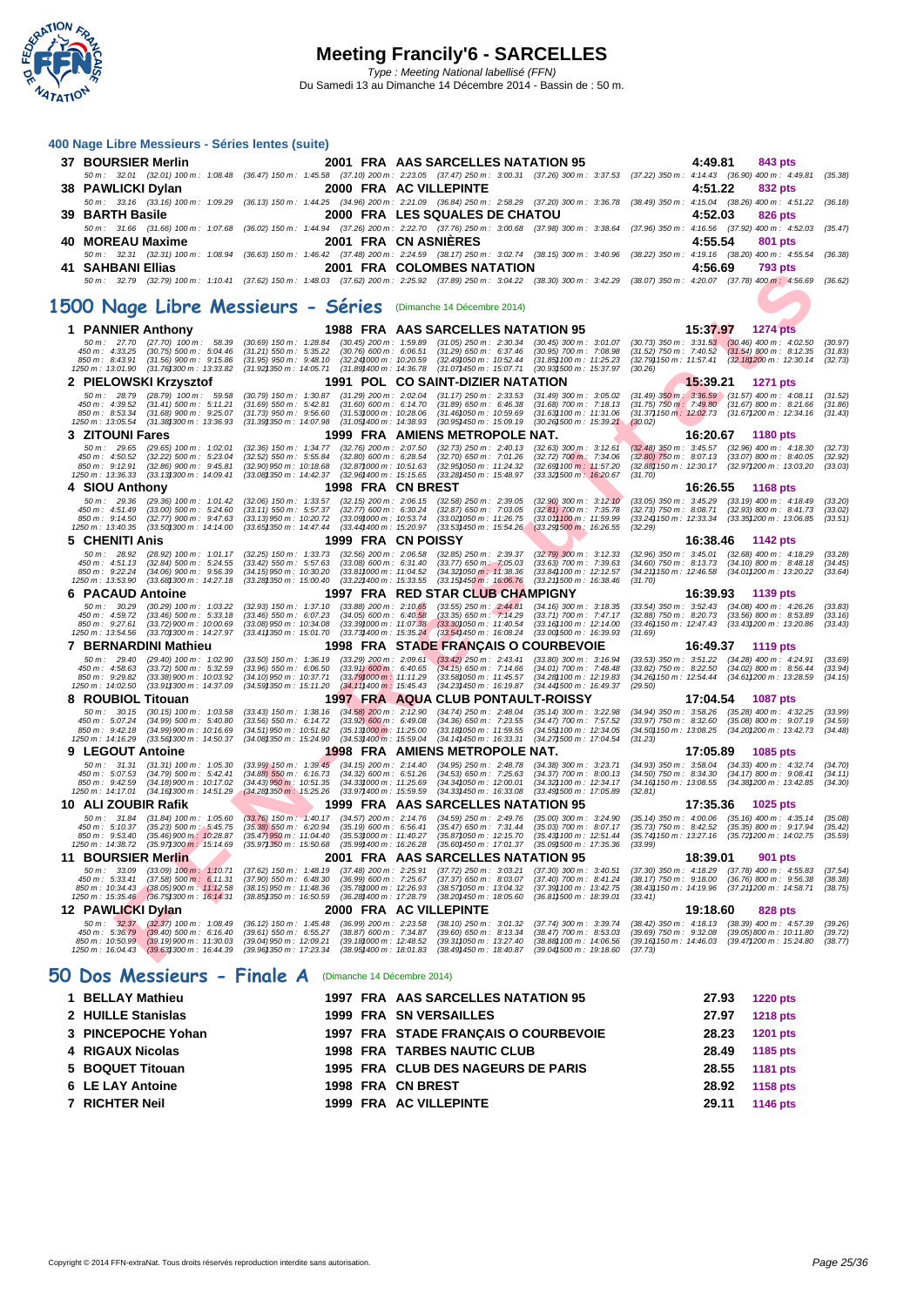

| 50 Dos Messieurs - Finale A (suite)                               |                                                                        |                                                     |                      |
|-------------------------------------------------------------------|------------------------------------------------------------------------|-----------------------------------------------------|----------------------|
| 8 BODENES Adrien                                                  | 1998 FRA STADE FRANÇAIS O COURBEVOIE                                   | 29.45                                               | 1125 pts             |
| 50 Dos Messieurs - Finale B 14-15 ans (Dimanche 14 Décembre 2014) |                                                                        |                                                     |                      |
| 1 CHATTI Souhaiel                                                 | 2000 FRA STADE FRANÇAIS O COURBEVOIE                                   | 29.52                                               | <b>1120 pts</b>      |
| 2 AMARA Othman                                                    | 2001 FRA RACING CLUB DE FRANCE WP                                      | 30.41                                               | 1066 pts             |
| 3 AMHAJ Elamine                                                   | 2000 FRA AC VILLEPINTE                                                 | 31.31                                               | 1013 pts             |
| 4 PICHON Erwan                                                    | 2000 FRA AC VILLEPINTE                                                 | 31.38                                               | <b>1009 pts</b>      |
| 5 CHERTIER Guilhem                                                | 2001 FRA SN MONTGERON                                                  | 32.47                                               | <b>947 pts</b>       |
| 6 POUMAREDE Julien                                                | 2001 FRA CN ST-MICHEL-SUR-ORGE                                         | 33.08                                               | <b>912 pts</b>       |
| <b>7 BOURSIER Merlin</b>                                          | 2001 FRA AAS SARCELLES NATATION 95                                     | 35.20                                               | 799 pts              |
|                                                                   |                                                                        |                                                     |                      |
| 50 Dos Messieurs - Séries (Dimanche 14 Décembre 2014)             |                                                                        |                                                     |                      |
| 1 HUILLE Stanislas                                                | <b>1999 FRA SN VERSAILLES</b>                                          | 27.83                                               | <b>1227 pts</b>      |
| 2 BELLAY Mathieu                                                  | 1997 FRA AAS SARCELLES NATATION 95                                     | 28.06                                               | <b>1212 pts</b>      |
| 3 BOQUET Titouan                                                  | 1995 FRA CLUB DES NAGEURS DE PARIS                                     | 28.31                                               | 1196 pts             |
| 4 PINCEPOCHE Yohan                                                | 1997 FRA STADE FRANÇAIS O COURBEVOIE                                   | 28.34                                               | 1194 pts             |
| 5 LE LAY Antoine                                                  | 1998 FRA CN BREST                                                      | 28.56                                               | 1180 pts             |
| 6 RIGAUX Nicolas                                                  | <b>1998 FRA TARBES NAUTIC CLUB</b>                                     | 28.61                                               | <b>1177 pts</b>      |
| 7 BODENES Adrien                                                  | 1998 FRA STADE FRANÇAIS O COURBEVOIE                                   | 28.62                                               | <b>1176 pts</b>      |
| 8 RICHTER Neil                                                    | <b>1999 FRA AC VILLEPINTE</b>                                          | 29.15                                               | 1143 pts             |
| 9 TONNEAU Guillaume                                               | 1998 FRA CN ST-MICHEL-SUR-ORGE                                         | 29.18                                               | <b>1141 pts</b>      |
| 10 PEREIRA Thomas                                                 | 1999 FRA AC VILLEPINTE                                                 | 29.39                                               | <b>1128 pts</b>      |
| <b>11 TOURE Brice</b>                                             | 1997 FRA STADE FRANÇAIS O COURBEVOIE                                   | 29.76                                               | <b>1106 pts</b>      |
| <b>12 CHATTI Souhaiel</b>                                         | 2000 FRA STADE FRANCAIS O COURBEVOIE                                   | 29.78                                               | 1105 pts             |
| <b>13 POTHIN Matthias</b><br><b>14 CATALA Alexandre</b>           | 1999 FRA STADE FRANÇAIS O COURBEVOIE<br>1995 FRA C.N OZOIR-LA-FERRIERE | 29.91<br>30.03                                      | <b>1097 pts</b>      |
| <b>15 THIBAULT Maxime</b>                                         | <b>1999 FRA RSC MONTREUIL</b>                                          | 30.38                                               | 1089 pts             |
| 16 AMARA Othman                                                   | 2001 FRA RACING CLUB DE FRANCE WP                                      | 30.65                                               | 1068 pts             |
| 17 ROBBE Mathieu                                                  | 2000 FRA NEPTUNE CLUB DE FRANCE                                        | 31.29                                               | 1052 pts<br>1014 pts |
| 18 POUSSIN Gaétan                                                 | 2000 FRA C.N OZOIR-LA-FERRIERE                                         | 31.64                                               | 994 pts              |
| <b>18 NASCIMENTO Diego</b>                                        | <b>2000 BRA ASS SPORTIVE BOUVINES</b>                                  | 31.64                                               | 994 pts              |
| 20 AMHAJ Elamine                                                  | 2000 FRA AC VILLEPINTE                                                 | 31.67                                               | 992 pts              |
| 21 GRANDJEAN Etienne                                              | 2001 FRA RACING CLUB DE FRANCE WP                                      | 32.00                                               | 973 pts              |
| 22 PICHON Erwan                                                   | 2000 FRA AC VILLEPINTE                                                 | 32.06                                               | 970 pts              |
| 23 BENDRIMIA Axel                                                 | 1998 FRA CN ST-MICHEL-SUR-ORGE                                         | 32.69                                               | 934 pts              |
| 24 CHERTIER Guilhem                                               | 2001 FRA SN MONTGERON                                                  | 32.84                                               | 926 pts              |
| 25 POUMAREDE Julien                                               | 2001 FRA CN ST-MICHEL-SUR-ORGE                                         | 33.33                                               | 899 pts              |
| 26 BUGLER Enzo                                                    | 2001 FRA TREMBLAYAC                                                    | 33.36                                               | 897 pts              |
| 27 BOURSIER Merlin                                                | 2001 FRA AAS SARCELLES NATATION 95                                     | 34.66                                               | 827 pts              |
|                                                                   |                                                                        |                                                     |                      |
| 100 Dos Messieurs - Finale A (Samedi 13 Décembre 2014)            |                                                                        |                                                     |                      |
| 1 PIJULET Paul                                                    | 1994 FRA AQUA CLUB PONTAULT-ROISSY                                     | 57.83<br>50 m: 28.41 (28.41) 100 m: 57.83 (29.42)   | 1255 pts             |
| 2 BELLAY Mathieu                                                  | 1997 FRA AAS SARCELLES NATATION 95                                     | 59.68                                               | 1199 pts             |
| 2. COUDTIED Flavantin                                             | 4000 FBA CON OUVANCOURT                                                | 50 m: 29.29 (29.29) 100 m: 59.68 (30.39)<br>1.00.22 | $4400 -$             |

### **100 Dos Messieurs - Finale A** (Samedi 13 Décembre 2014)

|  |                                                                                                                                                                                                                                                                                             | 57.83                                                                                                                                                            | 1255 pts                                               |
|--|---------------------------------------------------------------------------------------------------------------------------------------------------------------------------------------------------------------------------------------------------------------------------------------------|------------------------------------------------------------------------------------------------------------------------------------------------------------------|--------------------------------------------------------|
|  |                                                                                                                                                                                                                                                                                             |                                                                                                                                                                  | 57.83 (29.42)                                          |
|  |                                                                                                                                                                                                                                                                                             | 59.68                                                                                                                                                            | 1199 pts                                               |
|  |                                                                                                                                                                                                                                                                                             |                                                                                                                                                                  | 59.68 (30.39)                                          |
|  |                                                                                                                                                                                                                                                                                             | 1:00.23                                                                                                                                                          | 1182 pts                                               |
|  |                                                                                                                                                                                                                                                                                             |                                                                                                                                                                  | $(29.62)$ 100 m : 1:00.23 $(30.61)$                    |
|  |                                                                                                                                                                                                                                                                                             | 1:00.40                                                                                                                                                          | <b>1177 pts</b>                                        |
|  |                                                                                                                                                                                                                                                                                             |                                                                                                                                                                  | $(29.75)$ 100 m : 1:00.40 $(30.65)$                    |
|  |                                                                                                                                                                                                                                                                                             | 1:00.71                                                                                                                                                          | <b>1168 pts</b>                                        |
|  |                                                                                                                                                                                                                                                                                             |                                                                                                                                                                  | $(30.14)$ 100 m : 1:00.71 $(30.57)$                    |
|  |                                                                                                                                                                                                                                                                                             | 1:00.89                                                                                                                                                          | 1162 $pts$                                             |
|  |                                                                                                                                                                                                                                                                                             |                                                                                                                                                                  | $(29.89)$ 100 m : 1:00.89 $(31.00)$                    |
|  |                                                                                                                                                                                                                                                                                             | 1:01.32                                                                                                                                                          | <b>1150 pts</b>                                        |
|  |                                                                                                                                                                                                                                                                                             |                                                                                                                                                                  | $(29.63)$ 100 m : 1:01.32 $(31.69)$                    |
|  |                                                                                                                                                                                                                                                                                             | 1:02.62                                                                                                                                                          | 1112 pts                                               |
|  |                                                                                                                                                                                                                                                                                             |                                                                                                                                                                  | $(30.38)$ 100 m : 1:02.62 $(32.24)$                    |
|  | 1994 FRA AQUA CLUB PONTAULT-ROISSY<br>1997 FRA AAS SARCELLES NATATION 95<br><b>1996 FRA CSN GUYANCOURT</b><br><b>1993 TUN AAS SARCELLES NATATION 95</b><br>1998 FRA CN BREST<br><b>1999 FRA SN VERSAILLES</b><br><b>1998 FRA TARBES NAUTIC CLUB</b><br>1998 FRA STADE FRANCAIS O COURBEVOIE | $50 \text{ m}$ : 28.41<br>50 m: 29.29<br>$50 \text{ m}$ : 29.62<br>50 m: 30.14<br>$50 \text{ m}$ : 29.89<br>$50 \text{ m}$ : 29.63<br>$50 \, \text{m}$ : $30.38$ | $(28.41)$ 100 m :<br>$(29.29)$ 100 m :<br>50 m : 29.75 |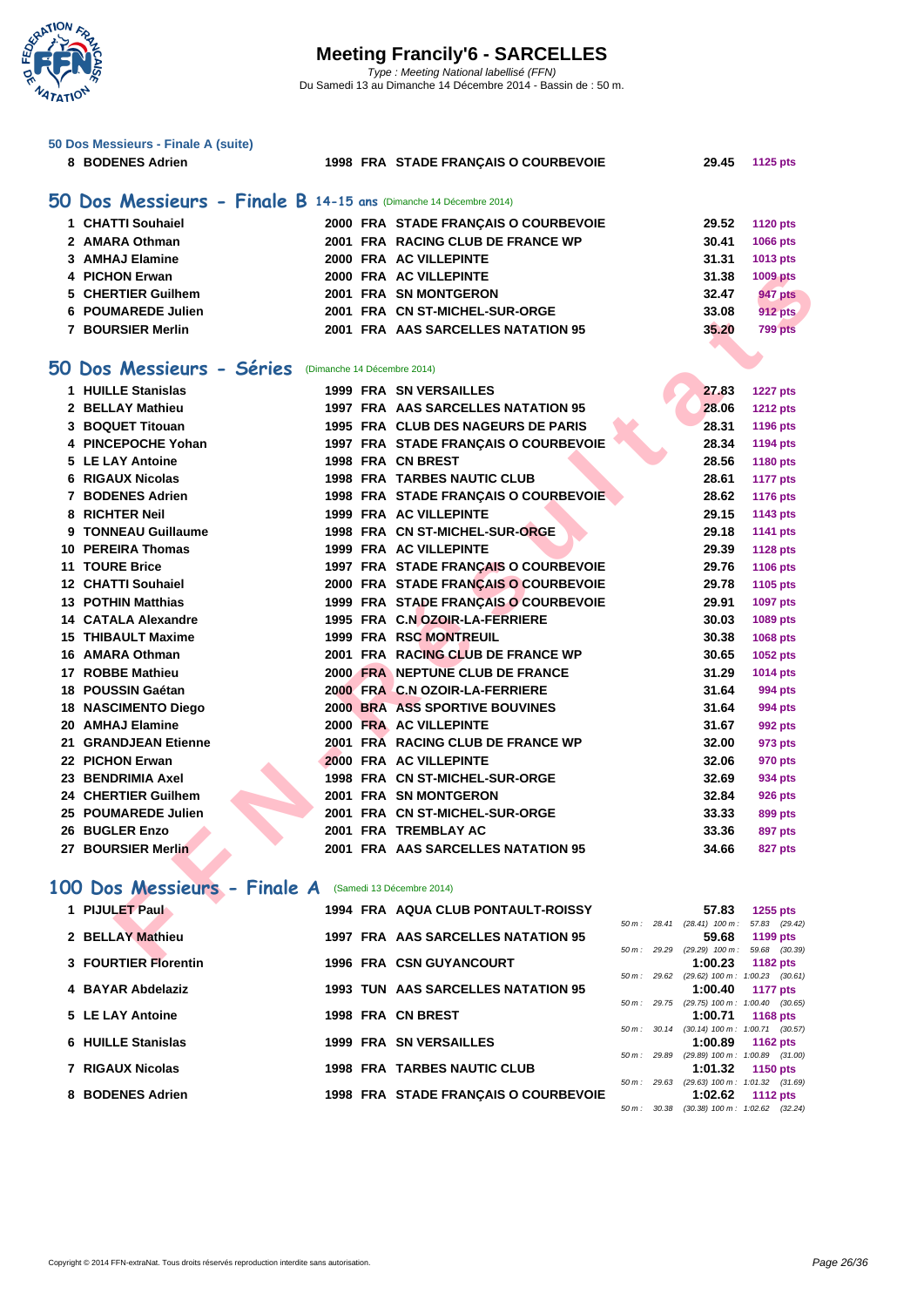

#### **[100 D](http://www.ffnatation.fr/webffn/index.php)os Messieurs - Finale B 14-15 ans** (Samedi 13 Décembre 2014)

| 1 CHATTI Souhaiel |  | 2000 FRA STADE FRANCAIS O COURBEVOIE |                          | 1:03.53                                  | 1085 pts |         |
|-------------------|--|--------------------------------------|--------------------------|------------------------------------------|----------|---------|
|                   |  |                                      | $50 \text{ m}$ : $30.85$ | $(30.85)$ 100 m : 1:03.53 $(32.1)$       |          |         |
| 2 PICHON Erwan    |  | 2000 FRA AC VILLEPINTE               |                          | 1:07.62                                  |          | 971 pts |
|                   |  |                                      | $50 m$ : 33.32           | $(33.32)$ 100 m : 1:07.62 $(34.$         |          |         |
| 3 POUSSIN Gaétan  |  | 2000 FRA C.N OZOIR-LA-FERRIERE       |                          | 1:08.07                                  |          | 959 pts |
|                   |  |                                      |                          | 50 m: 33.05 (33.05) 100 m: 1:08.07 (35.  |          |         |
| 4 AMHAJ Elamine   |  | 2000 FRA AC VILLEPINTE               |                          | 1:08.23                                  |          | 954 pts |
|                   |  |                                      |                          | 50 m: 32.58 (32.58) 100 m: 1:08.23 (35.  |          |         |
| 5 AITKACI Carl    |  | 2001 FRA STADE FRANÇAIS O COURBEVOIE |                          | 1:10.21                                  |          | 902 pts |
|                   |  |                                      |                          | 50 m: 34.28 (34.28) 100 m: 1:10.21 (35.9 |          |         |
| 6 PAWLICKI Dylan  |  | 2000 FRA AC VILLEPINTE               |                          | 1:11.51                                  |          | 868 pts |
|                   |  |                                      | $50 \text{ m}$ : 34.67   | $(34.67)$ 100 m : 1:11.51 $(36.1)$       |          |         |
| 7 BOURSIER Merlin |  | 2001 FRA AAS SARCELLES NATATION 95   |                          | 1:14.45                                  |          | 794 pts |
|                   |  |                                      | $50 \text{ m}$ : 36.19   | $(36.19)$ 100 m : 1:14.45 $(38.1)$       |          |         |
| --- BARTH Basile  |  | 2000 FRA LES SQUALES DE CHATOU       |                          | DNS dec                                  |          |         |
|                   |  |                                      |                          |                                          |          |         |

#### **100 Dos Messieurs - Séries** (Samedi 13 Décembre 2014)

| 5 AITKACI Carl              |  | 2001 FRA STADE FRANÇAIS O COURBEVOIE    |             |              | 1:10.21                                | <b>902 pts</b>                                                |
|-----------------------------|--|-----------------------------------------|-------------|--------------|----------------------------------------|---------------------------------------------------------------|
| 6 PAWLICKI Dylan            |  | 2000 FRA AC VILLEPINTE                  |             |              | 1:11.51                                | 50 m: 34.28 (34.28) 100 m: 1:10.21 (35.93)<br>868 pts         |
| 7 BOURSIER Merlin           |  | 2001 FRA AAS SARCELLES NATATION 95      |             | 50 m: 34.67  | 1:14.45                                | $(34.67)$ 100 m : 1:11.51 $(36.84)$<br><b>794 pts</b>         |
|                             |  |                                         | 50 m: 36.19 |              |                                        | $(36.19)$ 100 m : 1:14.45 $(38.26)$                           |
| --- BARTH Basile            |  | 2000 FRA LES SQUALES DE CHATOU          |             |              | DNS dec                                |                                                               |
| 00 Dos Messieurs - Séries   |  | (Samedi 13 Décembre 2014)               |             |              |                                        |                                                               |
| 1 PIJULET Paul              |  | 1994 FRA AQUA CLUB PONTAULT-ROISSY      |             |              | 58.70                                  | <b>1229 pts</b>                                               |
|                             |  |                                         |             |              | $50 \text{ m}$ : 28.49 (28.49) 100 m : | 58.70 (30.21)                                                 |
| 2 BELLAY Mathieu            |  | 1997 FRA AAS SARCELLES NATATION 95      |             |              | 59.68                                  | 1199 pts                                                      |
| 3 HUILLE Stanislas          |  | 1999 FRA SN VERSAILLES                  |             | 50 m: 28.64  | $(28.64)$ 100 m :<br>1:00.28           | 59.68 (31.04)<br>1181 pts                                     |
|                             |  |                                         |             |              |                                        | 50 m: 28.92 (28.92) 100 m: 1:00.28 (31.36)                    |
| 4 RIGAUX Nicolas            |  | <b>1998 FRA TARBES NAUTIC CLUB</b>      | 50 m: 29.50 |              | 1:00.79                                | 1165 pts<br>(29.50) 100 m: 1:00.79 (31.29)                    |
| 5 LE LAY Antoine            |  | 1998 FRA CN BREST                       |             |              | 1:00.83                                | 1164 pts                                                      |
|                             |  |                                         |             | 50 m : 30.21 |                                        | $(30.21)$ 100 m : 1:00.83 $(30.62)$                           |
| <b>6 FOURTIER Florentin</b> |  | 1996 FRA CSN GUYANCOURT                 |             |              | 1:01.00                                | 1159 pts<br>50 m: 30.25 (30.25) 100 m: 1:01.00 (30.75)        |
| 7 BAYAR Abdelaziz           |  | 1993 TUN AAS SARCELLES NATATION 95      |             |              | 1:01.01                                | 1159 pts                                                      |
|                             |  | 1998 FRA STADE FRANÇAIS O COURBEVOIE    |             | 50 m: 29.63  |                                        | (29.63) 100 m: 1:01.01 (31.38)                                |
| 8 BODENES Adrien            |  |                                         |             |              | 1:02.39                                | <b>1118 pts</b><br>50 m: 30.12 (30.12) 100 m: 1:02.39 (32.27) |
| 9 TOURE Brice               |  | 1997 FRA STADE FRANÇAIS O COURBEVOIE    |             |              | 1:02.42                                | <b>1117 pts</b>                                               |
| 10 RICHTER Neil             |  | 1999 FRA AC VILLEPINTE                  |             |              | 1:03.45                                | 50 m: 30.27 (30.27) 100 m: 1:02.42 (32.15)<br>1088 pts        |
|                             |  |                                         |             | 50 m : 29.97 |                                        | (29.97) 100 m: 1:03.45 (33.48)                                |
| 11 PEREIRA Thomas           |  | <b>1999 FRA AC VILLEPINTE</b>           |             |              | 1:03.58                                | 1084 pts                                                      |
| 12 CATALA Alexandre         |  | 1995 FRA C.N OZOIR-LA-FERRIERE          |             | 50 m : 30.95 | 1:03.75                                | $(30.95)$ 100 m : 1:03.58 $(32.63)$<br>1079 pts               |
|                             |  |                                         |             |              |                                        | 50 m: 31.37 (31.37) 100 m: 1:03.75 (32.38)                    |
| <b>13 CHATTI Souhaiel</b>   |  | 2000 FRA STADE FRANÇAIS O COURBEVOIE    |             |              | 1:04.29                                | 1063 pts                                                      |
| <b>14 POTHIN Matthias</b>   |  | 1999 FRA STADE FRANÇAIS O COURBEVOIE    |             |              | 1:05.14                                | 50 m: 30.73 (30.73) 100 m: 1:04.29 (33.56)<br>1039 pts        |
|                             |  |                                         |             |              |                                        | 50 m: 32.28 (32.28) 100 m: 1:05.14 (32.86)                    |
| 15 ROUBIOL Titouan          |  | 1997 FRA AQUA CLUB PONTAULT-ROISSY      |             |              | 1:05.51                                | 1029 pts<br>50 m: 31.28 (31.28) 100 m: 1:05.51 (34.23)        |
| 16 RACZYNSKI Stanislas      |  | 1996 FRA CN MELUN VAL DE SEINE          |             |              | 1:06.25                                | 1008 pts                                                      |
|                             |  |                                         |             | 50 m: 32.92  |                                        | $(32.92)$ 100 m : 1:06.25 $(33.33)$                           |
| 17 MEDINA Antoine           |  | 1999 FRA CN MELUN VAL DE SEINE          |             |              | 1:06.50                                | 1002 pts<br>50 m: 32.24 (32.24) 100 m: 1:06.50 (34.26)        |
| 18 NOYON Alexandre          |  | 1997 FRA CN MELUN VAL DE SEINE          |             |              | 1:07.03                                | 987 pts                                                       |
|                             |  |                                         |             |              |                                        | 50 m: 31.66 (31.66) 100 m: 1:07.03 (35.37)                    |
| 19 BENAZET Julien           |  | 1999 FRA CN MELUN VAL DE SEINE          |             | 50 m: 32.69  | 1:07.33                                | 979 pts<br>$(32.69)$ 100 m : 1:07.33 $(34.64)$                |
| 20 DUPUY Louan              |  | <b>2000 FRA CERGY PONTOISE NATATION</b> |             |              | 1:07.52                                | 974 pts                                                       |
| 21 PICHON Erwan             |  | 2000 FRA AC VILLEPINTE                  |             |              | 1:08.65                                | 50 m: 33.15 (33.15) 100 m: 1:07.52 (34.37)                    |
|                             |  |                                         |             |              |                                        | 943 pts<br>50 m: 33.91 (33.91) 100 m: 1:08.65 (34.74)         |
| 22 AMHAJ Elamine            |  | 2000 FRA AC VILLEPINTE                  |             |              | 1:09.32                                | 925 pts                                                       |
| 23 POUSSIN Gaétan           |  | 2000 FRA C.N OZOIR-LA-FERRIERE          |             | 50 m: 33.76  | 1:09.37                                | $(33.76)$ 100 m : 1:09.32 $(35.56)$<br>924 pts                |
|                             |  |                                         |             | 50 m : 33.40 |                                        | $(33.40)$ 100 m : 1:09.37 $(35.97)$                           |
| 24 AITKACI Carl             |  | 2001 FRA STADE FRANÇAIS O COURBEVOIE    |             |              | 1:09.97                                | 908 pts                                                       |
| 25 NASCIMENTO Diego         |  | 2000 BRA ASS SPORTIVE BOUVINES          |             |              | 1:10.64                                | 50 m: 34.36 (34.36) 100 m: 1:09.97 (35.61)<br>890 pts         |
|                             |  |                                         |             |              |                                        | 50 m: 33.78 (33.78) 100 m: 1:10.64 (36.86)                    |
| 26 PAWLICKI Dylan           |  | 2000 FRA AC VILLEPINTE                  |             |              | 1:11.84                                | 859 pts<br>50 m: 34.82 (34.82) 100 m: 1:11.84 (37.02)         |
| 27 CHERTIER Guilhem         |  | 2001 FRA SN MONTGERON                   |             |              | 1:12.00                                | 855 pts                                                       |
|                             |  |                                         |             |              |                                        |                                                               |

|                          |                  | 1:03.53                                       | 1085 pts            |  |
|--------------------------|------------------|-----------------------------------------------|---------------------|--|
| $50 m$ :                 | 30.85            | $(30.85)$ 100 m :                             | 1:03.53 (32.68)     |  |
|                          |                  | 1:07.62                                       | 971 pts             |  |
| $50 m$ :                 | 33.32            | $(33.32)$ 100 m :                             | 1:07.62 (34.30)     |  |
|                          |                  | 1:08.07 959 pts                               |                     |  |
| $50 m$ :                 | 33.05            | $(33.05)$ 100 m :                             | 1:08.07 (35.02)     |  |
|                          |                  | $1:08.23$ 954 pts                             |                     |  |
| $50 \, \text{m}$ : 32.58 |                  | $(32.58)$ 100 m :                             | $1:08.23$ $(35.65)$ |  |
|                          |                  | 1:10.21                                       | <b>902 pts</b>      |  |
|                          | $50 m$ : $34.28$ | $(34.28)$ 100 m : 1:10.21 $(35.93)$           |                     |  |
|                          |                  | $1:11.51$ 868 pts                             |                     |  |
| $50 m$ : 34.67           |                  | (34.67) 100 m: 1:11.51 (36.84)                |                     |  |
|                          |                  | $1:14.45$ 794 pts                             |                     |  |
| $50 m$ :                 | 36.19            | $(36.19)$ $100 \text{ m}$ : 1:14.45 $(38.26)$ |                     |  |
|                          |                  | DNS dec                                       |                     |  |

|          |       | 58.70             | 1229 pts           |
|----------|-------|-------------------|--------------------|
| $50 m$ : | 28.49 | $(28.49)$ 100 m : | 58.70 (30.21)      |
|          |       | 59.68             | 1199 pts           |
| $50 m$ : | 28.64 | $(28.64)$ 100 m : | 59.68 (31.04)      |
|          |       | 1:00.28           | 1181 pts           |
| $50 m$ : | 28.92 | $(28.92) 100 m$ : | 1:00.28<br>(31.36) |
|          |       | 1:00.79           | 1165 pts           |
| $50 m$ : | 29.50 | (29.50) 100 m :   | 1:00.79<br>(31.29) |
|          |       | 1:00.83           | <b>1164 pts</b>    |
| $50 m$ : | 30.21 | $(30.21)$ 100 m : | 1:00.83<br>(30.62) |
|          |       | 1:01.00           | 1159 pts           |
| $50 m$ : | 30.25 | $(30.25)$ 100 m : | 1:01.00<br>(30.75) |
|          |       | 1:01.01           | 1159 pts           |
| $50 m$ : | 29.63 | $(29.63) 100 m$ : | 1:01.01<br>(31.38) |
|          |       | 1:02.39           | <b>1118 pts</b>    |
| $50 m$ : | 30.12 | $(30.12)$ 100 m : | 1:02.39<br>(32.27) |
|          |       | 1:02.42           | <b>1117 pts</b>    |
| $50 m$ : | 30.27 | $(30.27)$ 100 m : | (32.15)<br>1:02.42 |
|          |       | 1:03.45           | 1088 pts           |
| $50 m$ : | 29.97 | (29.97) 100 m :   | 1:03.45<br>(33.48) |
|          |       | 1:03.58           | 1084 pts           |
| $50 m$ : | 30.95 | $(30.95)$ 100 m : | 1:03.58<br>(32.63) |
|          |       | 1:03.75           | 1079 pts           |
| $50 m$ : | 31.37 | $(31.37) 100 m$ : | 1:03.75<br>(32.38) |
|          |       | 1:04.29           | 1063 pts           |
| $50 m$ : | 30.73 | $(30.73) 100 m$ : | 1:04.29<br>(33.56) |
|          |       | 1:05.14           | 1039 pts           |
| $50 m$ : | 32.28 | $(32.28) 100 m$ : | 1:05.14<br>(32.86) |
|          |       | 1:05.51           | 1029 pts           |
| $50 m$ : | 31.28 | $(31.28) 100 m$ : | 1:05.51<br>(34.23) |
|          |       | 1:06.25           | 1008 pts           |
| $50 m$ : | 32.92 | $(32.92)$ 100 m : | 1:06.25<br>(33.33) |
|          |       | 1:06.50           | 1002 pts           |
| $50 m$ : | 32.24 | $(32.24) 100 m$ : | (34.26)<br>1:06.50 |
|          |       | 1:07.03           | 987 pts            |
| $50 m$ : | 31.66 | $(31.66) 100 m$ : | 1:07.03<br>(35.37) |
|          |       | 1:07.33           | 979 pts            |
| $50 m$ : | 32.69 | $(32.69)$ 100 m : | 1:07.33 (34.64)    |
|          |       | 1:07.52           | 974 pts            |
| $50 m$ : | 33.15 | $(33.15) 100 m$ : | 1:07.52<br>(34.37) |
|          |       | 1:08.65           | 943 pts            |
| $50 m$ : | 33.91 | $(33.91)$ 100 m : | 1:08.65<br>(34.74) |
|          |       | 1:09.32           | 925 pts            |
| $50 m$ : | 33.76 | $(33.76) 100 m$ : | 1:09.32<br>(35.56) |
|          |       | 1:09.37           | 924 pts            |
| $50 m$ : | 33.40 |                   |                    |
|          |       | $(33.40) 100 m$ : | 1:09.37 (35.97)    |
|          |       | 1:09.97           | <b>908 pts</b>     |
| $50 m$ : | 34.36 | $(34.36) 100 m$ : | 1:09.97 (35.61)    |
|          |       | 1:10.64           | <b>890 pts</b>     |
| $50 m$ : | 33.78 | $(33.78) 100 m$ : | 1:10.64<br>(36.86) |
|          |       | 1:11.84           | 859 pts            |
| $50 m$ : | 34.82 | $(34.82) 100 m$ : | 1:11.84<br>(37.02) |
|          |       | 1:12.00           | 855 pts            |
| $50 m$ : | 34.07 | $(34.07)$ 100 m : | 1:12.00<br>(37.93) |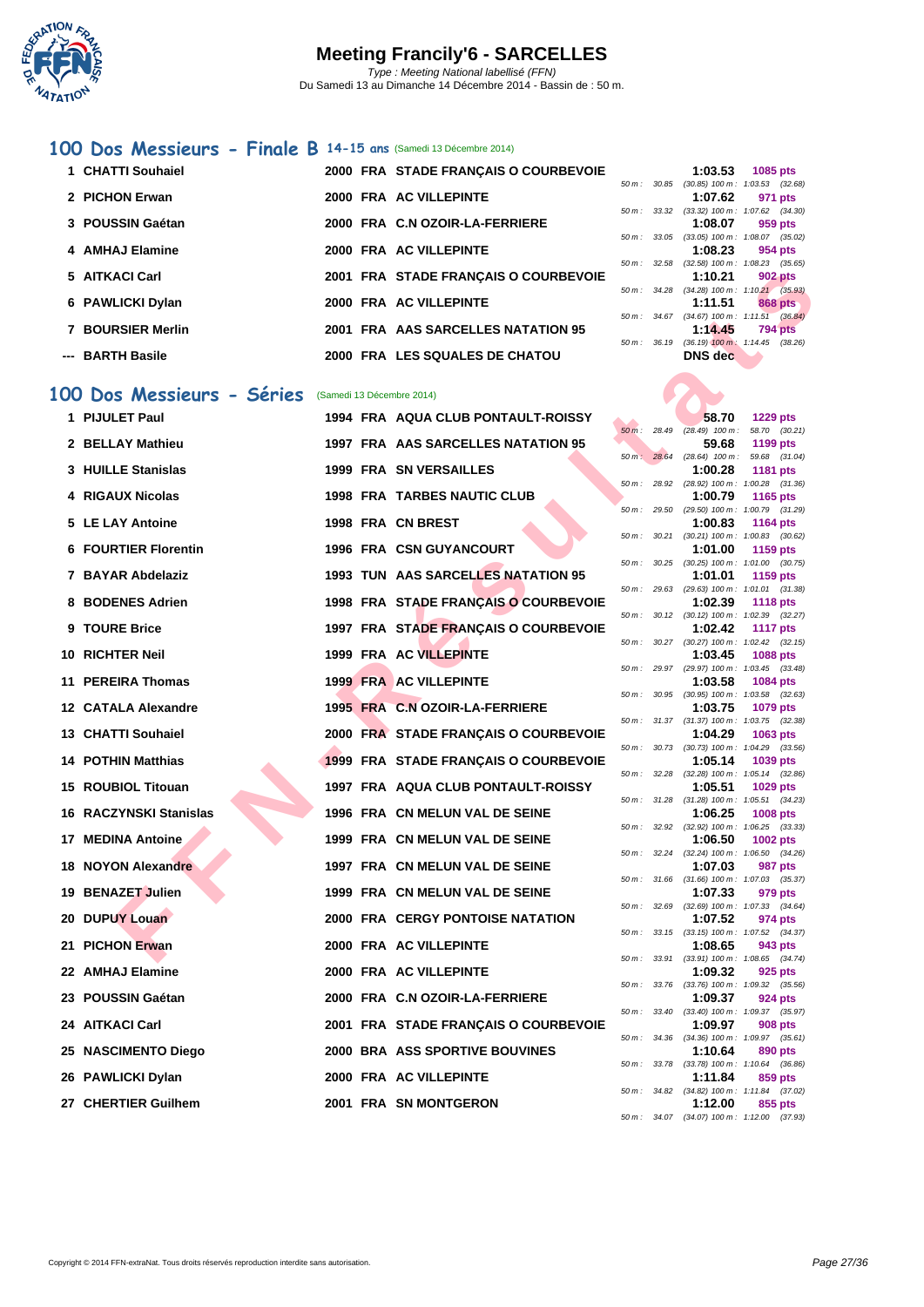

| 100 Dos Messieurs - Séries (suite)                                 |  |                                                                                                                                      |                                                                  |
|--------------------------------------------------------------------|--|--------------------------------------------------------------------------------------------------------------------------------------|------------------------------------------------------------------|
| 28 FOENIX BLONDEL Thomas                                           |  | 1999 FRA CN MELUN VAL DE SEINE                                                                                                       | 1:13.19<br>825 pts<br>50 m: 34.89 (34.89) 100 m: 1:13.19 (38.30) |
| 29 BARTH Basile                                                    |  | 2000 FRA LES SQUALES DE CHATOU                                                                                                       | 1:13.77<br>811 pts<br>50 m: 36.24 (36.24) 100 m: 1:13.77 (37.53) |
| <b>30 BOURSIER Merlin</b>                                          |  | 2001 FRA AAS SARCELLES NATATION 95                                                                                                   | 1:14.24<br><b>799 pts</b>                                        |
| 31 MOREAU Maxime                                                   |  | 2001 FRA CN ASNIERES                                                                                                                 | 50 m: 36.39 (36.39) 100 m: 1:14.24 (37.85)<br>1:14.78<br>786 pts |
| 32 ALLOUCHE Firasse                                                |  | 2001 FRA COULIS NATATION                                                                                                             | 50 m: 36.57 (36.57) 100 m: 1:14.78 (38.21)<br>1:23.10<br>595 pts |
|                                                                    |  |                                                                                                                                      | 50 m: 38.98 (38.98) 100 m: 1:23.10 (44.12)                       |
| --- PAUPARDIN Guillaume                                            |  | 2001 FRA CN MELUN VAL DE SEINE                                                                                                       | <b>DSQ Ai</b>                                                    |
| 200 Dos Messieurs - Finale A (Dimanche 14 Décembre 2014)           |  |                                                                                                                                      |                                                                  |
| 1 DERACHE Alexandre                                                |  | 1998 FRA AMIENS METROPOLE NAT.                                                                                                       | 2:06.69<br><b>1235 pts</b>                                       |
|                                                                    |  | 50 m: 30.47 (30.47) 100 m: 1:02.82 (32.35) 150 m: 1:35.42 (32.60) 200 m: 2:06.69 (31.27)                                             |                                                                  |
| 2 BELLAY Mathieu                                                   |  | 1997 FRA AAS SARCELLES NATATION 95<br>50 m: 29.98 (29.98) 100 m: 1:02.22 (32.24) 150 m: 1:35.14 (32.92) 200 m: 2:08.08 (32.94)       | 2:08.08<br><b>1214 pts</b>                                       |
| 3 LE LAY Antoine                                                   |  | 1998 FRA CN BREST<br>50 m: 31.03 (31.03) 100 m: 1:04.20 (33.17) 150 m: 1:39.15 (34.95) 200 m: 2:11.60 (32.45)                        | 2:11.60<br><b>1161 pts</b>                                       |
| 4 TOURE Brice                                                      |  | 1997 FRA STADE FRANÇAIS O COURBEVOIE                                                                                                 | 2:11.79<br>1158 pts                                              |
| 5 HUILLE Stanislas                                                 |  | 50 m: 30.90 (30.90) 100 m: 1:04.32 (33.42) 150 m: 1:38.14 (33.82) 200 m: 2:11.79 (33.65)<br><b>1999 FRA SN VERSAILLES</b>            | 2:13.11<br>1139 pts                                              |
| 6 CHATTI Souhaiel                                                  |  | 50 m: 30.95 (30.95) 100 m: 1:03.94 (32.99) 150 m: 1:38.90 (34.96) 200 m: 2:13.11 (34.21)                                             | 2:15.56                                                          |
|                                                                    |  | 2000 FRA STADE FRANCAIS O COURBEVOIE<br>50 m: 31.68 (31.68) 100 m: 1:06.77 (35.09) 150 m: 1:41.53 (34.76) 200 m: 2:15.56 (34.03)     | 1103 pts                                                         |
| 7 RIGAUX Nicolas                                                   |  | <b>1998 FRA TARBES NAUTIC CLUB</b><br>50 m: 31.49 (31.49) 100 m: 1:05.75 (34.26) 150 m: 1:41.05 (35.30) 200 m: 2:15.83 (34.78)       | 2:15.83<br>1099 pts                                              |
| 8 PEREIRA Thomas                                                   |  | 1999 FRA AC VILLEPINTE                                                                                                               | 2:18.54<br><b>1060 pts</b>                                       |
|                                                                    |  | 50 m: 31.89 (31.89) 100 m: 1:06.00 (34.11) 150 m: 1:42.42 (36.42) 200 m: 2:18.54 (36.12)                                             |                                                                  |
| 200 Dos Messieurs - Finale B 14-15 ans (Dimanche 14 Décembre 2014) |  |                                                                                                                                      |                                                                  |
| 1 PICHON Erwan                                                     |  | 2000 FRA AC VILLEPINTE<br>50 m: 35.16 (35.16) 100 m: 1:14.01 (38.85) 150 m: 1:53.35 (39.34) 200 m: 2:31.05 (37.70)                   | 2:31.05<br>890 pts                                               |
| 2 PAWLICKI Dylan                                                   |  | 2000 FRA AC VILLEPINTE                                                                                                               | 2:31.75<br>881 pts                                               |
| 3 POUMAREDE Julien                                                 |  | 50 m : 36.19 (36.19) 100 m : 1:15.21 (39.02) 150 m : 1:54.60 (39.39) 200 m : 2:31.75 (37.15)<br>2001 FRA CN ST-MICHEL-SUR-ORGE       | 2:37.97<br>803 pts                                               |
|                                                                    |  | 50 m: 37.63 (37.63) 100 m: 1:17.83 (40.20) 150 m: 1:59.38 (41.55) 200 m: 2:37.97 (38.59)                                             |                                                                  |
| 200 Dos Messieurs - Séries                                         |  | (Dimanche 14 Décembre 2014)                                                                                                          |                                                                  |
| 1 DERACHE Alexandre                                                |  | 1998 FRA AMIENS METROPOLE NAT.                                                                                                       | 2:08.59<br><b>1206 pts</b>                                       |
| 2 BELLAY Mathieu                                                   |  | 50 m: 30.87 (30.87) 100 m: 1:03.45 (32.58) 150 m: 1:36.59 (33.14) 200 m: 2:08.59 (32.00)<br>1997 FRA AAS SARCELLES NATATION 95       | 2:11.63<br><b>1161 pts</b>                                       |
| 3 LE LAY Antoine                                                   |  | 50 m: 31.16 (31.16) 100 m: 1:04.52 (33.36) 150 m: 1:38.47 (33.95) 200 m: 2:11.63 (33.16)<br>1998 FRA CN BREST                        | 2:11.79                                                          |
|                                                                    |  | 50 m: 31.13 (31.13) 100 m: 1:04.54 (33.41) 150 m: 1:38.09 (33.55) 200 m: 2:11.79 (33.70)                                             | 1158 pts                                                         |
| 4 TOURE Brice                                                      |  | 1997 FRA STADE FRANÇAIS O COURBEVOIE<br>50 m: 31.52 (31.52) 100 m: 1:05.63 (34.11) 150 m: 1:38.90 (33.27) 200 m: 2:12.47 (33.57)     | 2:12.47<br><b>1148 pts</b>                                       |
| 5 HUILLE Stanislas                                                 |  | <b>1999 FRA SN VERSAILLES</b>                                                                                                        | 2:14.67<br><b>1116 pts</b>                                       |
| 6 RIGAUX Nicolas                                                   |  | 50 m: 31.24 (31.24) 100 m: 1:05.58 (34.34) 150 m: 1:40.77 (35.19) 200 m: 2:14.67 (33.90)<br><b>1998 FRA TARBES NAUTIC CLUB</b>       | 2:15.72 1101 pts                                                 |
| 7 PEREIRA Thomas                                                   |  | 50 m: 31.91 (31.91) 100 m: 1:06.90 (34.99) 150 m: 1:41.58 (34.68) 200 m: 2:15.72 (34.14)<br>1999 FRA AC VILLEPINTE                   | 2:17.02<br>1082 pts                                              |
|                                                                    |  | 50 m: 32.05 (32.05) 100 m: 1:06.82 (34.77) 150 m: 1:41.98 (35.16) 200 m: 2:17.02 (35.04)                                             |                                                                  |
| 8 CHATTI Souhaiel                                                  |  | 2000 FRA STADE FRANCAIS O COURBEVOIE<br>50 m : 32.44 (32.44) 100 m : 1:06.94 (34.50) 150 m : 1:42.39 (35.45) 200 m : 2:17.06 (34.67) | 2:17.06<br>1082 pts                                              |
| 9 POTHIN Matthias                                                  |  | 1999 FRA STADE FRANÇAIS O COURBEVOIE<br>50 m: 32.49 (32.49) 100 m: 1:06.82 (34.33) 150 m: 1:42.74 (35.92) 200 m: 2:18.17 (35.43)     | 2:18.17<br><b>1066 pts</b>                                       |
| 10 CATALA Alexandre                                                |  | 1995 FRA C.N OZOIR-LA-FERRIERE                                                                                                       | 2:18.46<br>1062 pts                                              |
| 11 ROYER Elouan                                                    |  | 50 m : 32.23 (32.23) 100 m : 1:07.48 (35.25) 150 m : 1:43.49 (36.01) 200 m : 2:18.46 (34.97)<br>1998 FRA CN BREST                    | 2:18.64<br>1059 pts                                              |
| 12 CARDEY Léo                                                      |  | 50 m : 32.34 (32.34) 100 m : 1:07.13 (34.79) 150 m : 1:42.60 (35.47) 200 m : 2:18.64 (36.04)<br><b>1996 FRA U.S CRETEIL NATATION</b> | 2:18.66<br>1059 pts                                              |
|                                                                    |  | 50 m : 32.09 (32.09) 100 m : 1:07.01 (34.92) 150 m : 1:42.78 (35.77) 200 m : 2:18.66 (35.88)                                         |                                                                  |
| 13 BODENES Adrien                                                  |  | 1998 FRA STADE FRANÇAIS O COURBEVOIE<br>50 m : 32.27 (32.27) 100 m : 1:07.39 (35.12) 150 m : 1:43.43 (36.04) 200 m : 2:18.95 (35.52) | 2:18.95<br>1055 pts                                              |
| <b>14 TONNEAU Guillaume</b>                                        |  | 1998 FRA CN ST-MICHEL-SUR-ORGE                                                                                                       | 2:19.91<br><b>1041 pts</b>                                       |
| 15 RICHTER Neil                                                    |  | 50 m: 32.77 (32.77) 100 m: 1:07.95 (35.18) 150 m: 1:43.68 (35.73) 200 m: 2:19.91 (36.23)<br>1999 FRA AC VILLEPINTE                   | 2:21.46<br><b>1019 pts</b>                                       |
|                                                                    |  | 50 m: 32.57 (32.57) 100 m: 1:09.10 (36.53) 150 m: 1:45.60 (36.50) 200 m: 2:21.46 (35.86)                                             |                                                                  |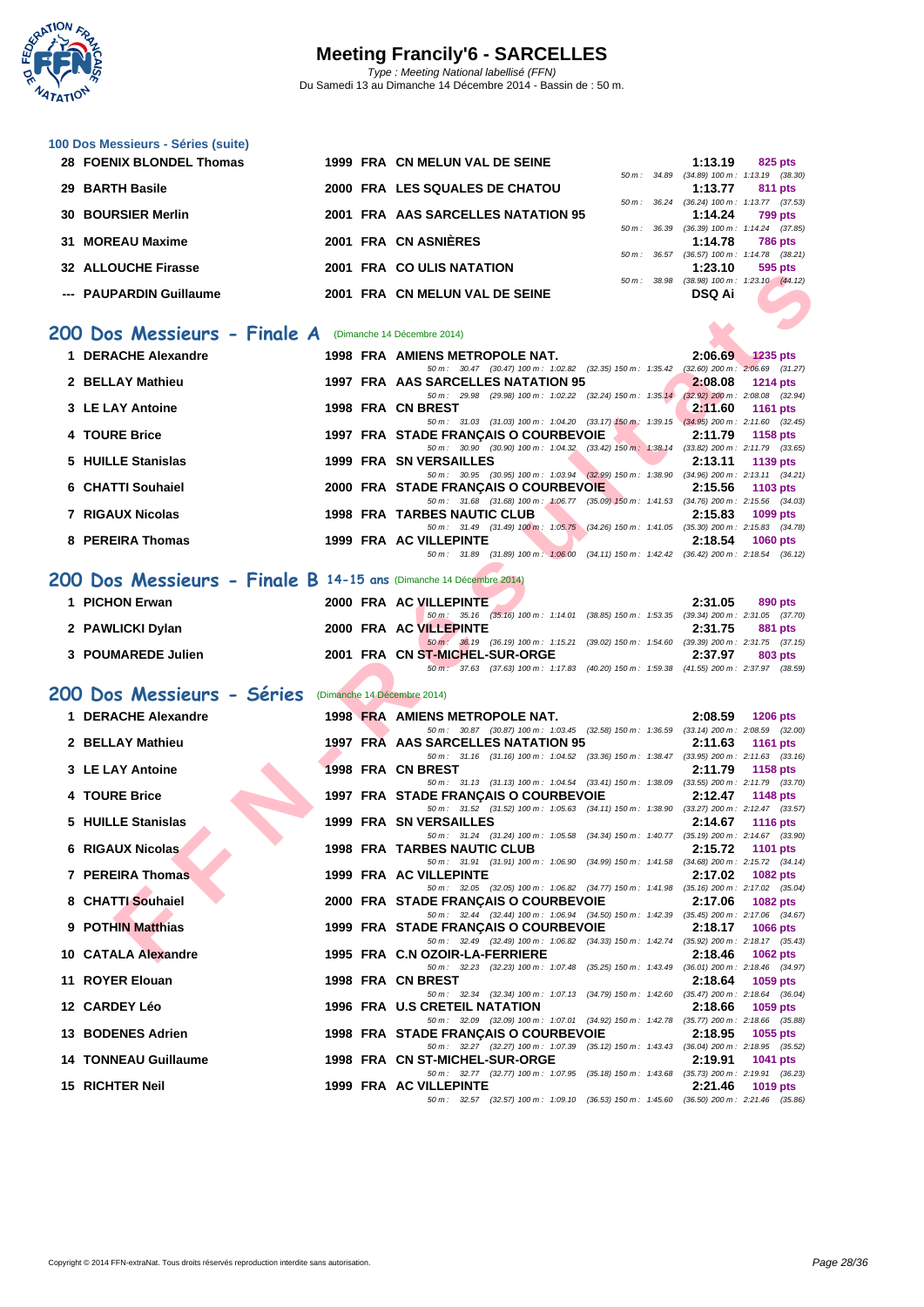

| 16 ROUBIOL Titouan        |  | 1997 FRA AQUA CLUB PONTAULT-ROISSY                                                                    | 2:22.89        | 1000 $pts$ |  |
|---------------------------|--|-------------------------------------------------------------------------------------------------------|----------------|------------|--|
|                           |  | $(36.28)$ 150 m : 1:45.51 $(36.27)$ 200 m : 2:22.89 $(37.38)$<br>50 m : 32.96 (32.96) 100 m : 1:09.24 |                |            |  |
| 17 DUPUY Louan            |  | 2000 FRA CERGY PONTOISE NATATION                                                                      | 2:25.18        | 968 pts    |  |
|                           |  | 50 m : 34.06 (34.06) 100 m : 1:10.50<br>$(36.44)$ 150 m : 1:47.63 $(37.13)$ 200 m : 2:25.18 $(37.55)$ |                |            |  |
| 18 ROBBE Mathieu          |  | 2000 FRA NEPTUNE CLUB DE FRANCE                                                                       | 2:27.92        | 932 pts    |  |
|                           |  | 50 m: 34.48 (34.48) 100 m: 1:11.71 (37.23) 150 m: 1:50.44 (38.73) 200 m: 2:27.92 (37.48)              |                |            |  |
| 19 POUSSIN Gaétan         |  | 2000 FRA C.N OZOIR-LA-FERRIERE                                                                        | 2:31.35        | 886 pts    |  |
|                           |  | 50 m: 35.27 (35.27) 100 m: 1:13.09 (37.82) 150 m: 1:52.45 (39.36) 200 m: 2:31.35 (38.90)              |                |            |  |
| 20 TREMBLAY Raphaël       |  | 1999 FRA NEPTUNE CLUB DE FRANCE                                                                       | 2:33.48        | 859 pts    |  |
|                           |  | 50 m: 35.25 (35.25) 100 m: 1:14.26 (39.01) 150 m: 1:54.28 (40.02) 200 m: 2:33.48 (39.20)              |                |            |  |
| 21 PICHON Erwan           |  | 2000 FRA AC VILLEPINTE                                                                                | 2:34.14        | 851 pts    |  |
|                           |  | 50 m: 35.78 (35.78) 100 m: 1:14.56 (38.78) 150 m: 1:55.06 (40.50) 200 m: 2:34.14 (39.08)              |                |            |  |
| 22 PAWLICKI Dylan         |  | 2000 FRA AC VILLEPINTE                                                                                | 2:34.40        | 847 pts    |  |
|                           |  | 50 m : 35.86 (35.86) 100 m : 1:15.73 (39.87) 150 m : 1:56.01 (40.28) 200 m : 2:34.40 (38.39)          |                |            |  |
| 23 GERMAIN-HIDALGO Arthur |  | 2001 FRA NEPTUNE CLUB DE FRANCE                                                                       | 2:35.98        | 827 pts    |  |
|                           |  | 50 m: 36.02 (36.02) 100 m: 1:15.84 (39.82) 150 m: 1:56.84 (41.00) 200 m: 2:35.98 (39.14)              |                |            |  |
| 24 POUMAREDE Julien       |  | 2001 FRA CN ST-MICHEL-SUR-ORGE                                                                        | 2:37.33        | 811 pts    |  |
|                           |  | 50 m: 36.88 (36.88) 100 m: 1:17.15 (40.27) 150 m: 1:57.79 (40.64) 200 m: 2:37.33 (39.54)              |                |            |  |
| 25 NASCIMENTO Diego       |  | 2000 BRA ASS SPORTIVE BOUVINES                                                                        | 2:37.59        | 807 pts    |  |
|                           |  | 50 m: 37.14 (37.14) 100 m: 1:17.63 (40.49) 150 m: 1:58.78 (41.15) 200 m: 2:37.59 (38.81)              |                |            |  |
| --- PIJULET Paul          |  | 1994 FRA AQUA CLUB PONTAULT-ROISSY                                                                    | <b>DNS</b> dec |            |  |
|                           |  |                                                                                                       |                |            |  |

#### **50 Brasse Messieurs - Finale A** (Samedi 13 Décembre 2014)

| 1 MANDALINIC Yvan                                        |  | 1991 FRA AAS SARCELLES NATATION 95      | 28.79 | 1299 pts        |
|----------------------------------------------------------|--|-----------------------------------------|-------|-----------------|
| 2 BERRY Théo                                             |  | 1997 FRA AQUA VALLÉE-DE-CHEVREUSE       | 30.48 | <b>1202 pts</b> |
| 3 VIQUERAT Antoine                                       |  | 1998 FRA RACING CLUB DE FRANCE WP       | 30.82 | 1182 pts        |
| 4 COUDERT Rémi                                           |  | <b>1995 FRA CERGY PONTOISE NATATION</b> | 30.85 | 1181 pts        |
| 5 SAMOKINE Yann                                          |  | 1997 FRA CN MELUN VAL DE SEINE          | 31.69 | 1134 pts        |
| 6 KHALFA Raphael                                         |  | 1997 FRA CN ASNIÈRES                    | 32.18 | 1107 pts        |
| 7 BOURSAC CERVERA LORTET Thomas 1999 FRA STADE DE VANVES |  |                                         | 32.49 | 1091 pts        |
| 8 BOUTOUIL Samy                                          |  | 2000 FRA CSM CLAMART                    | 32.51 | 1090 pts        |

#### **50 Brasse Messieurs - Finale B 14-15 ans** (Samedi 13 Décembre 2014)

| 1 ZEINATY Paul                   |  | 2001 FRA STADE FRANÇAIS O COURBEVOIE | 33.51          | <b>1036 pts</b> |
|----------------------------------|--|--------------------------------------|----------------|-----------------|
| 2 ROHART DELPIERRE Charles-Louis |  | 2000 FRA CSN GUYANCOURT              | 34.14          | 1004 pts        |
| 3 FAGUET Thomas                  |  | 2000 FRA SN MONTGERON                | 34.58          | 981 pts         |
| --- SONDEREGGER Lucas            |  | 2000 FRA CLUB DES NAGEURS DE PARIS   | <b>DNS</b> dec |                 |

### **50 Brasse Messieurs - Séries** (Samedi 13 Décembre 2014)

| LU INLINDLAI RAPHATI                                              |  | 1999 TIM NET TUNE CEUP DE LIMINGE                                                                                              | 2.JJ.TU        | oas hrs         |
|-------------------------------------------------------------------|--|--------------------------------------------------------------------------------------------------------------------------------|----------------|-----------------|
| 21 PICHON Erwan                                                   |  | 50 m: 35.25 (35.25) 100 m: 1:14.26 (39.01) 150 m: 1:54.28 (40.02) 200 m: 2:33.48 (39.20)<br>2000 FRA AC VILLEPINTE             | 2:34.14        | 851 pts         |
| 22 PAWLICKI Dylan                                                 |  | 50 m: 35.78 (35.78) 100 m: 1:14.56 (38.78) 150 m: 1:55.06 (40.50) 200 m: 2:34.14 (39.08)<br>2000 FRA AC VILLEPINTE             | 2:34.40        | 847 pts         |
|                                                                   |  | 50 m: 35.86 (35.86) 100 m: 1:15.73 (39.87) 150 m: 1:56.01 (40.28) 200 m: 2:34.40 (38.39)                                       |                |                 |
| 23 GERMAIN-HIDALGO Arthur                                         |  | 2001 FRA NEPTUNE CLUB DE FRANCE                                                                                                | 2:35.98        | 827 pts         |
| 24 POUMAREDE Julien                                               |  | 50 m: 36.02 (36.02) 100 m: 1:15.84 (39.82) 150 m: 1:56.84 (41.00) 200 m: 2:35.98 (39.14)<br>2001 FRA CN ST-MICHEL-SUR-ORGE     | 2:37.33        | 811 pts         |
| 25 NASCIMENTO Diego                                               |  | 50 m: 36.88 (36.88) 100 m: 1:17.15 (40.27) 150 m: 1:57.79 (40.64) 200 m: 2:37.33 (39.54)<br>2000 BRA ASS SPORTIVE BOUVINES     | 2:37.59        | 807 pts         |
| --- PIJULET Paul                                                  |  | 50 m: 37.14 (37.14) 100 m: 1:17.63 (40.49) 150 m: 1:58.78 (41.15) 200 m: 2:37.59 (38.81)<br>1994 FRA AQUA CLUB PONTAULT-ROISSY | <b>DNS</b> dec |                 |
|                                                                   |  |                                                                                                                                |                |                 |
| O Brasse Messieurs - Finale A (Samedi 13 Décembre 2014)           |  |                                                                                                                                |                |                 |
| 1 MANDALINIC Yvan                                                 |  | 1991 FRA AAS SARCELLES NATATION 95                                                                                             | 28.79          | 1299 pts        |
| 2 BERRY Théo                                                      |  | 1997 FRA AQUA VALLÉE-DE-CHEVREUSE                                                                                              | 30.48          | <b>1202 pts</b> |
| 3 VIQUERAT Antoine                                                |  | 1998 FRA RACING CLUB DE FRANCE WP                                                                                              | 30.82          | <b>1182 pts</b> |
| 4 COUDERT Rémi                                                    |  | 1995 FRA CERGY PONTOISE NATATION                                                                                               | 30.85          | 1181 pts        |
| 5 SAMOKINE Yann                                                   |  | 1997 FRA CN MELUN VAL DE SEINE                                                                                                 | 31.69          | <b>1134 pts</b> |
| 6 KHALFA Raphael                                                  |  | 1997 FRA CN ASNIÈRES                                                                                                           | 32.18          | <b>1107 pts</b> |
| 7 BOURSAC CERVERA LORTET Thomas 1999 FRA STADE DE VANVES          |  |                                                                                                                                | 32.49          | 1091 pts        |
| 8 BOUTOUIL Samy                                                   |  | 2000 FRA CSM CLAMART                                                                                                           | 32.51          | 1090 pts        |
|                                                                   |  |                                                                                                                                |                |                 |
| O Brasse Messieurs - Finale B 14-15 ans (Samedi 13 Décembre 2014) |  |                                                                                                                                |                |                 |
| 1 ZEINATY Paul                                                    |  | 2001 FRA STADE FRANÇAIS O COURBEVOIE                                                                                           | 33.51          | <b>1036 pts</b> |
| 2 ROHART DELPIERRE Charles-Louis                                  |  | 2000 FRA CSN GUYANCOURT                                                                                                        | 34.14          | <b>1004 pts</b> |
| 3 FAGUET Thomas                                                   |  | 2000 FRA SN MONTGERON                                                                                                          | 34.58          | 981 pts         |
| --- SONDEREGGER Lucas                                             |  | 2000 FRA CLUB DES NAGEURS DE PARIS                                                                                             | DNS dec        |                 |
|                                                                   |  |                                                                                                                                |                |                 |
| O Brasse Messieurs - Séries (Samedi 13 Décembre 2014)             |  |                                                                                                                                |                |                 |
| 1 MANDALINIC Yvan                                                 |  | 1991 FRA AAS SARCELLES NATATION 95                                                                                             | 29.12          | <b>1280 pts</b> |
| 1 MAILLOT Melvin                                                  |  | 1992 FRA STADE FRANÇAIS O COURBEVOIE                                                                                           | 29.12          | <b>1280 pts</b> |
| 3 M'RABET Talal                                                   |  | 1987 TUN STADE FRANÇAIS O COURBEVOIE                                                                                           | 29.71          | <b>1246 pts</b> |
| 4 ALLOUCHE Adam                                                   |  | 1993 LIB COULIS NATATION                                                                                                       | 30.25          | <b>1215 pts</b> |
| 5 VIQUERAT Antoine                                                |  | 1998 FRA RACING CLUB DE FRANCE WP                                                                                              | 30.56          | <b>1197 pts</b> |
| 6 QUIERTANT Yann                                                  |  | 1989 FRA STADE FRANÇAIS O COURBEVOIE                                                                                           | 30.57          | <b>1197 pts</b> |
| 7 COUDERT Rémi                                                    |  | 1995 FRA CERGY PONTOISE NATATION                                                                                               | 30.95          | <b>1175 pts</b> |
| 8 BERRY Théo                                                      |  | 1997 FRA AQUA VALLÉE-DE-CHEVREUSE                                                                                              | 31.14          | <b>1165 pts</b> |
| 9 CANOVA Antoine                                                  |  | <b>1998 FRA PROVINS NATATION</b>                                                                                               | 31.31          | 1155 pts        |
| 10 BOURSAC CERVERA LORTET Thomas 1999 FRA STADE DE VANVES         |  |                                                                                                                                | 31.45          | <b>1147 pts</b> |
| 11 QUIERTANT Killian                                              |  | <b>1997 FRA U.S CRETEIL NATATION</b>                                                                                           |                | 32.00 1117 pts  |
| 12 SAMOKINE Yann                                                  |  | 1997 FRA CN MELUN VAL DE SEINE                                                                                                 | 32.02          | <b>1116 pts</b> |
| 13 BOUTOUIL Samy                                                  |  | 2000 FRA CSM CLAMART                                                                                                           | 32.30          | <b>1101 pts</b> |
| 14 KHALFA Raphael                                                 |  | 1997 FRA CN ASNIÈRES                                                                                                           | 32.87          | <b>1070 pts</b> |
| 15 CRASSOUS Thomas                                                |  | 1999 FRA STADE FRANÇAIS O COURBEVOIE                                                                                           | 32.94          | 1067 pts        |
| 16 ZEINATY Paul                                                   |  | 2001 FRA STADE FRANÇAIS O COURBEVOIE                                                                                           | 32.97          | 1065 pts        |
| 17 ROHART DELPIERRE Charles-Louis                                 |  | 2000 FRA CSN GUYANCOURT                                                                                                        | 34.62          |                 |
|                                                                   |  | 2000 FRA CLUB DES NAGEURS DE PARIS                                                                                             | 34.69          | 979 pts         |
| <b>18 SONDEREGGER Lucas</b>                                       |  |                                                                                                                                |                | 975 pts         |
| <b>19 FAGUET Thomas</b>                                           |  | 2000 FRA SN MONTGERON                                                                                                          | 35.30          | 945 pts         |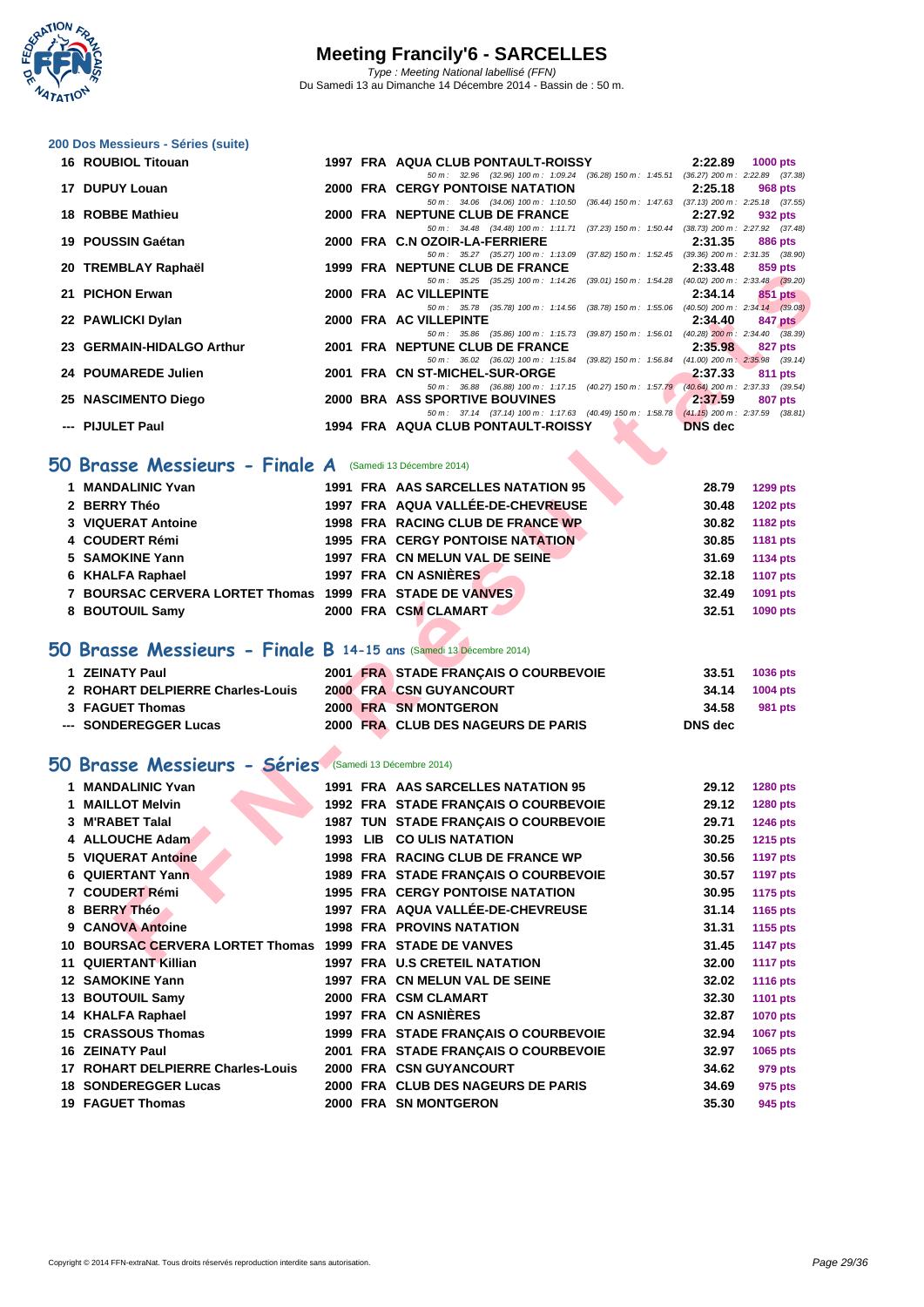

| 50 Brasse Messieurs - Séries (suite)<br>20 HO Ryan | 2001 FRA CN VIRY-CHÂTILLON                                            | 38.35                                                              | <b>798 pts</b>  |
|----------------------------------------------------|-----------------------------------------------------------------------|--------------------------------------------------------------------|-----------------|
| 100 Brasse Messieurs - Finale A                    | (Dimanche 14 Décembre 2014)                                           |                                                                    |                 |
| 1 MANDALINIC Yvan                                  | 1991 FRA AAS SARCELLES NATATION 95                                    | 1:04.02                                                            | 1253 $pts$      |
| 2 MAILLOT Melvin                                   | 1992 FRA STADE FRANÇAIS O COURBEVOIE                                  | 50 m: 29.83 (29.83) 100 m: 1:04.02 (34.19)<br>1:04.62              | <b>1236 pts</b> |
| 3 M'RABET Talal                                    | 1987 TUN STADE FRANÇAIS O COURBEVOIE                                  | 50 m: 30.57 (30.57) 100 m: 1:04.62 (34.05)<br>1:05.04              | <b>1225 pts</b> |
|                                                    |                                                                       | 50 m: 31.24 (31.24) 100 m: 1:05.04 (33.80)                         |                 |
| 4 QUIERTANT Yann                                   | 1989 FRA STADE FRANÇAIS O COURBEVOIE                                  | 1:05.98<br>50 m: 31.35 (31.35) 100 m: 1:05.98 (34.63)              | 1199 pts        |
| 5 BERRY Théo                                       | 1997 FRA AQUA VALLÉE-DE-CHEVREUSE                                     | 1:06.16<br>50 m: 31.35 (31.35) 100 m: 1:06.16 (34.81)              | <b>1194 pts</b> |
| 6 COUDERT Rémi                                     | <b>1995 FRA CERGY PONTOISE NATATION</b>                               | 1:07.50                                                            | <b>1157 pts</b> |
| 7 FOURNIER Florian                                 | <b>1996 FRA ES NANTERRE</b>                                           | $(31.44)$ 100 m : 1:07.50 $(36.06)$<br>$50 m$ : $31.44$<br>1:08.79 | 1122 pts        |
| 8 FUCHS Roman                                      | 1998 FRA AMIENS METROPOLE NAT.                                        | 50 m: 32.06<br>$(32.06)$ 100 m : 1:08.79 $(36.73)$<br>1:09.73      | 1098 pts        |
|                                                    |                                                                       | $50 m$ : 32.97<br>$(32.97)$ 100 m : 1:09.73 $(36.76)$              |                 |
|                                                    | 100 Brasse Messieurs - Finale B 14-15 ans (Dimanche 14 Décembre 2014) |                                                                    |                 |
| 1 AITKACI Carl                                     | 2001 FRA STADE FRANÇAIS O COURBEVOIE                                  | 1:12.32                                                            | 1030 pts        |
| 2 MILLION Curtis                                   | <b>2000 FRA COULOMMIERS NATATION</b>                                  | 50 m: 35.14 (35.14) 100 m: 1:12.32 (37.18)<br>1:13.59              | 998 pts         |
|                                                    |                                                                       | (34.28) 100 m: 1:13.59 (39.31)<br>50 m :<br>34.28                  |                 |
| 3 ZEINATY Paul                                     | 2001 FRA STADE FRANÇAIS O COURBEVOIE                                  | 1:14.11<br>50 m: 35.26<br>(35.26) 100 m: 1:14.11 (38.85)           | 985 pts         |
| <b>4 GRANDJEAN Etienne</b>                         | 2001 FRA RACING CLUB DE FRANCE WP                                     | 1:15.15<br>50 m: 34.73 (34.73) 100 m: 1:15.15 (40.42)              | 959 pts         |
| 5 FAGUET Thomas                                    | 2000 FRA SN MONTGERON                                                 | 1:16.28                                                            | 932 pts         |
| 6 AMHAJ Elamine                                    | 2000 FRA AC VILLEPINTE                                                | 35.72 (35.72) 100 m : 1:16.28 (40.56)<br>50 m :<br>1:16.85         | 918 pts         |
|                                                    |                                                                       | 50 m: 35.79 (35.79) 100 m: 1:16.85 (41.06)                         |                 |
| 100 Brasse Messieurs - Séries                      | (Dimanche 14 Décembre 2014)                                           |                                                                    |                 |
| 1 MANDALINIC Yvan                                  | 1991 FRA AAS SARCELLES NATATION 95                                    | 1:05.49                                                            | <b>1212 pts</b> |
| 2 QUIERTANT Yann                                   | <b>1989 FRA STADE FRANÇAIS O COURBEVOIE</b>                           | $(30.38)$ 100 m : 1:05.49 $(35.11)$<br>50 m: 30.38<br>1:06.96      | 1172 pts        |
| 3 MAILLOT Melvin                                   | 1992 FRA STADE FRANÇAIS O COURBEVOIE                                  | 50 m: 31.25 (31.25) 100 m: 1:06.96 (35.71)<br>1:06.98              | 1171 pts        |
| <b>BERRY Théo</b>                                  | 1997 FRA AQUA VALLÉE-DE-CHEVREUSE                                     | 50 m: 32.10 (32.10) 100 m: 1:06.98 (34.88)                         |                 |
| 4                                                  |                                                                       | 1:07.71<br>50 m: 32.38 (32.38) 100 m: 1:07.71 (35.33)              | 1151 pts        |
| <b>VIQUERAT Antoine</b><br>5                       | 1998 FRA RACING CLUB DE FRANCE WP                                     | 1:07.73<br>50 m: 31.83 (31.83) 100 m: 1:07.73 (35.90)              | 1151 pts        |
| <b>M'RABET Talal</b><br>6                          | 1987 TUN STADE FRANÇAIS O COURBEVOIE                                  | 1:08.00                                                            | 1144 pts        |
| 7 FOURNIER Florian                                 | <b>1996 FRA ES NANTERRE</b>                                           | 50 m: 32.83 (32.83) 100 m: 1:08.00 (35.17)<br>1:08.49              | 1131 pts        |
| 8 COUDERT Rémi                                     | <b>1995 FRA CERGY PONTOISE NATATION</b>                               | 50 m : 32.43 (32.43) 100 m : 1:08.49 (36.06)<br>1:09.06            | <b>1115 pts</b> |
|                                                    |                                                                       | (32.69) 100 m: 1:09.06 (36.37)<br>50 m: 32.69                      |                 |
| 9 FUCHS Roman                                      | 1998 FRA AMIENS METROPOLE NAT.                                        | 1:09.67<br>50 m: 33.26 (33.26) 100 m: 1:09.67 (36.41)              | 1099 pts        |
| 10 CRASSOUS Thomas                                 | 1999 FRA STADE FRANÇAIS O COURBEVOIE                                  | 1:12.80<br>50 m: 33.68 (33.68) 100 m: 1:12.80 (39.12)              | 1018 pts        |
| 11 AITKACI Carl                                    | 2001 FRA STADE FRANÇAIS O COURBEVOIE                                  | 1:14.15                                                            | 984 pts         |
| 12 ZEINATY Paul                                    | 2001 FRA STADE FRANÇAIS O COURBEVOIE                                  | 50 m: 34.77 (34.77) 100 m: 1:14.15 (39.38)<br>1:14.32              | 980 pts         |

|                     |                                      |  | 50 m : 34.28 (34.28) 100 m : 1:13.59 (39.       |
|---------------------|--------------------------------------|--|-------------------------------------------------|
| 3 ZEINATY Paul      | 2001 FRA STADE FRANCAIS O COURBEVOIE |  | 1:14.11<br>985 pts                              |
|                     |                                      |  | 50 m: 35.26 (35.26) 100 m: 1:14.11 (38.8        |
| 4 GRANDJEAN Etienne | 2001 FRA RACING CLUB DE FRANCE WP    |  | 1:15.15<br>959 pts                              |
|                     |                                      |  | 50 m: 34.73 (34.73) 100 m: 1:15.15 (40.         |
| 5 FAGUET Thomas     | 2000 FRA SN MONTGERON                |  | 1:16.28<br>932 pts                              |
|                     |                                      |  | 50 m: 35.72 (35.72) 100 m: 1:16.28 (40.         |
| 6 AMHAJ Elamine     | 2000 FRA AC VILLEPINTE               |  | 1:16.85<br>918 pts                              |
|                     |                                      |  | $50 m$ $25 70$ $(25 70) 100 m$ $1.16 85$ $(41)$ |

# **100 Brasse Messieurs - Séries** (Dimanche 14 Décembre 2014)

| 1 MANDALINIC Yvan           |  | 1991 FRA AAS SARCELLES NATATION 95          |  | 1:05.49                                            | <b>1212 pts</b> |  |
|-----------------------------|--|---------------------------------------------|--|----------------------------------------------------|-----------------|--|
| 2 QUIERTANT Yann            |  | <b>1989 FRA STADE FRANÇAIS O COURBEVOIE</b> |  | 50 m: 30.38 (30.38) 100 m: 1:05.49 (35.<br>1:06.96 | 1172 pts        |  |
|                             |  |                                             |  | 50 m: 31.25 (31.25) 100 m: 1:06.96 (35.            |                 |  |
| 3 MAILLOT Melvin            |  | 1992 FRA STADE FRANÇAIS O COURBEVOIE        |  | 1:06.98                                            | 1171 pts        |  |
| 4 BERRY Théo                |  | 1997 FRA AQUA VALLÉE-DE-CHEVREUSE           |  | 50 m: 32.10 (32.10) 100 m: 1:06.98 (34.<br>1:07.71 | 1151 pts        |  |
|                             |  |                                             |  | 50 m: 32.38 (32.38) 100 m: 1:07.71 (35.            |                 |  |
| 5 VIQUERAT Antoine          |  | 1998 FRA RACING CLUB DE FRANCE WP           |  | 1:07.73                                            | 1151 pts        |  |
|                             |  |                                             |  | 50 m: 31.83 (31.83) 100 m: 1:07.73 (35.9           |                 |  |
| 6 M'RABET Talal             |  | 1987 TUN STADE FRANÇAIS O COURBEVOIE        |  | 1:08.00                                            | 1144 pts        |  |
|                             |  |                                             |  | 50 m: 32.83 (32.83) 100 m: 1:08.00 (35.            |                 |  |
| 7 FOURNIER Florian          |  | <b>1996 FRA ES NANTERRE</b>                 |  | 1:08.49                                            | 1131 pts        |  |
| 8 COUDERT Rémi              |  | <b>1995 FRA CERGY PONTOISE NATATION</b>     |  | 50 m: 32.43 (32.43) 100 m: 1:08.49 (36.<br>1:09.06 | 1115 pts        |  |
|                             |  |                                             |  | 50 m: 32.69 (32.69) 100 m: 1:09.06 (36.            |                 |  |
| 9 FUCHS Roman               |  | 1998 FRA AMIENS METROPOLE NAT.              |  | 1:09.67                                            | 1099 pts        |  |
|                             |  |                                             |  | 50 m: 33.26 (33.26) 100 m: 1:09.67 (36.            |                 |  |
| 10 CRASSOUS Thomas          |  | 1999 FRA STADE FRANÇAIS O COURBEVOIE        |  | 1:12.80                                            | <b>1018 pts</b> |  |
|                             |  |                                             |  | 50 m: 33.68 (33.68) 100 m: 1:12.80 (39.            |                 |  |
| 11 AITKACI Carl             |  | 2001 FRA STADE FRANÇAIS O COURBEVOIE        |  | 1:14.15                                            | 984 pts         |  |
| 12 ZEINATY Paul             |  | 2001 FRA STADE FRANÇAIS O COURBEVOIE        |  | 50 m: 34.77 (34.77) 100 m: 1:14.15 (39.<br>1:14.32 | <b>980 pts</b>  |  |
|                             |  |                                             |  | 50 m: 34.53 (34.53) 100 m: 1:14.32 (39.            |                 |  |
| <b>13 GRANDJEAN Etienne</b> |  | 2001 FRA RACING CLUB DE FRANCE WP           |  | 1:15.15                                            | 959 pts         |  |
|                             |  |                                             |  | 50 m: 34.66 (34.66) 100 m: 1:15.15 (40.            |                 |  |
| 14 SHEN Simon*              |  | 1999 CHN SCUF PARIS                         |  | 1:16.04                                            | 938 pts         |  |
|                             |  |                                             |  | 50 m: 34.94 (34.94) 100 m: 1:16.04 (41.            |                 |  |
| 15 AMHAJ Elamine            |  | 2000 FRA AC VILLEPINTE                      |  | 1:17.04<br>50 m: 36.11 (36.11) 100 m: 1:17.04 (40. | 913 pts         |  |
| <b>16 MILLION Curtis</b>    |  | 2000 FRA COULOMMIERS NATATION               |  | 1:17.81                                            | 895 pts         |  |
|                             |  |                                             |  | 50 m: 35.59 (35.59) 100 m: 1:17.81 (42.            |                 |  |
| 17 FAGUET Thomas            |  | 2000 FRA SN MONTGERON                       |  | 1:18.31                                            | 883 pts         |  |

|          |       | 1:04.02                             | <b>1253 pts</b>     |  |
|----------|-------|-------------------------------------|---------------------|--|
| $50 m$ : | 29.83 | $(29.83)$ 100 m :                   | $1:04.02$ $(34.19)$ |  |
|          |       | 1:04.62 1236 pts                    |                     |  |
| $50 m$ : | 30.57 | $(30.57)$ 100 m :                   | $1:04.62$ $(34.05)$ |  |
|          |       | $1:05.04$ 1225 pts                  |                     |  |
| 50 m :   | 31.24 | $(31.24)$ 100 m :                   | $1:05.04$ $(33.80)$ |  |
|          |       | $1:05.98$ 1199 pts                  |                     |  |
| $50 m$ : | 31.35 | $(31.35)$ 100 m :                   | $1:05.98$ (34.63)   |  |
|          |       | $1:06.16$ 1194 pts                  |                     |  |
| $50 m$ : | 31.35 | $(31.35)$ 100 m:                    | $1:06.16$ $(34.81)$ |  |
|          |       | $1:07.50$ 1157 pts                  |                     |  |
| $50 m$ : | 31.44 | $(31.44) 100 m$ :                   | $1:07.50$ $(36.06)$ |  |
|          |       | $1:08.79$ 1122 pts                  |                     |  |
| $50 m$ : | 32.06 | $(32.06)$ 100 m :                   | 1:08.79 (36.73)     |  |
|          |       | 1:09.73 1098 pts                    |                     |  |
| $50m$ :  | 32.97 | $(32.97)$ 100 m : 1:09.73 $(36.76)$ |                     |  |
|          |       |                                     |                     |  |

|          |                        |         | $1:12.32$ 1030 pts                         |
|----------|------------------------|---------|--------------------------------------------|
|          |                        |         | 50 m: 35.14 (35.14) 100 m: 1:12.32 (37.18) |
|          |                        | 1:13.59 | 998 pts                                    |
| $50 m$ : | 34.28                  |         | $(34.28)$ 100 m : 1:13.59 $(39.31)$        |
|          |                        |         | $1:14.11$ 985 pts                          |
|          | 50 m : 35.26           |         | $(35.26)$ 100 m : 1:14.11 $(38.85)$        |
|          |                        |         | $1:15.15$ 959 pts                          |
|          | $50 \text{ m}$ : 34.73 |         | $(34.73)$ 100 m : 1:15.15 $(40.42)$        |
|          |                        |         | $1:16.28$ 932 pts                          |
| $50 m$ : | 35.72                  |         | $(35.72)$ 100 m : 1:16.28 $(40.56)$        |
|          |                        |         | $1:16.85$ 918 pts                          |
| $50 m$ : | 35.79                  |         | $(35.79)$ 100 m : 1:16.85 $(41.06)$        |

|          |       | 1:05.49           | <b>1212 pts</b>     |
|----------|-------|-------------------|---------------------|
| $50 m$ : | 30.38 | $(30.38) 100 m$ : | $1:05.49$ $(35.11)$ |
|          |       | 1:06.96           | <b>1172 pts</b>     |
| $50 m$ : | 31.25 | $(31.25)$ 100 m : | (35.71)<br>1:06.96  |
|          |       | 1:06.98           | <b>1171 pts</b>     |
| 50 m :   | 32.10 | $(32.10)$ 100 m : | 1:06.98 (34.88)     |
|          |       | 1:07.71           | 1151<br>pts         |
| 50 m :   | 32.38 | $(32.38) 100 m$ : | (35.33)<br>1:07.71  |
|          |       | 1:07.73           | 1151 pts            |
| $50m$ :  | 31.83 | $(31.83) 100 m$ : | 1:07.73<br>(35.90)  |
|          |       | 1:08.00           | 1144 pts            |
| 50 m :   | 32.83 | $(32.83) 100 m$ : | $1:08.00$ $(35.17)$ |
|          |       | 1:08.49           | 1131 pts            |
| 50 m :   | 32.43 | $(32.43)$ 100 m : | (36.06)<br>1:08.49  |
|          |       | 1:09.06           | 1115 pts            |
| 50 m :   | 32.69 | $(32.69)$ 100 m : | 1:09.06<br>(36.37)  |
|          |       | 1:09.67           | 1099 pts            |
| 50 m :   | 33.26 | $(33.26)$ 100 m : | $1:09.67$ $(36.41)$ |
|          |       | 1:12.80           | <b>1018 pts</b>     |
| 50 m :   | 33.68 | $(33.68) 100 m$ : | 1:12.80<br>(39.12)  |
|          |       | 1:14.15           | 984 pts             |
| 50 m :   | 34.77 | $(34.77) 100 m$ : | 1:14.15 (39.38)     |
|          |       | 1:14.32           | 980 pts             |
| 50 m :   | 34.53 | $(34.53) 100 m$ : | $1:14.32$ $(39.79)$ |
|          |       | 1:15.15           | 959 pts             |
| 50 m :   | 34.66 | $(34.66)$ 100 m : | (40.49)<br>1:15.15  |
|          |       | 1:16.04           | 938 pts             |
| 50 m :   | 34.94 | $(34.94)$ 100 m : | (41.10)<br>1:16.04  |
|          |       | 1:17.04           | 913 pts             |
| $50 m$ : | 36.11 | $(36.11)$ 100 m : | 1:17.04 (40.93)     |
|          |       | 1:17.81           | 895 pts             |
| $50 m$ : | 35.59 | $(35.59) 100 m$ : | 1:17.81<br>(42.22)  |
|          |       | 1:18.31           | 883 pts             |
| $50 m$ : | 36.84 | $(36.84) 100 m$ : | $1:18.31$ $(41.47)$ |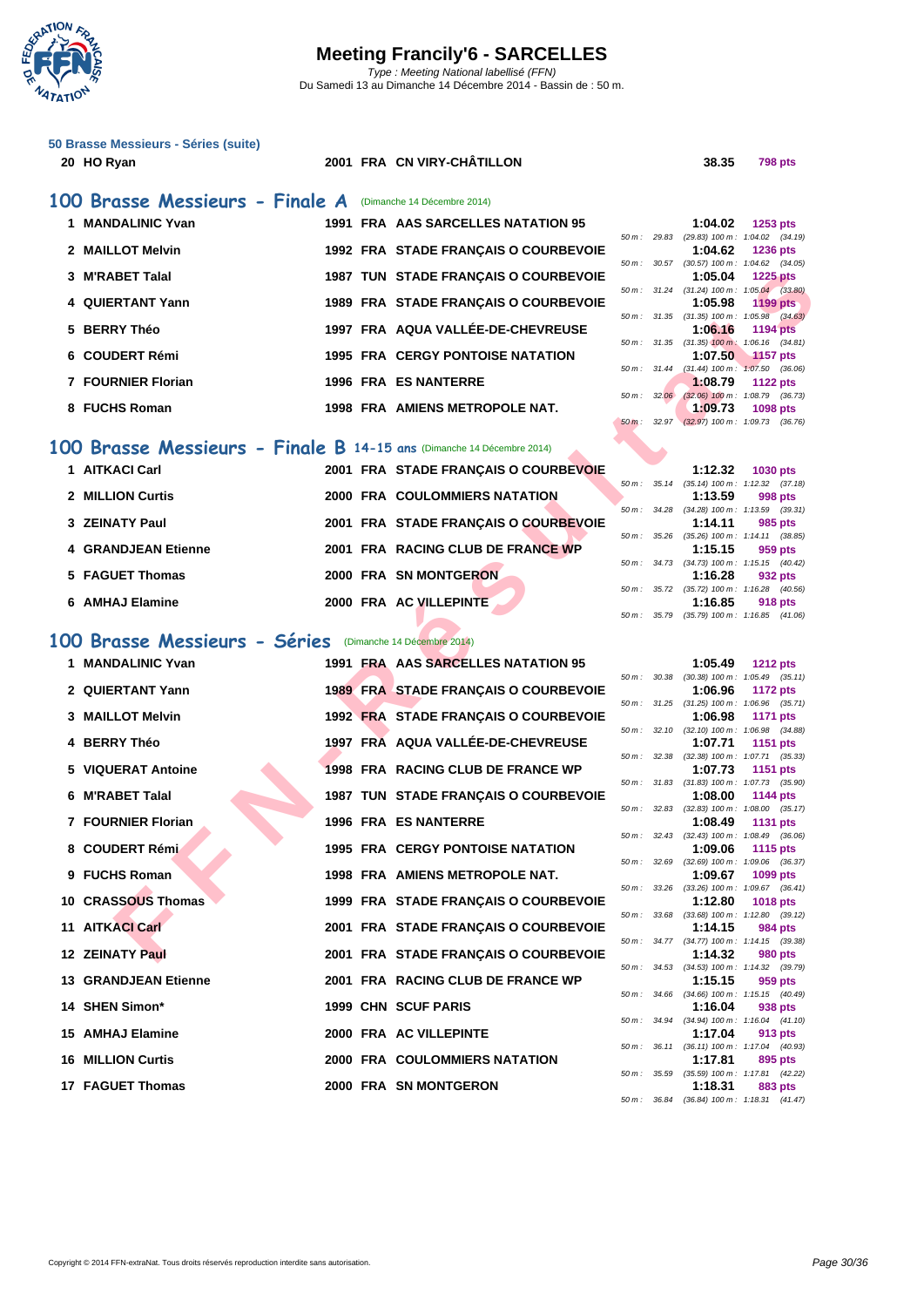

| 100 Brasse Messieurs - Séries (suite)<br><b>18 BESCHERON Simon</b>   |  | 1999 FRA SCUF PARIS                                                                                                                 | 1:20.10        | 841 pts                                               |
|----------------------------------------------------------------------|--|-------------------------------------------------------------------------------------------------------------------------------------|----------------|-------------------------------------------------------|
| 19 LE PAPE Gaël                                                      |  | <b>1998 FRA CERGY PONTOISE NATATION</b>                                                                                             |                | 50 m: 36.70 (36.70) 100 m: 1:20.10 (43.40)            |
|                                                                      |  |                                                                                                                                     | 1:21.08        | 819 pts<br>50 m: 38.25 (38.25) 100 m: 1:21.08 (42.83) |
| 200 Brasse Messieurs - Finale A (Samedi 13 Décembre 2014)            |  |                                                                                                                                     |                |                                                       |
| 1 COUDERT Rémi                                                       |  | <b>1995 FRA CERGY PONTOISE NATATION</b>                                                                                             | 2:25.93        | <b>1141 pts</b>                                       |
| 2 SAMOKINE Yann                                                      |  | 50 m: 32.10 (32.10) 100 m: 1:09.19 (37.09) 150 m: 1:46.17 (36.98) 200 m: 2:25.93 (39.76)<br>1997 FRA CN MELUN VAL DE SEINE          | 2:26.37        | 1135 pts                                              |
| 3 VIQUERAT Antoine                                                   |  | 50 m: 33.31 (33.31) 100 m: 1:10.67 (37.36) 150 m: 1:48.71 (38.04) 200 m: 2:26.37 (37.66)<br>1998 FRA RACING CLUB DE FRANCE WP       |                |                                                       |
|                                                                      |  | 50 m: 33.43 (33.43) 100 m: 1:11.47 (38.04) 150 m: 1:49.17 (37.70) 200 m: 2:26.64 (37.47)                                            | 2:26.64        | 1132 pts                                              |
| 4 BOURSAC CERVERA LORTET Thomas 1999 FRA STADE DE VANVES             |  | 50 m: 34.77 (34.77) 100 m: 1:12.94 (38.17) 150 m: 1:52.08 (39.14) 200 m: 2:30.68 (38.60)                                            | 2:30.68        | <b>1078 pts</b>                                       |
| 5 KHALFA Raphael                                                     |  | 1997 FRA CN ASNIERES<br>50 m: 34.63 (34.63) 100 m: 1:13.96 (39.33) 150 m: 1:55.17 (41.21) 200 m: 2:35.91 (40.74)                    | 2:35.91        | <b>1011 pts</b>                                       |
| 6 CRASSOUS Thomas                                                    |  | 1999 FRA STADE FRANÇAIS O COURBEVOIE                                                                                                | 2:37.38        | 993 pts                                               |
| 7 ROSSILLON Virgile                                                  |  | 50 m: 34.37 (34.37) 100 m: 1:15.04 (40.67) 150 m: 1:55.78 (40.74) 200 m: 2:37.38 (41.60)<br>2000 FRA RACING CLUB DE FRANCE WP       | 2:38.46        | 979 pts                                               |
| 8 ZEINATY Paul                                                       |  | 50 m: 37.09 (37.09) 100 m: 1:17.20 (40.11) 150 m: 1:58.44 (41.24) 200 m: 2:38.46 (40.02)<br>2001 FRA STADE FRANÇAIS O COURBEVOIE    | 2:41.70        | 939 pts                                               |
|                                                                      |  | 50 m: 35.82 (35.82) 100 m: 1:17.51 (41.69) 150 m: 1:59.67 (42.16) 200 m: 2:41.70 (42.03)                                            |                |                                                       |
| 200 Brasse Messieurs - Finale B 14-15 ans (Samedi 13 Décembre 2014)  |  |                                                                                                                                     |                |                                                       |
| 1 FAGUET Thomas                                                      |  | 2000 FRA SN MONTGERON                                                                                                               | 2:47.65        | 868 pts                                               |
|                                                                      |  | 50 m: 36.51 (36.51) 100 m: 1:18.27 (41.76) 150 m: 2:03.27 (45.00) 200 m: 2:47.65 (44.38)                                            |                |                                                       |
| 200 Brasse Messieurs - Séries (Samedi 13 Décembre 2014)              |  |                                                                                                                                     |                |                                                       |
| 1 M'RABET Talal                                                      |  | 1987 TUN STADE FRANÇAIS O COURBEVOIE<br>50 m: 31.87 (31.87) 100 m: 1:07.52 (35.65) 150 m: 1:43.48 (35.96) 200 m: 2:20.74 (37.26)    | 2:20.74        | <b>1212 pts</b>                                       |
| 2 QUIERTANT Yann                                                     |  | 1989 FRA STADE FRANÇAIS O COURBEVOIE<br>50 m: 32.02 (32.02) 100 m: 1:08.45 (36.43) 150 m: 1:44.61 (36.16) 200 m: 2:21.05 (36.44)    | 2:21.05        | <b>1208 pts</b>                                       |
| 3 QUIERTANT Killian                                                  |  | 1997 FRA U.S CRETEIL NATATION<br>50 m: 33.19 (33.19) 100 m: 1:11.53 (38.34) 150 m: 1:48.09 (36.56) 200 m: 2:26.68 (38.59)           | 2:26.68        | <b>1131 pts</b>                                       |
| 4 SAMOKINE Yann                                                      |  | 1997 FRA CN MELUN VAL DE SEINE                                                                                                      | 2:29.13        | 1099 pts                                              |
| <b>VIQUERAT Antoine</b><br>5                                         |  | 50 m: 34.34 (34.34) 100 m: 1:11.23 (36.89) 150 m: 1:50.86 (39.63) 200 m: 2:29.13 (38.27)<br>1998 FRA RACING CLUB DE FRANCE WP       | 2:31.66        | <b>1066 pts</b>                                       |
| 6 BOURSAC CERVERA LORTET Thomas 1999 FRA STADE DE VANVES             |  | 50 m: 33.44 (33.44) 100 m: 1:11.58 (38.14) 150 m: 1:51.09 (39.51) 200 m: 2:31.66 (40.57)                                            | 2:32.06        | <b>1060 pts</b>                                       |
| 7 COUDERT Rémi                                                       |  | 50 m: 34.45 (34.45) 100 m: 1:13.50 (39.05) 150 m: 1:52.55 (39.05) 200 m: 2:32.06 (39.51)<br><b>1995 FRA CERGY PONTOISE NATATION</b> | 2:36.08        | 1009 pts                                              |
|                                                                      |  | 50 m: 34.05 (34.05) 100 m: 1:14.51 (40.46) 150 m: 1:53.82 (39.31) 200 m: 2:36.08 (42.26)                                            |                |                                                       |
| 8 KHALFA Raphael                                                     |  | 1997 FRA CN ASNIERES<br>50 m : 34.63 (34.63) 100 m : 1:14.45 (39.82) 150 m : 1:55.01 (40.56) 200 m : 2:36.36 (41.35)                | 2:36.36        | 1006 pts                                              |
| 9 CRASSOUS Thomas                                                    |  | 1999 FRA STADE FRANÇAIS O COURBEVOIE<br>50 m: 35.21 (35.21) 100 m: 1:15.44 (40.23) 150 m: 1:56.58 (41.14) 200 m: 2:37.27 (40.69)    | 2:37.27        | 994 pts                                               |
| 10 ROSSILLON Virgile                                                 |  | 2000 FRA RACING CLUB DE FRANCE WP<br>50 m: 36.06 (36.06) 100 m: 1:16.50 (40.44) 150 m: 1:57.00 (40.50) 200 m: 2:38.91 (41.91)       | 2:38.91        | 974 pts                                               |
| 11 ZEINATY Paul                                                      |  | 2001 FRA STADE FRANÇAIS O COURBEVOIE 2:40.37                                                                                        |                | 956 pts                                               |
| 12 BOURUMEAU William                                                 |  | 50 m: 34.38 (34.38) 100 m: 1:15.69 (41.31) 150 m: 1:57.31 (41.62) 200 m: 2:40.37 (43.06)<br>1998 FRA CN VIRY-CHATILLON              | 2:44.15        | 910 pts                                               |
| 13 FAGUET Thomas                                                     |  | 50 m: 36.89 (36.89) 100 m: 1:18.86 (41.97) 150 m: 2:01.37 (42.51) 200 m: 2:44.15 (42.78)<br>2000 FRA SN MONTGERON                   | 2:51.18        | 827 pts                                               |
|                                                                      |  | 50 m: 38.25 (38.25) 100 m: 1:21.29 (43.04) 150 m: 2:06.71 (45.42) 200 m: 2:51.18 (44.47)                                            |                |                                                       |
| 14 HO Ryan                                                           |  | 2001 FRA CN VIRY-CHATILLON<br>50 m: 40.83 (40.83) 100 m: 1:28.08 (47.25) 150 m: 2:15.62 (47.54) 200 m: 3:02.17 (46.55)              | 3:02.17        | <b>707 pts</b>                                        |
| 50 Papillon Messieurs - Finale A (Samedi 13 Décembre 2014)           |  |                                                                                                                                     |                |                                                       |
| 1 PIJULET Paul                                                       |  | 1994 FRA AQUA CLUB PONTAULT-ROISSY                                                                                                  | 24.96          | <b>1282 pts</b>                                       |
| 2 AUBRY Flavien                                                      |  | 1994 FRA U.S CRETEIL NATATION                                                                                                       | 25.09          | <b>1273 pts</b>                                       |
| 3 COELHO Jordan                                                      |  | 1992 FRA STADE DE VANVES                                                                                                            | 25.28          | <b>1261 pts</b>                                       |
| 4 CARDEY Léo<br>5 SHAHIN Bilal                                       |  | 1996 FRA U.S CRETEIL NATATION<br>1996 FRA SN MONTGERON                                                                              | 25.78<br>25.91 | <b>1230 pts</b><br><b>1222 pts</b>                    |
| 6 POSTOLACHI Mikael                                                  |  | 1994 FRA SO ROSNY                                                                                                                   | 26.57          | <b>1181 pts</b>                                       |
| 7 TRILLAT Léo                                                        |  | 1998 FRA CN POISSY                                                                                                                  | 26.60          | <b>1179 pts</b>                                       |
| 8 CHEVALIER Christophe                                               |  | 1994 FRA AAS SARCELLES NATATION 95                                                                                                  | 26.83          | 1165 pts                                              |
| 50 Papillon Messieurs - Finale B 14-15 ans (Samedi 13 Décembre 2014) |  |                                                                                                                                     |                |                                                       |
| 1 BARRY Ervin                                                        |  | 2000 FRA CLUB DES NAGEURS DE PARIS                                                                                                  | 27.94          | 1098 pts                                              |
|                                                                      |  |                                                                                                                                     |                |                                                       |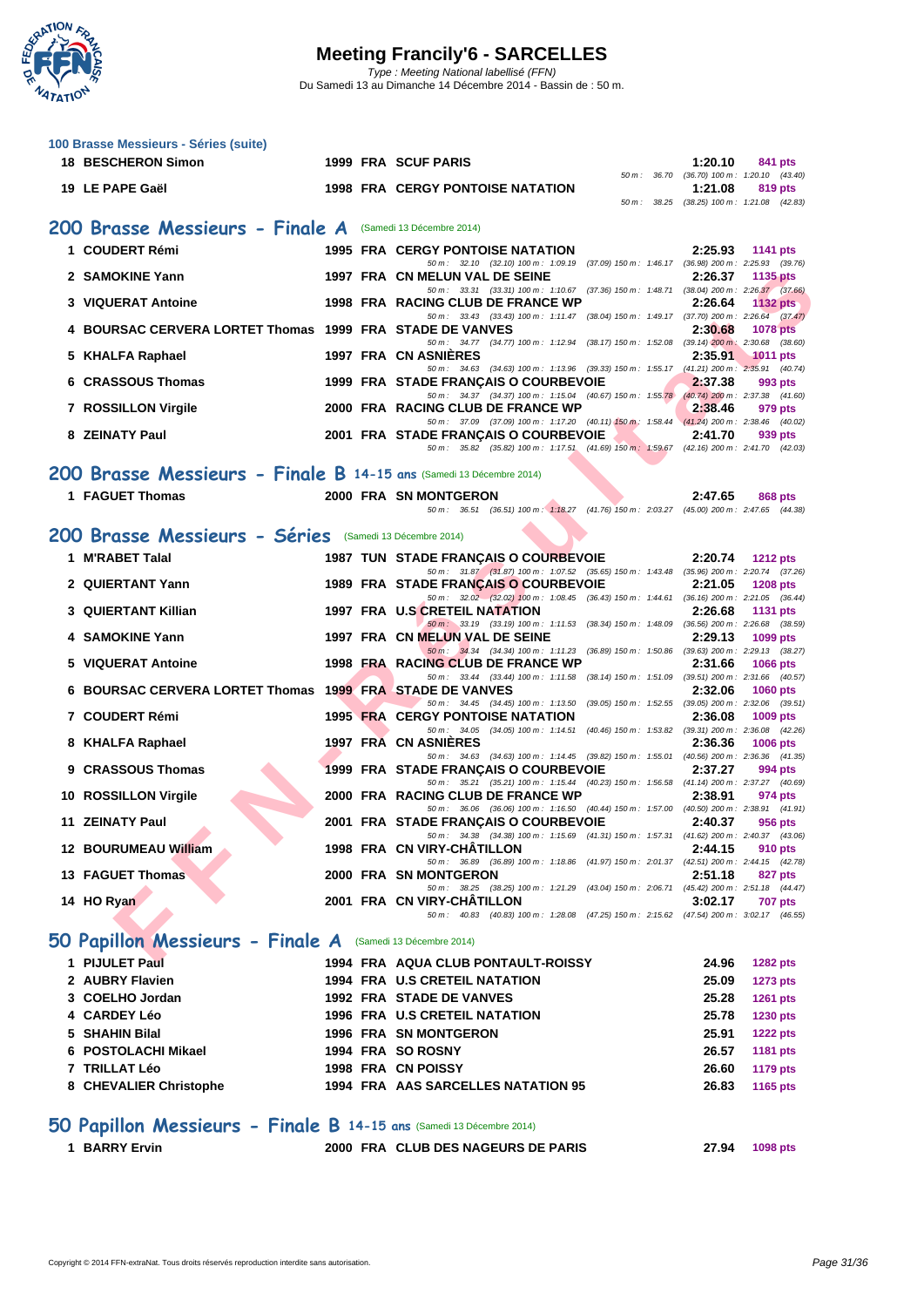

#### **[50 Papillo](http://www.ffnatation.fr/webffn/index.php)n Messieurs - Finale B (suite)**

| 2 AMHAJ Elamine       |  | 2000 FRA AC VILLEPINTE                  |                | 28.89 1042 pts |
|-----------------------|--|-----------------------------------------|----------------|----------------|
| 3 PAUPARDIN Guillaume |  | 2001 FRA CN MELUN VAL DE SEINE          | 29.39 1014 pts |                |
| 4   SAHBANI Ellias    |  | 2001 FRA COLOMBES NATATION              | 29.73          | 995 pts        |
| 5 BUGLER Enzo         |  | 2001 FRA TREMBLAY AC                    | 29.87          | 987 pts        |
| 6 EL KABBAJ Hassan    |  | <b>2001 FRA CERGY PONTOISE NATATION</b> | 31.02          | 923 pts        |

#### **50 Papillon Messieurs - Séries** (Samedi 13 Décembre 2014)

| U Papillon Messieurs - Series (Samedi 13 Décembre 2014) |  |                                         |                |                 |
|---------------------------------------------------------|--|-----------------------------------------|----------------|-----------------|
| 1 COELHO Jordan                                         |  | 1992 FRA STADE DE VANVES                | 24.74          | <b>1296 pts</b> |
| 2 PIJULET Paul                                          |  | 1994 FRA AQUA CLUB PONTAULT-ROISSY      | 24.84          | <b>1289 pts</b> |
| 3 AUBRY Flavien                                         |  | <b>1994 FRA U.S CRETEIL NATATION</b>    | 25.37          | <b>1256 pts</b> |
| 4 SHAHIN Bilal                                          |  | <b>1996 FRA SN MONTGERON</b>            | 25.66          | <b>1237 pts</b> |
| 5 CARDEY Léo                                            |  | <b>1996 FRA U.S CRETEIL NATATION</b>    | 25.84          | <b>1226 pts</b> |
| 6 ALLOUCHE Adam                                         |  | 1993 LIB COULIS NATATION                | 26.21          | 1203 pts        |
| 7 POSTOLACHI Mikael                                     |  | 1994 FRA SO ROSNY                       | 26.36          | 1194 pts        |
| 8 TRILLAT Léo                                           |  | 1998 FRA CN POISSY                      | 26.37          | 1193 pts        |
| 9 CHEVALIER Christophe                                  |  | 1994 FRA AAS SARCELLES NATATION 95      | 26.63          | <b>1177 pts</b> |
| 10 DE RAUCOURT Vincent                                  |  | 1995 FRA AAS SARCELLES NATATION 95      | 26.66          | 1175 pts        |
| 11 DEMERIN Antoine                                      |  | 1998 FRA STADE FRANCAIS O COURBEVOIE    | 26.67          | 1175 pts        |
| <b>12 JAMMES Thomas</b>                                 |  | 1996 FRA AAS SARCELLES NATATION 95      | 26.82          | 1165 pts        |
| 13 ACHEBOUCHE Samy                                      |  | 1997 FRA USC CONFLANS-STE-HONORINE      | 26.92          | 1159 pts        |
| 14 CACCIOTTOLO Sacha                                    |  | 1996 FRA STADE FRANÇAIS O COURBEVOIE    | 27.20          | <b>1142 pts</b> |
| 15 DA SILVA Anderson                                    |  | 1998 FRA RACING CLUB DE FRANCE WP       | 27.34          | 1134 pts        |
| <b>16 FOURTIER Florentin</b>                            |  | <b>1996 FRA CSN GUYANCOURT</b>          | 27.39          | <b>1131 pts</b> |
| 17 NOYON Alexandre                                      |  | 1997 FRA CN MELUN VAL DE SEINE          | 27.45          | <b>1127 pts</b> |
| 18 PINCEPOCHE Yohan                                     |  | 1997 FRA STADE FRANÇAIS O COURBEVOIE    | 27.50          | <b>1124 pts</b> |
| <b>19 PACAUD Antoine</b>                                |  | 1997 FRA RED STAR CLUB CHAMPIGNY        | 27.62          | <b>1117 pts</b> |
| 20 ARONDEL Quentin                                      |  | 1997 FRA AULNAY-SOUS-BOIS S.N           | 27.65          | 1115 pts        |
| 21 CANOVA Antoine                                       |  | <b>1998 FRA PROVINS NATATION</b>        | 27.75          | 1109 pts        |
| 21 KHALFA Raphael                                       |  | 1997 FRA CN ASNIERES                    | 27.75          | 1109 pts        |
| 23 UJKA Yoan                                            |  | 1999 FRA STADE FRANÇAIS O COURBEVOIE    | 27.96          | <b>1097 pts</b> |
| 24 SALVAN Hadrien                                       |  | <b>1997 FRA ASS SPORTIVE BOUVINES</b>   | 28.11          | 1088 pts        |
| 25 BOURUMEAU William                                    |  | 1998 FRA CN VIRY-CHÂTILLON              | 28.20          | 1083 pts        |
| 26 MEDINA Antoine                                       |  | 1999 FRA CN MELUN VAL DE SEINE          | 28.33          | 1075 pts        |
| 27 POTHIN Matthias                                      |  | 1999 FRA STADE FRANÇAIS O COURBEVOIE    | 28.44          | <b>1069 pts</b> |
| 28 CHASSEVENT Owen                                      |  | 1999 FRA CN MELUN VAL DE SEINE          | 28.48          | 1066 pts        |
| 29 BARRY Ervin                                          |  | 2000 FRA CLUB DES NAGEURS DE PARIS      | 28.79          | 1048 pts        |
| 30 LE CORNIER Adrien                                    |  | 1998 FRA STADE FRANÇAIS O COURBEVOIE    | 28.80          | 1048 pts        |
| 31 QUIERTANT Killian                                    |  | <b>1997 FRA U.S CRETEIL NATATION</b>    | 28.89          | 1042 pts        |
| 32 RASLE Clément                                        |  | 1996 FRA CN ASNIÈRES                    | 28.95          | 1039 pts        |
| 33 AMHAJ Elamine                                        |  | 2000 FRA AC VILLEPINTE                  | 29.23          | 1023 pts        |
| <b>34 FOUCHER Gabriel</b>                               |  | 1999 FRA CN ASNIERES                    | 29.27          | <b>1021 pts</b> |
| 35 SAHBANI Ellias                                       |  | 2001 FRA COLOMBES NATATION              | 29.76          | 993 pts         |
| 36 PAUPARDIN Guillaume                                  |  | 2001 FRA CN MELUN VAL DE SEINE          | 29.89          | <b>986 pts</b>  |
| 37 GRADEL Thibault                                      |  | 2000 FRA CLUB DES NAGEURS DE PARIS      | 30.03          | 978 pts         |
| 38 BUGLER Enzo                                          |  | 2001 FRA TREMBLAY AC                    | 30.05          | 977 pts         |
| 39 EL KABBAJ Hassan                                     |  | <b>2001 FRA CERGY PONTOISE NATATION</b> | 31.56          | 894 pts         |
| <b>40 FAGUET Thomas</b>                                 |  | 2000 FRA SN MONTGERON                   | 32.07          | <b>867 pts</b>  |
| --- PEMA Pelden                                         |  | <b>1996 FRA CERGY PONTOISE NATATION</b> | <b>DSQ 15m</b> |                 |
|                                                         |  |                                         |                |                 |

### **100 Papillon Messieurs - Finale A** (Dimanche 14 Décembre 2014)

| 1 SHAHIN Bilal |  | <b>1996 FRA SN MONTGERON</b>      |  | 57.15 1210 pts                           |  |
|----------------|--|-----------------------------------|--|------------------------------------------|--|
|                |  |                                   |  | 50 m: 27.00 (27.00) 100 m: 57.15 (30.15) |  |
| 2 BERRY Théo   |  | 1997 FRA AQUA VALLÉE-DE-CHEVREUSE |  | 57.61 1196 pts                           |  |
|                |  |                                   |  | 50 m: 27.27 (27.27) 100 m: 57.61 (30.34) |  |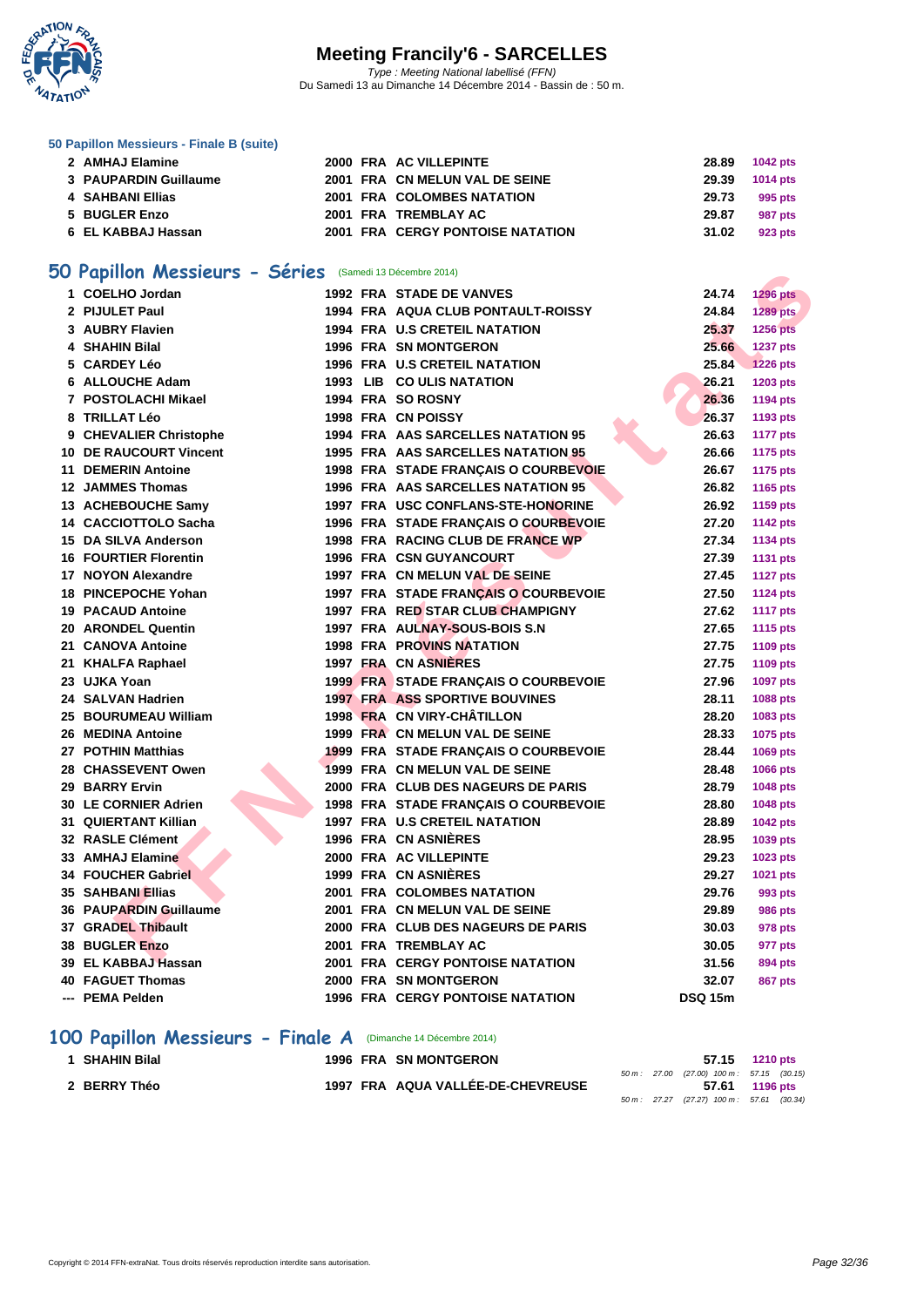

|  |  | 100 Papillon Messieurs - Finale A (suite) |  |  |  |  |
|--|--|-------------------------------------------|--|--|--|--|
|--|--|-------------------------------------------|--|--|--|--|

| 3 DEMERIN Antoine   |  | 1998 FRA STADE FRANCAIS O COURBEVOIE    |                |                          | 58.96                                                             | 1155 pts        |
|---------------------|--|-----------------------------------------|----------------|--------------------------|-------------------------------------------------------------------|-----------------|
|                     |  |                                         |                | $50 \text{ m}$ : 27.57   | $(27.57)$ 100 m : 58.96 $(31.5)$                                  |                 |
| 4 CACCIOTTOLO Sacha |  | 1996 FRA STADE FRANCAIS O COURBEVOIE    |                |                          | 1:00.20                                                           | <b>1119 pts</b> |
|                     |  |                                         |                | $50 \text{ m}$ : 28.41   | $(28.41)$ 100 m : 1:00.20 $(31.$                                  |                 |
| 5 ARONDEL Quentin   |  | 1997 FRA AULNAY-SOUS-BOIS S.N           |                |                          | 1:00.41                                                           | 1113 pts        |
|                     |  |                                         | $50 m$ : 27.88 |                          | $(27.88)$ 100 m : 1:00.41 $(32.8)$                                |                 |
| 6 TONNEAU Guillaume |  | 1998 FRA CN ST-MICHEL-SUR-ORGE          |                |                          | 1:00.50                                                           | 1110 pts        |
|                     |  |                                         |                | $50 \, \text{m}$ : 28.39 | $(28.39)$ 100 m : 1:00.50 $(32.$                                  |                 |
| 7 ANGELY Slowan     |  | <b>1998 FRA CERGY PONTOISE NATATION</b> |                |                          | 1:00.56                                                           | 1108 pts        |
|                     |  |                                         | $50 m$ :       | 28.31                    | $(28.31)$ 100 m : 1:00.56 $(32.3)$                                |                 |
| 8 BASTARD Adrien    |  | <b>1997 FRA CERGY PONTOISE NATATION</b> |                |                          | 1:00.93                                                           | <b>1098 pts</b> |
|                     |  |                                         |                |                          | $50 \text{ m}$ : $28.37$ (28.37) $100 \text{ m}$ : $1:00.93$ (32) |                 |

#### **100 Papillon Messieurs - Finale B 14-15 ans** (Dimanche 14 Décembre 2014)

| 1 AMHAJ Elamine         |  | 2000 FRA AC VILLEPINTE               |  | 1:05.23                                               | 977 pts |  |
|-------------------------|--|--------------------------------------|--|-------------------------------------------------------|---------|--|
| 2 BARRY Ervin           |  | 2000 FRA CLUB DES NAGEURS DE PARIS   |  | 50 m: 31.29 (31.29) 100 m: 1:05.23 (33.<br>1:05.26    | 976 pts |  |
| <b>3 MILLION Curtis</b> |  | <b>2000 FRA COULOMMIERS NATATION</b> |  | 50 m: 30.78 (30.78) 100 m: 1:05.26 (34.4)<br>1:05.32  | 975 pts |  |
| 4 BUGLER Enzo           |  | 2001 FRA TREMBLAY AC                 |  | 50 m : 30.26 (30.26) 100 m : 1:05.32 (35.0<br>1:06.71 | 937 pts |  |

### **100 Papillon Messieurs - Séries** (Dimanche 14 Décembre 2014)

|                                                                        |  |                                         |                |                | 1.00.00                                               | <b>TIVO PLS</b>                  |  |
|------------------------------------------------------------------------|--|-----------------------------------------|----------------|----------------|-------------------------------------------------------|----------------------------------|--|
| 8 BASTARD Adrien                                                       |  | <b>1997 FRA CERGY PONTOISE NATATION</b> |                |                | 50 m: 28.31 (28.31) 100 m: 1:00.56 (32.25)<br>1:00.93 | <b>1098 pts</b>                  |  |
|                                                                        |  |                                         |                | $50 m$ : 28.37 | $(28.37)$ 100 m : 1:00.93 $(32.56)$                   |                                  |  |
| 00 Papillon Messieurs - Finale B 14-15 ans (Dimanche 14 Décembre 2014) |  |                                         |                |                |                                                       |                                  |  |
| 1 AMHAJ Elamine                                                        |  | 2000 FRA AC VILLEPINTE                  |                |                | 1:05.23                                               | 977 pts                          |  |
| 2 BARRY Ervin                                                          |  | 2000 FRA CLUB DES NAGEURS DE PARIS      |                |                | 50 m: 31.29 (31.29) 100 m: 1:05.23 (33.94)<br>1:05.26 | 976 pts                          |  |
|                                                                        |  |                                         | 50 m: 30.78    |                | $(30.78)$ 100 m : 1:05.26 $(34.48)$                   |                                  |  |
| 3 MILLION Curtis                                                       |  | <b>2000 FRA COULOMMIERS NATATION</b>    | $50 m$ :       | 30.26          | 1:05.32<br>$(30.26)$ 100 m : 1:05.32 $(35.06)$        | 975 pts                          |  |
| 4 BUGLER Enzo                                                          |  | 2001 FRA TREMBLAY AC                    |                |                | 1:06.71                                               | 937 pts                          |  |
|                                                                        |  |                                         |                |                | 50 m: 30.97 (30.97) 100 m: 1:06.71 (35.74)            |                                  |  |
| 00 Papillon Messieurs - Séries (Dimanche 14 Décembre 2014)             |  |                                         |                |                |                                                       |                                  |  |
| 1 SHAHIN Bilal                                                         |  | <b>1996 FRA SN MONTGERON</b>            |                |                | 57.40                                                 | <b>1202 pts</b>                  |  |
| 2 JAMMES Thomas                                                        |  | 1996 FRA AAS SARCELLES NATATION 95      |                |                | $50 m$ : 27.12 (27.12) 100 m:<br>57.83                | 57.40 (30.28)<br>1189 pts        |  |
|                                                                        |  |                                         |                |                | 50 m: 27.16 (27.16) 100 m: 57.83 (30.67)              |                                  |  |
| 3 BERRY Théo                                                           |  | 1997 FRA AQUA VALLÉE-DE-CHEVREUSE       |                |                | 58.46<br>$50 m$ : 28.01 (28.01) 100 m :               | <b>1170 pts</b><br>58.46 (30.45) |  |
| 4 PEMA Pelden                                                          |  | <b>1996 FRA CERGY PONTOISE NATATION</b> |                |                | 58.69                                                 | 1163 pts                         |  |
| 5 DEMERIN Antoine                                                      |  | 1998 FRA STADE FRANÇAIS O COURBEVOIE    |                |                | 50 m: 27.46 (27.46) 100 m:<br>58.88                   | 58.69 (31.23)<br><b>1158 pts</b> |  |
|                                                                        |  |                                         |                |                | $50 m$ : 27.60 (27.60) $100 m$ :                      | 58.88 (31.28)                    |  |
| 6 DE RAUCOURT Vincent                                                  |  | 1995 FRA AAS SARCELLES NATATION 95      |                |                | 59.04<br>$50 m$ : 27.77 (27.77) $100 m$ :             | 1153 pts<br>59.04 (31.27)        |  |
| 7 ACHEBOUCHE Samy                                                      |  | 1997 FRA USC CONFLANS-STE-HONORINE      |                |                | 59.91                                                 | <b>1127 pts</b>                  |  |
| 8 ARONDEL Quentin                                                      |  | 1997 FRA AULNAY-SOUS-BOIS S.N           |                |                | 50 m: 27.93 (27.93) 100 m:                            | 59.91 (31.98)                    |  |
|                                                                        |  |                                         |                | 50 m: 28.03    | 1:00.03<br>$(28.03)$ 100 m : 1:00.03 $(32.00)$        | <b>1124 pts</b>                  |  |
| 9 TONNEAU Guillaume                                                    |  | 1998 FRA CN ST-MICHEL-SUR-ORGE          |                |                | 1:00.39                                               | 1113 pts                         |  |
| 10 CACCIOTTOLO Sacha                                                   |  | 1996 FRA STADE FRANÇAIS O COURBEVOIE    |                |                | 50 m: 28.16 (28.16) 100 m: 1:00.39 (32.23)<br>1:00.84 | <b>1100 pts</b>                  |  |
|                                                                        |  |                                         |                |                | 50 m: 28.87 (28.87) 100 m: 1:00.84 (31.97)            |                                  |  |
| 11 BASTARD Adrien                                                      |  | <b>1997 FRA CERGY PONTOISE NATATION</b> |                | 50 m : 28.55   | 1:00.92<br>(28.55) 100 m: 1:00.92 (32.37)             | 1098 pts                         |  |
| 12 ANGELY Slowan                                                       |  | 1998 FRA CERGY PONTOISE NATATION        |                |                | 1:01.02                                               | 1095 pts                         |  |
| 13 MAILLOT Melvin                                                      |  | 1992 FRA STADE FRANÇAIS O COURBEVOIE    | 50 m: 28.09    |                | (28.09) 100 m: 1:01.02 (32.93)<br>1:01.37             | 1085 pts                         |  |
|                                                                        |  |                                         | 50 m: 28.66    |                | (28.66) 100 m: 1:01.37 (32.71)                        |                                  |  |
| 14 UJKA Yoan                                                           |  | 1999 FRA STADE FRANÇAIS O COURBEVOIE    |                | 50 m: 28.45    | 1:02.56<br>(28.45) 100 m: 1:02.56 (34.11)             | 1051 pts                         |  |
| 15 SALVAN Hadrien                                                      |  | <b>1997 FRA ASS SPORTIVE BOUVINES</b>   |                |                | 1:03.23                                               | 1032 pts                         |  |
| 16 PRUD'HOMME Maxime                                                   |  | <b>1998 FRA CERGY PONTOISE NATATION</b> |                |                | 50 m: 29.65 (29.65) 100 m: 1:03.23 (33.58)<br>1:03.46 | <b>1026 pts</b>                  |  |
|                                                                        |  |                                         |                | 50 m : 29.38   | (29.38) 100 m: 1:03.46 (34.08)                        |                                  |  |
| <b>17 BOURSIER Cedric</b>                                              |  | 1998 FRA AAS SARCELLES NATATION 95      |                |                | 1:03.77<br>50 m: 29.58 (29.58) 100 m: 1:03.77 (34.19) | <b>1017 pts</b>                  |  |
| <b>18 BENDRIMIA Axel</b>                                               |  | 1998 FRA CN ST-MICHEL-SUR-ORGE          |                |                | 1:04.47                                               | 998 pts                          |  |
| 19 THIBAULT Thomas                                                     |  | <b>1998 FRA RSC MONTREUIL</b>           |                |                | 50 m: 30.38 (30.38) 100 m: 1:04.47 (34.09)<br>1:04.75 | 990 pts                          |  |
|                                                                        |  |                                         | $50 m$ : 29.93 |                | (29.93) 100 m : 1:04.75 (34.82)                       |                                  |  |
| 20 THIBAULT Maxime                                                     |  | <b>1999 FRA RSC MONTREUIL</b>           |                |                | 1:04.95<br>50 m: 30.12 (30.12) 100 m: 1:04.95 (34.83) | 985 pts                          |  |
| 21 AMHAJ Elamine                                                       |  | 2000 FRA AC VILLEPINTE                  |                |                | 1:05.80                                               | 962 pts                          |  |
| 22 BARRY Ervin                                                         |  | 2000 FRA CLUB DES NAGEURS DE PARIS      |                | 50 m : 30.38   | $(30.38)$ 100 m : 1:05.80 $(35.42)$<br>1:05.90        | 959 pts                          |  |
|                                                                        |  |                                         | 50 m : 29.99   |                | (29.99) 100 m : 1:05.90 (35.91)                       |                                  |  |
| 23 MILLION Curtis                                                      |  | <b>2000 FRA COULOMMIERS NATATION</b>    |                | 50 m : 29.99   | 1:07.36<br>(29.99) 100 m: 1:07.36 (37.37)             | 920 pts                          |  |
| 24 BUGLER Enzo                                                         |  | 2001 FRA TREMBLAY AC                    |                |                | 1:08.56                                               | 889 pts                          |  |

|                        |                          | 58.96                               | 1155 pts          |  |
|------------------------|--------------------------|-------------------------------------|-------------------|--|
|                        | $50 \, \text{m}$ : 27.57 | $(27.57)$ 100 m :                   | 58.96 (31.39)     |  |
|                        |                          | 1:00.20                             | 1119 pts          |  |
|                        | $50 \text{ m}$ : 28.41   | $(28.41)$ 100 m :                   | 1:00.20 (31.79)   |  |
|                        |                          | $1:00.41$ 1113 pts                  |                   |  |
| 50 m: 27.88            |                          | $(27.88) 100 m$ :                   | $1:00.41$ (32.53) |  |
|                        |                          | $1:00.50$ 1110 pts                  |                   |  |
| $50 \text{ m}$ : 28.39 |                          | $(28.39)$ 100 m : 1:00.50 $(32.11)$ |                   |  |
|                        |                          | 1:00.56 1108 pts                    |                   |  |
| $50 m$ :               | 28.31                    | (28.31) 100 m: 1:00.56 (32.25)      |                   |  |
|                        |                          | $1:00.93$ 1098 pts                  |                   |  |
|                        | 50 m : 28.37             | $(28.37)$ 100 m : 1:00.93 $(32.56)$ |                   |  |
|                        |                          |                                     |                   |  |

|  | 1:05.23 977 pts                                                      |  |
|--|----------------------------------------------------------------------|--|
|  | 50 m: 31.29 (31.29) 100 m: 1:05.23 (33.94)                           |  |
|  | $1:05.26$ 976 pts                                                    |  |
|  | 50 m: 30.78 (30.78) 100 m: 1:05.26 (34.48)                           |  |
|  | $1:05.32$ 975 pts                                                    |  |
|  | $50 \text{ m}$ : $30.26$ (30.26) $100 \text{ m}$ : $1:05.32$ (35.06) |  |
|  | 1:06.71 937 pts                                                      |  |
|  | 50 m: 30.97 (30.97) 100 m: 1:06.71 (35.74)                           |  |

|               |             |       | . .                                 | $\sim$ $\sim$ $\sim$     |         |
|---------------|-------------|-------|-------------------------------------|--------------------------|---------|
|               | $50 m$ :    | 30.97 | $(30.97)$ 100 m : 1:06.71 $(35.74)$ |                          |         |
|               |             |       |                                     |                          |         |
|               |             |       |                                     |                          |         |
|               |             |       | 57.40                               | 1202 pts                 |         |
|               | $50 m$ :    | 27.12 | $(27.12)$ 100 m :                   | 57.40                    | (30.28) |
| 95 ا          |             |       | 57.83                               | 1189 pts                 |         |
|               | $50 m$ :    | 27.16 | $(27.16)$ 100 m :                   | 57.83                    | (30.67) |
| USE           |             |       | 58.46                               | <b>1170 pts</b>          |         |
|               | $50 m$ :    | 28.01 | $(28.01)$ 100 m :                   | 58.46                    | (30.45) |
| ۱N            |             |       | 58.69                               | 1163 pts                 |         |
|               | $50 m$ :    | 27.46 | $(27.46)$ 100 m :                   | 58.69                    | (31.23) |
| <b>BEVOIE</b> |             |       | 58.88                               | 1158 pts                 |         |
|               | $50 m$ :    | 27.60 | $(27.60)$ 100 m :                   | 58.88                    | (31.28) |
| 95 ا          |             |       | 59.04                               | 1153 pts                 |         |
|               | $50 m$ :    | 27.77 | $(27.77)$ 100 m :                   | 59.04                    | (31.27) |
| RINE          |             |       | 59.91                               |                          |         |
|               | $50 m$ :    | 27.93 | $(27.93)$ 100 m :                   | <b>1127 pts</b><br>59.91 | (31.98) |
|               |             |       | 1:00.03                             |                          |         |
|               | $50 m$ :    | 28.03 | (28.03) 100 m :                     | 1124 pts<br>1:00.03      |         |
|               |             |       | 1:00.39                             |                          | (32.00) |
|               |             |       |                                     | 1113 pts                 |         |
|               | $50 m$ :    | 28.16 | $(28.16) 100 m$ :                   | 1:00.39                  | (32.23) |
| <b>BEVOIE</b> |             |       | 1:00.84                             | <b>1100 pts</b>          |         |
|               | $50 m$ :    | 28.87 | (28.87) 100 m :                     | 1:00.84                  | (31.97) |
| ۱N            |             |       | 1:00.92                             | 1098 pts                 |         |
|               | $50 m$ :    | 28.55 | $(28.55) 100 m$ :                   | 1:00.92                  | (32.37) |
| ۱N            |             |       | 1:01.02                             | 1095 pts                 |         |
|               | $50 m$ :    | 28.09 | $(28.09)$ 100 m :                   | 1:01.02                  | (32.93) |
| <b>BEVOIE</b> |             |       | 1:01.37                             | 1085 pts                 |         |
|               | $50 m$ :    | 28.66 | $(28.66)$ 100 m :                   | 1:01.37                  | (32.71) |
| <b>BEVOIE</b> |             |       | 1:02.56                             | 1051 pts                 |         |
|               | $50 m$ :    | 28.45 | $(28.45)$ 100 m :                   | 1:02.56                  | (34.11) |
|               |             |       | 1:03.23                             | 1032 pts                 |         |
|               | $50 m$ :    | 29.65 | (29.65) 100 m :                     | 1:03.23                  | (33.58) |
| ۱N            |             |       | 1:03.46                             | <b>1026 pts</b>          |         |
|               | $50 m$ :    | 29.38 | (29.38) 100 m :                     | 1:03.46                  | (34.08) |
| 95 ا          |             |       | 1:03.77                             | <b>1017 pts</b>          |         |
|               | $50 m$ :    | 29.58 | (29.58) 100 m :                     | 1:03.77                  | (34.19) |
|               |             |       | 1:04.47                             | <b>998 pts</b>           |         |
|               | $50 m$ :    | 30.38 | $(30.38)$ 100 m :                   | 1:04.47                  | (34.09) |
|               |             |       | 1:04.75                             | 990 pts                  |         |
|               | $50 m$ :    | 29.93 | (29.93) 100 m :                     | 1:04.75                  | (34.82) |
|               |             |       | 1:04.95                             | 985 pts                  |         |
|               | $50 m$ :    | 30.12 | $(30.12)$ 100 m :                   | 1:04.95                  | (34.83) |
|               |             |       | 1:05.80                             | <b>962 pts</b>           |         |
|               | $50 m$ :    | 30.38 | $(30.38) 100 m$ :                   | 1:05.80                  | (35.42) |
| <b>RIS</b>    |             |       | 1:05.90                             | 959 pts                  |         |
|               | $50 m$ :    | 29.99 | $(29.99)$ 100 m :                   | 1:05.90                  | (35.91) |
|               |             |       | 1:07.36                             | <b>920 pts</b>           |         |
|               | $50 m$ :    | 29.99 | $(29.99)$ 100 m :                   | 1:07.36                  | (37.37) |
|               |             |       | 1:08.56                             | 889 pts                  |         |
|               | 50 m: 31.96 |       | (31.96) 100 m :                     | 1:08.56 (36.60)          |         |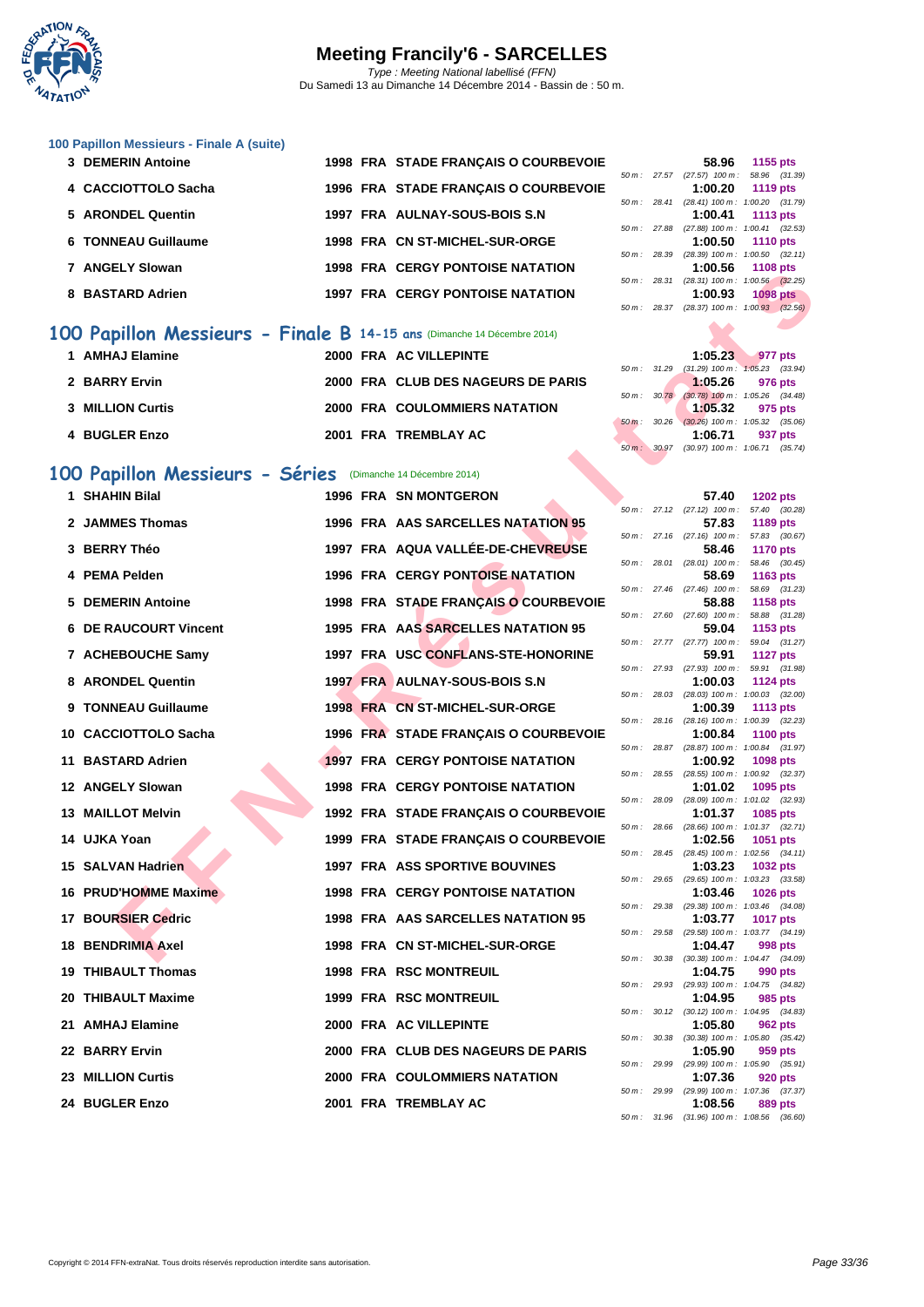

| 100 Papillon Messieurs - Séries (suite)                              |                                                                                                                                      |                            |
|----------------------------------------------------------------------|--------------------------------------------------------------------------------------------------------------------------------------|----------------------------|
| --- CHAFFARD Clément                                                 | <b>1998 FRA CERGY PONTOISE NATATION</b>                                                                                              | <b>DNS</b> dec             |
| 200 Papillon Messieurs - Finale A (Samedi 13 Décembre 2014)          |                                                                                                                                      |                            |
| 1 COELHO Jordan                                                      | 1992 FRA STADE DE VANVES                                                                                                             | 2:00.72<br>1306 pts        |
| 2 JAMMES Thomas                                                      | 50 m : 26.97 (26.97) 100 m : 57.90 (30.93) 150 m : 1:29.66 (31.76) 200 m : 2:00.72 (31.06)<br>1996 FRA AAS SARCELLES NATATION 95     | 2:06.11<br><b>1221 pts</b> |
| 3 DE RAUCOURT Vincent                                                | 50 m: 28.00 (28.00) 100 m: 1:00.22 (32.22) 150 m: 1:33.01 (32.79) 200 m: 2:06.11 (33.10)<br>1995 FRA AAS SARCELLES NATATION 95       | 2:09.42<br><b>1171 pts</b> |
| 4 PACAUD Antoine                                                     | 50 m: 28.81 (28.81) 100 m: 1:01.70 (32.89) 150 m: 1:35.11 (33.41) 200 m: 2:09.42 (34.31)<br>1997 FRA RED STAR CLUB CHAMPIGNY         | 2:12.88<br><b>1119 pts</b> |
| 5 SHAHIN Bilal                                                       | 50 m : 27.98 (27.98) 100 m : 1:00.30 (32.32) 150 m : 1:35.43 (35.13) 200 m : 2:12.88 (37.45)<br><b>1996 FRA SN MONTGERON</b>         | 2:14.89<br><b>1089 pts</b> |
|                                                                      | 50 m: 30.30 (30.30) 100 m: 1:04.04 (33.74) 150 m: 1:39.34 (35.30) 200 m: 2:14.89 (35.55)                                             |                            |
| 6 ROUBIOL Titouan                                                    | 1997 FRA AQUA CLUB PONTAULT-ROISSY<br>50 m: 30.73 (30.73) 100 m: 1:07.11 (36.38) 150 m: 1:43.32 (36.21) 200 m: 2:20.31 (36.99)       | 2:20.31<br>$1011$ pts      |
| 7 SAHBANI Sami                                                       | 1999 FRA COLOMBES NATATION<br>50 m: 30.74 (30.74) 100 m: 1:05.53 (34.79) 150 m: 1:45.15 (39.62) 200 m: 2:24.68 (39.53)               | 2:24.68<br>951 pts         |
| 8 AMHAJ Elamine                                                      | 2000 FRA AC VILLEPINTE<br>50 m: 31.47 (31.47) 100 m: 1:07.55 (36.08) 150 m: 1:45.01 (37.46) 200 m: 2:24.83 (39.82)                   | 2:24.83<br>949 pts         |
| 200 Papillon Messieurs - Séries (Samedi 13 Décembre 2014)            |                                                                                                                                      |                            |
| 1 COELHO Jordan                                                      | <b>1992 FRA STADE DE VANVES</b>                                                                                                      | 2:00.18<br>1315 pts        |
| 2 JAMMES Thomas                                                      | 50 m: 26.85 (26.85) 100 m: 57.55 (30.70) 150 m: 1:28.75 (31.20) 200 m: 2:00.18 (31.43)<br>1996 FRA AAS SARCELLES NATATION 95         | 2:08.21<br>1189 pts        |
| 3 DE RAUCOURT Vincent                                                | 50 m: 28.44 (28.44) 100 m: 1:01.33 (32.89) 150 m: 1:34.93 (33.60) 200 m: 2:08.21 (33.28)<br>1995 FRA AAS SARCELLES NATATION 95       | 2:13.24<br>1113 $pts$      |
| 4 PACAUD Antoine                                                     | 50 m: 29.18 (29.18) 100 m: 1:03.23 (34.05) 150 m: 1:37.48 (34.25) 200 m: 2:13.24 (35.76)<br>1997 FRA RED STAR CLUB CHAMPIGNY         | 2:13.98<br>1103 pts        |
| 5 SHAHIN Bilal                                                       | 50 m: 29.14 (29.14) 100 m: 1:02.35 (33.21) 150 m: 1:37.70 (35.35) 200 m: 2:13.98 (36.28)<br><b>1996 FRA SN MONTGERON</b>             | 2:18.47<br>1038 pts        |
|                                                                      | 50 m: 30.56 (30.56) 100 m: 1:05.95 (35.39) 150 m: 1:41.47 (35.52) 200 m: 2:18.47 (37.00)                                             |                            |
| 6 ROUBIOL Titouan                                                    | 1997 FRA AQUA CLUB PONTAULT-ROISSY<br>50 m: 30.01 (30.01) 100 m: 1:05.77 (35.76) 150 m: 1:41.48 (35.71) 200 m: 2:18.68 (37.20)       | 2:18.68<br>1035 pts        |
| 7 SAHBANI Sami                                                       | 1999 FRA COLOMBES NATATION<br>50 m: 31.37 (31.37) 100 m: 1:06.45 (35.08) 150 m: 1:44.50 (38.05) 200 m: 2:23.98 (39.48)               | 2:23.98<br>960 pts         |
| <b>8 MARGONTY Lucas</b>                                              | 1999 FRA CN VIRY-CHATILLON<br>50 m : 31.49 (31.49) 100 m : 1:09.47 (37.98) 150 m : 1:49.19 (39.72) 200 m : 2:27.17 (37.98)           | 2:27.17<br>917 pts         |
| 9 AMHAJ Elamine                                                      | 2000 FRA AC VILLEPINTE<br>50 m: 32.23 (32.23) 100 m: 1:08.22 (35.99) 150 m: 1:46.34 (38.12) 200 m: 2:28.51 (42.17)                   | 2:28.51<br>899 pts         |
| 200 4 Nages Messieurs - Finale A (Samedi 13 Décembre 2014)           |                                                                                                                                      |                            |
| 1 MANDALINIC Yvan                                                    | 1991 FRA AAS SARCELLES NATATION 95                                                                                                   | 2:13.26<br>1152 pts        |
| 2 BOUTOUIL Samy                                                      | 50 m: 28.32 (28.32) 100 m: 1:05.22 (36.90) 150 m: 1:41.32 (36.10) 200 m: 2:13.26 (31.94)<br>2000 FRA CSM CLAMART                     | 2:16.97<br>1095 pts        |
| 3 SAMOKINE Yann                                                      | 50 m: 29.19 (29.19) 100 m: 1:05.16 (35.97) 150 m: 1:44.85 (39.69) 200 m: 2:16.97 (32.12)<br>1997 FRA CN MELUN VAL DE SEINE           | 2:17.23<br>1091 pts        |
| 4 HUILLE Stanislas                                                   | 50 m: 29.83 (29.83) 100 m: 1:07.67 (37.84) 150 m: 1:46.17 (38.50) 200 m: 2:17.23 (31.06)<br>1999 FRA SN VERSAILLES                   | 2:17.26<br>1091 pts        |
| 5 TOURE Brice                                                        | 50 m : 28.62 (28.62) 100 m : 1:04.38 (35.76) 150 m : 1:44.72 (40.34) 200 m : 2:17.26 (32.54)                                         |                            |
|                                                                      | 1997 FRA STADE FRANÇAIS O COURBEVOIE<br>50 m: 28.33 (28.33) 100 m: 1:02.73 (34.40) 150 m: 1:45.36 (42.63) 200 m: 2:17.65 (32.29)     | 2:17.65<br>1085 pts        |
| 6 RASLE Clément                                                      | <b>1996 FRA CN ASNIERES</b><br>50 m: 30.18 (30.18) 100 m: 1:07.00 (36.82) 150 m: 1:47.61 (40.61) 200 m: 2:21.94 (34.33)              | 2:21.94<br>1022 pts        |
| 7 CRASSOUS Thomas                                                    | 1999 FRA STADE FRANÇAIS O COURBEVOIE<br>50 m : 30.45 (30.45) 100 m : 1:09.16 (38.71) 150 m : 1:49.75 (40.59) 200 m : 2:23.84 (34.09) | 2:23.84<br>994 pts         |
| 8 MEDINA Antoine                                                     | 1999 FRA CN MELUN VAL DE SEINE<br>50 m: 30.21 (30.21) 100 m: 1:07.80 (37.59) 150 m: 1:51.06 (43.26) 200 m: 2:24.14 (33.08)           | 2:24.14<br>990 pts         |
| 200 4 Nages Messieurs - Finale B 14-15 ans (Samedi 13 Décembre 2014) |                                                                                                                                      |                            |
| 1 TESIC Enzo                                                         | 2000 FRA C.N OZOIR-LA-FERRIERE                                                                                                       | 2:21.23<br>1032 pts        |
| 2 BARRY Ervin                                                        | 50 m : 31.06 (31.06) 100 m : 1:09.12 (38.06) 150 m : 1:49.09 (39.97) 200 m : 2:21.23 (32.14)<br>2000 FRA CLUB DES NAGEURS DE PARIS   | 2:25.17<br>975 pts         |
| 3 SONDEREGGER Lucas                                                  | 50 m : 30.75 (30.75) 100 m : 1:11.52 (40.77) 150 m : 1:52.36 (40.84) 200 m : 2:25.17 (32.81)<br>2000 FRA CLUB DES NAGEURS DE PARIS   | 2:26.06<br><b>962 pts</b>  |
| 4 ROHART DELPIERRE Charles-Louis                                     | 50 m : 30.39 (30.39) 100 m : 1:09.38 (38.99) 150 m : 1:51.20 (41.82) 200 m : 2:26.06 (34.86)<br>2000 FRA CSN GUYANCOURT              | 2:27.43<br>943 pts         |
|                                                                      | 50 m: 31.20 (31.20) 100 m: 1:10.35 (39.15) 150 m: 1:53.19 (42.84) 200 m: 2:27.43 (34.24)                                             |                            |
| 5 AITKACI Carl                                                       | 2001 FRA STADE FRANÇAIS O COURBEVOIE<br>50 m : 32.46 (32.46) 100 m : 1:11.62 (39.16) 150 m : 1:54.05 (42.43) 200 m : 2:27.45 (33.40) | 2:27.45<br>943 pts         |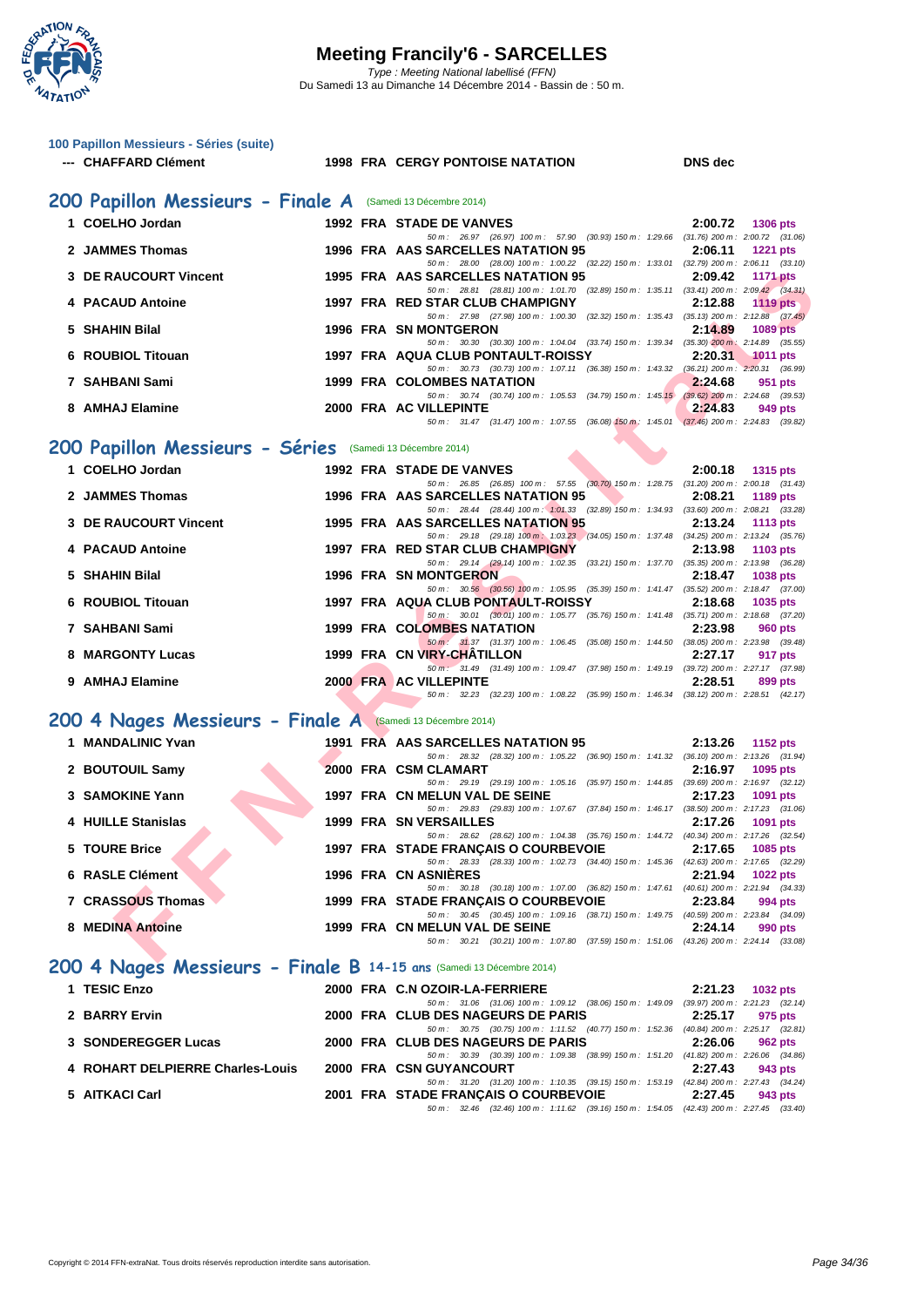

**[200 4 Nag](http://www.ffnatation.fr/webffn/index.php)es Messieurs - Finale B (suite)**

| 6 PAUPARDIN Guillaume                                    |  | 2001 FRA CN MELUN VAL DE SEINE                                                                                                                                                                                                 | 2:31.54<br>886 pts         |
|----------------------------------------------------------|--|--------------------------------------------------------------------------------------------------------------------------------------------------------------------------------------------------------------------------------|----------------------------|
| 7 AMHAJ Elamine                                          |  | 50 m: 31.63 (31.63) 100 m: 1:10.11 (38.48) 150 m: 1:56.86 (46.75) 200 m: 2:31.54 (34.68)<br>2000 FRA AC VILLEPINTE                                                                                                             | 2:35.70<br>831 pts         |
| 8 BUGLER Enzo                                            |  | 50 m: 32.61 (32.61) 100 m: 1:14.53 (41.92) 150 m: 1:58.76 (44.23) 200 m: 2:35.70 (36.94)<br>2001 FRA TREMBLAY AC                                                                                                               | 2:41.36<br>758 pts         |
|                                                          |  | 50 m: 33.64 (33.64) 100 m: 1:15.27 (41.63) 150 m: 2:06.45 (51.18) 200 m: 2:41.36 (34.91)                                                                                                                                       |                            |
| 200 4 Nages Messieurs - Séries (Samedi 13 Décembre 2014) |  |                                                                                                                                                                                                                                |                            |
| 1 M'RABET Talal                                          |  | <b>1987 TUN STADE FRANÇAIS O COURBEVOIE</b><br>50 m: 28.12 (28.12) 100 m: 1:04.71 (36.59) 150 m: 1:40.36 (35.65) 200 m: 2:12.08 (31.72)                                                                                        | 2:12.08<br><b>1170 pts</b> |
| 2 MAILLOT Melvin                                         |  | 1992 FRA STADE FRANÇAIS O COURBEVOIE<br>50 m: 29.04 (29.04) 100 m: 1:05.85 (36.81) 150 m: 1:42.50 (36.65) 200 m: 2:15.38 (32.88)                                                                                               | 2:15.38<br>1119 pts        |
| 3 AUBRY Flavien                                          |  | 1994 FRA U.S CRETEIL NATATION                                                                                                                                                                                                  | 2:15.49<br><b>1118 pts</b> |
| 4 MANDALINIC Yvan                                        |  | 50 m: 26.92 (26.92) 100 m: 1.01.78 (34.86) 150 m: 1.43.94 (42.16) 200 m: 2:15.49 (31.55)<br>1991 FRA AAS SARCELLES NATATION 95<br>50 m : 28.79 (28.79) 100 m : 1:07.73 (38.94) 150 m : 1:44.92 (37.19) 200 m : 2:15.68 (30.76) | 2:15.68<br>$1115$ pts      |
| 5 QUIERTANT Yann                                         |  | 1989 FRA STADE FRANÇAIS O COURBEVOIE                                                                                                                                                                                           | 2:16.25<br><b>1106 pts</b> |
| <b>6 HUILLE Stanislas</b>                                |  | 50 m: 29.45 (29.45) 100 m: 1:06.54 (37.09) 150 m: 1:43.50 (36.96) 200 m: 2:16.25 (32.75)<br><b>1999 FRA SN VERSAILLES</b>                                                                                                      | 2:16.54<br>1102 pts        |
| 7 SAMOKINE Yann                                          |  | 50 m: 28.86 (28.86) 100 m: 1:03.56 (34.70) 150 m: 1:44.61 (41.05) 200 m: 2:16.54 (31.93)<br>1997 FRA CN MELUN VAL DE SEINE                                                                                                     | 2:16.88<br><b>1097 pts</b> |
| 8 TOURE Brice                                            |  | 50 m : 29.15 (29.15) 100 m : 1:06.42 (37.27) 150 m : 1:45.65 (39.23) 200 m : 2:16.88 (31.23)<br>1997 FRA STADE FRANÇAIS O COURBEVOIE                                                                                           | 2:19.22<br>1062 pts        |
|                                                          |  | 50 m: 28.73 (28.73) 100 m: 1:03.20 (34.47) 150 m: 1:46.47 (43.27) 200 m: 2:19.22 (32.75)                                                                                                                                       |                            |
| 9 CATALA Alexandre                                       |  | 1995 FRA C.N OZOIR-LA-FERRIERE<br>50 m: 30.25 (30.25) 100 m: 1:06.11 (35.86) 150 m: 1:48.77 (42.66) 200 m: 2:20.00 (31.23)                                                                                                     | 2:20.00<br>1050 pts        |
| 10 BOUTOUIL Samy                                         |  | 2000 FRA CSM CLAMART<br>50 m: 29.26 (29.26) 100 m: 1:06.84 (37.58) 150 m: 1:47.74 (40.90) 200 m: 2:21.34 (33.60)                                                                                                               | 2:21.34<br>1030 pts        |
| 11 FOURTIER Florentin                                    |  | 1996 FRA CSN GUYANCOURT                                                                                                                                                                                                        | 2:21.61<br>1026 pts        |
| 12 CRASSOUS Thomas                                       |  | 50 m: 29.43 (29.43) 100 m: 1:03.53 (34.10) 150 m: 1:49.49 (45.96) 200 m: 2:21.61 (32.12)<br>1999 FRA STADE FRANÇAIS O COURBEVOIE                                                                                               | 2:23.04<br><b>1006 pts</b> |
| 13 RASLE Clément                                         |  | 50 m: 29.93 (29.93) 100 m: 1:09.42 (39.49) 150 m: 1:49.14 (39.72) 200 m: 2:23.04 (33.90)<br>1996 FRA CN ASNIERES                                                                                                               | 2:23.34<br><b>1001 pts</b> |
| 14 RACZYNSKI Stanislas                                   |  | 50 m: 30.17 (30.17) 100 m: 1:06.28 (36.11) 150 m: 1:48.28 (42.00) 200 m: 2:23.34 (35.06)<br>1996 FRA CN MELUN VAL DE SEINE                                                                                                     | 2:24.04<br>991 pts         |
|                                                          |  | 50 m: 29.98 (29.98) 100 m: 1:05.93 (35.95) 150 m: 1:52.89 (46.96) 200 m: 2:24.04 (31.15)                                                                                                                                       |                            |
| 15 MEDINA Antoine                                        |  | 1999 FRA CN MELUN VAL DE SEINE<br>50 m: 30.28 (30.28) 100 m: 1:08.74 (38.46) 150 m: 1:50.87 (42.13) 200 m: 2:24.21 (33.34)                                                                                                     | 2:24.21<br>989 pts         |
| <b>16 BOURUMEAU William</b>                              |  | 1998 FRA CN VIRY-CHATILLON<br>50 m: 29.52 (29.52) 100 m: 1:08.74 (39.22) 150 m: 1:51.06 (42.32) 200 m: 2:24.87 (33.81)                                                                                                         | 2:24.87<br>979 pts         |
| 17 TESIC Enzo                                            |  | 2000 FRA C.N OZOIR-LA-FERRIERE<br>50 m: 32.40 (32.40) 100 m: 1:11.56 (39.16) 150 m: 1:52.48 (40.92) 200 m: 2:24.91 (32.43)                                                                                                     | 2:24.91<br>979 pts         |
| 18 CANOVA Antoine                                        |  | <b>1998 FRA PROVINS NATATION</b><br>50 m: 29.90 (29.90) 100 m: 1:09.36 (39.46) 150 m: 1:51.69 (42.33) 200 m: 2:25.54 (33.85)                                                                                                   | 2:25.54<br>970 pts         |
| <b>19 CHASSEVENT Owen</b>                                |  | 1999 FRA CN MELUN VAL DE SEINE                                                                                                                                                                                                 | 2:25.60<br>969 pts         |
| 20 ROHART DELPIERRE Charles-Louis                        |  | 50 m: 30.62 (30.62) 100 m: 1:11.00 (40.38) 150 m: 1:54.69 (43.69) 200 m: 2:25.60 (30.91)<br>2000 FRA CSN GUYANCOURT                                                                                                            | 2:25.72<br>967 pts         |
| 21 ALI ZOUBIR Rafik                                      |  | 50 m: 31.19 (31.19) 100 m: 1:09.95 (38.76) 150 m: 1:52.47 (42.52) 200 m: 2:25.72 (33.25)<br>1999 FRA AAS SARCELLES NATATION 95                                                                                                 | 2:26.35<br>958 pts         |
| 22 SALVAN Hadrien                                        |  | 50 m: 31.67 (31.67) 100 m: 1:10.05 (38.38) 150 m: 1:53.30 (43.25) 200 m: 2:26.35 (33.05)<br><b>1997 FRA ASS SPORTIVE BOUVINES</b>                                                                                              | 2:26.94<br>950 pts         |
|                                                          |  | 50 m : 30.66 (30.66) 100 m : 1:10.54 (39.88) 150 m : 1:56.10 (45.56) 200 m : 2:26.94 (30.84)                                                                                                                                   |                            |
| 23 ZEINATY Paul                                          |  | 2001 FRA STADE FRANÇAIS O COURBEVOIE<br>50 m: 31.92 (31.92) 100 m: 1:11.95 (40.03) 150 m: 1:53.22 (41.27) 200 m: 2:26.98 (33.76)                                                                                               | 2:26.98<br>949 pts         |
| 24 AMHAJ Elamine                                         |  | 2000 FRA AC VILLEPINTE<br>50 m: 31.65 (31.65) 100 m: 1:08.95 (37.30) 150 m: 1:53.36 (44.41) 200 m: 2:27.45 (34.09)                                                                                                             | 2:27.45<br>943 pts         |
| 25 SONDEREGGER Lucas                                     |  | 2000 FRA CLUB DES NAGEURS DE PARIS<br>50 m: 32.12 (32.12) 100 m: 1:12.20 (40.08) 150 m: 1:53.07 (40.87) 200 m: 2:28.06 (34.99)                                                                                                 | 2:28.06<br>934 pts         |
| 26 SAHBANI Sami                                          |  | <b>1999 FRA COLOMBES NATATION</b>                                                                                                                                                                                              | 2:28.39<br>930 pts         |
| 27 BARRY Ervin                                           |  | 50 m: 30.87 (30.87) 100 m: 1:08.70 (37.83) 150 m: 1:55.19 (46.49) 200 m: 2:28.39 (33.20)<br>2000 FRA CLUB DES NAGEURS DE PARIS                                                                                                 | 2:28.53<br>928 pts         |
| 28 BODENES Adrien                                        |  | 50 m: 31.00 (31.00) 100 m: 1:14.69 (43.69) 150 m: 1:55.77 (41.08) 200 m: 2:28.53 (32.76)<br>1998 FRA STADE FRANÇAIS O COURBEVOIE                                                                                               | 2:28.70<br>925 pts         |
| 29 AITKACI Carl                                          |  | 50 m: 31.47 (31.47) 100 m: 1:07.22 (35.75) 150 m: 1:54.02 (46.80) 200 m: 2:28.70 (34.68)<br>2001 FRA STADE FRANÇAIS O COURBEVOIE                                                                                               | 2:29.13<br>919 pts         |
| 30 PAUPARDIN Guillaume                                   |  | 50 m: 32.00 (32.00) 100 m: 1:11.32 (39.32) 150 m: 1:53.73 (42.41) 200 m: 2:29.13 (35.40)<br>2001 FRA CN MELUN VAL DE SEINE                                                                                                     | 2:31.46<br>887 pts         |
|                                                          |  | 50 m: 30.91 (30.91) 100 m: 1:09.44 (38.53) 150 m: 1:55.36 (45.92) 200 m: 2:31.46 (36.10)                                                                                                                                       |                            |
| 31 BUGLER Enzo                                           |  | 2001 FRA TREMBLAY AC<br>50 m : 32.67 (32.67) 100 m : 1:12.96 (40.29) 150 m : 2:02.51 (49.55) 200 m : 2:35.39 (32.88)                                                                                                           | 2:35.39<br>835 pts         |
| 32 SAUTEREAU Vincent                                     |  | 2000 FRA COULIS NATATION<br>50 m: 34.16 (34.16) 100 m: 1:16.24 (42.08) 150 m: 2:02.50 (46.26) 200 m: 2:35.83 (33.33)                                                                                                           | 2:35.83<br>829 pts         |
|                                                          |  |                                                                                                                                                                                                                                |                            |